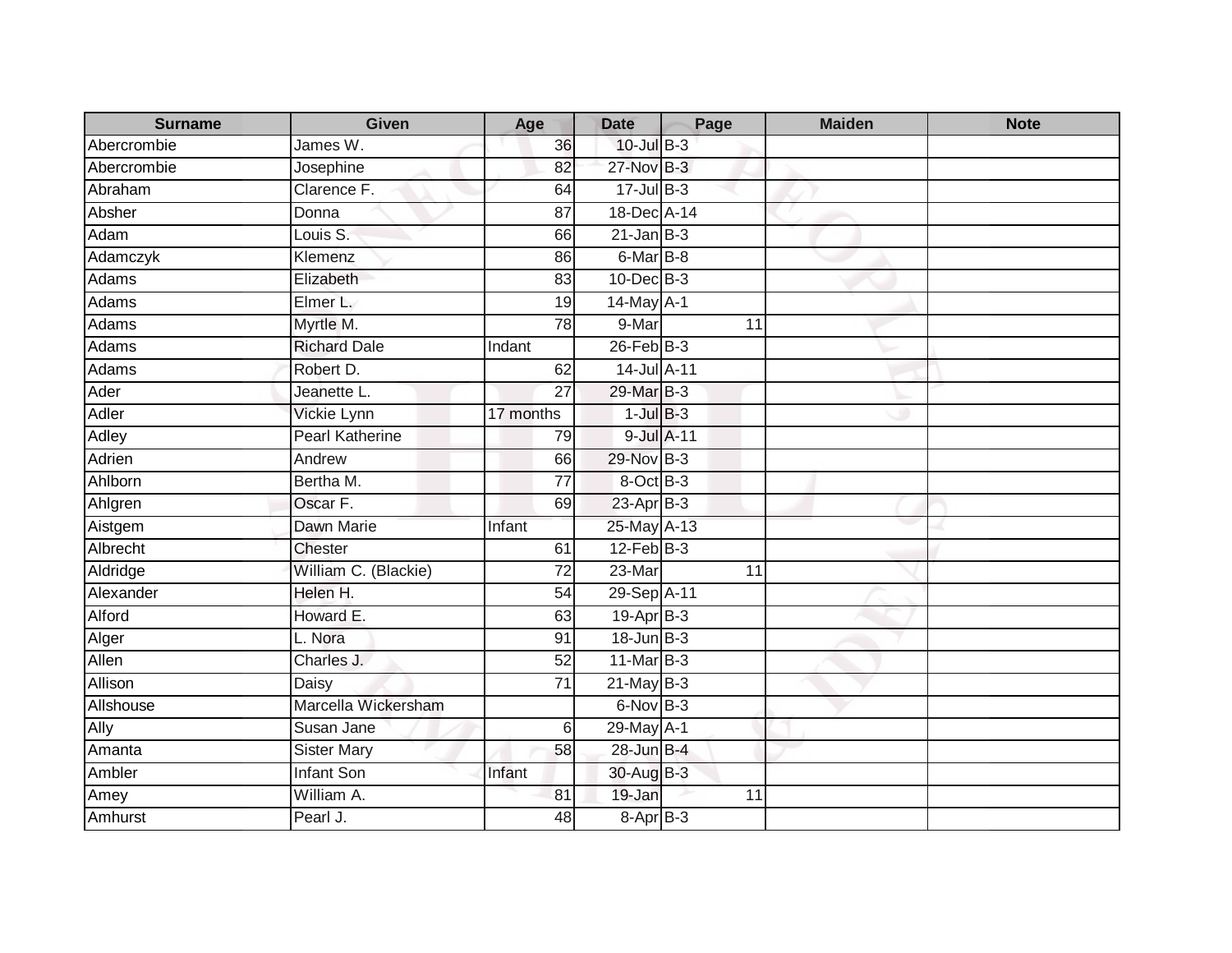| Andersen     | Cordelia            | 79 | 6-Dec B-3       |    |                |
|--------------|---------------------|----|-----------------|----|----------------|
| Anderson     | <b>Bertie</b>       | 72 | 24-May B-3      |    |                |
| Anderson     | <b>Byron</b>        | 68 | $27$ -Feb $B-3$ |    |                |
| Anderson     | Lily                | 68 | 10-Nov A-11     |    |                |
| Anderson     | Roy G.              | 55 | 30-Aug B-3      |    |                |
| Andrew       | Katherine A.        | 61 | $26 - Jan$      | 9  |                |
| Andrews      | Margaret            | 92 | 18-Aug A-11     |    |                |
| Angel        | Anna                | 59 | $30 - Sep$ B-3  |    |                |
| Angell       | Ernest H.           | 49 | 16-Feb          | 11 |                |
| Anglin       | <b>Melba Marie</b>  | 40 | 8-Jan A-9       |    |                |
| Anguiano     | Irene P.            | 59 | $15$ -Jun $B-3$ |    |                |
| Anoskey      | Stacie J.           | 58 | 9-Aug B-3       |    |                |
| Ansburg      | Fred                | 80 | 24-Dec B-3      |    |                |
| Antal        | Julius              | 44 | 30-Apr B-3      |    |                |
| Anthony      | Edward L.           | 25 | 6-Jul A-1       |    |                |
| Antilla      | Elizabeth           | 68 | 25-May A-13     |    |                |
| Anton        | <b>Europe Pearl</b> | 64 | $18-FebB-3$     |    |                |
| Aponte       | David L.            | 10 | $21$ -Jul $A-1$ |    |                |
| Argeropoulos | Mary                | 83 | $1-Nov$ B-3     |    |                |
| Armantrout   | Guy                 | 67 | $1-FebB-3$      |    |                |
| Armitage     | Hazel C.            | 53 | $23-Feb$        | 11 |                |
| Armstrong    | Eva Lee             | 40 | $14$ -Jan B-3   |    |                |
| Artim        | Joseph M.           | 76 | 15-Apr B-3      |    | Photo included |
| Arvay        | Henry, Jr.          | 18 | $26$ -Jun $B-3$ |    |                |
| Arvay        | Joseph              | 75 | 23-Feb          | 11 |                |
| Ashbaucher   | Margaret L.         | 55 | $8-Nov$ B-3     |    |                |
| Aslan        | Kerim               | 67 | 23-Nov A-11     |    |                |
| Atkinson     | Vern                | 68 | 16-Mar          | 11 |                |
| Atrosh       | Frank               | 42 | $19-Apr$ B-3    |    |                |
| Aubruner     | Joseph              | 78 | 8-Jun A-11      |    |                |
| Ault         | Dan Harvey          | 84 | 12-Oct A-11     |    |                |
| Austgen      | James P.            | 46 | $3$ -Dec $B-3$  |    |                |
|              |                     |    |                 |    |                |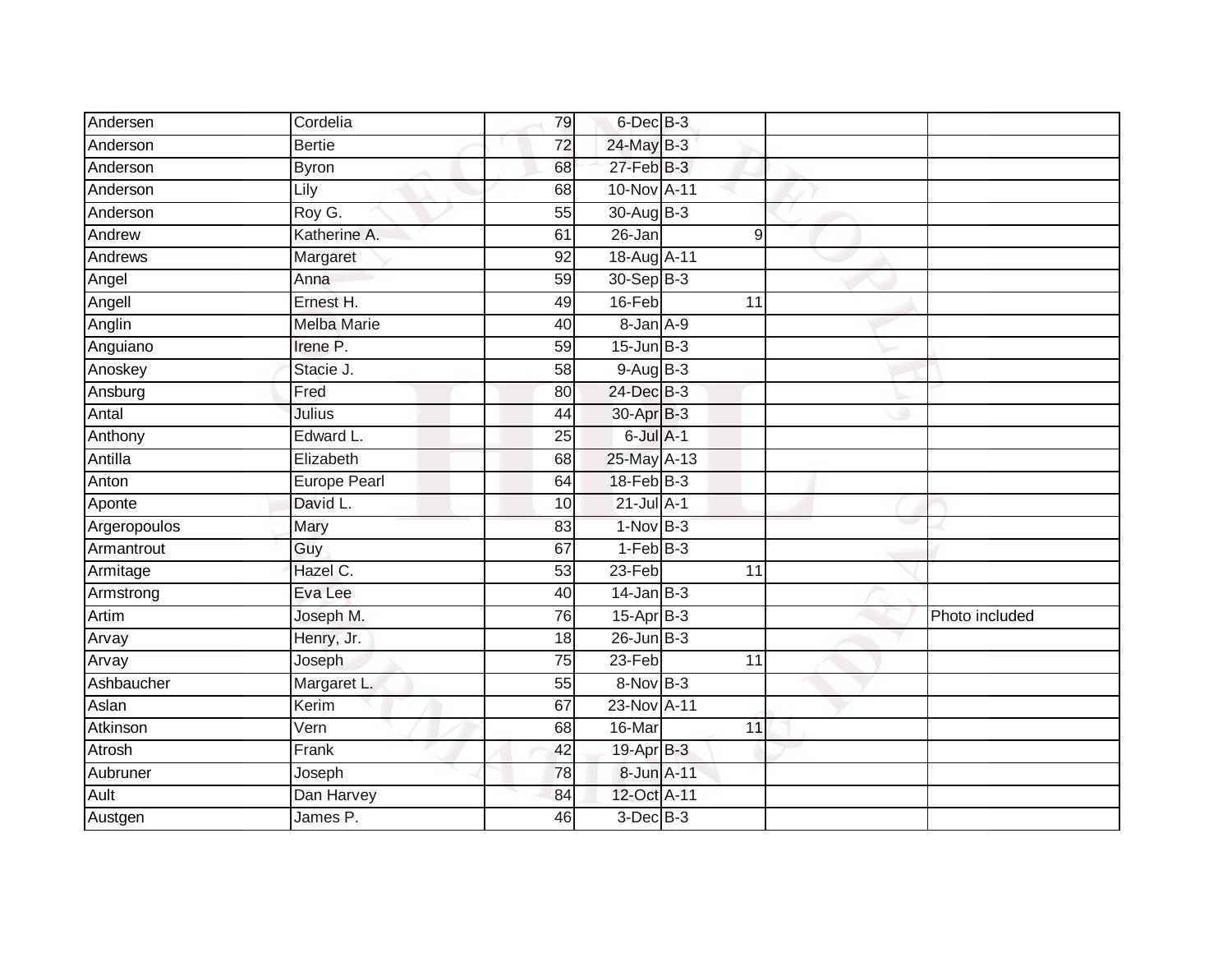| Austgen       | John J.      | 90              | 26-Oct B-3      |            |                 |  |
|---------------|--------------|-----------------|-----------------|------------|-----------------|--|
| Austgen       | Margaret M.  | 77              | 15-Oct B-3      |            |                 |  |
| Austin        | Berta L.     | 91              | 27-Apr A-11     |            |                 |  |
| Auter         | Edith T.     | 48              | 4-Mar B-3       |            |                 |  |
| autl          | <b>Hulda</b> | 90              | $12$ -Jan       |            | $\overline{11}$ |  |
| Babcock       | Agnes R.     | 58              | 18-Aug A-11     |            |                 |  |
| Babic         | Maryanna     |                 | 80 Aprill 9     | $B-3$      |                 |  |
| <b>Backe</b>  | Joseph       | 78              | 28-Apr B-3      |            |                 |  |
| Backof        | Michael      | 78              | $22$ -May B-3   |            |                 |  |
| Bajza         | Leopold      | 48              | 9-Mar           |            | 11              |  |
| <b>Bakic</b>  | <b>Vukic</b> | 59              |                 | 3-Jul A-11 |                 |  |
| <b>Bakker</b> | Henry        | 78              | 23-Feb          |            | 11              |  |
| Bala          | Mary         | 68              | 12-Mar B-3      |            |                 |  |
| Balaszek      | Frank        | 63              | 5-Apr A-6       |            |                 |  |
| Balbert       | Harry        | 48              | 28-Oct B-3      |            |                 |  |
| Balboa        | Maria Zulema | 35              | 18-Aug A-11     |            |                 |  |
| Balich        | Julia        | 83              | 12-Aug C-5      |            |                 |  |
| Balio         | Agatiino     | 80              | 16-Dec B-3      |            |                 |  |
| Ball          | Edward L.    | 79              | $1$ -Jul $B-3$  |            |                 |  |
| Ball          | Ida J.       | 86              | $4$ -Dec $B-3$  |            |                 |  |
| Ball          | Louisa M.    | 87              | $12$ -Nov $B-3$ |            |                 |  |
| Balog         | Alex         | 62              | $26$ -Jul B-3   |            |                 |  |
| Balog         | John         | 59              | 16-Oct B-3      |            |                 |  |
| Balu          | Zack, Sr.    | 69              | $25$ -Jan $C-3$ |            |                 |  |
| Banaszak      | Frank        | 46              | $2$ -Oct $B-3$  |            |                 |  |
| Baran         | Agnes        |                 | 30-Aug B-3      |            |                 |  |
| Bardi         | Aneline M.   | 56              |                 | 3-Jul A-11 |                 |  |
| Barker        | Dorothy      | $\overline{51}$ | 23-Nov A-11     |            |                 |  |
| Barkow        | William, Jr. | 43              | $26$ -Feb $B-3$ |            |                 |  |
| <b>Barlow</b> | Lulu         | 66              | 7-May A-11      |            |                 |  |
| Barna         | Victoria     | 41              | 6-Apr A-15      |            |                 |  |
| Barnes        | Lewis C.     | $\overline{75}$ | 15-Sep A-15     |            |                 |  |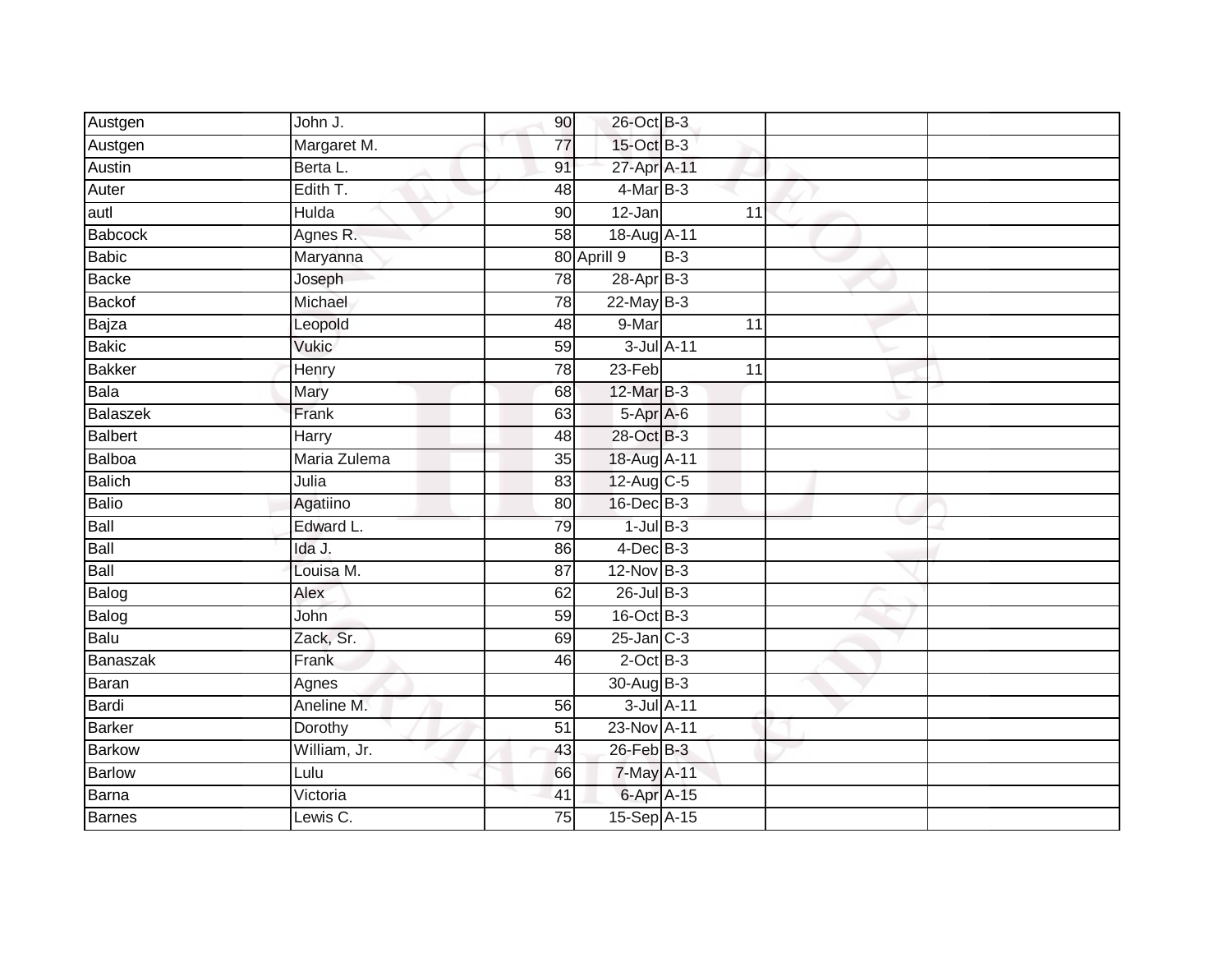| Barnett         | Fred               | 74              | 7-Jan A-15        |                |    |                  |
|-----------------|--------------------|-----------------|-------------------|----------------|----|------------------|
| Barrera         | Robert             | 27              | $15$ -Jun $A-1$   |                |    |                  |
| <b>Barsich</b>  | Michael J.         | 69              | $17 - Jun$ $B-3$  |                |    |                  |
| <b>Barsk</b>    | Rose               | 58              | 30-Nov A-11       |                |    |                  |
| Barton          | Verlie E.          | 66              | 18-Mar B-3        |                |    |                  |
| Barzdaotos      | Pete (Pete Barnes) | 75              | $7-Oct$ B-3       |                |    |                  |
| <b>Bashkis</b>  | Elaine             | 34              | $24$ -Aug $A$ -1  |                |    |                  |
| Bassett         | Anna S.            | 90              | $2-AprB-3$        |                |    |                  |
| Bassow          | Fred C.            | 70              | 15-Sep A-15       |                |    |                  |
| Basulto         | Vincenta Bravo     | 92              | 30-Jul B-3        |                |    |                  |
| Batterman       | Edward (Bud)       | 67              | 23-Mar            |                | 11 |                  |
| Baum            | Peter J.           | 50              | 10-Nov A-11       |                |    |                  |
| Baxter          | Danny              | 16              |                   | 14-Sep A-1, 15 |    | Picture included |
| Bayer           | Fern               | 47              | 24-Dec B-3        |                |    |                  |
| Bayram          | Mehmet S.          | 65              | 12-Aug C-5        |                |    |                  |
| Bayton          | Ernest G.          | 74              | $26$ -Jan $A-1$   |                |    | Picture included |
| Beach           | Anna D.            | 67              | 9-Nov A-15        |                |    |                  |
| Beacom          | Sylvia M.          | 83              | 26-May A-15       |                |    |                  |
| Beaghler        | Roscoe E.          | $\overline{72}$ | 28-Jun B-4        |                |    |                  |
| Beah            | Anna D.            | 67              | 8-Nov B-3         |                |    |                  |
| Beale           | Emmett H.          | 63              | $7$ -Jul $B-3$    |                |    |                  |
| Beale           | Luther E.          |                 | 19-Nov B-3        |                |    |                  |
| Bean            | Ted F.             | 57              | $13-Sep$ B-3      |                |    |                  |
| Beardsley       | Hugh R.            | 64              | $6$ -Mar $B$ -8   |                |    |                  |
| Beasley         | Lawrence D.        | 63              | 3-Feb             |                | 11 |                  |
| Becejski        | Milan              | 73              | 24-Aug A-11       |                |    |                  |
| Beckman         | Augusta            | 89              | 28-Dec A-11       |                |    |                  |
| Beckman         | Johanna            | 79              | $29$ -Jun $B-3$   |                |    |                  |
| <b>Beckwith</b> | Bernard J.         | 63              | 11-Nov C-3        |                |    |                  |
| Bednarczyk      | George             | 80              | 8-Dec B-3         |                |    |                  |
| Bednarski       | Mateusz            | 70              | 19-Apr B-3        |                |    |                  |
| <b>Beenkins</b> | <b>Bessie</b>      | $\overline{50}$ | $7 -$ Jul $B - 3$ |                |    |                  |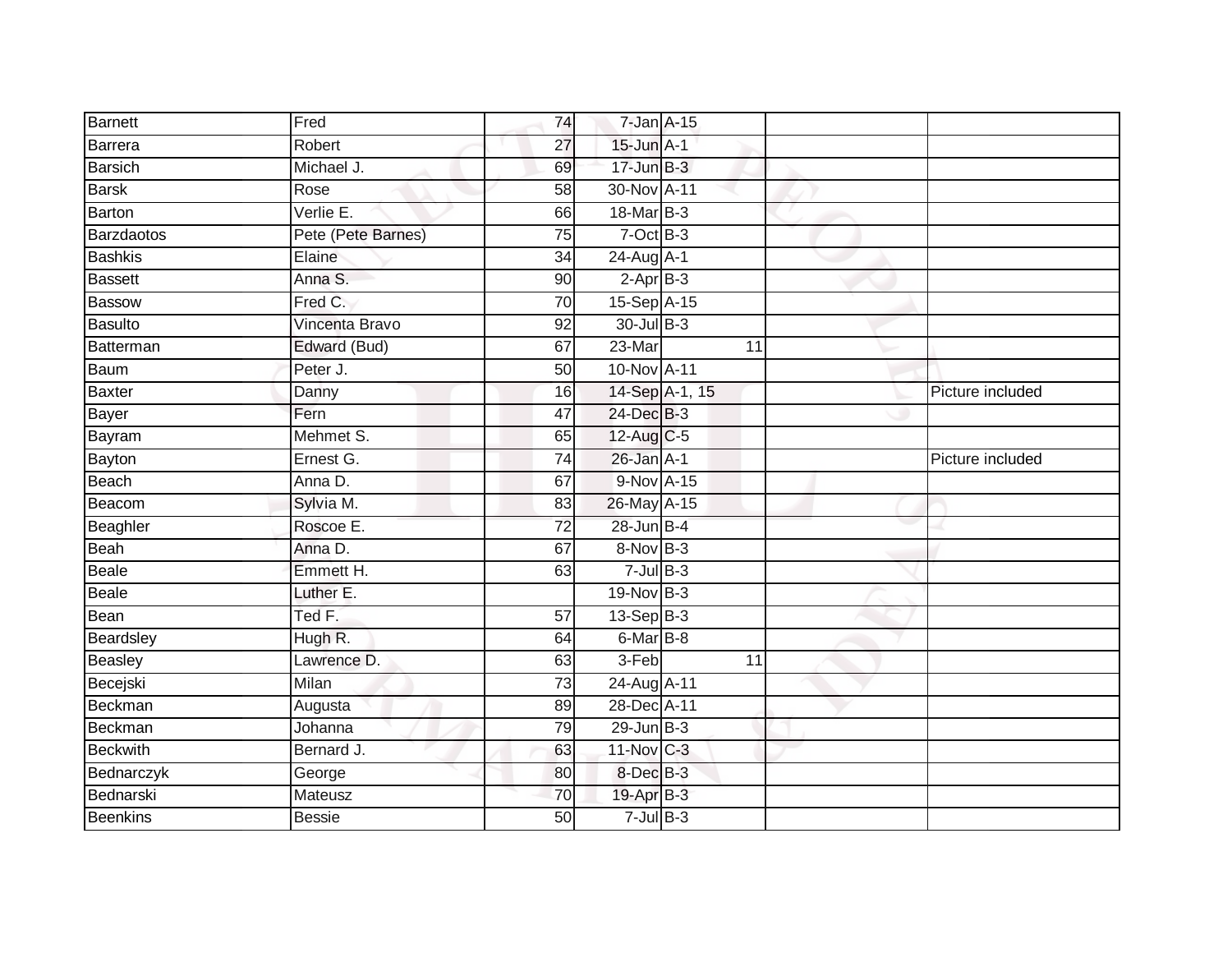| Begrowicz         | Leroy                | 27              | 12-Apr B-3        |       |                 |                  |
|-------------------|----------------------|-----------------|-------------------|-------|-----------------|------------------|
| <b>Beilfuss</b>   | <b>Myrtle Martha</b> | 67              | 26-May A-15       |       |                 |                  |
| Beimacki          | Msgr. Peter          |                 | $2$ -Jan $B-3$    |       |                 |                  |
| <b>Beitler</b>    | Cecelia              | 47              | $28$ -Jan B-4     |       |                 |                  |
| <b>Beko</b>       | Joseph               | 68              | $8-Feb$ $B-3$     |       |                 |                  |
| Bela              | Walter               | 63              | 24-Nov A-15       |       |                 |                  |
| Belaj             | Rudopph              | 81              | $2$ -Jun $A-11$   |       |                 |                  |
| Bell              | <b>Bruce Terkild</b> | 6 months        | 30-Jun B-3        |       |                 |                  |
| Bell              | Judy                 | 16              | 3-Feb             |       | 11              |                  |
| Bellamy           | Lucy                 | $\overline{73}$ | $6$ -Aug $B$ -3   |       |                 |                  |
| <b>Bemath</b>     | Barnabash (Barnus)   | 68              | 24-Aug A-11       |       |                 |                  |
| <b>Bement</b>     | D. Fred              |                 | 85 April 30       | $B-3$ |                 |                  |
| <b>Benedict</b>   | George N.            | 53              | $1$ -Oct $B-3$    |       |                 |                  |
| Benight           | <b>Harry</b>         | 73              | 7-Apr B-3         |       |                 |                  |
| Bennett           | Hans V.              | 56              | 28-Jul B-3        |       |                 |                  |
| Benoit            | Leo W.               | 59              | 23-Aug C-7        |       |                 |                  |
| Benson            | <b>Bertha Irene</b>  | $\overline{73}$ | $23-Feb$          |       | $\overline{11}$ |                  |
| Benson            | Fredrika             | 78              | $22$ -May B-3     |       |                 |                  |
| Benson            | Luther A.            | 57              | 23-Sep A-1        |       |                 |                  |
| Benson            | Mary                 | 83              | $18$ -Feb $ B-3 $ |       |                 |                  |
| <b>Bent</b>       | Peter H.             | 65              | 24-Aug A-11       |       |                 |                  |
| <b>Berdine</b>    | Mrs. Ralph           | 87              | 8-Mar A-15        |       |                 |                  |
| <b>Berdis</b>     | George H.            | 67              | $13$ -Apr $B-3$   |       |                 |                  |
| Berger            | Margaret R.          | 85              | 8-Oct B-3         |       |                 |                  |
| <b>Bernas</b>     | Rev. Stephen A.      |                 | $9-Sep$ B-3       |       |                 |                  |
| Bernhardt         | Joseph               | 67              | $2$ -Jun $A-11$   |       |                 |                  |
| Bernlehr          | Capt. Robert         | 39              | 17-Aug A-11       |       |                 | Picture included |
| <b>Bernstorff</b> | Fred A.              | 46              | $29$ -Jun $B-3$   |       |                 |                  |
| Berwanger         | Ruth                 | 45              | 7-May A-11        |       |                 |                  |
| Beugel            | Jacob                | 44              | 24-Mar            |       | 15              |                  |
| Bevan             | John S.              | 91              | 15-May C-3        |       |                 |                  |
| <b>Bickett</b>    | John G.              | 45              | $9-AprB-3$        |       |                 |                  |
|                   |                      |                 |                   |       |                 |                  |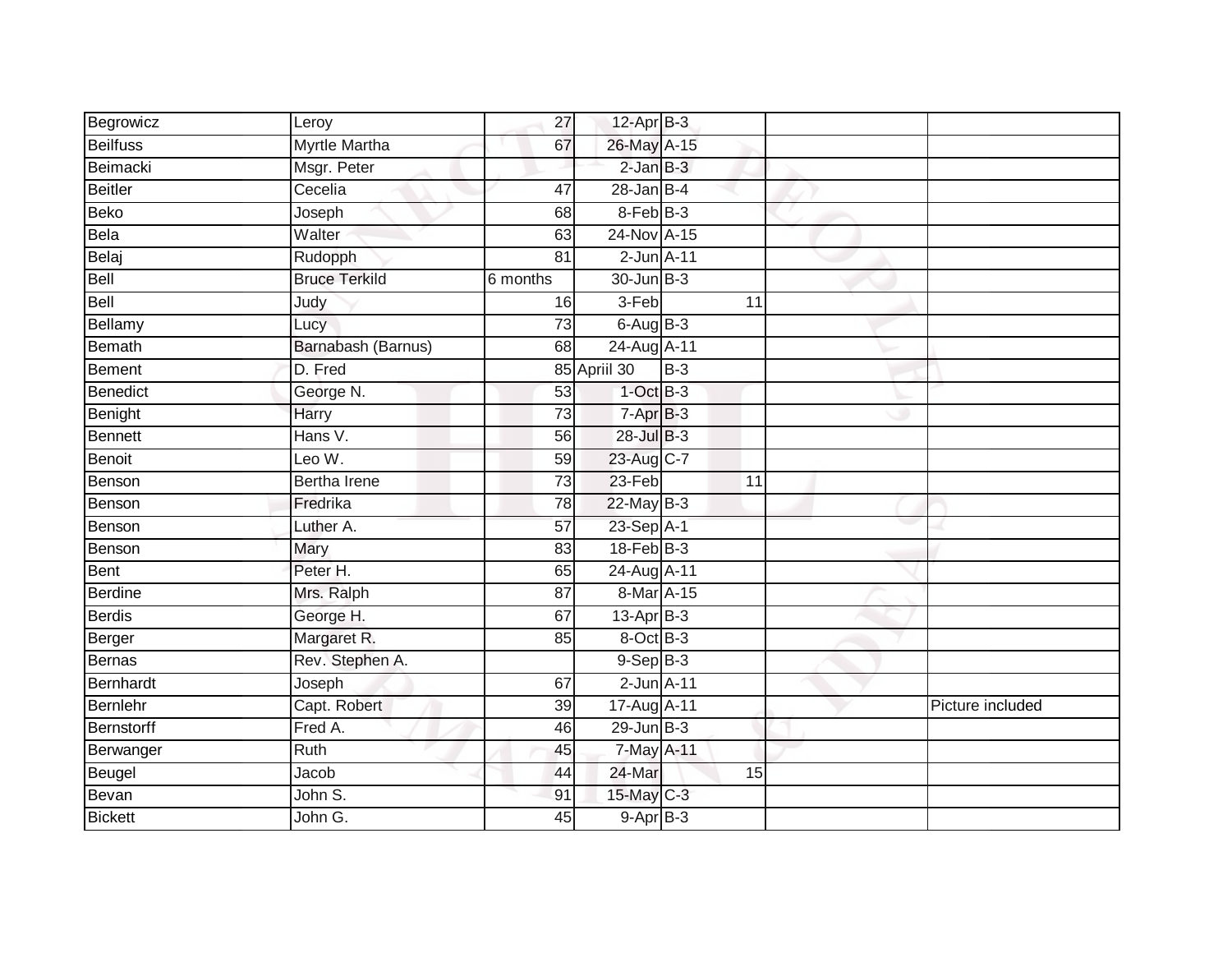| Biddinger      | Dorothy                 |                 | $15$ -Apr $B$ -3        |                 |  |
|----------------|-------------------------|-----------------|-------------------------|-----------------|--|
| Biedron        | Emilia Katherine        | 63              | 20-Oct A-13             |                 |  |
| Bieker         | Clara                   | 78              | 5-Aug B-3               |                 |  |
| Bien           | Victoria (Sutka)        | 74              | 22-Mar B-3              |                 |  |
| Biernat        | Rudolph                 | 64              | 30-Oct B-3              |                 |  |
| Bieser         | Myrtle B.               | 66              | $1-OctB-3$              |                 |  |
| Bigaj          | Qilliam                 | 88              | 28-Jul A-11             |                 |  |
| <b>Billich</b> | Zuzann (Miksiewicz)     | 71              | 6-Oct A-13              |                 |  |
| <b>Birkit</b>  | Fred C.                 | 62              | 18-Aug A-11             |                 |  |
| Birmingham     | William                 | 30              | $24$ -Mar               | 15              |  |
| Bishop         | Anna Elizabeth          | 70              | 29-Oct B-3              |                 |  |
| <b>Bisto</b>   | Julia                   | 34              | $17 -$ Jul $B - 3$      |                 |  |
| Bixeman        | <b>Arthur Joseph</b>    | 76              | 30-Nov A-11             |                 |  |
| <b>Black</b>   | Josephine               | 71              | 14-Apr A-13             |                 |  |
| Blackmun       | <b>Dorothy May</b>      | 45              | 27-Dec A-1              |                 |  |
| Blake          | Kathleen                | 1 day           | 16-Dec B-3              |                 |  |
| Blanche        | <b>Sister Mary</b>      | $\overline{57}$ | 16-Feb                  | $\overline{11}$ |  |
| Blandord       | <b>Harvey Frederick</b> | 56              | 5-May B-3               |                 |  |
| Blankenburg    | Harry A.                | 64              | 23-Jun A-11             |                 |  |
| Blaszczyk      | Josephine               | 62              | 6-Oct A-13              |                 |  |
| <b>Bledso</b>  | Amos C.                 | 52              | 4-Nov C-3               |                 |  |
| Blicharski     | Marie                   | 58              | 18-Mar B-3              |                 |  |
| Blocher        | Delmere D.              | 45              | 6-Oct A-13              |                 |  |
| <b>Block</b>   | Aloysius                | 56              | $11-Nov$ <sub>C-3</sub> |                 |  |
| <b>Block</b>   | Peter P.                | 65              | 23-Feb                  | 11              |  |
| Blocker        | Delmere D.              | 45              | 5-Oct A-15              |                 |  |
| Blubaugh       | Albert                  | 59              | 22-Jun A-11             |                 |  |
| <b>Bocek</b>   | Caroline                | 68              | $11-Nov$ <sub>C-3</sub> |                 |  |
| Bodnar         | <b>Barbara</b>          | 80              | $17 -$ Jul B-3          |                 |  |
| Bodnar         | Charles                 | 75              | 25-May A-13             |                 |  |
| Boender        | Cornelius, Sr.          | 92              | 6-Apr A-15              |                 |  |
| Boersma        | Frank                   | $\overline{58}$ | $24-Feb$                | $\overline{11}$ |  |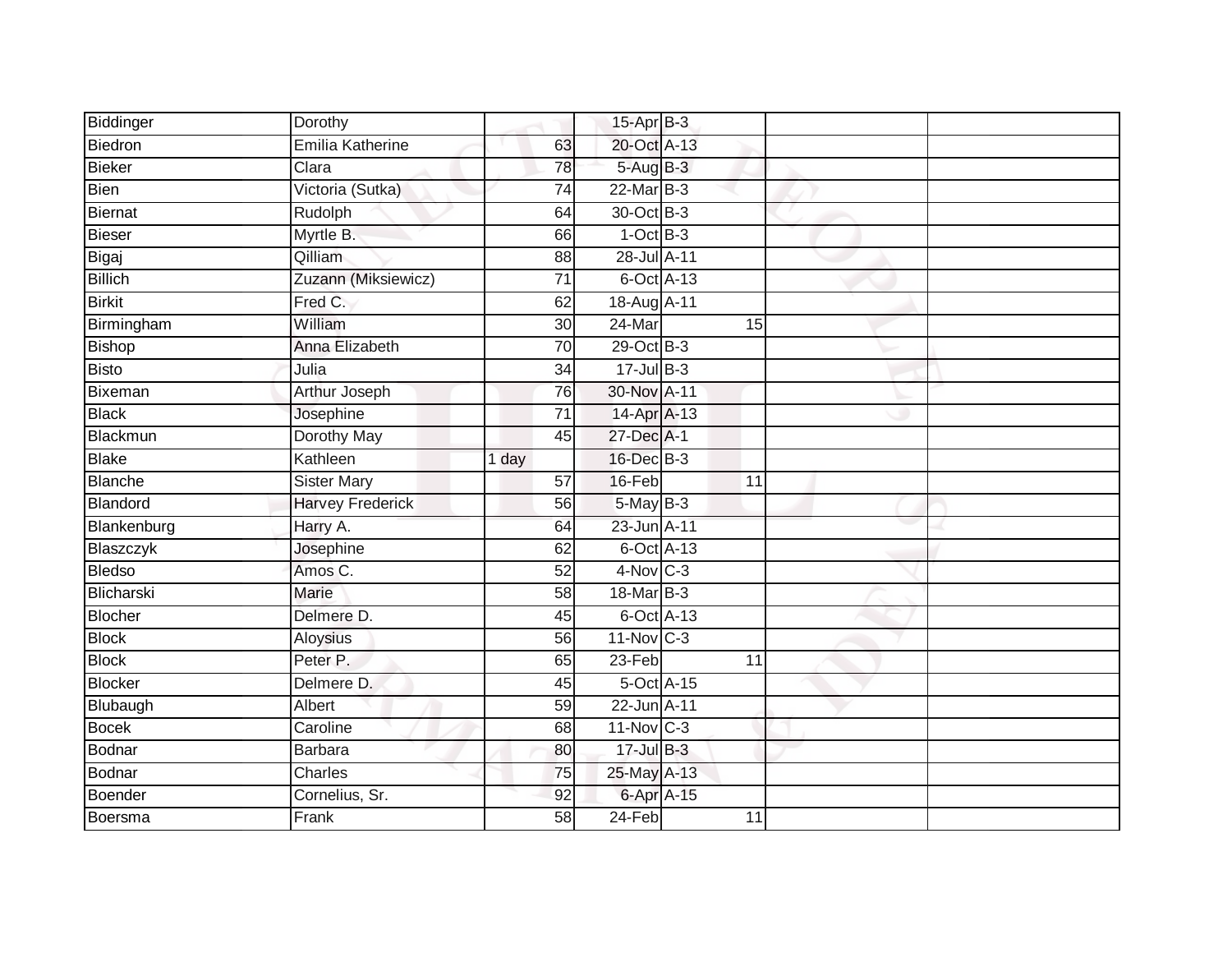| Bogosian        | Armenag              | 68              | $1$ -Oct $B-3$    |                 |    |  |
|-----------------|----------------------|-----------------|-------------------|-----------------|----|--|
| Bogovich        | Mrs. Ezra            | 71              |                   | $2$ -Jul $A-15$ |    |  |
| Boguslaw        | Peter                | 68              | 28-Sep A-15       |                 |    |  |
| <b>Bogusz</b>   | Joseph, Sr.          | 82              | 26-Oct B-3        |                 |    |  |
| <b>Bohling</b>  | Ethel                |                 | $22$ -Jul B-3     |                 |    |  |
| <b>Bolen</b>    | Agnes A.             | 58              | 28-Dec A-11       |                 |    |  |
| Bonaventura     | Esther               | $\overline{57}$ | $26$ -Apr $B-3$   |                 |    |  |
| Bond            | <b>Nellie</b>        | 57              | $20$ -Feb $B-3$   |                 |    |  |
| Bondra          | Michael, Sr.         | 83              | $20$ -Feb $B-3$   |                 |    |  |
| Boniecki        | Longin R.            | 48              | 26-Oct B-3        |                 |    |  |
| Boos            | Elizabeth M.         | 79              | 12-Jan            |                 | 11 |  |
| Borchert        | Ernest               | 58              | 9-Jun A-11        |                 |    |  |
| Bording         | Axel Holm            | 73              | $28$ -Jan B-3     |                 |    |  |
| Bordner         | Nellie B.            | 85              | 13-Mar B-3        |                 |    |  |
| Borger          | Otto H.              | 66              | 6-May B-3         |                 |    |  |
| Borman          | Gloria Ruth          | 26              | 29-Jun B-3        |                 |    |  |
| Borowski        | Malgorzata           | 87              | 28-Dec A-11       |                 |    |  |
| <b>Borsits</b>  | <b>Sharon Louise</b> | 12              | $25$ -Jun $B-3$   |                 |    |  |
| Borso           | Karl                 | 66              | 15-Mar B-3        |                 |    |  |
| <b>Borycky</b>  | Helen S.             | $\overline{57}$ | $22$ -Dec $B-3$   |                 |    |  |
| <b>Bosak</b>    | Andrew               | 64              | 16-Oct B-3        |                 |    |  |
| Botcho          | John                 | $\overline{70}$ | $6$ -Nov $B-3$    |                 |    |  |
| Botma           | Maggie DeBok         |                 | 24-Aug A-11       |                 |    |  |
| Bough           | <b>George Milton</b> | 89              | $4$ -Jun $B-3$    |                 |    |  |
| <b>Bouldin</b>  | Harry L.             | 63              | $28$ -Jan $B-4$   |                 |    |  |
| <b>Bowle</b>    | Mary E.              |                 | $9-NovA-15$       |                 |    |  |
| Bowman          | James G.             |                 | <b>70 Mary 26</b> | $A-15$          |    |  |
| Boyer           | Henry Earl           | 38              | 9-Aug A-1         |                 |    |  |
| <b>Bradford</b> | Noah                 | 63              | 17-Aug A-11       |                 |    |  |
| <b>Bradley</b>  | Ann                  | 82              | 16-Nov A-11       |                 |    |  |
| <b>Bradley</b>  | Dennis E.            | 70              | $13$ -Feb $B-3$   |                 |    |  |
| <b>Bragg</b>    | William E.           | 62              | 26-Mar A-11       |                 |    |  |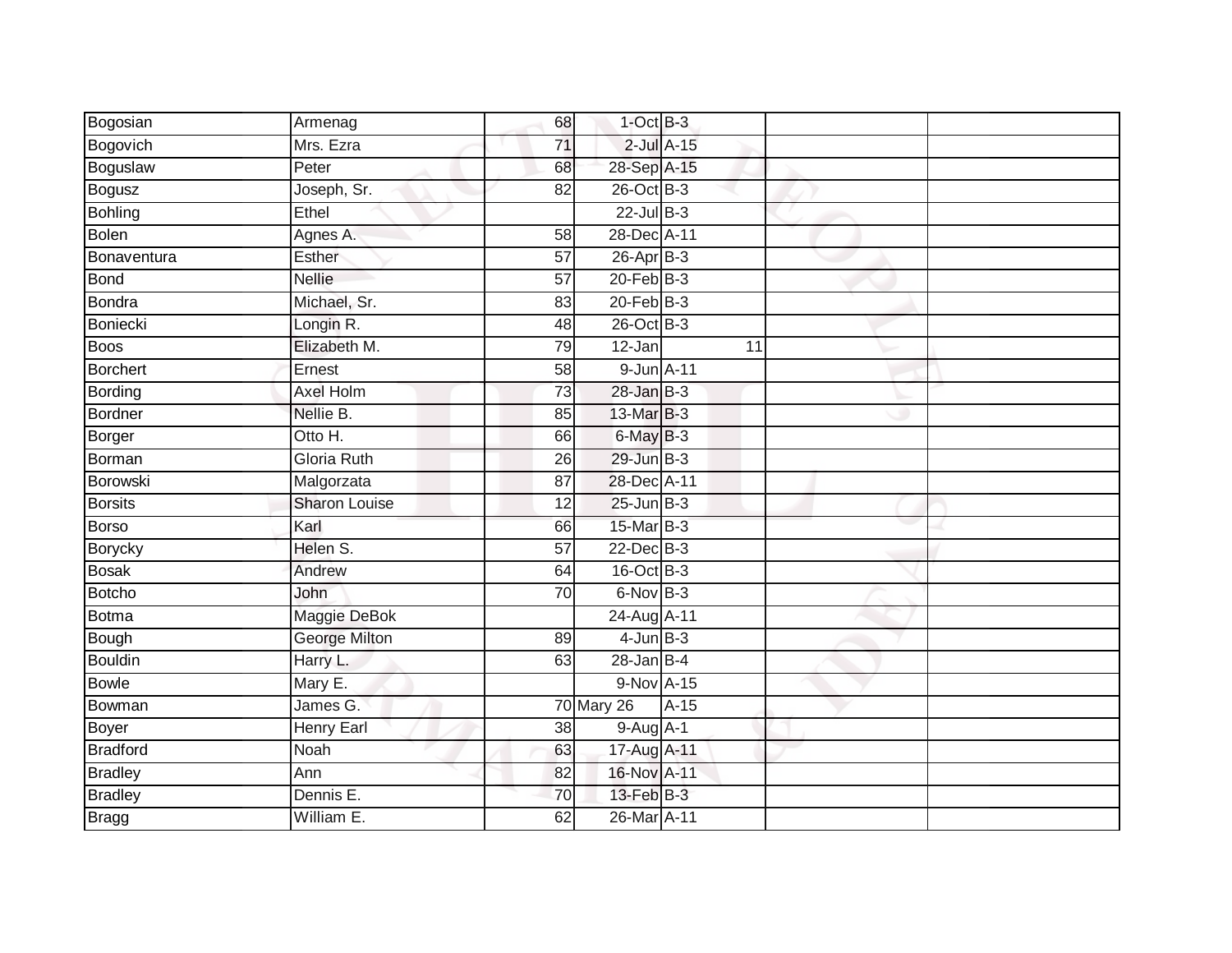| Braginton         | Elizabeth Cage          | 94              | $22$ -Jul B-3         |                 |  |
|-------------------|-------------------------|-----------------|-----------------------|-----------------|--|
| <b>Bramer</b>     | Paul                    | 71              | 12-May B-3            |                 |  |
| Brandenburg       | Don R.                  | 53              | 31-Mar B-3            |                 |  |
| <b>Brandt</b>     | Carrie Belle            | 83              | $28$ -Jun $B-4$       |                 |  |
| <b>Brasseur</b>   | Leon, Jr.               | 60              | $26$ -Oct $B-3$       |                 |  |
| <b>Brauer</b>     | Evan                    | 45              | 9-Nov A-15            |                 |  |
| <b>Brausch</b>    | James                   |                 | 69 June 109           | $B-3$           |  |
| <b>Bremer</b>     | Charles                 | 61              | 8-Nov B-3             |                 |  |
| <b>Bremer</b>     | Margaret M.             | 50              | 18-May B-3            |                 |  |
| <b>Brendel</b>    | Theodore Joseph         | 56              | $29$ -Jan B-3         |                 |  |
| <b>Breski</b>     | Daniel L.               | 31              | 8-Feb B-3             |                 |  |
| <b>Bresser</b>    | William H.              | 78              | $28$ -Jun $B-4$       |                 |  |
| <b>Brezanin</b>   | Ethel A.                | 70              | $21$ -Dec $B-3$       |                 |  |
| Brezgis           | Konstantine             | 69              | $6$ -Aug $B$ -3       |                 |  |
| <b>Brietzke</b>   | Carl W.                 | 50              | 21-Oct B-3            |                 |  |
| <b>Brislain</b>   | Thoms R., Sr.           | 56              | $4$ -Jun $B-3$        |                 |  |
| <b>Brislin</b>    | Charles F.              | $\overline{87}$ | 23-Oct B-3            |                 |  |
| <b>Brock</b>      | Orville                 | 55              | $28$ -Jan B-3         |                 |  |
| <b>Broertjes</b>  | John J.                 | 76              | 15-Nov B-3            |                 |  |
| Brom              | Joseph J.               | 59              | $9$ -Jan $B$ -3       |                 |  |
| <b>Brookley</b>   | Arthur C.               | 68              | $23$ -Jan B-3         |                 |  |
| <b>Brookmeyer</b> | Jessie P.               | 74              | $23$ -Jan B-3         |                 |  |
| <b>Brosseau</b>   | <b>Hermaline Breuit</b> | 86              | 16-Dec <sup>B-3</sup> |                 |  |
| <b>Brosseau</b>   | Mrs. Lee                | 51              | $5-Apr$ A-6           |                 |  |
| Browar            | Marie                   | 62              | $5-Aug$ B-3           |                 |  |
| <b>Brown</b>      | Anna                    | 82              | 29-Dec A-9            |                 |  |
| <b>Brown</b>      | Anna J.                 | $\overline{75}$ | $23-Feb$              | $\overline{11}$ |  |
| <b>Brown</b>      | Dan J.                  | $\overline{73}$ | 14-Dec A-15           |                 |  |
| Brown             | Dewey David, III        | 2 months        | $2$ -Jan $B-3$        |                 |  |
| <b>Brown</b>      | Elizabeth               | 67              | 11-Mar B-3            |                 |  |
| <b>Brown</b>      | Eunice E.               | 48              | 20-Apr A-15           |                 |  |
| Brown             | Freieda L.              | 59              | 25-May A-13           |                 |  |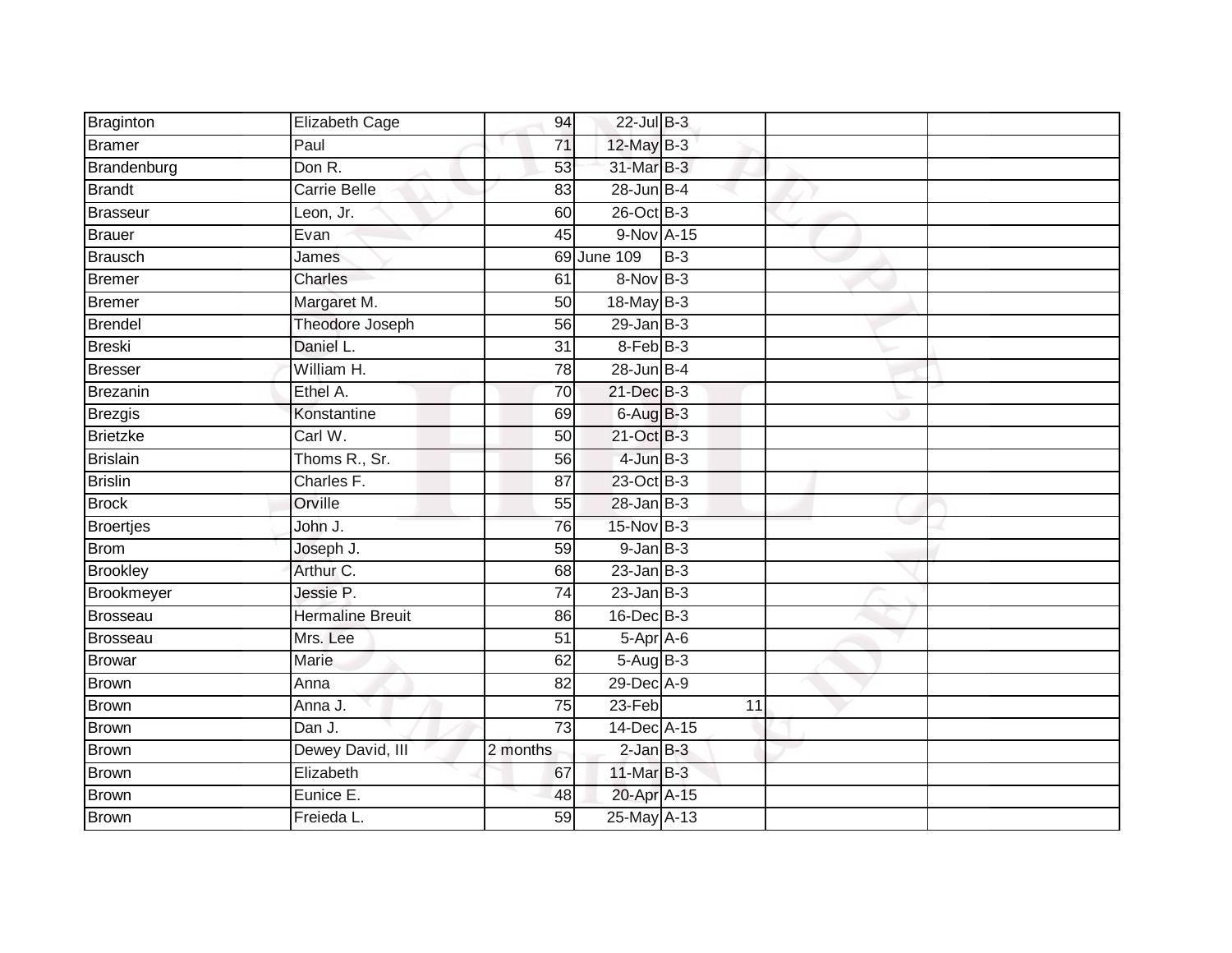| <b>Brown</b>      | John D.                | 75              | 25-Mar B-3     |    |                  |
|-------------------|------------------------|-----------------|----------------|----|------------------|
| Brown             | Lawrence W.            | 91              | 8-Feb B-3      |    |                  |
| Brown             | Lillie                 | 87              | 13-Mar B-3     |    |                  |
| Brown             | Lilllian               | 62              | 3-Aug A-11     |    |                  |
| <b>Brown</b>      | Mary M.                |                 | 9-Feb          | 11 |                  |
| Brown             | Mrs. Glenn             | 58              | 29-Mar B-3     |    |                  |
| Brown             | Natalie Jane           | 14              | 18-Dec A-14    |    |                  |
| Brown             | <b>Patrick Allen</b>   | Infant          | $14-Oct$ B-3   |    |                  |
| <b>Brown</b>      | Rhonda                 | 18              | $22-AprB-3$    |    |                  |
| <b>Brown</b>      | <b>Stella Florence</b> | 75              | 29-May A-13    |    |                  |
| Brownfield        | <b>Barbara</b>         | 6 months        | $1$ -Jun $A-1$ |    |                  |
| Brownfield        | Doris                  | 9               | $3$ -Jun $A-1$ |    |                  |
| Brownfield        | Doyle                  | 10              | $1$ -Jun $A-1$ |    | Picture included |
| Brownfield        | Louise                 | 28              | $1$ -Jun $A-1$ |    |                  |
| <b>Brownfield</b> | Reva                   | $\overline{4}$  | $1$ -Jun $A-1$ |    |                  |
| Brownfield        | Richard                | $\overline{3}$  | $1$ -Jun $A-1$ |    |                  |
| Browning          | William                | 83              | 18-Oct B-3     |    |                  |
| <b>Broz</b>       | Frank E.               | 66              | 29-Oct A-1     |    |                  |
| Brunson           | Charles                | 83              | $4$ -Mar B-3   |    |                  |
| <b>Brzenk</b>     | Bertha M.              | $\overline{54}$ | 21-Oct B-3     |    |                  |
| Brzezinski        | <b>Robert Ellis</b>    | $\overline{3}$  | 20-Jul A-11    |    |                  |
| <b>Bubb</b>       | Ira O.                 | 56              | $21-Aug$ B-3   |    |                  |
| <b>Buchele</b>    | Charles O.             | 81              | 3-Mar          | 11 |                  |
| Buckmaster        | Albert                 | 85              | 29-Dec A-9     |    |                  |
| Buckmaster        | <b>Lloyd Shirley</b>   | 34              | 23-Dec A-11    |    |                  |
| <b>Buehler</b>    | Carl H.                | 68              | 23-Aug C-7     |    |                  |
| <b>Buehler</b>    | Frank H.               | 73              | 8-Mar A-15     |    |                  |
| <b>Bultge</b>     | Martin                 | 78              | 23-Jun A-11    |    |                  |
| Bump              | Cynthia                | 93              | 27-Mar B-3     |    |                  |
| Burch             | Edna R.                | 66              | 11-Oct B-3     |    |                  |
| <b>Buriss</b>     | Evelyn                 | 32              | 24-Aug A-11    |    |                  |
| <b>Burkhart</b>   | George F.              | 56              | $4$ -Mar B-3   |    |                  |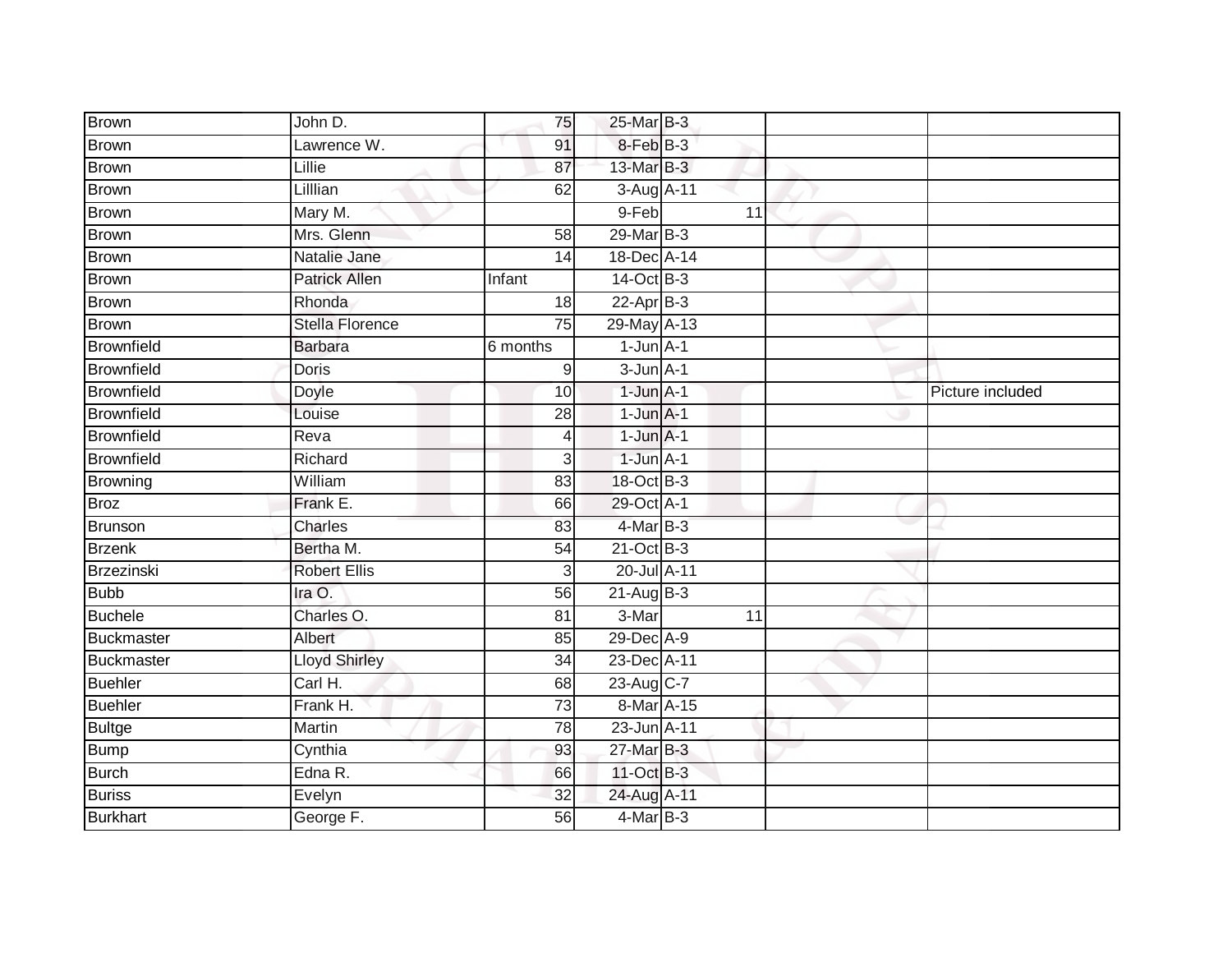| <b>Burris</b>   | Wayne             | 27              | 19-Jun A-1       |            |                 |                  |
|-----------------|-------------------|-----------------|------------------|------------|-----------------|------------------|
| <b>Burton</b>   | Alfred H.         | 78              |                  | 9-Jul A-11 |                 |                  |
| <b>Burton</b>   | Robert            | 39              | 16-Mar           |            | 11              |                  |
| <b>Burton</b>   | Wilma             | 55              | $25-Sep$ B-3     |            |                 |                  |
| <b>Busby</b>    | Hugh R.           | 80              | $12 - Jan$       |            | $\overline{11}$ |                  |
| <b>Buser</b>    | Louis $M$ .       | 70              | 6-Jul A-11       |            |                 |                  |
| <b>Buskey</b>   | Deborah Jean      | 3 months        | $6$ -Nov $B-3$   |            |                 |                  |
| <b>Butler</b>   | Earl C.           | 74              | $5$ -Jul $B$ -3  |            |                 |                  |
| <b>Butzloff</b> | Clifford F.       | 55              | 9-Feb            |            | 11              |                  |
| <b>Buwa</b>     | Michael A.        | $\overline{78}$ | $23-Feb$         |            | $\overline{11}$ |                  |
| <b>Byerly</b>   | Clyde H.          | 80              | 28-Sep A-15      |            |                 |                  |
| <b>Byron</b>    | Lola Mae          | 47              | 14-Jul A-11      |            |                 |                  |
| Cadman          | Fanny C.          | 87              | $2$ -Jan $B-3$   |            |                 |                  |
| Caird           | Andrew            | 76              | 19-Aug B-3       |            |                 |                  |
| Calantonio      | John E.           |                 | $11-Feb$ B-3     |            |                 |                  |
| Calantonio      | John E.           | 49              | 10-Feb           |            | 15              |                  |
| Caldwell        | Lee L.            | $\overline{75}$ | $2$ -Jun $A-1$   |            |                 | Picture included |
| Call            | Fred              | $\overline{71}$ | 13-Apr B-3       |            |                 |                  |
| Camalick        | Patricia          | 7 months        | $1$ -Jul $A-1$   |            |                 |                  |
| Campbell        | Amos L.           | 67              | $22$ -Jan B-3    |            |                 |                  |
| Campbell        | Margaret Winifred | 73              | 27-Dec B-3       |            |                 |                  |
| Campos          | Efrain A.         | 52              | $11-Oct$ B-3     |            |                 |                  |
| Canon           | Olive B.          |                 | $12$ -Jul B-3    |            |                 |                  |
| Cap             |                   |                 |                  |            |                 |                  |
|                 | Sophie            | 64              | $2-AugB-3$       |            |                 |                  |
| Carahoff        | Simeon T. (Sam)   | 65              | 3-Aug A-11       |            |                 |                  |
| Carl            | John William      |                 | $18 - Jan$ $B-3$ |            |                 |                  |
| Carlin          | Mary C.           | 82              | $18$ -May $B-3$  |            |                 |                  |
| Carlson         | Beatrice J.       | 58              | 19-Jan           |            | 11              |                  |
| Carlson         | John              | 82              | 27-Apr A-11      |            |                 |                  |
| Carlson         | Madeline          | 62              | $7 - Aug$ B-3    |            |                 |                  |
| Carmichael      | Lida              | 82              | 18-Mar B-3       |            |                 |                  |
| Carmichael      | <b>Nettie</b>     | 69              | 30-Dec A-15      |            |                 |                  |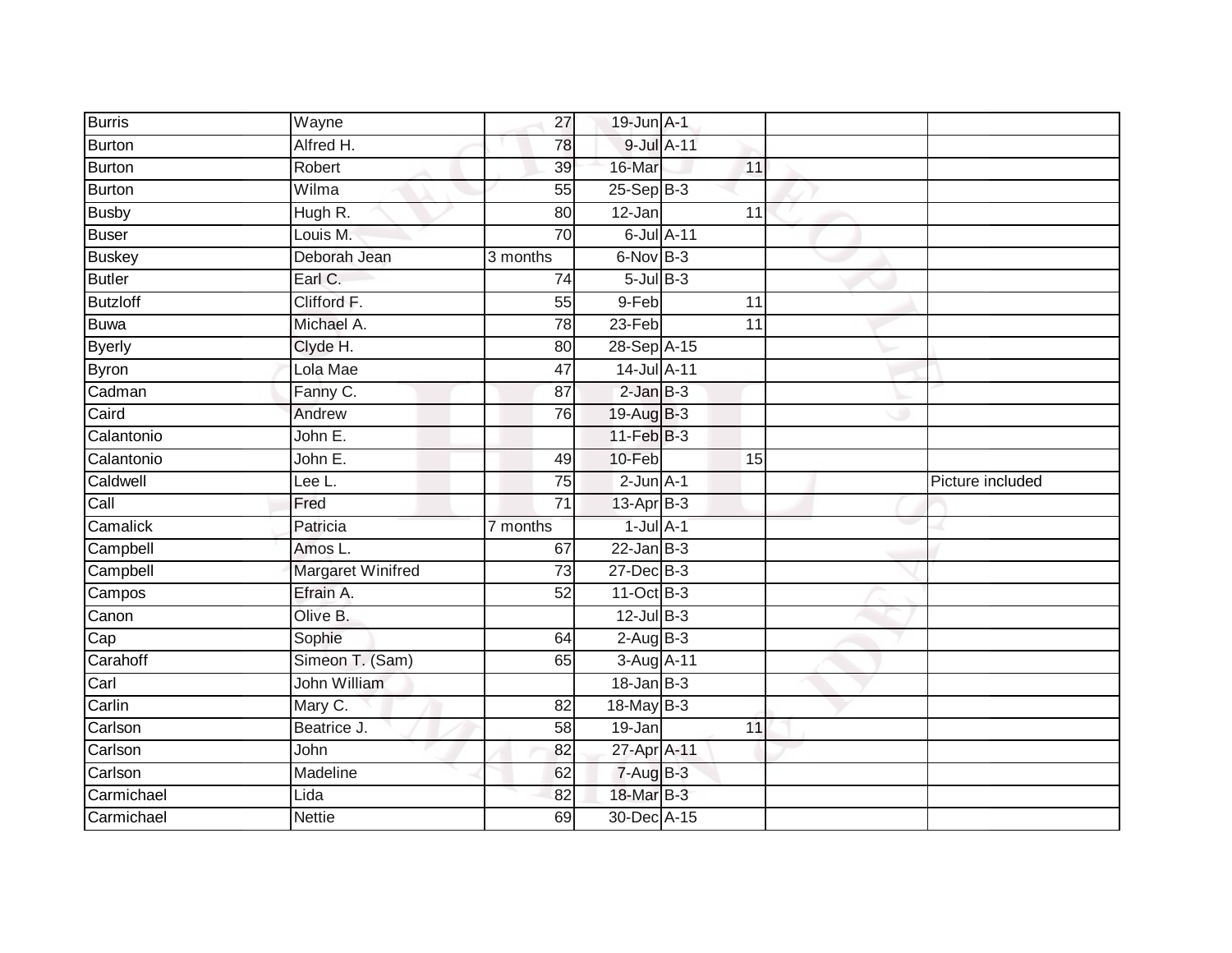| Carnahan                 | Effie                | 74              | 15-Oct B-3           |                 |                 |  |
|--------------------------|----------------------|-----------------|----------------------|-----------------|-----------------|--|
| Carnahan                 | Hurst N.             | 75              | 23-Mar               |                 | 11              |  |
| Carrier                  | Marvin E.            | $\overline{71}$ | $21$ -Aug B-3        |                 |                 |  |
| Carrier                  | Rev. B. W.           | 66              | 13-Nov B-3           |                 |                 |  |
| Carroll                  | Charles A.           | $\overline{58}$ | $29$ -Jun $B-3$      |                 |                 |  |
| Carroll                  | Lorraine             | 41              | 29-Dec A-9           |                 |                 |  |
| Carroll                  | Michael              | 18 months       | 29-Jul A-1           |                 |                 |  |
| Carroll                  | Stephen L.           | 84              | 23-Nov A-11          |                 |                 |  |
| Carter                   | Donna Jay            | 2 days          | $27-Sep$ B-3         |                 |                 |  |
| Carter                   | <b>Marie Peschke</b> | 70              | $25$ -Oct B-3        |                 |                 |  |
| Carter                   | Walter G.            | 62              | 14-Jul A-11          |                 |                 |  |
| Carver                   | Clifford             | 5               | 25-Sep A-1           |                 |                 |  |
| Cary                     | Fremont, Sr.         | 68              |                      | $2$ -Jul $A-15$ |                 |  |
| $\overline{\text{Case}}$ | Commodore C.         | 90              | 6-Mar <sub>B-8</sub> |                 |                 |  |
| Casey                    | Edward               | 7               | $7$ -Jul $A-1$       |                 |                 |  |
| Casey                    | Michael              | 57              | 9-Mar                |                 | 11              |  |
| Cashdollar               | Elmer M.             | 44              | $14$ -Jun B-3        |                 |                 |  |
| Cassody                  | Mamie                | 61              | $17 -$ Jul B-3       |                 |                 |  |
| Caster                   | Edward C.            | $\overline{72}$ | 14-Jan               |                 |                 |  |
| Castillo                 | Ida                  | 46              | $6 - Jan$            |                 | $\overline{11}$ |  |
| Castillo                 | Marciela Vargas      | 98              | $1$ -Jul $B-3$       |                 |                 |  |
| Cauley                   | <b>Hanna Quant</b>   | 80              | $5$ -Jul $B$ -3      |                 |                 |  |
| Cavanaugh                | Jessie H.            |                 | 19-Jan               |                 | 11              |  |
| Cawley                   | <b>Maie</b>          | 86              | $5-FebB-3$           |                 |                 |  |
| Ceiga                    | Josephine            | 89              | 3-Sep A-11           |                 |                 |  |
| Ceko                     | Bogdan               | 44              | 6-Jan                |                 | 11              |  |
| Cenorke                  | Mary                 |                 | $16$ -Jan $B-3$      |                 |                 |  |
| Centko                   | John                 | 50              | 12-Jan               |                 | 11              |  |
| Certa                    | Jerome               | 11              | 16-Nov A-11          |                 |                 |  |
| Cerutti                  | Frank                | 65              | 27-Sep B-3           |                 |                 |  |
| Cerutti                  | Mary                 | 69              | 22-Oct B-3           |                 |                 |  |
| Chadwick                 | Judy Karen           | $\overline{15}$ | 17-Mar               |                 | $\overline{13}$ |  |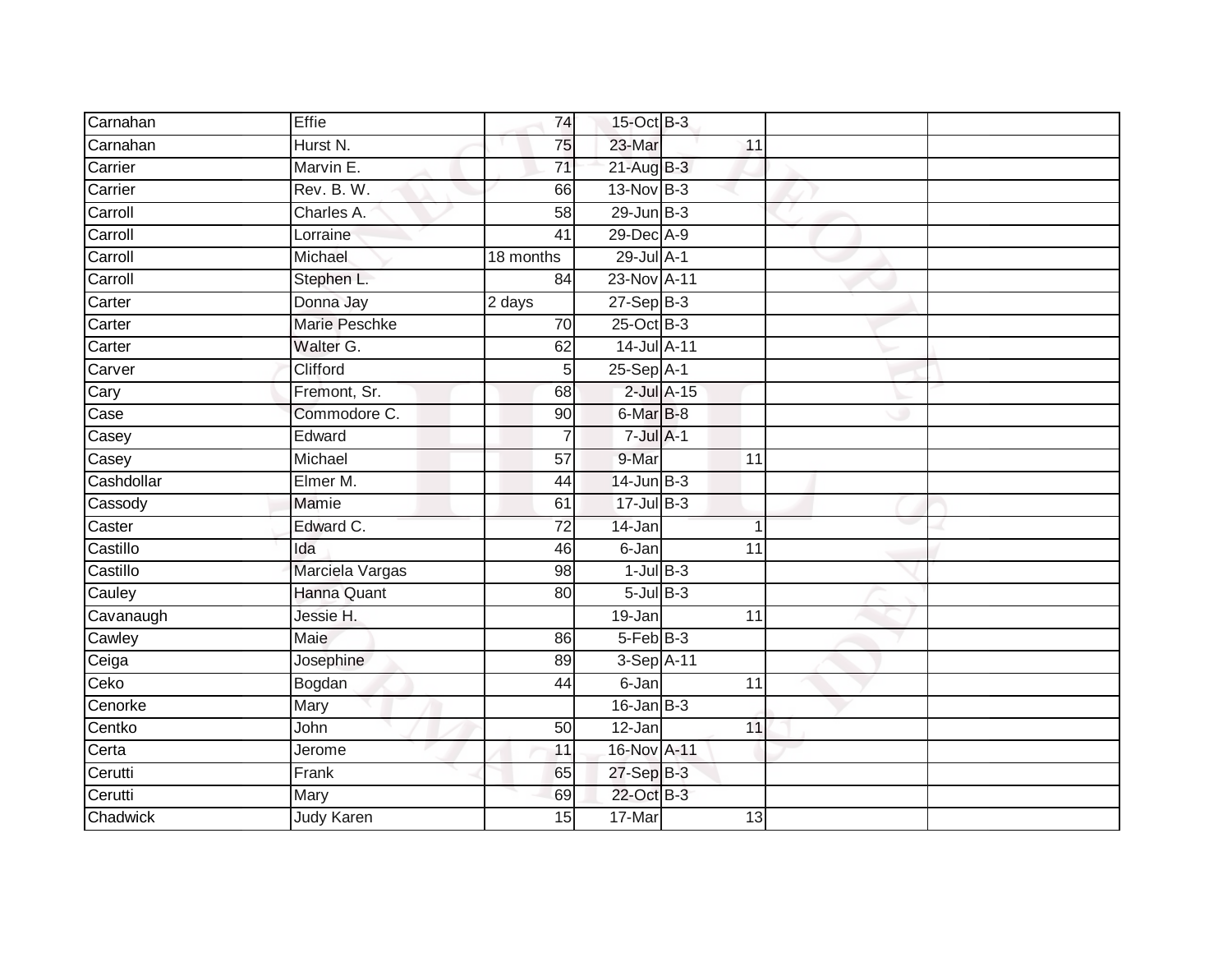| Challman     | Caroline               |                 | 25-May A-13               |    |                      |
|--------------|------------------------|-----------------|---------------------------|----|----------------------|
| Challoner    | Carla                  | $\overline{7}$  | $2$ -Nov $A-1$            |    | Also see Nov 3, A-11 |
| Challoner    | Norman H.              | 55              | 29-Sep A-11               |    |                      |
| Chalmers     | William H.             | 85              | 18-Aug A-11               |    |                      |
| Chaloupsky   | Mary                   | 59              | $12$ -May $B-3$           |    |                      |
| Chamberlain  | <b>James Davis</b>     | 65              | $23-Feb$                  | 11 |                      |
| Chamberlin   | Minnie                 | 86              | $17 - \overline{Apr}$ B-3 |    |                      |
| Chambers     | Mrs. Chester           | 70              | $28$ -Jan B-3             |    |                      |
| Chandik      | Catherine              | $\overline{72}$ | $14-Aug$ B-3              |    |                      |
| Chappelie    | Rose                   | 80              | $25$ -Feb $B$ -3          |    |                      |
| Chavin       | Jennie                 | 91              | 30-Jun B-3                |    |                      |
| Chernik      | Peter G.               | 59              | 30-Aug B-3                |    |                      |
| Chernota     | Ignac (Ike)            | 73              | 25-May A-13               |    |                      |
| Chick        | Louis Csik, Sr.        | 73              | 27-Dec B-3                |    |                      |
| Chidalek     | Anna                   | 50              | $16$ -Jan $B-3$           |    |                      |
| Chiluski     | Rose                   | 63              | 28-Sep A-15               |    |                      |
| Chobanov     | <b>Chris</b>           | 1 day           | $1$ -Jun $B-3$            |    |                      |
| Chojnacki    | Joseph                 | 66              | $16$ -Jul B-3             |    |                      |
| Chomo        | Mary                   | 77              | 28-Oct B-3                |    |                      |
| Christine    | Roy                    | 68              | $22-AprB-3$               |    |                      |
| Chromchik    | Paul, Sr.              | 76              | 16-Feb                    | 11 |                      |
| Cibu         | Eli                    | 73              | $15$ -Jul $B-3$           |    |                      |
| Ciciora      | Mary Barbara           | 86              | $14$ -Jan $B-3$           |    |                      |
| Ciereszewski | <b>Stanley</b>         | 63              | $9-$ Sep $B-3$            |    |                      |
| Cisel        | Lowell L.              | 51              | 18-May B-3                |    |                      |
| Clark        | Donald H.              | 56              | 15-Sep A-15               |    |                      |
| Clark        | Harold H.              | 60              | 30-Nov A-11               |    |                      |
| Clark        | Jessie H.              | 83              | 26-Jan                    | 9  |                      |
| Clarke       | Harry O.               | 83              | $7 - Jun$ B-3             |    |                      |
| Clarke       | <b>Michael Herbert</b> | 3 weeks         | 28-Jun B-4                |    |                      |
| Clawson      | Lawrence Edward        | 6               | 14-Apr A-13               |    |                      |
| Clayton      | Eleanor Thompson       | 40              | $7 - Jan A - 15$          |    |                      |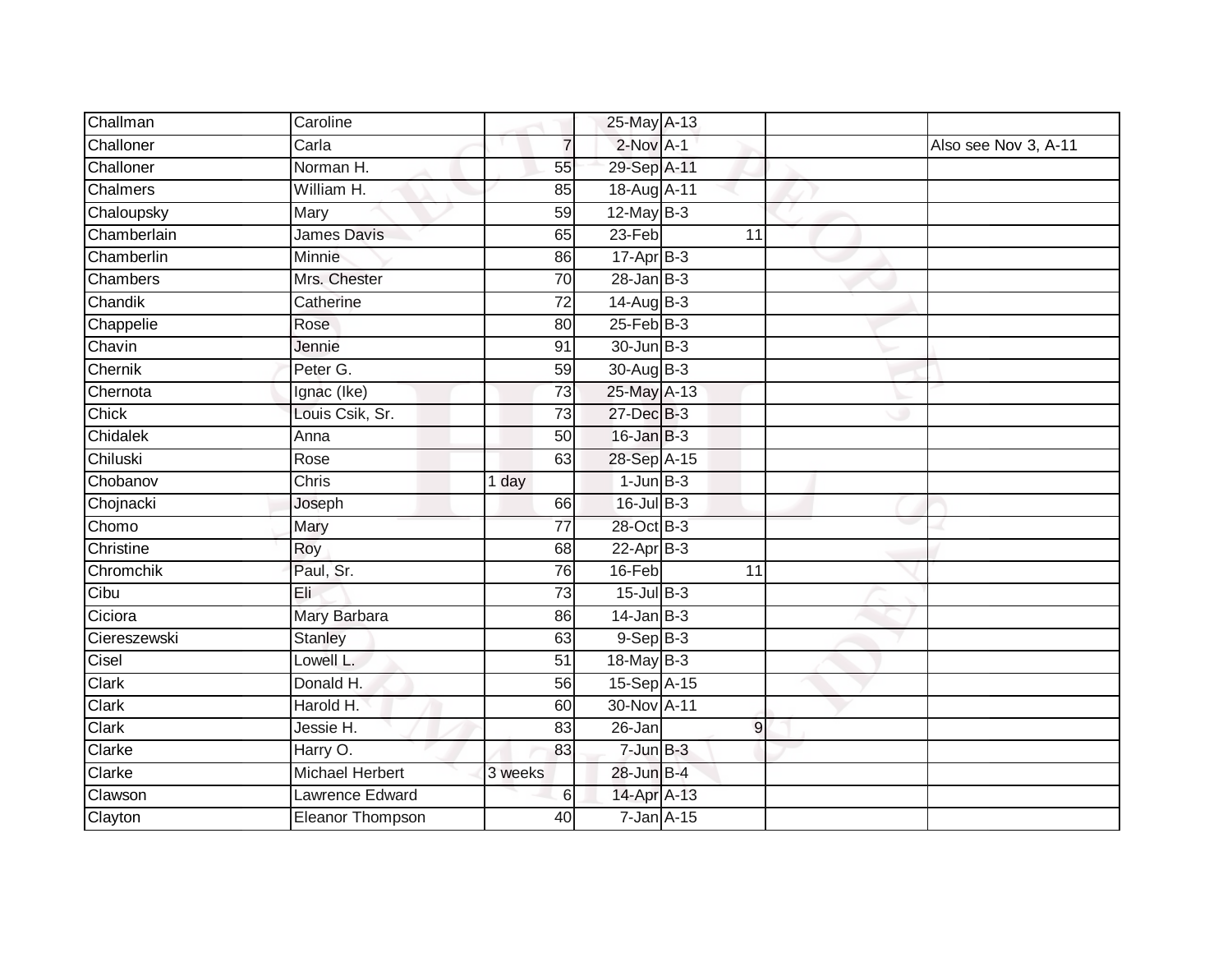| Clayton                  | Lee H.                | 53              | $12$ -May $B-3$ |                 |                  |
|--------------------------|-----------------------|-----------------|-----------------|-----------------|------------------|
| Cloud                    | Lloyd L.              | 45              | $6$ -Dec $B$ -3 |                 |                  |
| Clyne                    | Elmer                 | 70              | 2-Mar           | 11              |                  |
| Coefield                 | Harry E.              |                 | 22-Mar B-3      |                 |                  |
| Cofer                    | Thomas                | 17 months       | $27$ -Nov $B-3$ |                 |                  |
| Coffin                   | Martha                |                 | 16-Nov A-11     |                 |                  |
| Cohen                    | Julius L.             | 70              | $15-Apr$ B-3    |                 |                  |
| Coil                     | Walter K., Sr.        | 50              | $26$ -Aug B-3   |                 |                  |
| Colbert                  | Clifford K.           | $\overline{27}$ | 31-Dec A-1      |                 | Picture included |
| $\overline{\text{Cole}}$ | <b>Ann Marie</b>      | 6 weeks         | 13-Nov B-3      |                 |                  |
| Cole                     | Fred H.               | 61              | 27-Jan A-11     |                 |                  |
| <b>Collins</b>           | Walter N.             | 52              | 16-Feb          | 11              |                  |
| Conde                    | Ethel                 | 83              | $23$ -Jul B-3   |                 |                  |
| Conley                   | <b>Timothy Lee</b>    | $\overline{2}$  | 19-Oct A-11     |                 |                  |
| Conover                  | <b>Hennen Charles</b> | 50              | $14$ -Jun $B-3$ |                 |                  |
| Conway                   | Mildred E.            | 60              | 5-Jan           | 11              |                  |
| Conway                   | Thomas A.             | 47              | 19-Jan          | $\overline{11}$ |                  |
| Cook                     | Dorothy N.            | 39              | $5 - Jun$ $B-3$ |                 |                  |
| Cook                     | Sue                   | $\overline{22}$ | 11-Sep B-3      |                 |                  |
| Cooper                   | Amos Arnold           | 64              | $15$ -Jun $B-3$ |                 |                  |
| Coriden                  | Guy E.                | 79              | 11-Mar B-3      |                 |                  |
| Cotner                   | <b>Ethel Ellen</b>    | 69              | $19$ -Feb $B-3$ |                 |                  |
| Cox                      | John                  | 65              | 16-Feb          | 11              |                  |
| Cranford                 | Parl                  | 72              | $15$ -Jun $B-3$ |                 |                  |
| Cravens                  | George W.             | 73              | $15$ -Jun $B-3$ |                 |                  |
| Crews                    | Albert                | 51              | $13$ -May B-3   |                 |                  |
| Crews                    | Dr. Charles H.        | $\overline{78}$ | $7$ -Jul $B-3$  |                 |                  |
| Crisian                  | <b>Nick</b>           | $\overline{73}$ | $7-Nov$ B-3     |                 |                  |
| Crites                   | Maurice E.            | 74              | 10-Apr A-1      |                 | Picture included |
| Cronkright               | Lloyd                 | 66              | $21$ -Jan $B-3$ |                 |                  |
| Crooown                  | Francis E.            | 53              | $2$ -Jan $B-3$  |                 |                  |
| Cross                    | W. D., Jr.            | 62              | 13-May B-3      |                 |                  |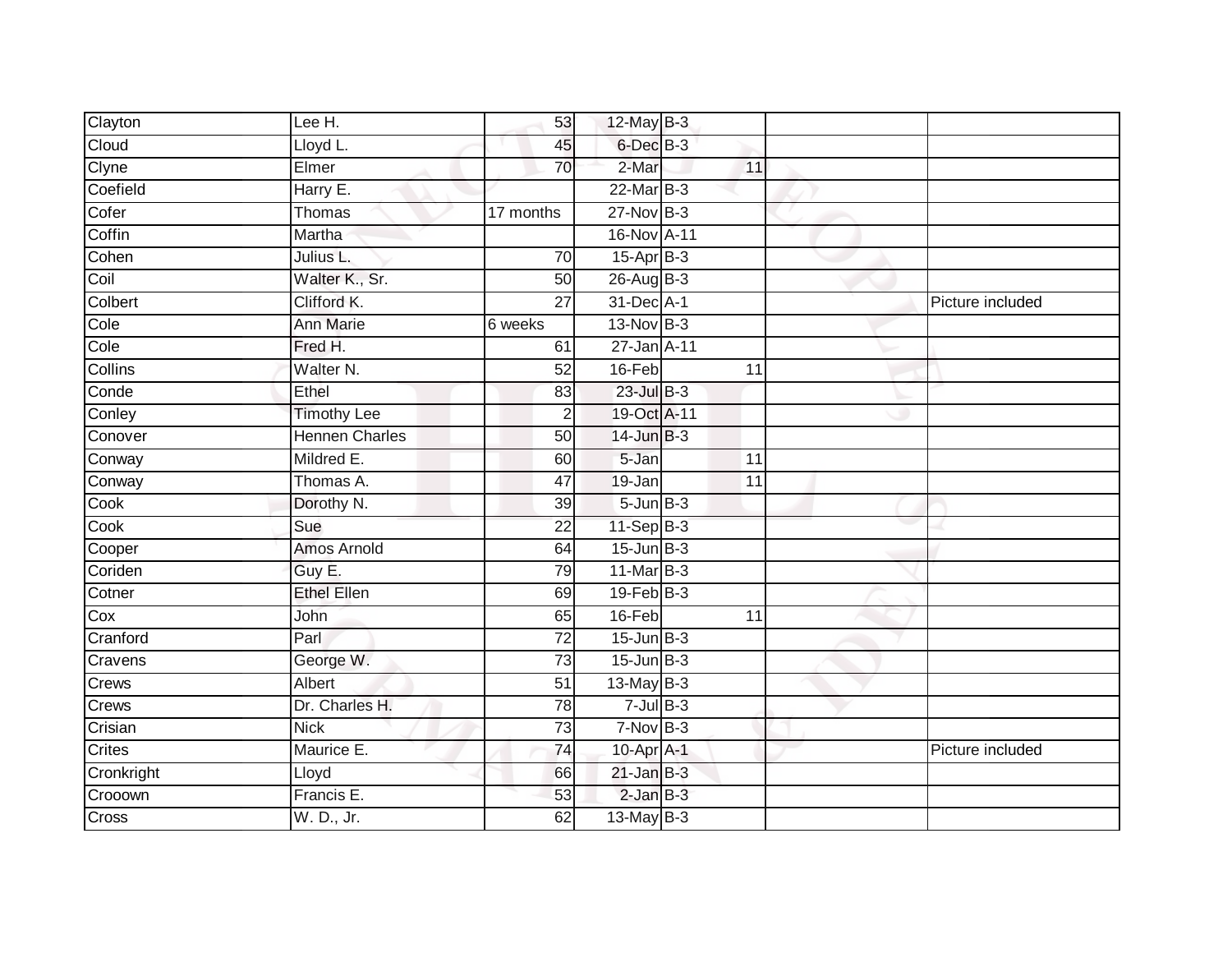| Crouch        | Shirley              | 18              | 29-Apr A-1      |            |    |  |
|---------------|----------------------|-----------------|-----------------|------------|----|--|
| Crowell       | John                 | 43              | 27-May B-3      |            |    |  |
| Csmereka      | <b>Mike</b>          | $\overline{71}$ | 29-Apr B-3      |            |    |  |
| Culter        | Henry E.             | 80              |                 | 9-Jul A-11 |    |  |
| Cunningham    | George               | $\overline{83}$ | $29$ -Apr $B-2$ |            |    |  |
| Cunningham    | Robert C., Sr.       | 63              | 6-Nov B-3       |            |    |  |
| Curtis        | Merrill E.           | 52              | $4$ -Mar B-3    |            |    |  |
| Cutler        | Benjamin             | 48              | 19-Nov B-3      |            |    |  |
| Cutler        | Flora                | 69              | 27-Oct A-13     |            |    |  |
| Cutler        | Lena L.              | 64              | 5-Aug B-3       |            |    |  |
| Czajkowski    | Lottie               | $\overline{57}$ | $23$ -Apr $B-3$ |            |    |  |
| Czakowski     | Julia                | 74              | 23-Feb          |            | 11 |  |
| Czarnecki     | Victoria             | 58              | 12-Mar B-3      |            |    |  |
| Czerwinski    | Agnes                | 67              | 26-Feb B-3      |            |    |  |
| Dabrowski     | Clarence R.          | $\overline{43}$ | 22-Dec B-3      |            |    |  |
| Dahl          | Carl J.S.            | 75              | 23-Oct B-3      |            |    |  |
| Dahlstrom     | Carl                 | 56              | 30-Dec B-1      |            |    |  |
| <b>Dakin</b>  | Anna                 | 69              | 3-Mar           |            | 11 |  |
| Damron        | <b>Infant Son</b>    | Infant          | $12$ -Jun $B-3$ |            |    |  |
| Danciu        | John George          | 43              | 4-Aug A-11      |            |    |  |
| Danciu        | John, Sr.            | 72              | $9$ -Dec $C$ -3 |            |    |  |
| Danda         | Katherine            | 68              | $24-AprB-3$     |            |    |  |
| Dani          | Louis M.             | 70              | $24$ -Jul $B-3$ |            |    |  |
| Dannehi       | Friedrich (Fred)     | 73              | $16$ -Jul $B-3$ |            |    |  |
| Darin         | Peter                | 84              | 14-Dec A-15     |            |    |  |
| Darnell       | Jonnie J.            | 55              | $21-Sep$ B-3    |            |    |  |
| Darnell       | <b>Michael James</b> | 2 days          | $21$ -Jun B-3   |            |    |  |
| Darnell       | Patrick John         | 1 Day           | $21$ -Jun $B-3$ |            |    |  |
| <b>Davies</b> | Alice E.             | 75              | $22$ -Feb $B-3$ |            |    |  |
| Davies        | Helen                | 76              | 22-Feb B-3      |            |    |  |
| Davis         | <b>Doris</b>         | 54              | $11$ -Jan B-3   |            |    |  |
| <b>Davis</b>  | Edward Donald (Don)  | 49              | $11$ -Jan B-3   |            |    |  |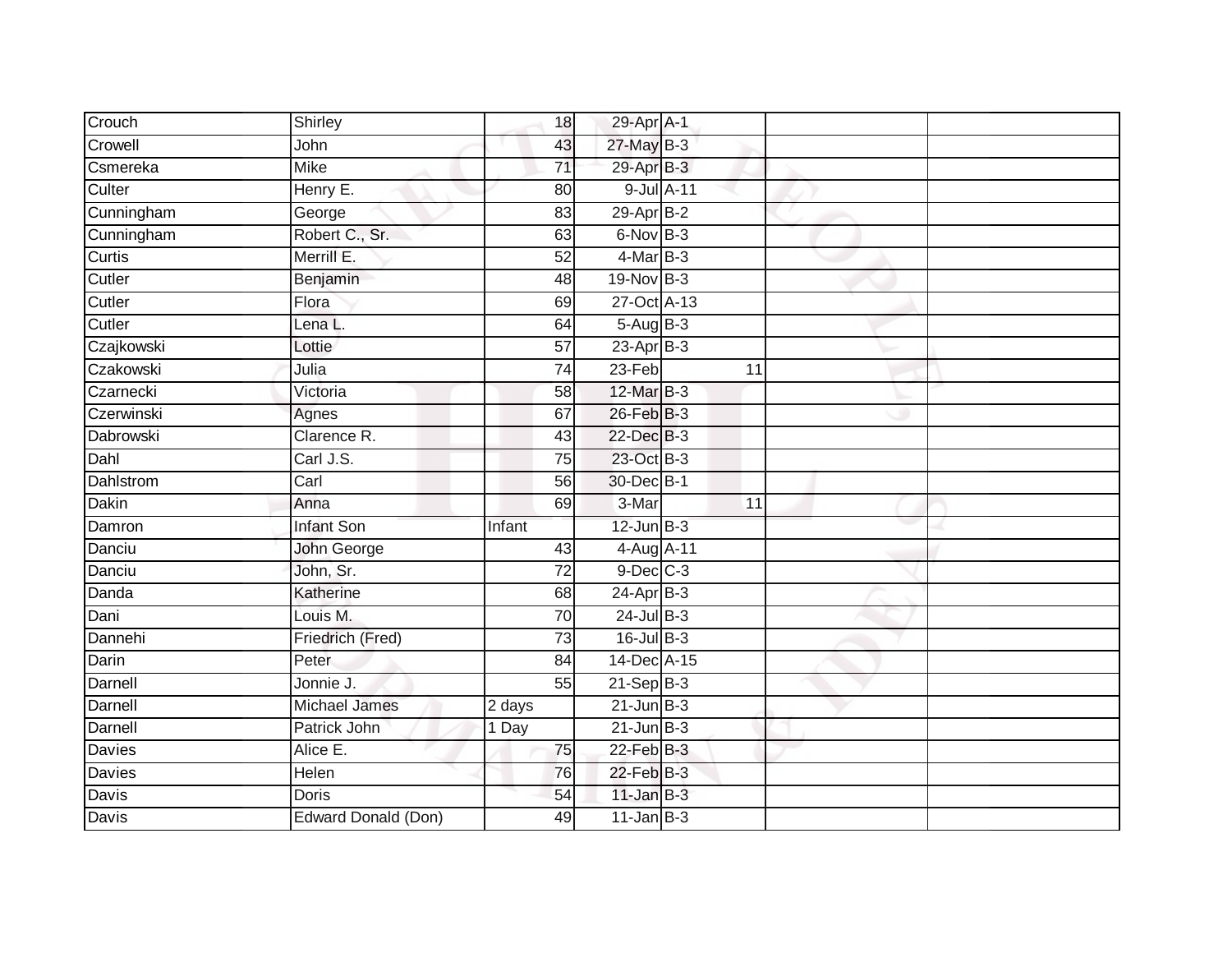| Davis            | Infant Son         | Infant          | 5-Jan             | 11             |  |
|------------------|--------------------|-----------------|-------------------|----------------|--|
| <b>Davis</b>     | John E.            | 69              | $25$ -Jan $C-3$   |                |  |
| <b>Davis</b>     | John H.            | 70              | 1-Nov B-3         |                |  |
| Davis            | Paul               | 67              | 24-Aug A-11       |                |  |
| <b>Davis</b>     | William H.         | 91              | 20-Oct A-13       |                |  |
| <b>Davits</b>    | Gust               | $\overline{72}$ | 31-Aug A-11       |                |  |
| Deahn            | William, Sr.       | 77              | $23-Sep$ B-3      |                |  |
| <b>DeAuville</b> | Edna R.            | 67              | 30-Oct B-3        |                |  |
| DeBoer           | Luke               | 64              | $4-FebB-3$        |                |  |
| Dec              | Walter             | 40              | $6-SepB-3$        |                |  |
| DeCamp           | <b>Emmet Lewis</b> | 76              | 9-Feb             | 11             |  |
| Deckert          | Martha             | 63              | $9$ -Dec $C$ -3   |                |  |
| Deckler          | Jacob "Uncle Jake" | 83              | 18-Mar B-3        |                |  |
| Deering          | August A.          | 65              | 29-Jul B-3        |                |  |
| <b>DeForest</b>  | Aklton             | 62              | 13-Jul A-11       |                |  |
| Degrowicz        | Leroy              | 27              | 10-Apr A-1        |                |  |
| Deiotte          | Edward (Bud)       | 40              | 17-Feb            | 11             |  |
| <b>DeLaGarza</b> | Pablo              | 37              | 27-Mar B-3        |                |  |
| Delegan          | Julia              | 74              | 30-Apr B-3        |                |  |
| Dellenbach       | Edward C.          | 50              | $22$ -Jan B-3     |                |  |
| DeLor            | Aldric             | 64              | 26-Jan            | $\overline{9}$ |  |
| Demerlin         | Mary               | 74              | 9-Aug B-3         |                |  |
| DeMure           | Anthony            | 72              | $28$ -Jun $B-4$   |                |  |
| Denmark          | Leslie             | 13              | $5 -$ Jul $B - 3$ |                |  |
| Dennis           | <b>Blanche</b>     | 68              | 23-Nov A-11       |                |  |
| Dent             | Mamie E.           | 52              | 29-Oct B-3        |                |  |
| Dent             | Mary E.            | 81              | $17 - Jun$ $B-3$  |                |  |
| Depew            | <b>Dyle</b>        | Infant          | 18-Aug A-11       |                |  |
| Deputy           | Mrs. E. M.         | 80              | 19-Jan            | 11             |  |
| DesCamp          | Henry Earl         | 73              | $2-SepB-3$        |                |  |
| DeShincoe        | Barbara            |                 | $7 - Aug$ B-3     |                |  |
| Desmarais        | Margaret E.        | 73              | $4$ -Jun $B-3$    |                |  |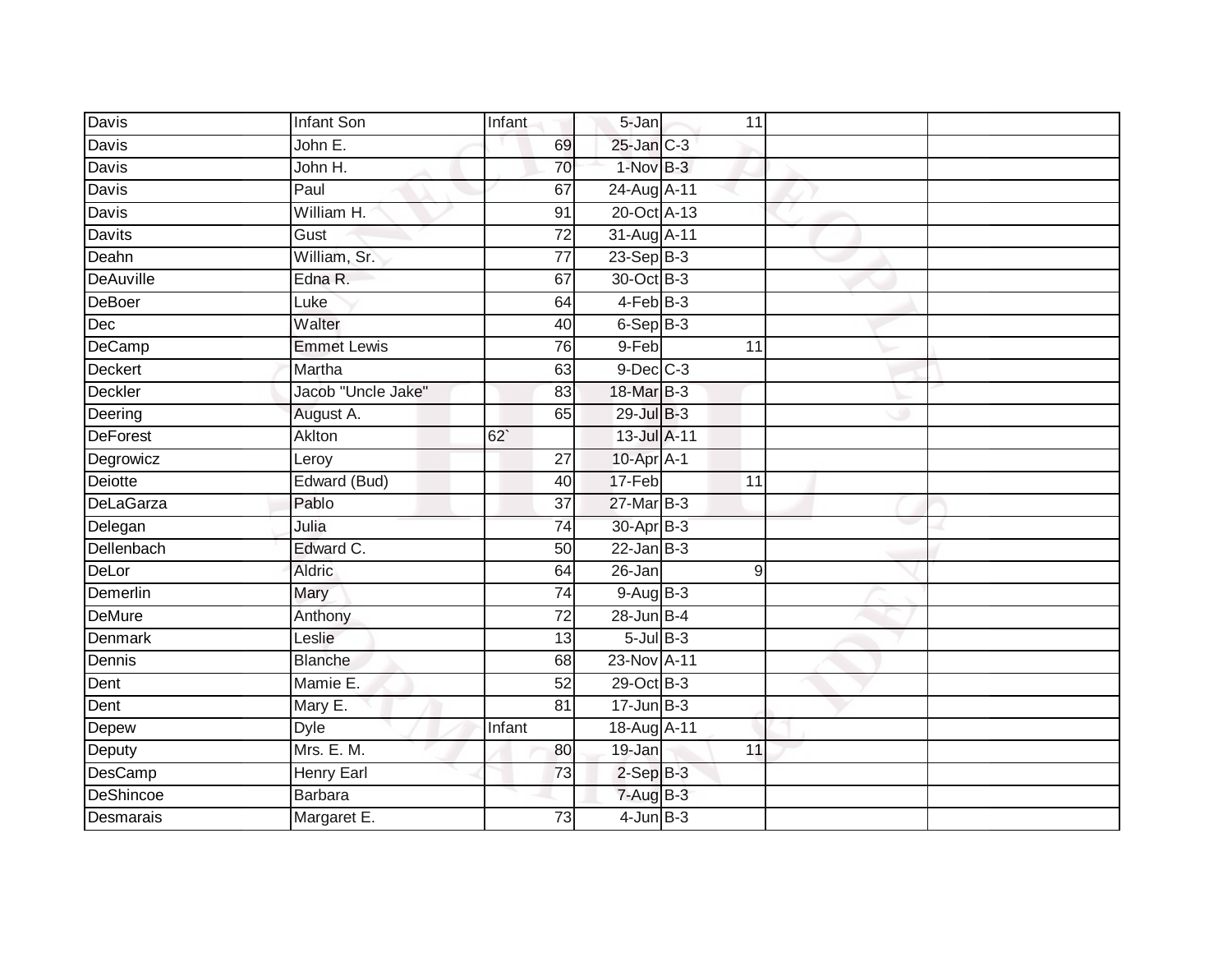| Destan            | Matt                 | 68              | $7$ -Jul $B-3$  |    |  |
|-------------------|----------------------|-----------------|-----------------|----|--|
| <b>DeVries</b>    | Peter                | 59              | 16-Oct B-3      |    |  |
| <b>DeWolf</b>     | Arthur R.            | 67              | 4-Sep B-3       |    |  |
| DeYoung           | Elizabeth            | 59              | $22$ -Jan B-3   |    |  |
| Dezelich          | Julia                | 79              | $22$ -Nov $B-3$ |    |  |
| Diaz              | Esteban              | 55              | $2$ -Jul $A-15$ |    |  |
| Dickerson         | Jack                 | 24              | 29-Mar B-3      |    |  |
| <b>Dickinson</b>  | Ernest H.            | 82              | 15-Sep A-15     |    |  |
| Diederich         | Henry                | 72              | 28-May A-17     |    |  |
| Diehl             | Arthur M.            |                 | $22$ -Feb $B-3$ |    |  |
| Diehl             | Carle E.             | 62              | 6-Nov B-3       |    |  |
| Dietrich          | Bertha R.            | 59              | $7-AugB-3$      |    |  |
| Dike              | Edwin, Sr.           | 57              | 22-Dec B-3      |    |  |
| <b>Dilbeck</b>    | <b>Buddy William</b> | Infant          | $6$ -Feb $B$ -3 |    |  |
| Dinelli           | Peter                | 76              | 8-May B-3       |    |  |
| <b>Dittrich</b>   | William N.           | 64              | $1-FebB-3$      |    |  |
| Dixon             | Charles R.           | 59              | $18-Sep$ B-3    |    |  |
| Djerf             | Carl N.              | 55              | 25-Nov B-3      |    |  |
| <b>Dockweiler</b> | George, Sr.          | 64              | 20-Oct A-13     |    |  |
| Doctor            | Bernard H.           | 72              | 28-Jul A-11     |    |  |
| <b>Dodd</b>       | William E.           | 82              | 29-Mar B-3      |    |  |
| Dombrowski        | <b>Stella</b>        | 64              | 9-Aug B-3       |    |  |
| Domke             | Albert, Jr.          | 3 days          | $4-Nov$ C-3     |    |  |
| Dongu             | Joseph A.            | 26              | 22-Jun A-11     |    |  |
| Dougherty         | Anna R.              | 76              | $25$ -Nov $B-3$ |    |  |
| Dove              | <b>James Arthur</b>  | 70              | 7-May A-11      |    |  |
| Downey            | <b>Patrick</b>       | 75              | $14$ -May B-3   |    |  |
| <b>Drabold</b>    | Howard               | 67              | 16-Nov A-11     |    |  |
| Dragoin           | Dan                  | 71              | 27-Nov B-3      |    |  |
| Draheim           | Lena Nolan           | 61              | 5-Nov A-11      |    |  |
| Drew              | Harley N.            | 68              | 15-Nov B-3      |    |  |
| Drogun            | Ursula               | $\overline{70}$ | $5 - Jan$       | 11 |  |
|                   |                      |                 |                 |    |  |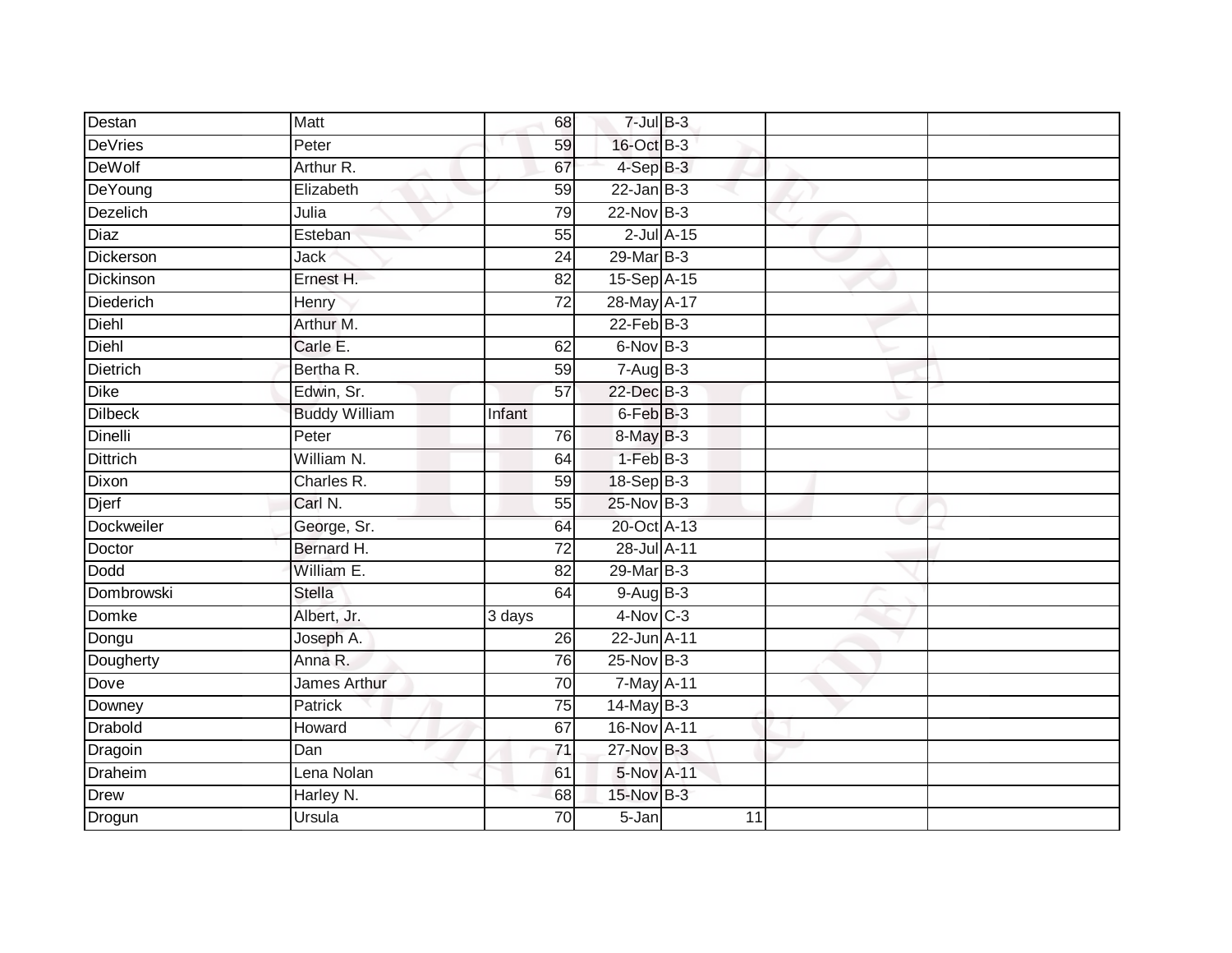| <b>Drosos</b>    | Charles M.          | 70              | $7 - Apr$ B-3   |       |                 |  |
|------------------|---------------------|-----------------|-----------------|-------|-----------------|--|
| Drott            | Julia M.            | 68              | 5-Jan           |       | 11              |  |
| Drugatz          | John                | 49              | 27-Mar B-3      |       |                 |  |
| Drzewiecki       | Ferdinand           | 69              | $11$ -May B-3   |       |                 |  |
| Dubroka          | <b>Tillie</b>       | $\overline{74}$ | 29-Dec A-9      |       |                 |  |
| <b>Dudak</b>     | Adolph              |                 | 20-Jul A-11     |       |                 |  |
| <b>Dudzik</b>    | Mary                | 64              | 16-Mar          |       | 11              |  |
| <b>Dujmovich</b> | Jack                | 62              | $1-MayB-3$      |       |                 |  |
| Dukette          | Wayne D.            | 62              | $5-FebB-3$      |       |                 |  |
| <b>Dulik</b>     | Patricia Ann        | 27              | 19-Aug A-1      |       |                 |  |
| Dull             | Leonard, Sr.        | 70              | $26$ -Apr $B-3$ |       |                 |  |
| Dunajewski       | Joseph G.           | 72              | 20-Jan          |       | 11              |  |
| Duncan           | William A.          | 18              | $2$ -Dec $C-3$  |       |                 |  |
| <b>Dunker</b>    | Henry               | 73              | 22-Jun A-11     |       |                 |  |
| Dunn             | Kathryn             | $\overline{75}$ | 12-Jan          |       | $\overline{11}$ |  |
| Dunn             | Walter S.           | 67              | 20-May B-3      |       |                 |  |
| Dunsing          | May                 | 82              | $27$ -Jul B-3   |       |                 |  |
| Durand           | Norma <sub>P.</sub> | 85              | $1$ -Oct $B-3$  |       |                 |  |
| Durbin           | David C.            | 5               | 22-Mar B-3      |       |                 |  |
| Durcho           | Paul                | 38              | $4-Aug$ A-1     |       |                 |  |
| Duro             | Vangel              | 64              | $7$ -Jul $B-3$  |       |                 |  |
| Duron            | Katherine           | $\overline{74}$ | $9$ -Dec $C$ -3 |       |                 |  |
| Dutton           | Raymond D.          | 58              | 18-Mar B-3      |       |                 |  |
| Dvorscak         | Joseph A.           | 84              | $25$ -Jan $C-3$ |       |                 |  |
| <b>Dybel</b>     | Regina              | 78              | 4-Feb B-3       |       |                 |  |
| Dykema           | Anna                | 74              | $10$ -Apr $B-3$ |       |                 |  |
| Dykstra          | <b>Henry</b>        |                 | 82 Mary 5       | $B-3$ |                 |  |
| Dymora           | Michael             | 71              | $21$ -Jun $B-3$ |       |                 |  |
| <b>Dziedziak</b> | Louise (Jayjack)    | 42              | 22-Dec B-3      |       |                 |  |
| Ebert            | August J.           | 73              | 3-Jul A-11      |       |                 |  |
| Echendra         | Julian              | 42              | 25-Nov B-3      |       |                 |  |
| Echterling       | Joseph F.           | $\overline{95}$ | $13-Aug$ B-3    |       |                 |  |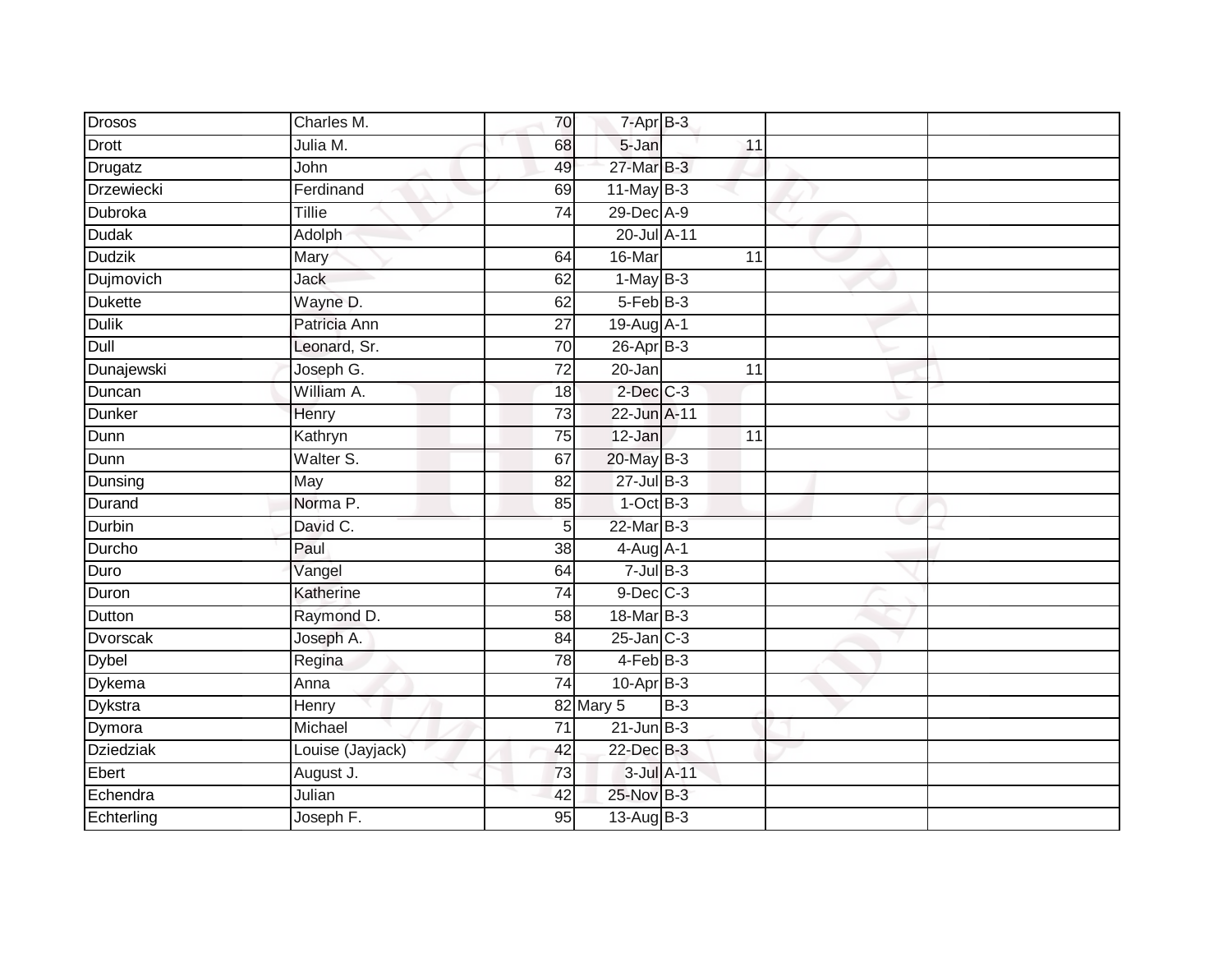| Eckert     | Dallas C.<br>56                      | $1$ -Jun $B-3$  |       |                  |
|------------|--------------------------------------|-----------------|-------|------------------|
| Ecklund    | Gustave L.<br>91                     | 12-Jan          | 11    |                  |
| Edmondson  | Richard<br>8 <sup>1</sup>            | 27-Dec B-3      |       |                  |
| Edwards    | Harry N.<br>78                       | 31-Aug A-11     |       |                  |
| Edwards    | <b>Lillie Mae</b><br>79              | 8-Oct B-3       |       |                  |
| Edwards    | Victor E.<br>66                      | 6-May B-3       |       |                  |
| Eggebrecht | Albert<br>64                         | 23-Feb          | 11    |                  |
| Egilski    | <b>Stella</b><br>54                  | 26-Aug B-3      |       |                  |
| Ehlert     | <b>Henry Albert</b><br>69            | $31$ -May B-3   |       |                  |
| Ekonomos   | Tom                                  | 67 Aprill 2     | $B-3$ |                  |
| Elder      | <b>Mary Ellen</b><br>62              | $20$ -Feb $B-3$ |       |                  |
| Elliott    | Idella<br>24                         | $10$ -Jun $C-3$ |       |                  |
| Ellison    | Cornelia Belle<br>65                 | 20-Sep B-3      |       |                  |
| Elman      | Renus<br>58                          | 21-Oct B-3      |       | Picture included |
| Emerson    | Richard D.<br>$\overline{57}$        | $7$ -Jul $B-3$  |       |                  |
| Engle      | Margaret H.<br>76                    | $23$ -Jan $B-3$ |       |                  |
| English    | James W.<br>76                       | $9-AugB-3$      |       |                  |
| Englot     | Joseph<br>62                         | 22-Feb B-3      |       |                  |
| Eppl       | Helen<br>56                          | 24-Aug A-11     |       |                  |
| Erb        | Leonard, Sr.<br>79                   | 7-May A-11      |       |                  |
| Erickson   | Juanita<br>49                        | 9-Nov A-15      |       |                  |
| Esola      | Joseph                               | 77 Aprill 5     | $A-6$ |                  |
| Estill     | <b>Russell Coleman</b><br>68         | $17$ -May C-3   |       |                  |
| Etheridge  | Ruby May<br>58                       | $9$ -Dec $C$ -3 |       |                  |
| Evacko     | Michael<br>85                        | $19$ -Feb $B-3$ |       |                  |
| Evanich    | Kate<br>63                           | $15$ -Jun $B-3$ |       |                  |
| Evanko     | <b>Steve</b><br>64                   | $13$ -Dec $B-3$ |       |                  |
| Evanoff    | $\overline{72}$<br>George            | 20-Nov B-3      |       |                  |
| Evans      | Anna A.<br>80                        | 29-Mar B-3      |       |                  |
| Evans      | Arthur E.<br>88                      | 20-Nov B-3      |       |                  |
| Evans      | $\overline{72}$<br><b>Berneatrus</b> | 30-Dec A-15     |       |                  |
| Evans      | Harold J.<br>56                      | 11-Dec B-3      |       |                  |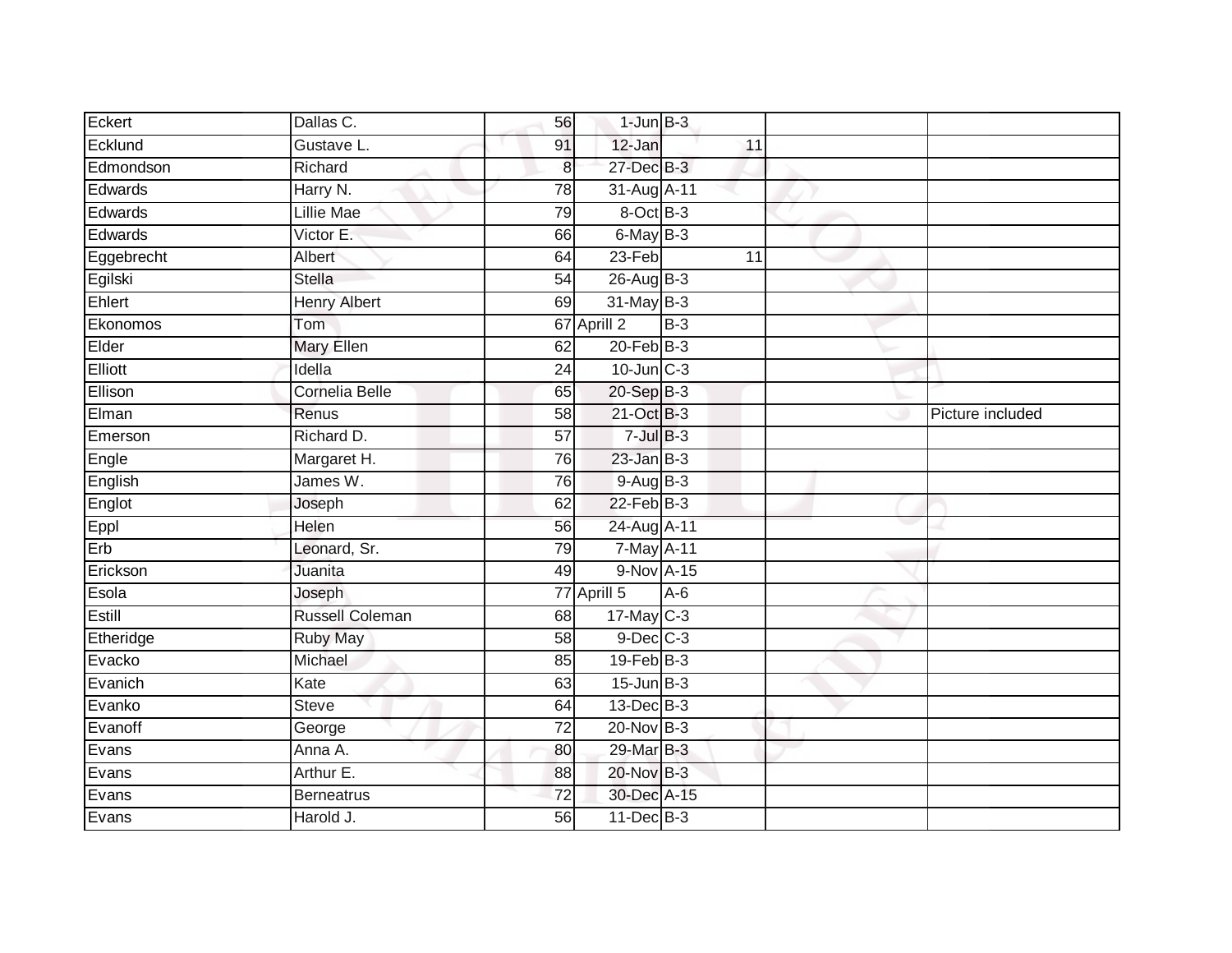| Evans         | Harold Joseph, Jr.   | 29              | $22$ -Sep $B-3$ |    |         |                  |
|---------------|----------------------|-----------------|-----------------|----|---------|------------------|
| Evans         | Sarah                | 72              | 29-Mar B-3      |    |         |                  |
| Everley       | Jewuel M.            | $\overline{38}$ | $1-MayB-3$      |    |         |                  |
| Evon          | Elena                | 66              | $20$ -May B-3   |    |         |                  |
| Fabich        | Frank                | 68              | 22-Oct B-3      |    |         |                  |
| Fadlevic      | Regina (Sadek)       |                 | 6-Mar B-8       |    |         |                  |
| Fagen         | Raymond              | 36              | 8-Jun A-11      |    |         |                  |
| Fajkowski     | <b>Ben</b>           | 59              | $22$ -May B-3   |    |         |                  |
| Fandrei       | Amalie E.            | 88              | 24-Aug A-11     |    |         |                  |
| Fandrei       | Katherine W.         | 65              | 8-Sep B-3       |    |         |                  |
| Fantin        | Pauline              | 45              | 19-Jan          | 11 |         |                  |
| Farrell       | Mary C.              | 83              | $10$ -May C-3   |    |         |                  |
| Fasiang       | <b>Frank Gaspar</b>  | 62              | 27-Feb B-3      |    |         |                  |
| Fasolo        | Albert               | 79              | $1-AprB-3$      |    |         |                  |
| Fazekas       | Louis M.             | $\overline{75}$ | 28-Jul A-11     |    |         |                  |
| Fech          | William N.           | 38              | $11$ -Jun $B-3$ |    |         |                  |
| Fehlberg      | Minna                | 60              | 13-Mar B-3      |    |         |                  |
| Feiertag      | Carl                 | 74              | $1$ -Jul B-3    |    |         |                  |
| Fein          | Peter                | 63              | $2$ -Dec $C-3$  |    |         |                  |
| Feld          | Anna G. Brenman      | 67              | $29-Nov$ B-3    |    |         |                  |
| Feledy        | Theodore W.          | 31              | $13$ -Feb $B-3$ |    |         |                  |
| Felty         | Raymond              |                 | $24$ -May B-3   |    |         |                  |
| Fennema       | <b>Brian Keith</b>   | Infant          | 3-Apr B-7       |    |         |                  |
| Fenstermacher | Fredrick A.          | $\overline{74}$ | $2$ -Jan $B-3$  |    |         |                  |
| Ferguson      | Malcolm H.           | 73              | 19-Aug $B-3$    |    |         |                  |
| Ferniak       | William R.           | 28              | 20-Dec B-3      |    |         |                  |
| Fetsch        | Edward B.            | $\overline{52}$ | 4-Jan A-15      |    |         |                  |
| Feuhrmeyer    | Minnie               |                 | 89 June         |    | $29B-3$ |                  |
| Fields        | <b>Timothy Scott</b> | 7 months        | 16-Mar          | 11 |         |                  |
| Fillebeck     | Joseph A.            | 65              | 27-Jan A-11     |    |         |                  |
| Finch         | Kenneth V.           | 57              | 1-Mar B-3       |    |         |                  |
| Finneran      | Martin H.            | 84              | $5$ -Jul $A-1$  |    |         | Picture included |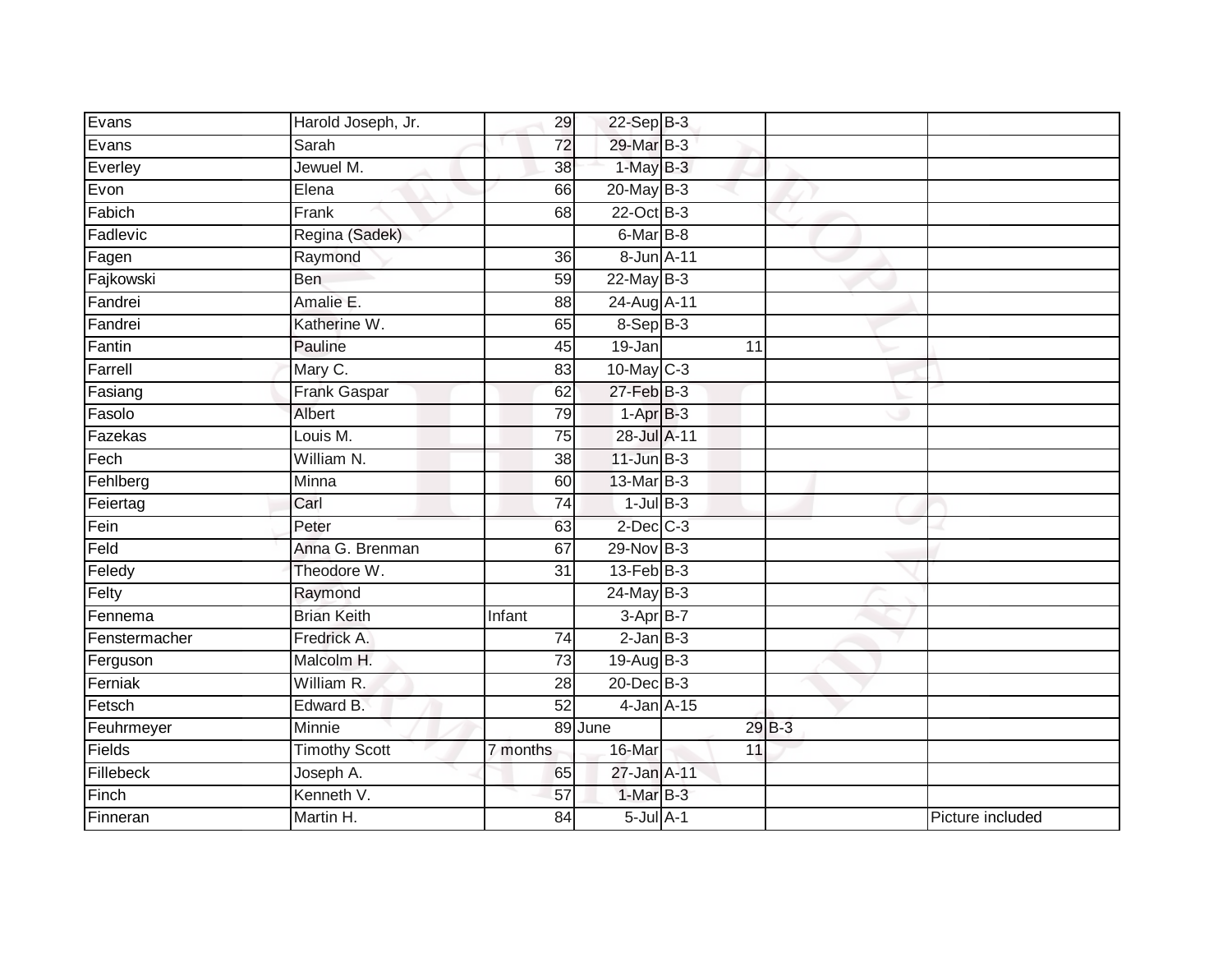| Finney         | Fred                      | 85              | 14-Jul A-11                 |  |  |
|----------------|---------------------------|-----------------|-----------------------------|--|--|
| Fioravanti     | Amedeo                    | 59              | $2$ -Aug B-3                |  |  |
| Fires          | Clarence M.               | 64              | 3-Sep A-11                  |  |  |
| Fischer        | John a.                   | 88              | 20-Aug B-3                  |  |  |
| Fischer        | Paul                      | $\overline{87}$ | 16-Oct B-3                  |  |  |
| Fisher         | Grace                     | 22              | 15-Sep A-15                 |  |  |
| Fisher         | Lawerence                 | $\overline{71}$ | 18-Aug A-11                 |  |  |
| Fitzgerald     | Sarah Ann                 | 80              | $6 - Apr$ $A - 15$          |  |  |
| Fitzpatrick    | John                      | 80              | $18$ -Jun $B-3$             |  |  |
| <b>Flack</b>   | Josephine Barbara         | $\overline{78}$ | $4$ -Oct B-3                |  |  |
| Fladeland      | <b>Turine</b>             | 80              | $17 -$ Jul $B - 3$          |  |  |
| Flanagan       | Inez M.                   | 69              | 17-Aug A-11                 |  |  |
| Fleck          | Carl                      | 77              | 30-Apr B-3                  |  |  |
| Florek         | Frank                     | 62              | $17$ -Apr $B-3$             |  |  |
| Florey         | Helen                     | 48              | 6-Oct A-13                  |  |  |
| <b>Flowers</b> | Anthony Kwiatkowski       | 65              | $11$ -Jun $B-3$             |  |  |
| <b>Flowers</b> | <b>Carolyn Krager</b>     | $\overline{22}$ | $1$ -Jun $B-3$              |  |  |
| Flynn          | Jessie J.                 | 36              | 15-Feb B-3                  |  |  |
| Flynn          | Joseph E.                 | 53              | $7$ -Oct $B-3$              |  |  |
| Foltman        | Peter                     | 66              | $2$ -Apr $B-3$              |  |  |
| Fontaine       | Mrs. Madalon (Bernadette) | 50              | $11$ -Jan $B-3$             |  |  |
| Forest         | John                      | 85              | $29$ -Jan B-3               |  |  |
| Forsberg       | Eva                       | 58              | $19$ -Jul B-3               |  |  |
| Fortner        | Maurice Q.                | 41              | $27 - Aug$ B-3              |  |  |
| Fortune        | Della                     | $\overline{76}$ | $10-Aug$ B-3                |  |  |
| Fout           | <b>Bessie</b>             | 48              | $8-Sep$ B-3                 |  |  |
| Fouts          | Corbin                    | 34              | $12$ -Oct $\overline{A}$ -3 |  |  |
| Fox            | Albert W.                 | 68              | 27-Nov B-3                  |  |  |
| Franyi         | Julia                     | 63              | 6-Nov B-3                   |  |  |
| Fredericks     | Carrie                    | 81              | 10-May C-3                  |  |  |
| Fredianelli    | Marianna                  | 75              | 6-Apr A-15                  |  |  |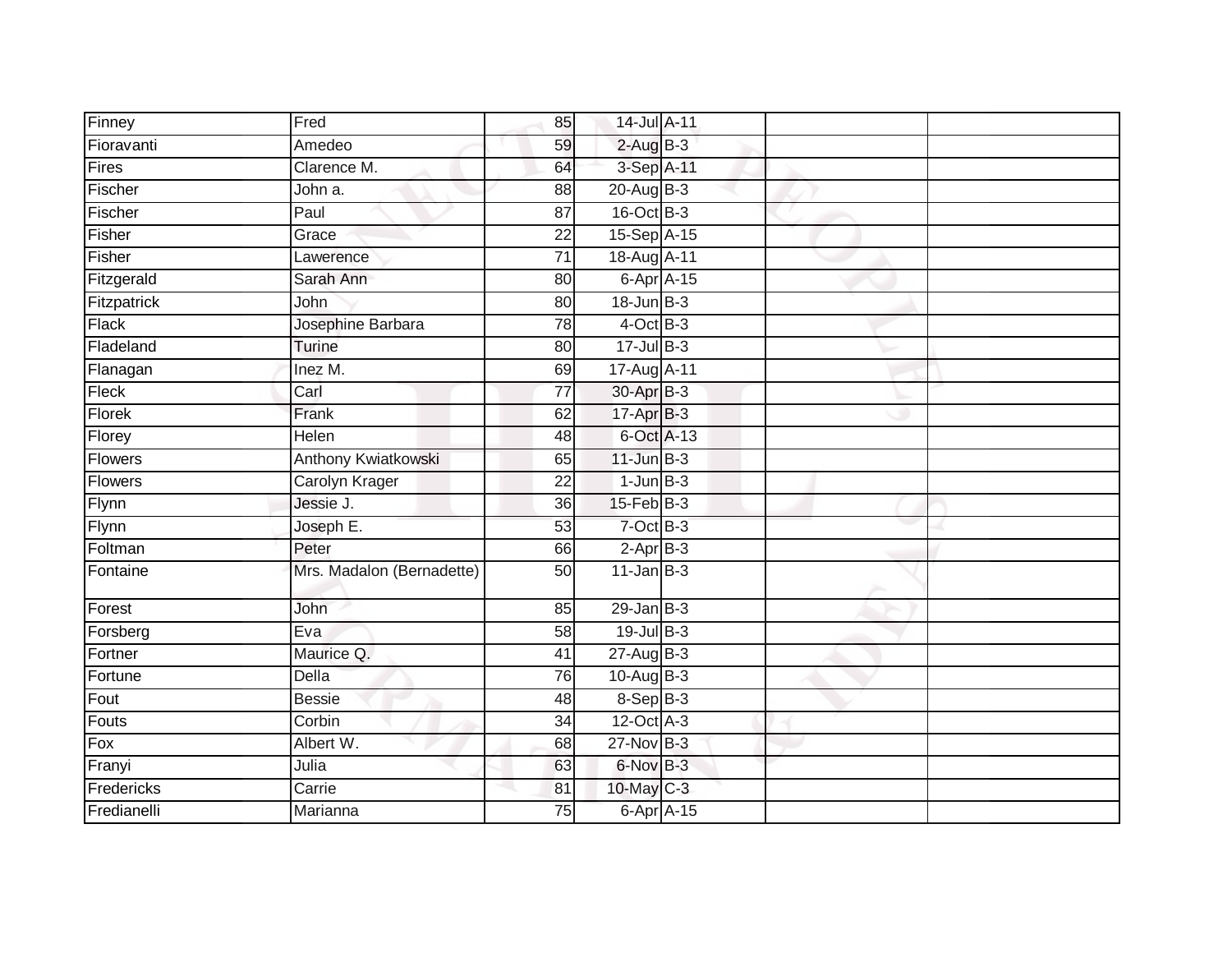| Freeze     | Ernest                | 69              | $4$ -Jun $B-3$  |    |                                          |
|------------|-----------------------|-----------------|-----------------|----|------------------------------------------|
| Frejek     | John                  | $\overline{71}$ | 13-Feb B-3      |    |                                          |
| French     | Dale                  | 55              | $9$ -Aug A-1    |    | Picture included                         |
| French     | Elizabeth             | 49              | $9-Aug$ A-1     |    |                                          |
| French     | <b>George Charles</b> | 61              | $2$ -Oct $B-3$  |    |                                          |
| Fricke     | Harry                 | 53              | 27-Apr A-11     |    |                                          |
| Friedland  | Elias <sup>®</sup>    | 80              | $25$ -Nov $B-3$ |    |                                          |
| Fryar      | Robert F.             | 76              | $9$ -Jan $B$ -3 |    |                                          |
| Fuchs      | Irving G.             | 48              | 6-Jul A-11      |    |                                          |
| Fuchs      | Katherine             | $\overline{70}$ | 17-Aug A-11     |    |                                          |
| Fuchs      | Steven                | 75              | 9-Feb           | 11 |                                          |
| Fulton     | Ada J.                | 86              | $21$ -Dec $B-3$ |    |                                          |
| Funk       | John Willie           | 84              | 29-Mar B-3      |    |                                          |
| Furman     | Joseph                | $\overline{71}$ | 13-Dec B-3      |    |                                          |
| Furmanski  | Edward J.             | 51              | 31-Mar B-3      |    |                                          |
| Gaarden    | Lena Van Wyn          | 81              | $29$ -Jan $B-3$ |    |                                          |
| Gaedtke    | <b>Ralph Vernon</b>   | 46              | 5-Jan           | 11 |                                          |
| Gaidos     | Susan                 |                 | 2-Mar           | 11 |                                          |
| Gaither    | Mary S.               |                 | 5-Jan           | 11 |                                          |
| Galbo      | Mary                  | 49              | 15-Oct B-3      |    |                                          |
| Galecki    | Helen                 | 75              | $5-AprB-3$      |    |                                          |
| Galison    | Julia                 | 63              | $24$ -Apr $B-3$ |    |                                          |
| Galloway   | leslie W.             | 51              | $22$ -Jun $A-1$ |    | Picture included                         |
| Galvin     | Mae E.                |                 | $4$ -Jun $B-3$  |    |                                          |
| Ganser     | Anna T.               | $\overline{75}$ | $27$ -Dec $B-3$ |    |                                          |
| Gapszewicz | Anna                  | 79              | $12$ -Jan       | 11 |                                          |
| Garcia     | Jose F.               | 33              | $24-Sep$ B-3    |    |                                          |
| Gard       | George N.             | 81              | $5 - Jun$ B-3   |    |                                          |
| Gardner    | Clarence J.           | 63              | 27-Nov B-3      |    | Picture included                         |
| Gardner    | Donald                | 19              | 30-Jan A-1      |    | Picture included, also see<br>Feb 1, B-3 |
| Gardner    | Lloyd                 | 18              | $30 - Jan$ A-1  |    | Picture included, also see<br>Feb 1, B-3 |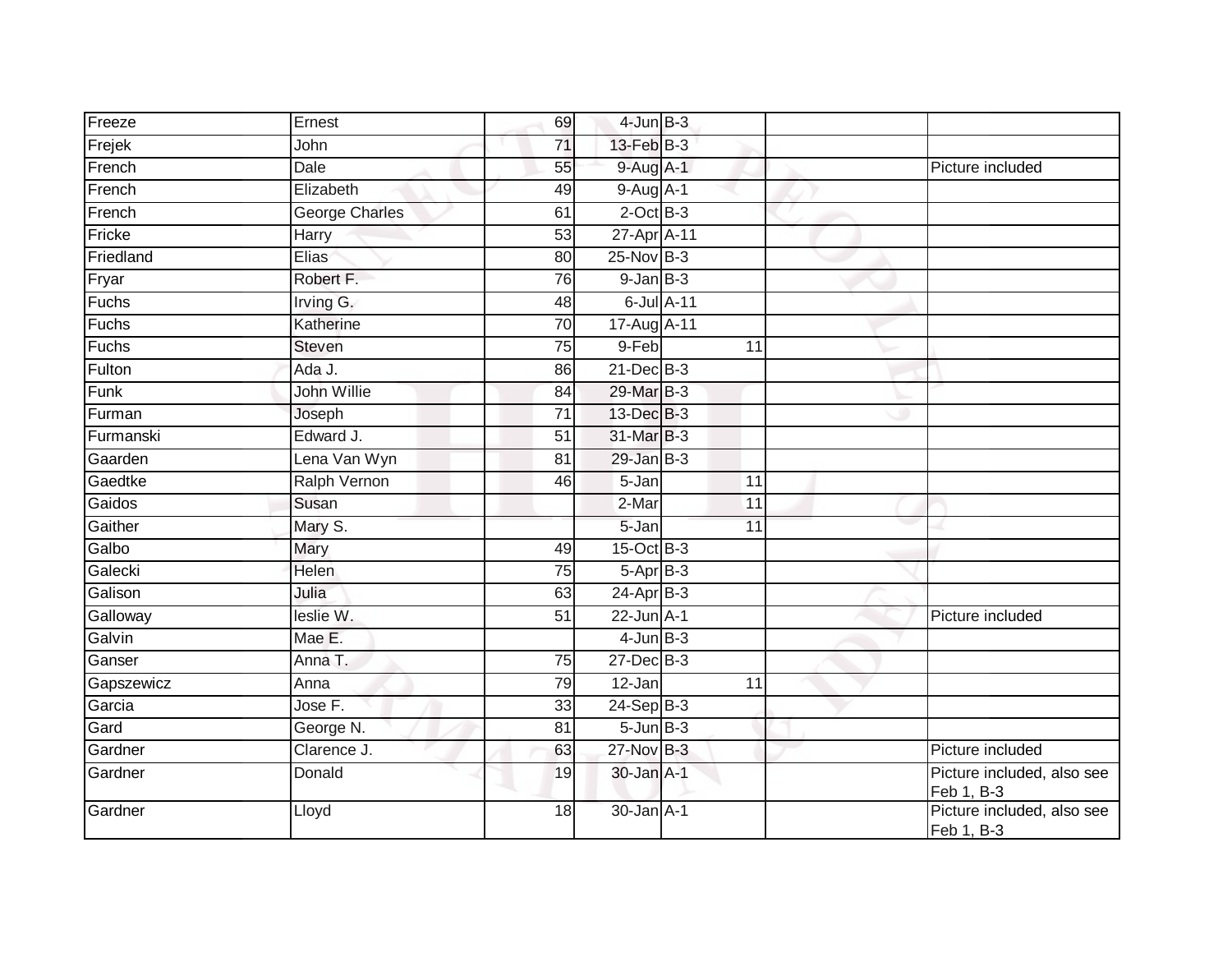| Gardner   | Richard            | 19              | $30$ -Jan $A-1$  |    |      | Picture included, also see<br>Feb 1, B-3 |
|-----------|--------------------|-----------------|------------------|----|------|------------------------------------------|
| Garman    | Morton L.          | 69              | 20-Jan           | 11 |      |                                          |
| Garr      | Joseph M.          | 83              | $19 - Jan$       | 11 |      |                                          |
| Garreau   | Gladys             | 64              | 10-Nov A-11      |    | Hill |                                          |
| Garrison  | Allen              | 54              | 17-Nov A-1       |    |      |                                          |
| Gasior    | Stanley J.         | 47              | 5-Oct A-15       |    |      |                                          |
| Gass      | Raymond B.         | 45              | $2-Mar A-1$      |    |      |                                          |
| Gastpmo   | Ogmatz             | $\overline{76}$ | 25-Aug A-11      |    |      |                                          |
| Gattuso   | Antonio            | 66              | 21-Jul A-11      |    |      |                                          |
| Gauer     | Eugene M.          | 29              | $22$ -Jun $A-1$  |    |      |                                          |
| Gaul      | John J.            | $\overline{70}$ | 22-Dec B-3       |    |      |                                          |
| Gawlinski | Manon              | 94              | 14-Apr A-13      |    |      |                                          |
| Gaxdik    | John, Sr.          | 85              | 19-Oct A-13      |    |      |                                          |
| Geduldig  | Mary a.            | 84              | 25-Sep B-3       |    |      |                                          |
| Gempka    | Anthony            | 67              | 18-Mar B-3       |    |      |                                          |
| Georgas   | Vietta pearl       | 60              | 17-Aug A-11      |    |      |                                          |
| George    | Carrie A.          |                 | 22-Oct B-3       |    |      |                                          |
| Georgeff  | Evan               | 69              | $5$ -Oct $B$ -3  |    |      |                                          |
| Georges   | Despina            | 88              | 28-Dec A-11      |    |      |                                          |
| Gerbing   | William            | 85              | 30-Aug B-3       |    |      |                                          |
| Gerbis    | Joseph (Grba)      | 81              | 15-Nov B-3       |    |      |                                          |
| Gerichs   | <b>Helen Marie</b> | 76              | $2$ -Jun $A-11$  |    |      |                                          |
| Gerka     | Andrew             | 79              | 1-Sep A-11       |    |      |                                          |
| Germack   | Michael            | 66              | $4$ -Jan $A-15$  |    |      |                                          |
| Germick   | John J., Sr.       | 62              | 29-Mar B-3       |    |      |                                          |
| Gerritsen | Diena Stevenhaagen | 74              | 1-Dec A-11       |    |      |                                          |
| Gertz     | Christine          | 79              | $6$ -Apr $A$ -15 |    |      |                                          |
| Gettler   | Lizzetta H.        | 82              | $8$ -Jul $B$ -3  |    |      |                                          |
| Giannini  | Peter              | 82              | 3-Sep A-11       |    |      |                                          |
| Gibson    | Gregory            | 5               | 5-Nov A-11       |    |      |                                          |
| Gibson    | Larry Gene         | 18              | $13$ -Apr $A$ -1 |    |      |                                          |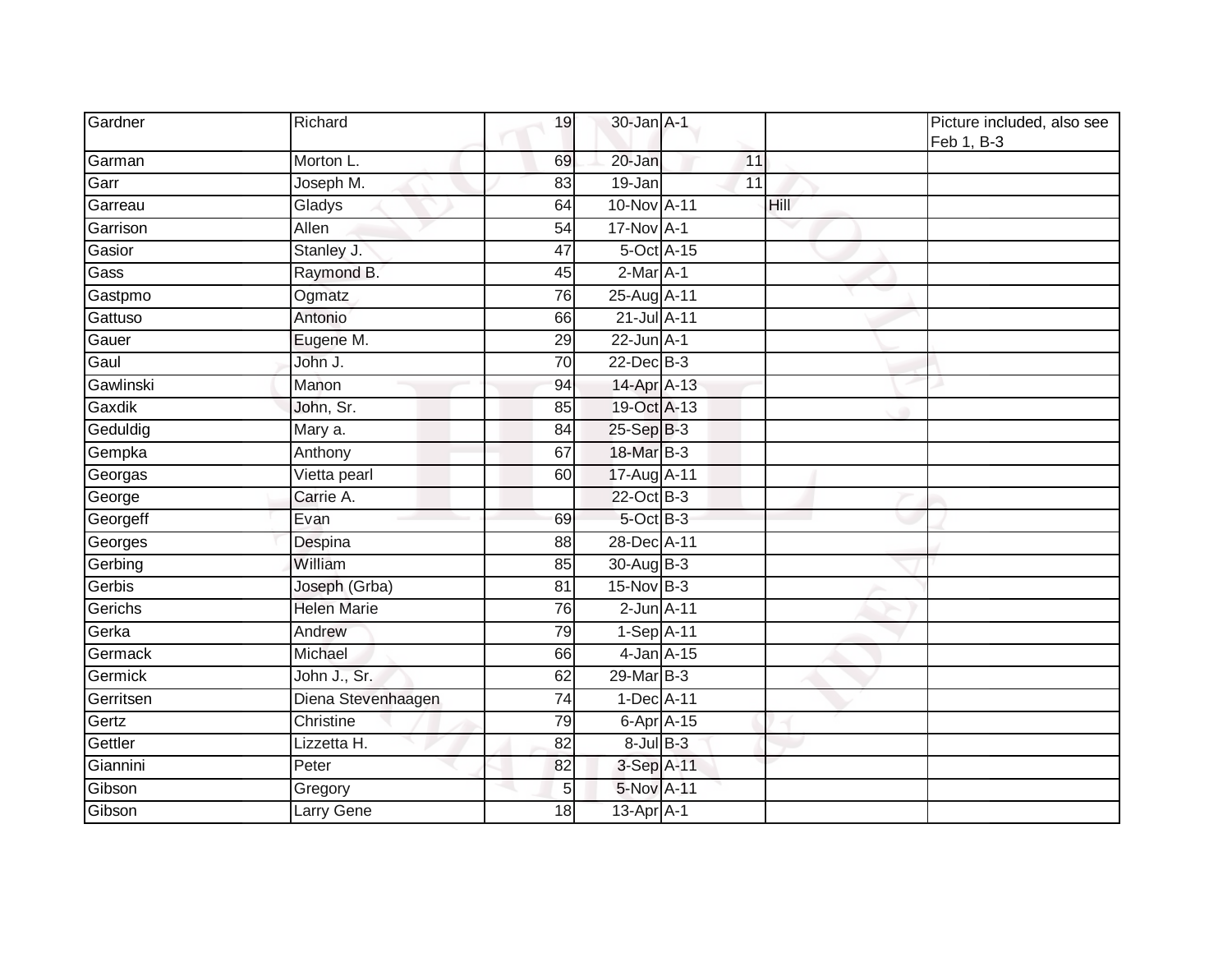| Gieiora     | mary B.               | 86              | 13-Jan           | 19              |  |
|-------------|-----------------------|-----------------|------------------|-----------------|--|
| Gill        | Samuel                | 24              | 21-Dec B-3       |                 |  |
| Gillard     | Drexel L.             | 60              | $21-SepB-3$      |                 |  |
| Giller      | Carrie A.             | 73              | 16-Jul B-3       |                 |  |
| Gilliam     | Thomas H.             | 63              | $4$ -Dec $B-3$   |                 |  |
| Gilligan    | Mary                  | 76              | 13-Dec B-3       |                 |  |
| Gindl       | Rose                  | $\overline{71}$ | $1-Nov$ B-3      |                 |  |
| Ginn        | William T.            | 88              | 13-Dec B-3       |                 |  |
| Glair       | Emma                  | 95              | $9-Sep$ B-3      |                 |  |
| Glanowski   | Walter                | 70              | 17-Mar           | 13              |  |
| Glawlinski  | <b>Marion</b>         | 94              | $13$ -Apr $B-3$  |                 |  |
| Gnerlich    | Helen G.              | 56              | $24$ -Jun $B-3$  |                 |  |
| Goalder     | Henry                 | 49              | 17-Sep A-1       |                 |  |
| Goddard     | Luella                | 58              | $2$ -Jan $B-3$   |                 |  |
| Godson      | Peter W.              | 86              | 6-May B-3        |                 |  |
| Goetzinger  | Charles S.            | 63              | $20 - SepB-3$    |                 |  |
| Goff        | James M.              | 43              | $11-Feb$ B-3     |                 |  |
| Goldberg    | Annie                 | 79              | 14-Sep A-15      |                 |  |
| Golden      | Mary                  |                 | 30-Apr A-15      |                 |  |
| Golder      | Lois Dobbie           | $\overline{84}$ | 9-Feb            | $\overline{11}$ |  |
| Goldyn      | Louise                | $\overline{71}$ | 5-Nov A-11       |                 |  |
| Golek       | Joseph                | 67              | $28$ -Jun $B-4$  |                 |  |
| Golembenski | Belle H.              | 58              | 14-Dec A-15      |                 |  |
| Golub       | Andrew                | 75              | 23-Aug C-7       |                 |  |
| Golubiewski | Alan Le               | 5 weeks         | $2-AugB-3$       |                 |  |
| Golubiewski | Michael, Sr.          | 72              | 18-Aug A-11      |                 |  |
| Gomer       | Alexander J.          | 62              | $15$ -Feb $B$ -3 |                 |  |
| Gonzales    | Mary                  | Infant          | $21$ -Jun $B-3$  |                 |  |
| Good        | Dessie                | 79              | 10-Aug B-3       |                 |  |
| Goodloe     | Dr. Percy A.          | 66              | 28-Sep A-15      |                 |  |
| Goodman     | <b>Herbert Lee</b>    | 67              | 21-Dec A-1       |                 |  |
| Goodman     | <b>Matthew Gerome</b> | 11 weeks        | 4-Nov C-3        |                 |  |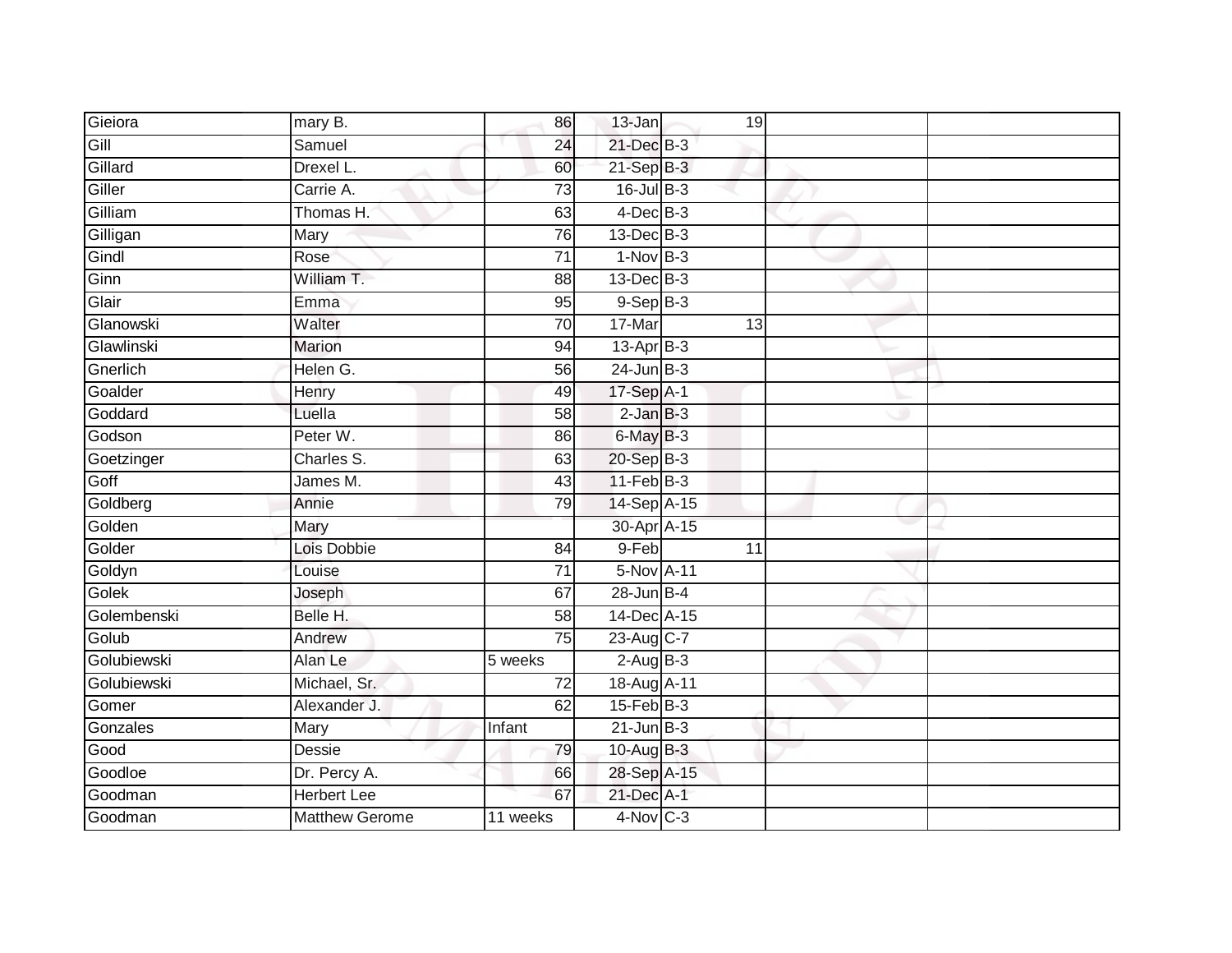| Goodpaster  | Henry Franklin         | 86              | 12-Oct A-11      |                 |  |
|-------------|------------------------|-----------------|------------------|-----------------|--|
| Goodrich    | Clarence               | 63              | 31-Aug A-1       |                 |  |
| Gorondi     | <b>Esther Marie</b>    | 76              | $2-SepB-3$       |                 |  |
| Gortat      | pearl                  | 71              | 3-Mar            | 11              |  |
| <b>Goss</b> | Lonnie J.              | 66              | 3-Nov A-11       |                 |  |
| Gostlin     | Nellie Ingraham        | 76              | 14-Sep A-15      |                 |  |
| Grabowski   | Regina                 | $\overline{72}$ | $22$ -Feb $B-3$  |                 |  |
| Grace       | Howard                 | 59              | $15$ -Apr $B$ -3 |                 |  |
| Grace       | Robert T.              | 67              | $29$ -Jul B-3    |                 |  |
| Graham      | Douglas                | 61              | $9-AugB-3$       |                 |  |
| Graham      | Estella M.             | 69              | $3-May$ B-3      |                 |  |
| Graham      | J. R.                  | 82              | $19$ -Jun $B-3$  |                 |  |
| Gralak      | Mary                   |                 | 8-Mar A-15       |                 |  |
| Grammas     | Stephen                | Infant          | 30-Jun B-3       |                 |  |
| Granter     | William                | 47              | 24-May B-3       |                 |  |
| Graves      | Janie E.               | 85              | $16$ -Jul B-3    |                 |  |
| Greanias    | Thomas G.              | 78              | $10$ -Dec $B-3$  |                 |  |
| Green       | <b>Clarence Meritt</b> | 66              | 13-Sep B-3       |                 |  |
| Green       | Dean E.                | 34              | 28-Jun A-1       |                 |  |
| Green       | Diane Lynn             | Infant          | $23-Feb$         | 11              |  |
| Green       | Eleanor                | 61              | $15$ -Jun $B-3$  |                 |  |
| Green       | Elizabeth              | 47              | $13-Sep$ B-3     |                 |  |
| Green       | <b>Robert Lee</b>      | 29              | $4$ -Mar B-3     |                 |  |
| Green       | William G. (Willie)    | 63              | 17-Feb           | $\overline{11}$ |  |
| Greenman    | <b>Jack</b>            | 67              | $17 - Jun$ $B-3$ |                 |  |
| Greenwald   | Frank J.               | 88              | $27-Sep$ $B-3$   |                 |  |
| Greer       | William                | 28              | $2-AugB-3$       |                 |  |
| Gregolis    | John                   | 77              | $15$ -Jun $B-3$  |                 |  |
| Gregorowicz | Maria                  | Infant          | $2$ -Jan $B-3$   |                 |  |
| Greider     | Emma                   | 79              | 23-Mar           | 11              |  |
| Grenert     | Phoebe Mae             | 70              | 20-Feb B-3       |                 |  |
| Griffin     | Ella                   | 59              | $20$ -Nov $B-3$  |                 |  |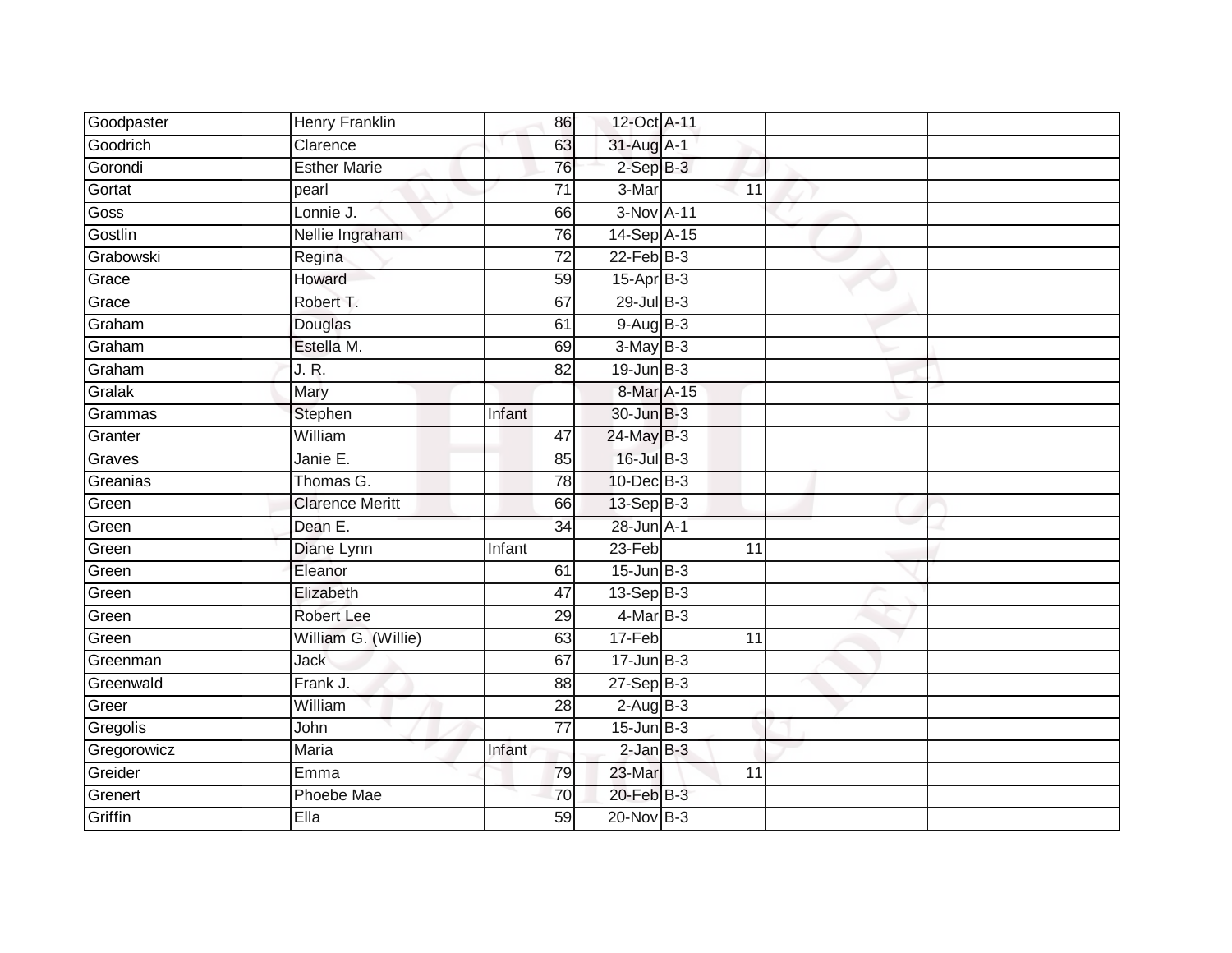| Griffin        | <b>Hollis</b>      | 38              | 11-Mar B-3      |                |  |
|----------------|--------------------|-----------------|-----------------|----------------|--|
| Griffith       | Evelyn             | 48              | 19-Apr B-3      |                |  |
| Griffith       | <b>Hershel</b>     | 62              | $10-Sep$ B-3    |                |  |
| Griffiths      | James, Sr.         | 89              | $2$ -Oct $B-3$  |                |  |
| Grigonis       | Marcella           | 64              | $22$ -May $B-3$ |                |  |
| Grogan         | Vincent M.         | 61              | $10-Sep$ B-3    |                |  |
| Groover        | James              | 44              | 28-Oct B-3      |                |  |
| Grothouse      | Vincent E., Sr.    | 55              | 9-Feb           | 11             |  |
| Grover         | John P.            | 68              | $25$ -Jun $B-3$ |                |  |
| Grskovich      | Ursula             | 79              | $2$ -Oct $B-3$  |                |  |
| Gruhkle        | Raymond G.         | 59              | 3-Aug A-11      |                |  |
| Gruhlke        | August r.          | 65              | $27 - Aug$ B-3  |                |  |
| Gruhlke        | Henry              | 68              | 26-Jan          | $\overline{9}$ |  |
| Grynecsko      | Michael (Grynecki) | 62              | $2-Mar$         | 11             |  |
| Gudas          | Edward             | 42              | $29$ -Jan $B-3$ |                |  |
| Guenther       | Jacob              | 15              | $15$ -Jan $A-1$ |                |  |
| Guenther       | Viola              | 54              | $15$ -Jan $A-1$ |                |  |
| Guerrero       | Victor T.          | 59              | $23$ -Jul $B-3$ |                |  |
| Guiden         | Joseph             | 61              | 13-Aug B-3      |                |  |
| Guinn          | Pearl              | 63              | $4$ -Feb $B$ -3 |                |  |
| <b>Gulick</b>  | Ignatius           | 63              | 28-Dec A-11     |                |  |
| Gullickson     | Arthur M.          | 70              | 30-Oct B-3      |                |  |
| Gum            | Frieda             | 3 weeks         | 26-Mar A-11     |                |  |
| Gutierrez      | Andres             | 62              | 29-Nov B-3      |                |  |
| Gutowski       | Ida                | $\overline{77}$ | 19-May B-3      |                |  |
| Guzis          | Thomas             | 72              | $5 - Jun$ $B-3$ |                |  |
| Guzman         | Consepcion         | 68              | $16$ -Jan B-3   |                |  |
| Guzman         | Pedro              | 12              | $21$ -Jul A-1   |                |  |
| Haager         | Peter A.           | 81              | 26-Aug B-3      |                |  |
| Hackett        | E. C.              | 79              | 26-Mar B-3      |                |  |
| Hadady         | Benjamin           | 75              | $14$ -Jan B-3   |                |  |
| <b>Haddock</b> | Ralph              | $\overline{52}$ | 26-Jul B-3      |                |  |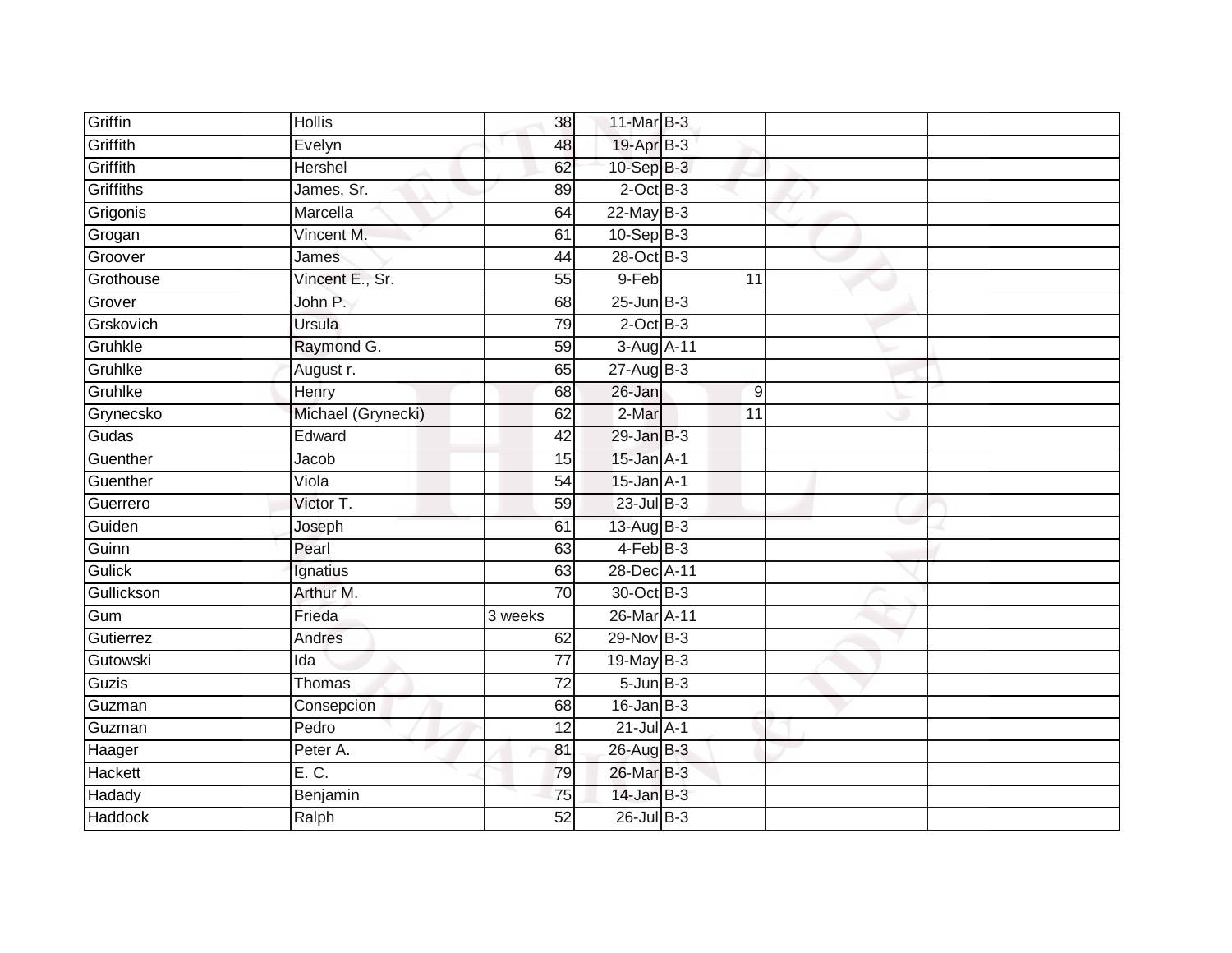| Haefer          | Ida Mae               | 83              | 28-Jul A-11            |                 |  |
|-----------------|-----------------------|-----------------|------------------------|-----------------|--|
| Hager           | Arlow D.              | 70              | 18-Aug A-11            |                 |  |
| Halar           | John                  | 68              | 29-Sep A-11            |                 |  |
| Halaus          | Violet                | 51              | $16$ -Apr $B$ -3       |                 |  |
| Halczuk         | Sophie (Haltek)       | 66              | 9-Nov A-15             |                 |  |
| Hale            | Charles               | 62              | $20$ -Feb $A-1$        |                 |  |
| Halfman         | Joseph Frank          | 69              | $9-$ Sep $B-3$         |                 |  |
| <b>Halik</b>    | Mary E. (Zimmer)      | 46              | $2$ -Oct $B-3$         |                 |  |
| Hall            | Charles C.            | 47              | $22$ -Jan B-3          |                 |  |
| Hall            | Clarence E., Sr.      | $\overline{74}$ | 20-Jul A-11            |                 |  |
| Hall            | Cora L.               | 80              | $8-Sep$ B-3            |                 |  |
| Hall            | <b>John Thomas</b>    | $\overline{77}$ | 18-Aug A-11            |                 |  |
| <b>Haller</b>   | Charles C.            | 76              | $12$ -Jul $B-3$        |                 |  |
| Hamer           | J. M.                 | 57              | 12-Apr B-3             |                 |  |
| Hamer           | <b>Mary Ellen</b>     | 91              | 5-Jan                  | 11              |  |
| Hamill          | Anna Atchison         | 84              | $1-NovB-3$             |                 |  |
| <b>Hamilton</b> | Archie M.             | 61              | $20 - Sep$ B-3         |                 |  |
| Hanchar         | Michael, Sr.          | $\overline{70}$ | 21-Oct B-3             |                 |  |
| Hancock         | Anna                  | 82              | 30-Jul B-3             |                 |  |
| Hankisz         | Frances               |                 | 64 October 29<br>$B-3$ |                 |  |
| Hanlon          | Elizabeth             | 75              | 3-Jul A-11             |                 |  |
| Hannah          | Rebecca               | 91              | $25$ -Mar $B-3$        |                 |  |
| Hannon          | Eleanor               |                 | 25-Nov B-3             |                 |  |
| Hanson          | <b>Catherine Walz</b> | 46              | $6$ -Dec $B$ -3        |                 |  |
| Hanula          | John, Sr.             | $\overline{74}$ | 19-Jan                 | $\overline{11}$ |  |
| Harbison        | Minnie                | $\overline{75}$ | $12$ -Jul $B-3$        |                 |  |
| Harder          | Infant Daughter       | Infant          | $4$ -Dec $B-3$         |                 |  |
| Harjes          | Katherine             | 82              | 3-Sep A-11             |                 |  |
| Harmady         | George                | 79              | 13-Sep B-3             |                 |  |
| Harman          | Gertrude              | 79              | 4-May A-15             |                 |  |
| Harper          | Capt. John D.         | 71              | $14$ -Jun $B-3$        |                 |  |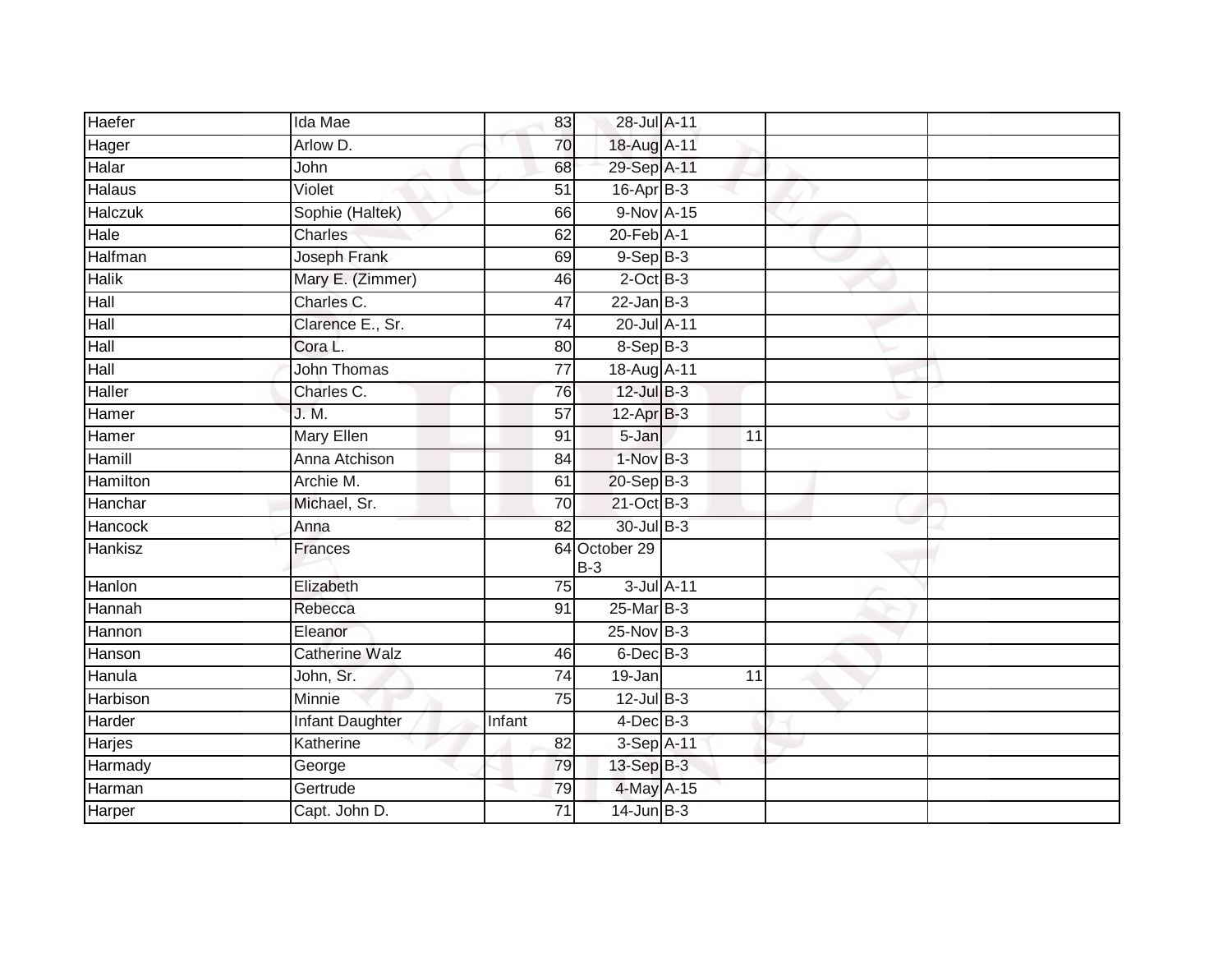| Harriman    | Mary                | 90              | $10$ -Dec $B-3$  |            |    |                  |
|-------------|---------------------|-----------------|------------------|------------|----|------------------|
| Harris      | Norman E.           | 86              | 15-Apr B-3       |            |    |                  |
| Harrison    | Gladys M.           | 54              | 13-Jul A-11      |            |    |                  |
| Harrison    | Walter              | 60              | 14-Oct B-3       |            |    |                  |
| Hart        | Alfred              | 61              | $17 - Jun$ B-3   |            |    |                  |
| Hart        | Ann                 | 66              | 10-May C-3       |            |    |                  |
| Hart        | Minnie              | 46              | 17-Aug A-11      |            |    |                  |
| Hart        | Robert J.           | 29              | $14$ -Jan B-3    |            |    |                  |
| Hart        | Walter A.           | 64              | 19-May B-3       |            |    |                  |
| Harter      | Elizabeth           | $\overline{85}$ | $14$ -Jul $A-11$ |            |    |                  |
| Hartog      | <b>Marinus</b>      | 81              | 17-Nov A-13      |            |    |                  |
| Hartz       | Mildred A.          | $\overline{72}$ | 29-Apr B-3       |            |    |                  |
| Haseman     | Patricia            | 18              | 11-May A-1       |            |    | Picture included |
| Haskell     | Frank               | 98              | 18-May B-3       |            |    |                  |
| Hasse       | Henry J.            |                 | $3$ -Dec $B-3$   |            |    |                  |
| Hasz        | Emma                | 94              | 14-Oct B-3       |            |    |                  |
| Hatcher     | David               | $\overline{81}$ | 18-Nov B-3       |            |    |                  |
| Hausknecht  | Harry P.            | 59              | $12$ -Jun $B-3$  |            |    |                  |
| Hausler     | Christian L.        | 69              | 22-Mar B-3       |            |    |                  |
| Havengar    | Herman S.           | 57              | $3$ -Dec $B-3$   |            |    |                  |
| Hawes       | James E.            | 83              | 1-Dec A-11       |            |    |                  |
| <b>Hawk</b> | George W.           | 76              | 30-Mar           |            | 11 |                  |
| Hayduk      | Michael             | 74              |                  | 5-Oct A-15 |    |                  |
| Hayes       | Floyd               | 57              | $3$ -Dec $B$ -3  |            |    |                  |
| Hayes       | Joretta             | $\overline{27}$ | $2-AprB-3$       |            |    |                  |
| Haynes      | Helen A.            | 50              | 16-Sep B-3       |            |    |                  |
| Hazen       | Harold Michael, Jr. | 19              | 28-Aug A-1       |            |    | Picture included |
| Hebda       | Andrew              | 75              | 22-Jun A-11      |            |    |                  |
| Heckerman   | Cyrus               | 72              | $1-Nov$ B-3      |            |    |                  |
| Heckman     | Claude, Sr.         | 69              | 19-Jan           |            | 11 |                  |
| Heckman     | Jack                | 27              | 10-May C-3       |            |    |                  |
| Hedge       | David L.            | 3 months        | $12$ -Jul $B-3$  |            |    |                  |
|             |                     |                 |                  |            |    |                  |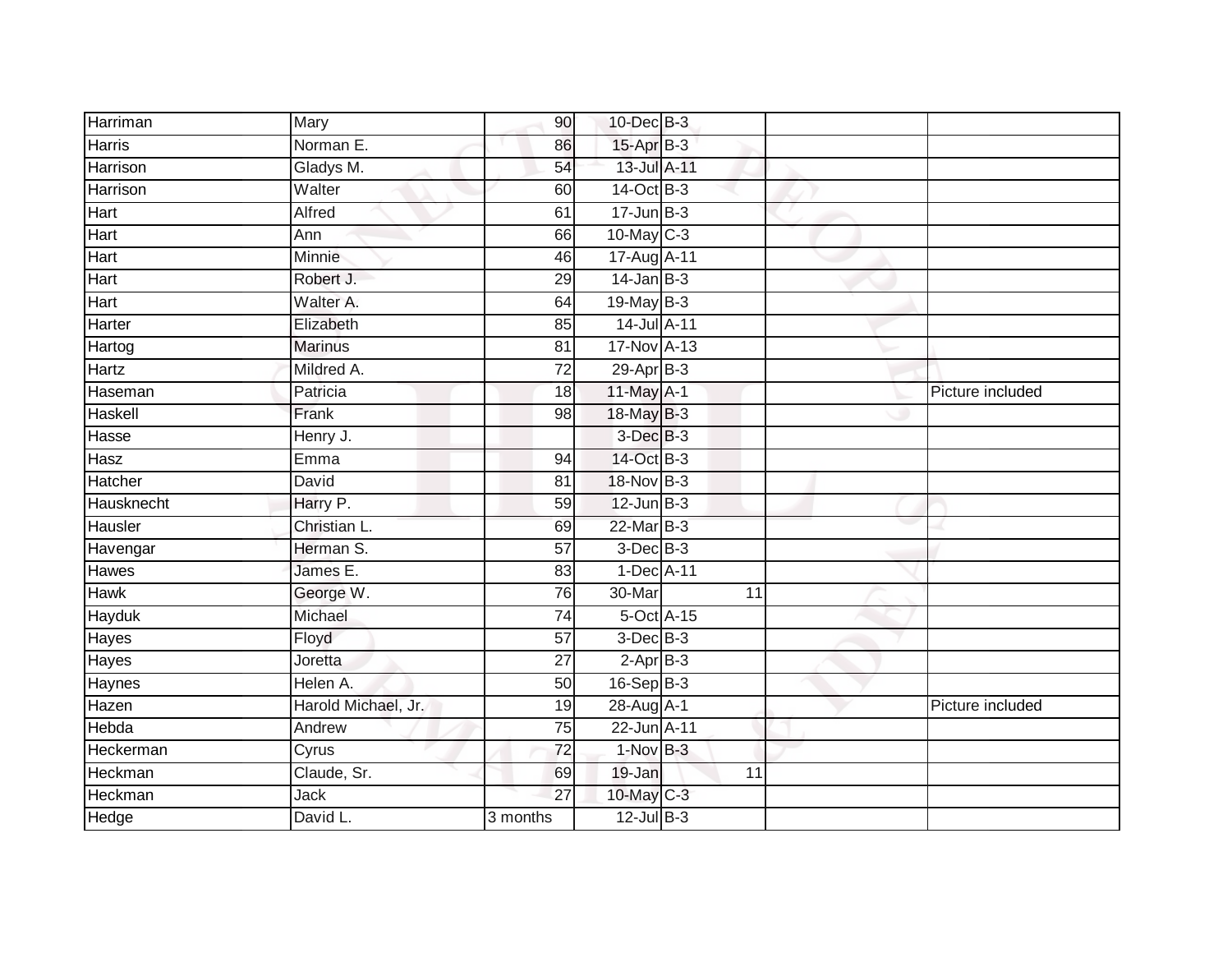| Heelan           | Mary J.          | 80              | 8-Apr B-3        |    |                  |
|------------------|------------------|-----------------|------------------|----|------------------|
| Heffren          | Orville          | 31              | 22-Nov A-1       |    |                  |
| Hefner           | John D.          | 70              | 12-Apr B-3       |    |                  |
| Heidon           | Mary Agnes       | 89              | $22$ -Jan B-3    |    |                  |
| Heim             | Theodore F.      | 81              | $26$ -Jun $B-3$  |    |                  |
| Hein             | Lona Appolonia   | 79              | 20-Dec B-3       |    |                  |
| Heindl           | margaret         | 54              | 5-Apr A-6        |    |                  |
| Heinemann        | Felix W.         | 74              | 6-Apr A-15       |    |                  |
| Heiney           | Ethel            | 69              | $5$ -Jul $B$ -3  |    |                  |
| Heintz           | Albert H.        | 75              | 21-Jul A-11      |    |                  |
| Heiser           | Fred             | 74              | 24-Dec B-3       |    |                  |
| Heivon           | Mary Agnes       | 89              | $23$ -Jan B-3    |    |                  |
| Held             | <b>Delores</b>   | 31              | $30 - Jan$ $B-3$ |    |                  |
| Helding          | Joseph, Sr.      | 76              | 24-Aug A-11      |    |                  |
| Helfen           | Matthias J.      | 60              | $31$ -Jul $B-3$  |    |                  |
| Helms            | James R.         | 21              | $22$ -Jun $A-1$  |    | Picture included |
| Helsing          | Carl             | 65              | $29$ -Jun $B-3$  |    |                  |
| Helton           | John L.          | 70              | 23-Aug C-7       |    |                  |
| Helwig           | Ben G.           | 65              | $1-MayB-3$       |    |                  |
| Henderson        | <b>Ulysses</b>   | 29              | $4$ -Jun $A-1$   |    |                  |
| <b>Hendricks</b> | Edward M.        | 55              | $18 - Jan$ $B-3$ |    |                  |
| Hendrickson      | Rudolph L.       | 76              | 4-Jan A-15       |    |                  |
| Henneberger      | Regina           | 83              | 14-Dec A-15      |    |                  |
| Hepp             | Frank S.         | 55              | 9-Feb            | 11 |                  |
| Herbold          | William          | 83              | 31-Aug A-11      |    |                  |
| <b>Herbst</b>    | <b>Alice Mae</b> | 87              | 3-Feb            | 11 |                  |
| Hermandez        | Asencion         | $\overline{70}$ | $9-Sep$ B-3      |    |                  |
| Hermanowski      | <b>Allex</b>     | $\overline{72}$ | 30-Apr B-3       |    |                  |
| Herren           | Joseph           | 11              | 18-Oct A-1       |    |                  |
| Herrin           | Nora B.          | 69              | 19-Jul B-3       |    |                  |
| Hert             | Pvt. Billy Joe   | 22              | 27-Dec B-3       |    |                  |
| <b>Hess</b>      | Claude R.        | 52              | 31-Aug A-11      |    |                  |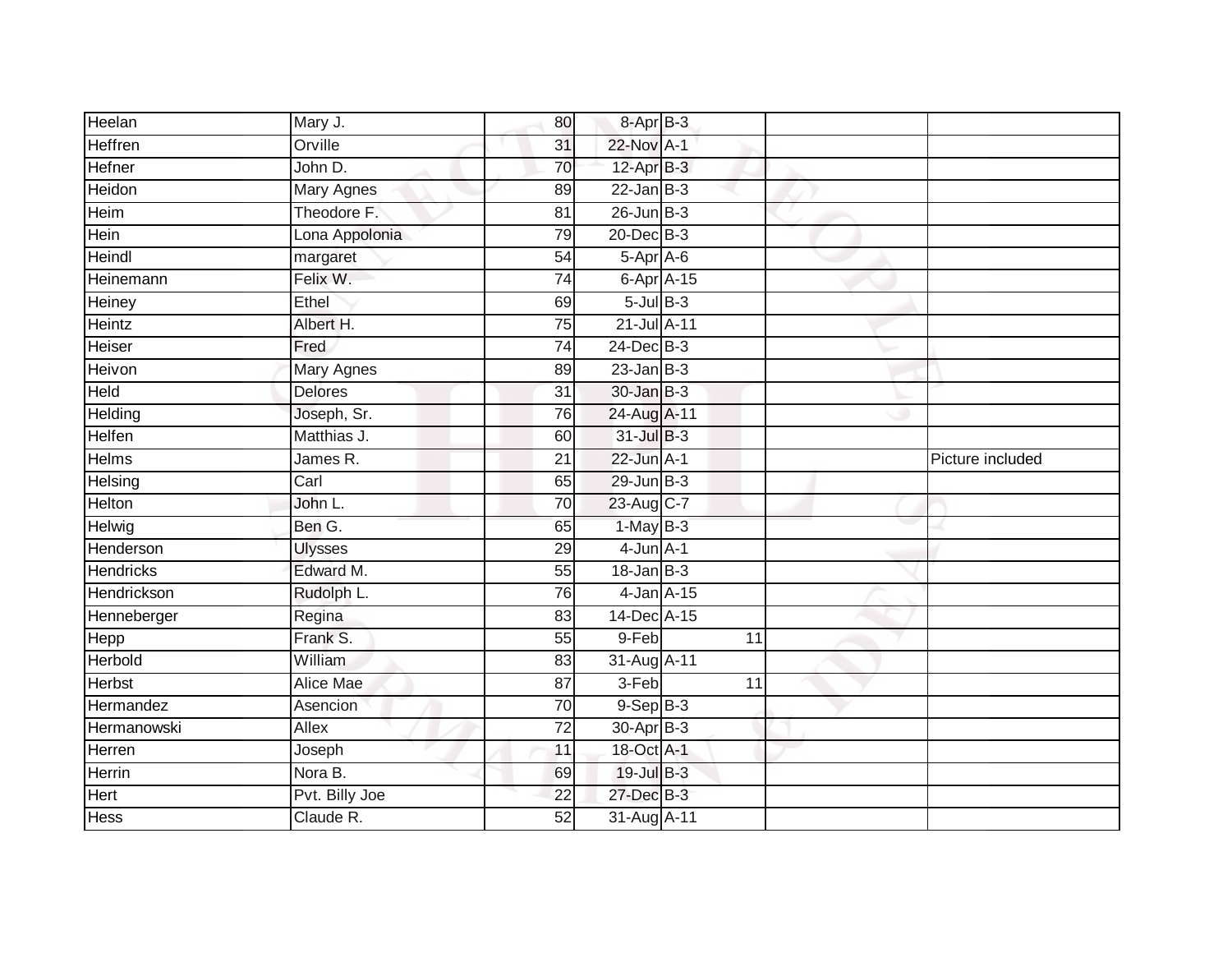| <b>Hickey</b>    | Raymond J.           | 37              | 21-Apr A-1       |    |                  |
|------------------|----------------------|-----------------|------------------|----|------------------|
| Hickman          | Ruby Louella         | $\overline{24}$ | 28-May A-17      |    |                  |
| <b>Hicks</b>     | Glen E.              | $\overline{71}$ | 4-Jan A-15       |    |                  |
| Highborger       | Floyd M.             | $\overline{71}$ | 18-Mar B-3       |    |                  |
| Hildebrand       | William A.           | $\overline{52}$ | $26$ -Aug B-3    |    |                  |
| <b>Hildreth</b>  | Jessie P.            | 83              | 23-Dec A-11      |    |                  |
| Hill             | Mrs. E. M.           | 83              | 29-Mar B-3       |    |                  |
| Hill             | Robert E.            | 40              | 22-Oct A-1       |    | Picture included |
| Hill             | Walter J.            |                 | 3-Mar            | 11 |                  |
| Hillegonds       | Jennie               | 55              | 20-Mar B-3       |    |                  |
| Hinkle           | William B., Jr.      | $\overline{2}$  | 22-Nov B-3       |    |                  |
| Hinostroza       | Guadalupe            | 61              | $30 - Jan$ $B-3$ |    |                  |
| Hipp             | Lloyd Frederick, III | 10 weeks        | 21-Oct B-3       |    |                  |
| Hisle            | Tillie               |                 | 19-Nov B-3       |    |                  |
| <b>Hix</b>       | Lloyd                | 65              | $7-AugB-3$       |    |                  |
| Hlavaty          | Mary                 | 76              | 19-May B-3       |    |                  |
| Hochstetler      | Emmett               | 60              | 25-Mar A-1       |    |                  |
| Hoeckelberg      | Edna L.              | 39              | 14-Dec A-15      |    |                  |
| Hoeppner         | Fred C.              | 73              | 8-Nov B-3        |    |                  |
| <b>Hofferber</b> | Charles R.           | 28              | 18-Oct A-1       |    |                  |
| Hoffmeister      | Paul F.              | 55              | $25$ -Jun $B-3$  |    |                  |
| Hofmann          | Dr. Andrew           | 81              | 10-Jul A-1       |    |                  |
| Holanic          | Mike, Sr.            | 56              | $25$ -Oct B-3    |    |                  |
| <b>Holbrook</b>  | Gale                 | 5 <sub>5</sub>  | $9-Apr$ A-1      |    |                  |
| Holbrook         | Jay                  | $\overline{3}$  | $9-Apr$ A-1      |    |                  |
| Hollingsworth    | Arnette              | 45              | 22-Oct B-3       |    |                  |
| Hollowell        | Edna K.              | 60              | 1-Dec A-11       |    |                  |
| <b>Holmes</b>    | Florence F.          | 57              | $24$ -May B-3    |    |                  |
| Homrich          | Walter J., Sr.       | 60              | $16$ -Apr $B$ -3 |    |                  |
| <b>Hook</b>      | Albert H.            | 62              | $6-SepB-3$       |    |                  |
| Hoover           | Mary H.              | 87              | $21$ -Jun $B-3$  |    |                  |
| <b>Hopkins</b>   | Zita M.              | 57              | $15-Nov$ B-3     |    |                  |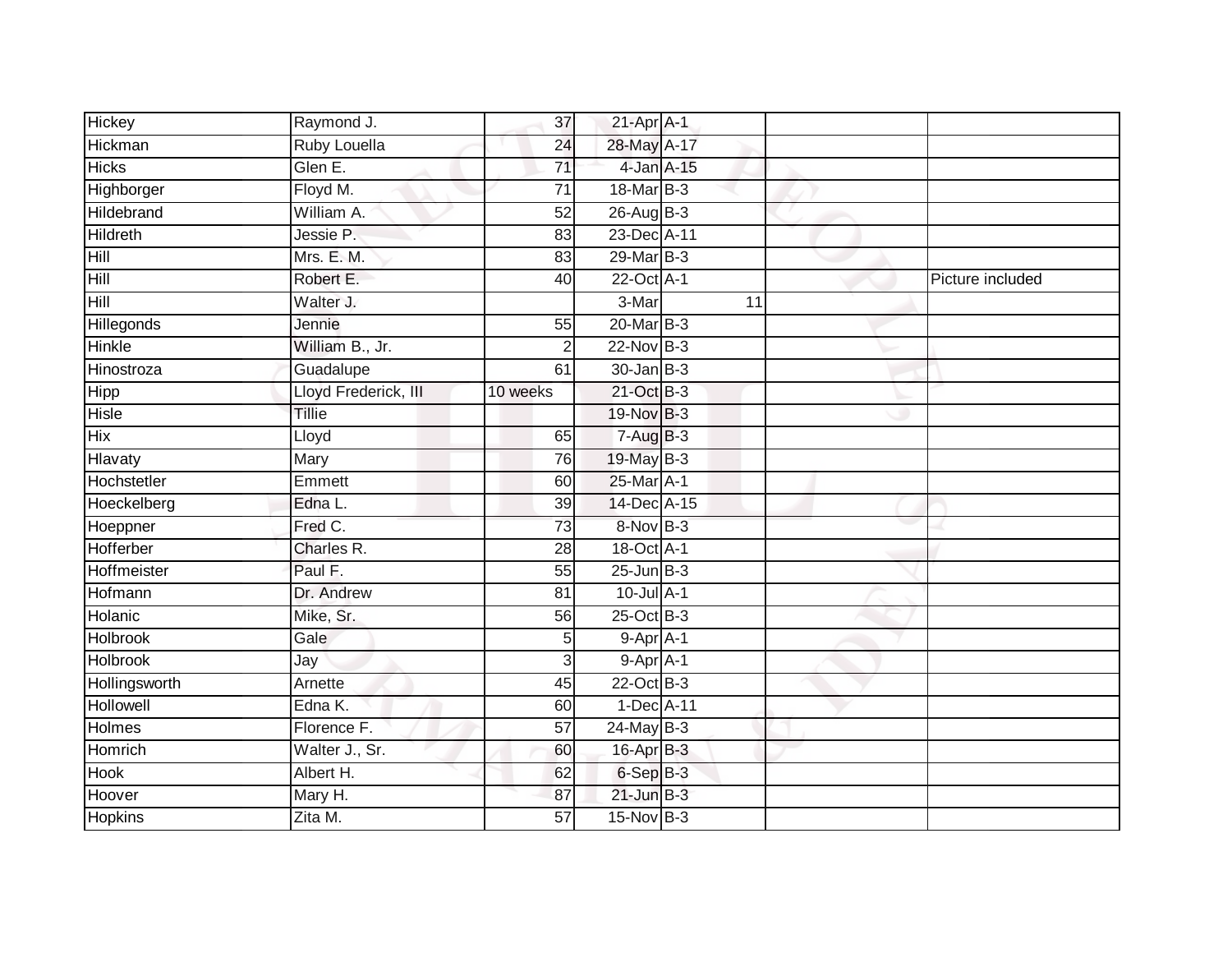| Hopp             | Fred         | 78              | 13-Jul A-11     |            |                  |
|------------------|--------------|-----------------|-----------------|------------|------------------|
| <b>Horlbeck</b>  | Carl         | 57              | 26-Jul B-3      |            |                  |
| Horner           | Valerie J.   | 81              | 7-May A-11      |            |                  |
| Horton           | Dr. J. M.    | 70              | 16-Mar          | 11         |                  |
| Horton           | May          | 73              | $14$ -Aug B-3   |            |                  |
| Horvath          | Mary A.      | 43              | $4$ -Oct B-3    |            |                  |
| <b>Hoskins</b>   | lester C.    | 25              | $22$ -Jun $A-1$ |            | Picture included |
| Hostetter        | Loretta      |                 | $11$ -Jun $B-3$ |            |                  |
| Houchens         | Albert C.    | $\overline{75}$ | $29-AprB-3$     |            |                  |
| House            | Charles B.   | 52              | 20-Dec B-3      |            |                  |
| Howaniec         | Elizabeth    | 93              | 10-Nov A-11     |            |                  |
| Howard           | Alice        | 35              | $11-FebB-3$     |            |                  |
| Howard           | Gregorgy F.  | 16 days         | 19-Nov B-3      |            |                  |
| Howard           | Norval       | 58              | $2-AprB-3$      |            |                  |
| Howard           | William      | 67              | $21-AugB-3$     |            |                  |
| Howarth          | Martha S.    | 67              |                 | 6-Jul A-11 |                  |
| Howerton         | Albert H.    | 46              | 11-Oct B-3      |            |                  |
| Howerton         | <b>Dixie</b> | 79              | 27-Sep B-3      |            |                  |
| Howwe            | Irma         | 83              | $3-AprB-7$      |            |                  |
| Hoyt             | <b>Dick</b>  | 76              | $2-Mar$ A-1     |            | Picture included |
| Hrehovcsik       | Anna         | 68              | 20-Apr A-15     |            |                  |
| Hruskoci         | Andrew, Sr.  | 70              | $1-Sep$ A-11    |            |                  |
| Hucko            | Thomas allen | 5 weeks         | 18-Dec A-14     |            |                  |
| Hudak            | Mary         | 76              | 28-Dec A-11     |            |                  |
| Hudson           | Dewey L.     | 25              | $24-Sep$ B-3    |            |                  |
| Hufnagel         | Andrew M.    | 33              | $27$ -May B-3   |            |                  |
| <b>Hughes</b>    | James F.     | 78              | $21$ -Jun $B-3$ |            |                  |
| <b>Hulick</b>    | Theresa      | 69              | $1$ -Jul $B-3$  |            |                  |
| <b>Hulsey</b>    | Georgia Bell | 64              | $1-AprB-3$      |            |                  |
| <b>Humphreys</b> | Emmett       | 75              | 8-Sep B-3       |            |                  |
| Hunsley          | Schuyler L.  | 65              | 5-Apr A-6       |            |                  |
| <b>Hunt</b>      | Roscoe C.    | 74              | 31-Aug A-11     |            |                  |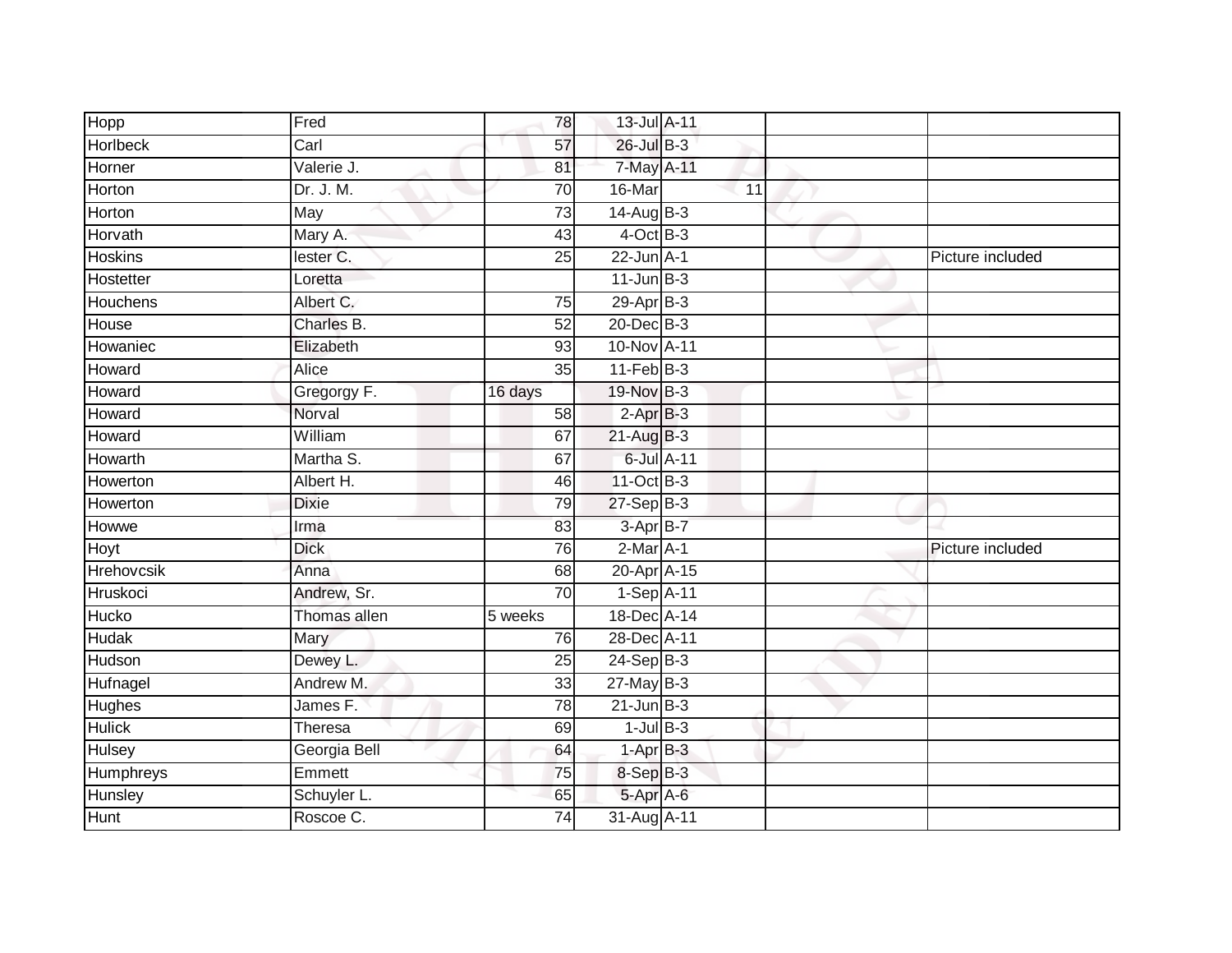| Hunter             | Edward S., Sr.      | 57              | 13-Nov B-3         |    |  |
|--------------------|---------------------|-----------------|--------------------|----|--|
| Hupke              | Thomas George       | 48              | 8-Sep B-3          |    |  |
| Huseman            | Theresa             | 80              | $8$ -May $B-3$     |    |  |
| Husich             | Michael J.          | 61              | $24-Sep$ B-3       |    |  |
| <b>Huss</b>        | Walter              | 67              | 5-Nov A-11         |    |  |
| Hussein            | Zella               | 55              | 26-Mar A-11        |    |  |
| Huzjak             | Anna (Vayda)        | 67              | $15-Apr$ B-3       |    |  |
| <b>Hybiak</b>      | Marcyanna           | 82              | 12-Oct A-11        |    |  |
| Hynes <sup>-</sup> | Margaret            | 85              | $20$ -Nov $B-3$    |    |  |
| Ibach              | Joseph G. (Joe)     | 65              | $29$ -Jun $B-3$    |    |  |
| Ihnat              | John, Jr.           | 40              | 20-Dec B-3         |    |  |
| llijasevich        | Milan               | 67              | $3-Dec$ B-3        |    |  |
| <b>Ilko</b>        | Susan Jane          | 73              | $7 - Jun$ $B-3$    |    |  |
| Ingram             | <b>Edward Allen</b> | 4 months        | $22$ -Jan B-3      |    |  |
| Irish              | Wilbur D.           | $\overline{72}$ | 27-Dec B-3         |    |  |
| Irwin              | Elizabeth Davidson  | 78              | 30-Sep B-3         |    |  |
| Isom               | Lester G.           | 63              | $2$ -Apr $B-3$     |    |  |
| Ivan               | Steve, Jr.          | 48              | $5 - Jun$ $B-3$    |    |  |
| Ivancevich         | Mike, Sr.           | 70              | 6-Oct A-13         |    |  |
| Jablonowski        | <b>Mary Ann</b>     | $\overline{82}$ | 29-Jul B-3         |    |  |
| Jackson            | Henry F.            | 59              | $6 - Apr$ $A - 15$ |    |  |
| Jackson            | Lucia M.            |                 | $17$ -Apr $B-3$    |    |  |
| Jacobson           | Nels R.             | 82              | $16$ -Jan B-3      |    |  |
| Jaeger             | Mary                | 85              | 26-May A-15        |    |  |
| Jaeger             | Rose                | 41              | $5$ -Jul $B$ -3    |    |  |
| Jaffer             | Kamil               | 65              | 14-Dec A-15        |    |  |
| Jakubiak           | John                | 81              | 23-Aug C-7         |    |  |
| James              | Edward (Ted)        | 69              | $4$ -Nov $C-3$     |    |  |
| James              | Leo Daily           | 68              | $7$ -Jan $A-15$    |    |  |
| James              | William L.          | 88              | 9-Feb              | 11 |  |
| Jamrok             | Vincent             | 78              | 29-Sep A-11        |    |  |
| Jamrosz            | Anna                | 79              | $29-AprB-3$        |    |  |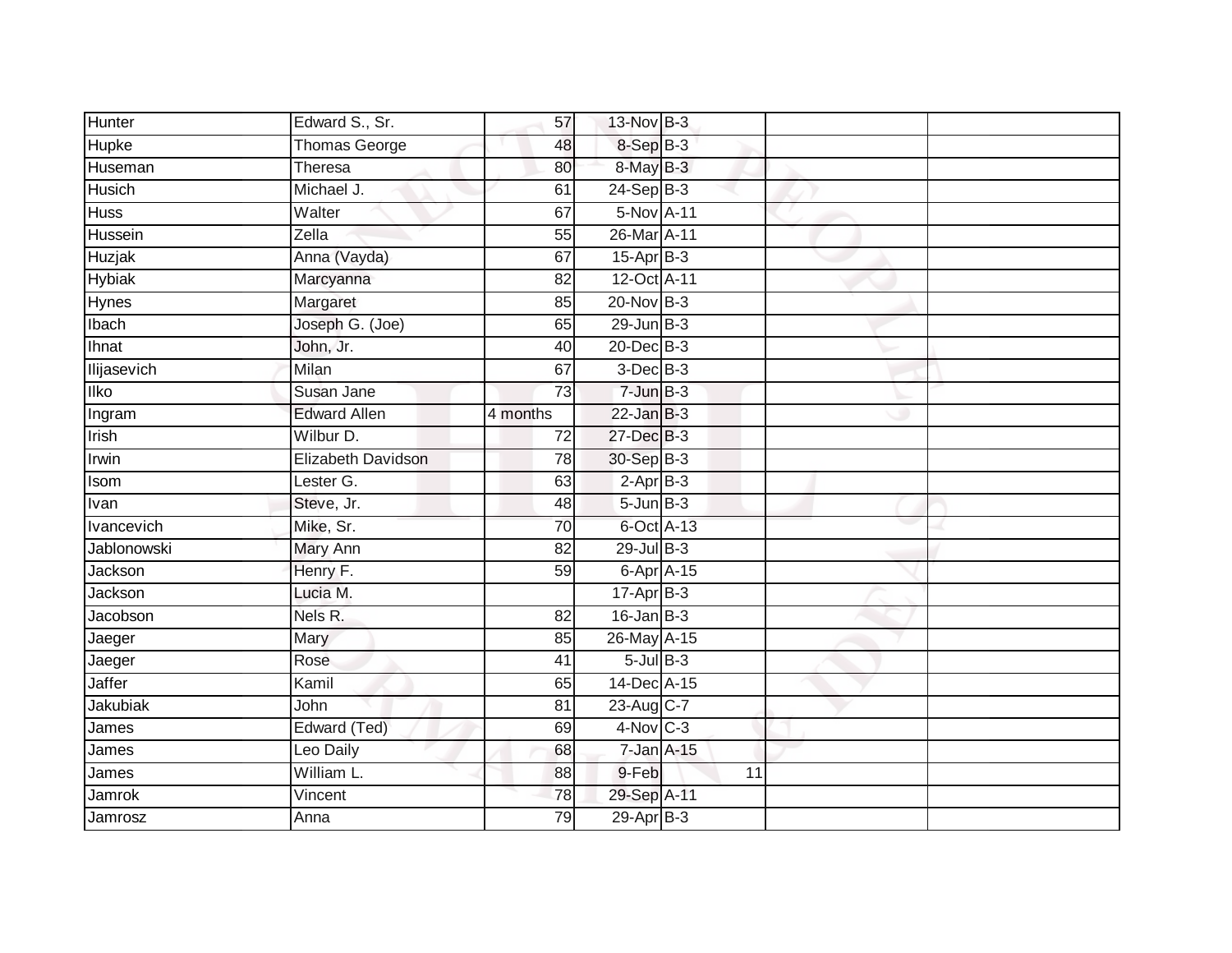| Janeczko       | Adam               | 73              | $9-AugB-3$       |                 |    |  |
|----------------|--------------------|-----------------|------------------|-----------------|----|--|
| Jankowski      | Anna               | 81              | 27-Jan A-11      |                 |    |  |
| Janos          | Mary               | 68              | 22-Mar B-3       |                 |    |  |
| Janowski       | Joseph             | 79              | 8-Nov B-3        |                 |    |  |
| <b>Jarchow</b> | Ronald             | 5 months        |                  | $2$ -Jul $A-15$ |    |  |
| Jarmakowicz    | Joan Marie         | $\overline{2}$  | $28$ -Jun B-4    |                 |    |  |
| Jaros          | Marko (Mike)       | $\overline{70}$ | 11-Oct B-3       |                 |    |  |
| Jarosz         | Jerome A.          | 33              | $16$ -Jan $B-3$  |                 |    |  |
| Jasinski       | Clara L.           | $\overline{72}$ | $27-Sep$ B-3     |                 |    |  |
| Jaskulski      | Victoria           | 75              | 12-Nov B-3       |                 |    |  |
| Jatczak        | Eleanor            | 38              | $17-Sep$ B-3     |                 |    |  |
| Jenkins        | Arthur             | 36              | $17$ -Feb $A-1$  |                 |    |  |
| Jenks          | Janet C.           | 87              | 21-Dec B-3       |                 |    |  |
| Jerdon         | Guss               | 93              | $25$ -Jun $B-3$  |                 |    |  |
| Jernigan       | Willie             | 24              | 27-Dec A-1       |                 |    |  |
| Jessiman       | Mary A.            | 72              | $22$ -Apr $B-3$  |                 |    |  |
| Jewett         | <b>Edith Emily</b> | 62              | 6-Dec B-3        |                 |    |  |
| Jewett         | Margaret           | 89              | 6-May B-3        |                 |    |  |
| Jimenez        | Jose               | 51              | $15$ -Feb $B$ -3 |                 |    |  |
| Johnson        | Alice K.           | 61              | 8-Mar A-15       |                 |    |  |
| Johnson        | Anna               | 86              | $23-Feb$         |                 | 11 |  |
| Johnson        | Carrie M.          | 75              | $7 - Jun$ B-3    |                 |    |  |
| Johnson        | Donald Eugene      | 29              | $12$ -Jul $A-1$  |                 |    |  |
| Johnson        | Emma C.            | 83              | 5-Nov A-11       |                 |    |  |
| Johnson        | Gerda V.           | 76              | $14$ -Jan B-3    |                 |    |  |
| Johnson        | Joseph W.          | 65              | $15-AprB-3$      |                 |    |  |
| Johnson        | Margaret           | $\overline{54}$ | 10-Nov A-11      |                 |    |  |
| Johnson        | Norma V.           | 53              | $7 - Aug$ B-3    |                 |    |  |
| Johnson        | Paul J.            | 46              | $21$ -May B-3    |                 |    |  |
| Johnson        | Reeves S.          | 81              | 1-Mar B-3        |                 |    |  |
| Johnston       | Laura I.           |                 | 31-Dec B-3       |                 |    |  |
| Jonas          | Claude L.          | $\overline{56}$ | 6-Nov B-3        |                 |    |  |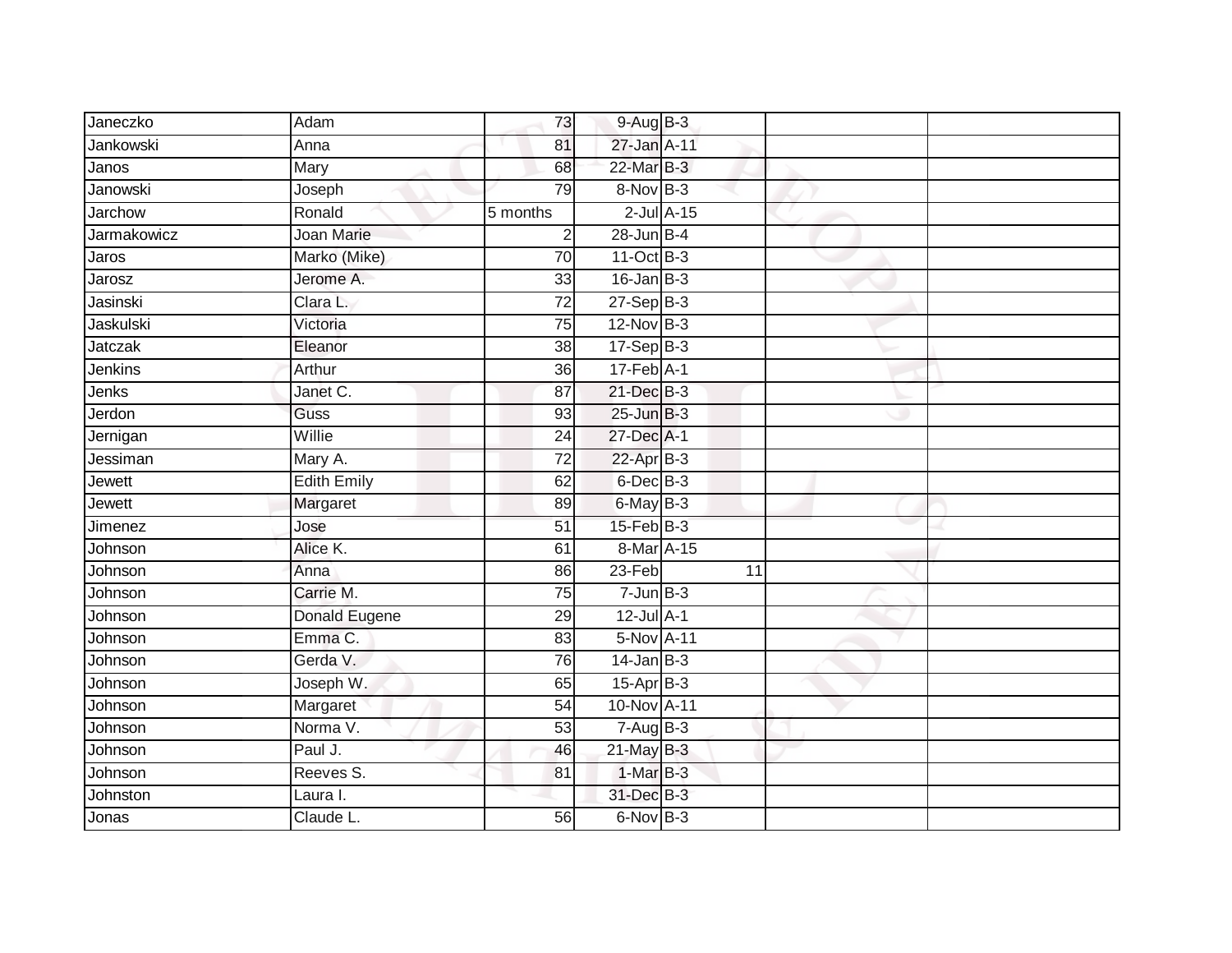| Jonelis      | <b>Beth Ann</b>     | Infant          | 30-Jul B-3             |    |                  |                  |
|--------------|---------------------|-----------------|------------------------|----|------------------|------------------|
| Jones        | Edwin               | 74              | $4$ -Jun $B-3$         |    |                  |                  |
| Jones        | <b>Esther Marie</b> | 54              | 28-Jul A-11            |    |                  |                  |
| Jones        | Harry C. (Hal)      | 88              | 25-Nov B-3             |    |                  |                  |
| Jones        | Hollis E.           | 53              | $30 - Sep$ B-3         |    |                  |                  |
| Jones        | Lottie L.           | 47              | 28-Oct B-3             |    |                  |                  |
| Jones        | <b>Thomas</b>       | 26              | $9-Sep$ A-1            |    |                  |                  |
| Jones        | Will                | 65              | $4-Nov$ <sub>C-3</sub> |    |                  |                  |
| Jones        | William Ivor        | 63              | $22$ -Feb $A-1$        |    |                  | Picture included |
| Jordan       | Wilson K, Sr.       | 63              | $25$ -Jan $C-3$        |    |                  |                  |
| Josif        | Elizabeth           | 72              | 14-Dec A-15            |    |                  |                  |
| Joy          | Nora Mae            | 80              | $3-MayB-3$             |    |                  |                  |
| Joyce        | Edmond              | 55              | 30-Aug A-1             |    |                  |                  |
| Juarez       | Pfc. Raymond        | 19              | 23-Nov A-11            |    |                  |                  |
| Julier       | Agnes               | 62              | $29$ -Jan $B-3$        |    |                  |                  |
| Juras        | Victoria            |                 | 19-Oct A-11            |    |                  |                  |
| Jurecki      | Mikolaj             | $\overline{76}$ | 9-Nov A-15             |    |                  |                  |
| Justak       | Elizabeth A.        | 44              | $16$ -Jan $B-3$        |    |                  |                  |
| Juszczak     | Frank               | $\overline{73}$ | 29-Dec A-9             |    |                  |                  |
| Juszkiewicz  | Joseph A.           | 69              | $20$ -Feb $B-3$        |    |                  |                  |
| Kabaczy      | Julia               |                 | $12$ -Aug C-5          |    |                  |                  |
| Kaczmark     | <b>Balbina</b>      | 67              | $20 - Feb$ B-3         |    |                  |                  |
| Kaczmarowski | Martha              | 65              | 20-Jan                 | 11 |                  |                  |
| Kaczmarski   | Walter J.           | 43              | $13$ -Dec $B-3$        |    |                  |                  |
| Kahl         | William             | 91              | 2-Feb                  | 11 |                  |                  |
| Kakol        | Louise              | 82              | $11$ -May B-3          |    |                  |                  |
| Kaleta       | John                | 64              | $4$ -May B-3           |    |                  |                  |
| Kalinowski   | Gertrude            | 38              | $20$ -Feb $ B-3 $      |    |                  |                  |
| Kalita       | <b>Bertha</b>       | 56              | 9-Jul A-11             |    | <b>Bieszczat</b> |                  |
| Kaminiski    | Ann                 | 48              | 28-Sep A-15            |    |                  |                  |
| Kaminski     | Eleanor             | 78              | $9$ -Jan $B-3$         |    |                  |                  |
| Kaminski     | Maryanna            | $\overline{84}$ | $3$ -Dec $B-3$         |    |                  |                  |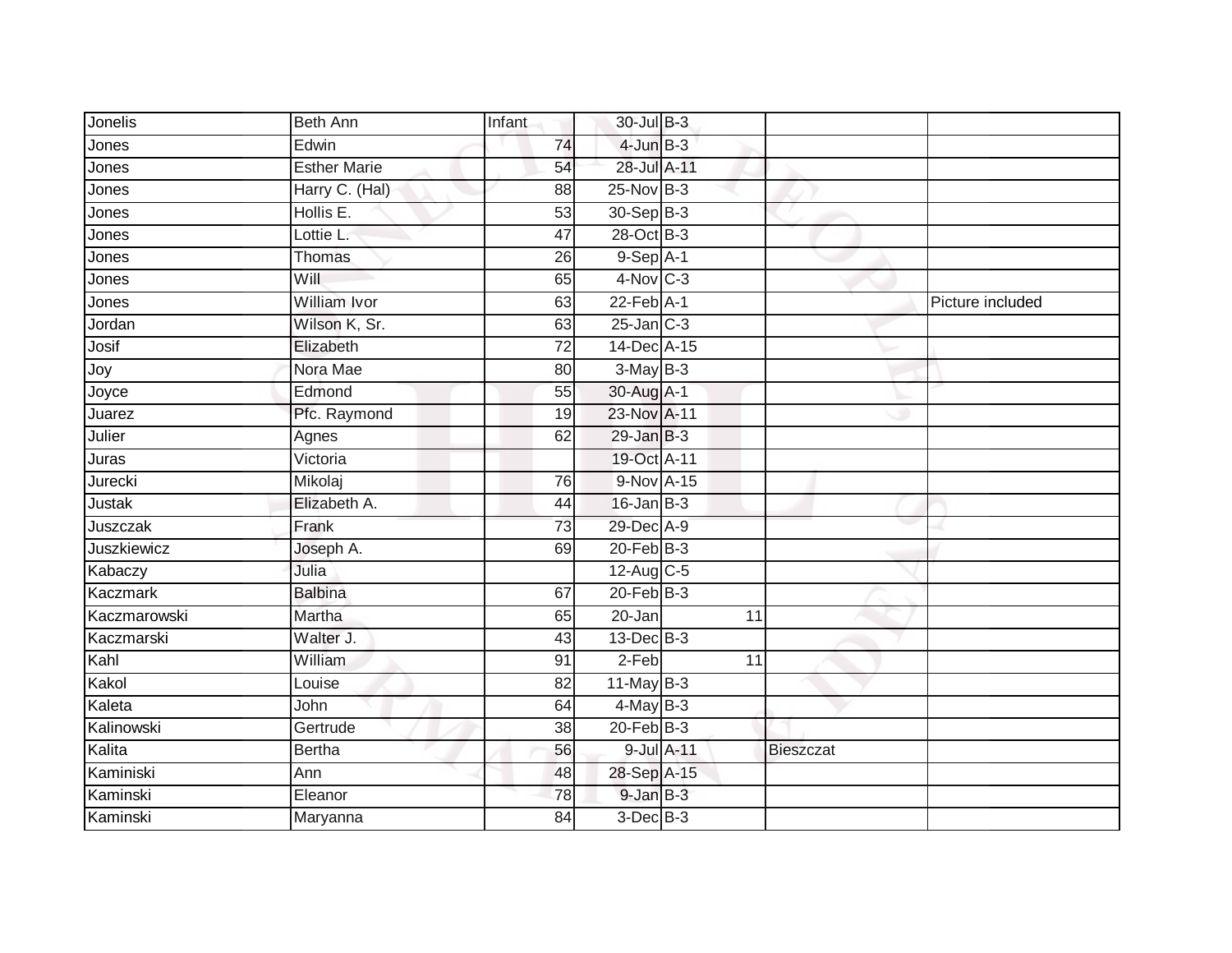| Kaminski   | Thomas, Sr.    | 78              | 19-Jul B-3      |    |                  |
|------------|----------------|-----------------|-----------------|----|------------------|
| Kaminski   | Walter         | 57              | 10-Jun C-3      |    |                  |
| Kaplan     | Abe            | 70              | 29-Nov B-3      |    |                  |
| Kaplan     | Hyman          | 53              | 29-Oct B-3      |    |                  |
| Kapornyia  | Lidia          | $\overline{73}$ | $14$ -Aug B-3   |    |                  |
| Karras     | Louis          |                 | $6-Sep$ B-3     |    |                  |
| Karros     | William        | 64              | 3-Jul A-11      |    |                  |
| Kasparian  | Micahel        | 62              | $3-AprB-3$      |    |                  |
| Kasper     | Egnas          | 69              | $20$ -May $B-3$ |    |                  |
| Kaspter    | Daisy May      | 81              | 30-Jul B-3      |    |                  |
| Kasula     | Joseph         | 79              | 2-Nov A-19      |    |                  |
| Kaszak     | Agnes (Susie)  | 66              | 31-Mar B-3      |    |                  |
| Kaszuba    | Mary           | 65              | $31$ -Mar $B-3$ |    |                  |
| Katzvinsky | Karl L.        |                 | 14-Jul A-11     |    |                  |
| Kavanaugh  | James T.       | 81              | 14-Sep A-15     |    |                  |
| Kayes      | Alfred E.      | 71              | 24-Feb          | 11 |                  |
| Kazmierski | <b>Stanley</b> | $\overline{75}$ | 25-May A-13     |    |                  |
| Keefe      | Harry E.       | 79              | 27-Dec B-3      |    |                  |
| Keel       | Hazel          | 50              | 27-Oct A-13     |    |                  |
| Keilman    | Harry E.       | 85              | 20-Dec B-3      |    |                  |
| Keilman    | Lena M.        | 74              | $2$ -Jan $B-3$  |    |                  |
| Keller     | Louis E.       | 50              | 20-Nov B-3      |    |                  |
| Keller     | Otto J.        | 68              | 19-Mar B-3      |    |                  |
| Kelley     | Lovonia        |                 | $12$ -Apr $B-3$ |    |                  |
| Kelly      | Joseph LeRoy   | 71              | $19-Nov$ B-3    |    |                  |
| Kelly      | Michael J.     | 61              | 6-Apr A-15      |    |                  |
| Kempski    | John A.        | 70              | 2-Nov A-19      |    |                  |
| Kenda      | Anna           | $\overline{71}$ | $27$ -Feb $B-3$ |    |                  |
| Kender     | Kenneth E.     | 3 months        | 5-Apr A-6       |    |                  |
| Kenealy    | John J.        | 73              | 4-Jan A-15      |    |                  |
| Kennedy    | John D.        | 86              | $8$ -Jul $B-3$  |    | Picture included |
| Kennedy    | John P.        | $\overline{72}$ | 27-Oct A-13     |    |                  |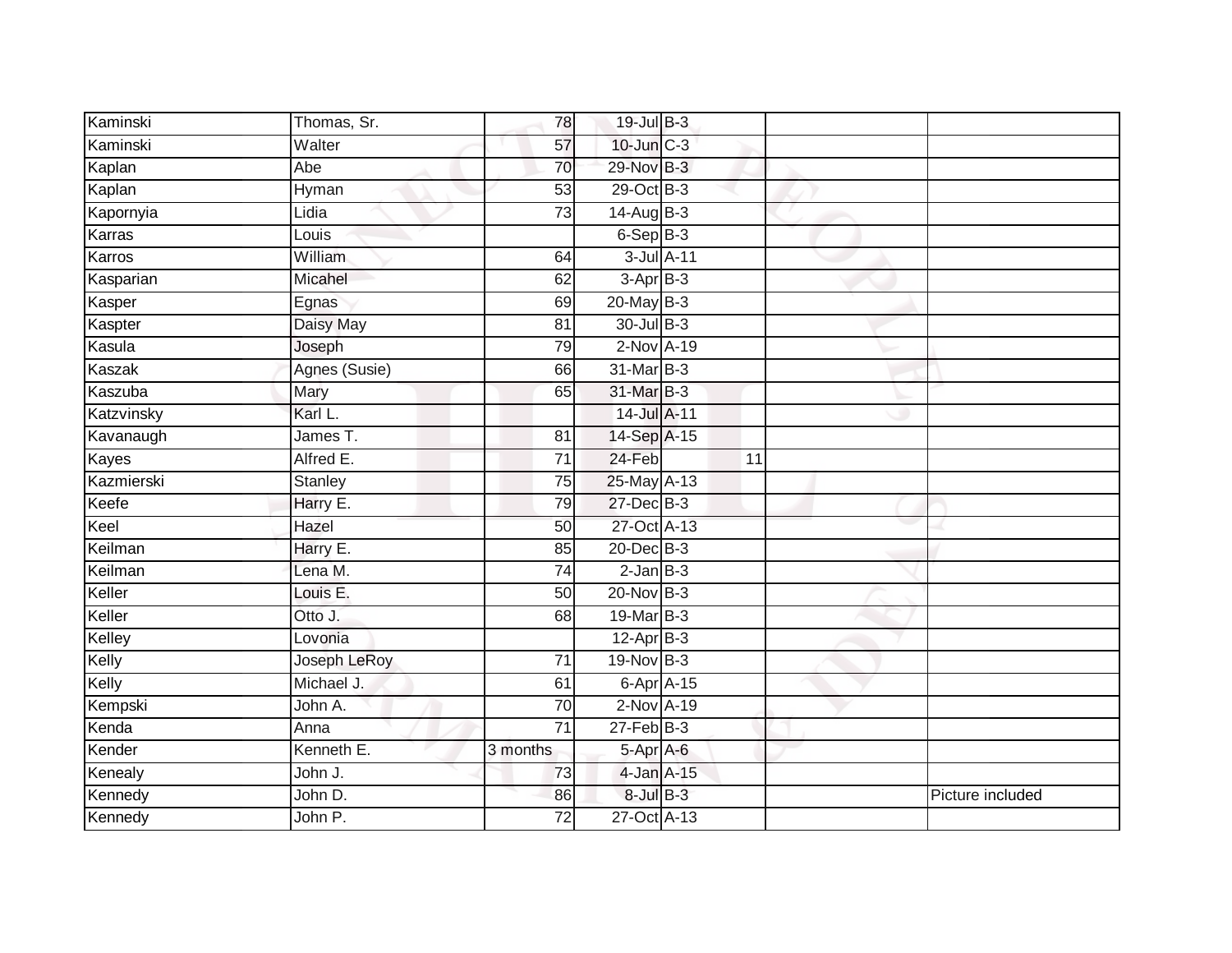| Kenoyer       | <b>Delbert</b>     |                 | 5-Aug B-3       |    |          |                  |
|---------------|--------------------|-----------------|-----------------|----|----------|------------------|
| Kenyon        | <b>Netta</b>       | 61              | $7 - Apr$ B-3   |    |          |                  |
| Keplar        | Lewis              | 32              | 20-Jul A-1      |    |          |                  |
| Kerrick       | Claude             | 63              | $1$ -Jun $B-3$  |    |          |                  |
| Kerschofske   | Frank              | $\overline{53}$ | 23-Dec A-11     |    |          |                  |
| Kessler       | Ward J.            | 72              | 28-May A-17     |    |          | Picture included |
| <b>Kevek</b>  | Anna               | 82              | $2-AugB-3$      |    |          |                  |
| Kickert       | Fannie             | 76              | $17-Sep$ B-3    |    |          |                  |
| Kijurna       | Eili               | 78              | $19-Apr$ B-3    |    |          |                  |
| <b>Kikias</b> | Ernest             | 65              | $1-AprB-3$      |    |          |                  |
| Kindberg      | Carl B.            | 66              | 17-Feb          | 11 |          |                  |
| <b>Kinek</b>  | Mike, Sr.          | 67              | 25-Aug A-11     |    |          |                  |
| King          | James C.           | 53              | 29-Sep A-11     |    |          |                  |
| King          | Joseph A.          | 62              | 19-Jul B-3      |    |          |                  |
| Kingkade      | Columbus S.        | 64              | 30-Nov A-11     |    |          |                  |
| Kinker        | <b>Richard Lee</b> | 39              | 2-Jun A-11      |    |          |                  |
| Kinnane       | James E., Sr.      | $\overline{77}$ | 31-May B-3      |    |          |                  |
| Kirilla       | John               | 60              | 7-May A-11      |    |          |                  |
| Kiser         | Homer L.           | 76              | $10$ -Apr $B-3$ |    |          |                  |
| Kish          | Rose               | 77              | $3-AprB-7$      |    |          |                  |
| Kissen        | Simon W.           | 62              | $7 - Jun A - 1$ |    |          |                  |
| Kitchin       | Olive V.           | $\overline{77}$ | $6$ -Feb $B-3$  |    |          |                  |
| Kizer         | Mrs. Russell Mabel | 64              | 27-Dec B-3      |    |          |                  |
| Klamczynski   | Frank, Jr.         |                 | $1-AprB-3$      |    |          |                  |
| Klapper       | John               | 64              | 19-May $B-3$    |    |          |                  |
| Klarich       | Frank              | 80              | $29$ -Jun $B-3$ |    |          |                  |
| Klassen       | Mary M.            | 88              | $21-Sep$ B-3    |    |          |                  |
| Kleihege      | Nancy              | 26              | $1-Nov$ B-3     |    | Westfall |                  |
| Klobucar      | Frank J.           | 67              | 27-Dec B-3      |    |          |                  |
| Klootwyk      | James              | 76              | 16-Apr B-3      |    |          |                  |
| Klootwyk      | Peter, Jr.         | 67              | 28-Aug B-3      |    |          |                  |
| Klym          | <b>Dmytro</b>      | 64              | 14-Oct B-3      |    |          |                  |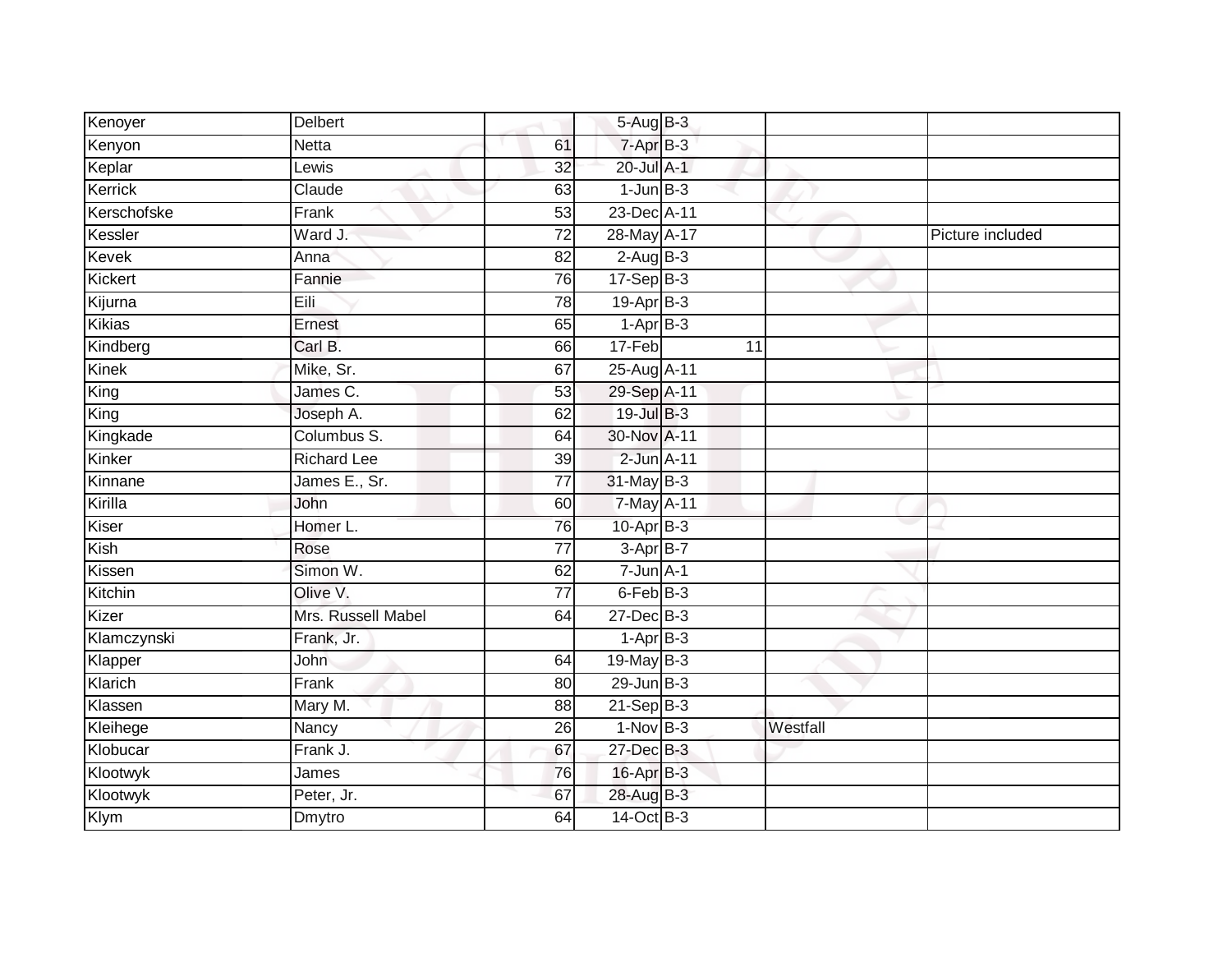| <b>Kmetz</b>    | Jacqueline            | $\overline{4}$  | 16-Aug A-1                 |    | Also see Aug 17, A-11 |
|-----------------|-----------------------|-----------------|----------------------------|----|-----------------------|
| Knight          | Martin                | 87              | 27-Mar B-3                 |    |                       |
| Knoack          | Anna H.               | 84              | $25$ -Jun $B-3$            |    |                       |
| Knoerzer        | Thomas A.             |                 | $8$ -Jul $B$ -3            |    |                       |
| Knueppel        | Gertrude M.           | 47              | 8-Mar A-15                 |    |                       |
| Kobeszka        | Lillian D.            | 55              | $27$ -Feb $B-3$            |    |                       |
| Koch            | <b>Dolores</b>        | 48              | 6-Mar B-3                  |    |                       |
| Koch            | Minnie A.             | $\overline{71}$ | 30-Jun B-3                 |    |                       |
| <b>Kochis</b>   | George S.             | 67              | $12$ -Oct $\overline{A-1}$ |    | Picture included      |
| Kocur           | Thomas S.             | 83              | $1-MarB-3$                 |    |                       |
| Kodman          | Joseph Steve          | 75              | 27-Dec B-3                 |    |                       |
| Koehn           | Rosetta               | 72              | $19$ -Jul B-3              |    |                       |
| <b>KoekKoek</b> | Peter M.              | 73              | 16-Mar                     | 11 |                       |
| Kokot           | Nicholas              | 51              | 3-Nov A-11                 |    |                       |
| Kolaci          | <b>Susie</b>          | 75              | 7-Oct B-3                  |    |                       |
| Kolanowski      | Anna                  | 83              | 18-Mar B-3                 |    |                       |
| Kolas           | William               | 66              | 22-Oct B-3                 |    | Picture included      |
| Kolbert         | Walter                | 64              | 24-Dec B-3                 |    |                       |
| Koleff          | Lydia                 | 62              | 20-Apr A-15                |    |                       |
| Komasinski      | <b>Bernaette Jean</b> | $\overline{11}$ | $1-FebB-3$                 |    |                       |
| Koonce          | <b>Edward Woodrow</b> | 47              | $9-$ Sep $B-3$             |    |                       |
| Kopanda         | Frances               | 69              | 31-Dec B-3                 |    |                       |
| Kornmann        | Margaret J.           | 53              | 24-Feb                     | 11 |                       |
| Korotky         | andrew                | 67              | $11$ -May B-3              |    |                       |
| Korthouse       | Anna J.               | 88              | $2$ -Dec $C-3$             |    |                       |
| Koscielniak     | Michael Sr.           | 65              | 8-Dec B-3                  |    |                       |
| Kosinski        | Mary                  | 51              | 30-Oct B-3                 |    |                       |
| Kosinski        | Walter                | 67              | 5-Aug B-3                  |    |                       |
| Kotecki         | Lillian               | 69              | 8-Nov B-3                  |    |                       |
| Kothe           | Louis H.              | 67              | 29-Mar B-3                 |    |                       |
| Kotlarz         | Joseph                | 80              | $11$ -Jan B-3              |    |                       |
| Kovacich        | Martin M.             | $\overline{73}$ | 12-Aug C-5                 |    |                       |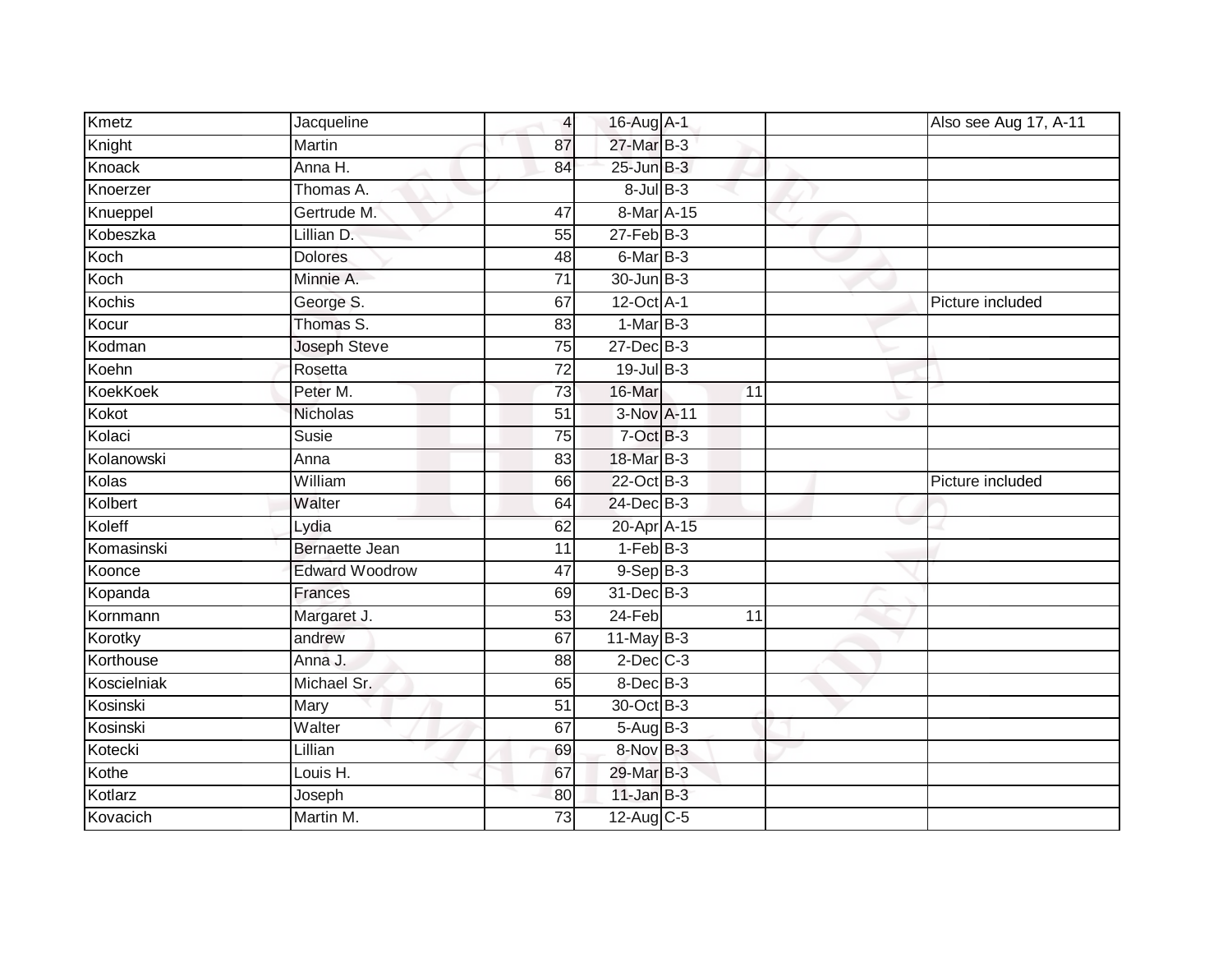| Kovacs        | Elizabeth             | 76              | $5$ -Jul $B-3$          |    |                      |
|---------------|-----------------------|-----------------|-------------------------|----|----------------------|
| Koval         | Emil                  | 46              | 15-May C-3              |    |                      |
| Kowalewski    | Anthony J.            | 76              | 16-Dec B-3              |    |                      |
| Kowalski      | <b>Bertha</b>         | 72              | $22$ -Jan B-3           |    |                      |
| Kowalski      | Edward P.             | 63              | 29-Dec A-9              |    |                      |
| Kowalski      | Joseph                | 63              | $11-Nov$ <sub>C-3</sub> |    |                      |
| Kowalski      | Thomas E.             | 41              | $13$ -Feb $B-3$         |    |                      |
| Kozenka       | Anna                  | 62              | $20 - Sep$ B-3          |    |                      |
| Koziol        | Stanley J., Sr.       | 82              | $24-Apr$ B-3            |    |                      |
| Kozma         | Anna                  | $\overline{71}$ | 19-Oct A-11             |    |                      |
| Krajewski     | <b>Ottilie</b>        | 74              | 31-Dec B-3              |    |                      |
| Krajewski     | Sophi                 | $\overline{71}$ | $5$ -Jul $B$ -3         |    |                      |
| Kramer        | Mrs. Zwany            | $\overline{75}$ | 27-Apr A-11             |    |                      |
| Kranz         | <b>Marie</b>          | 60              | 8-Nov A-1               |    |                      |
| Krecker       | <b>Margaret Brown</b> |                 | 16-Dec B-3              |    |                      |
| Kretch        | Dr. Russell W.        | 60              | $1-Feb$ A-1             |    | Second edition       |
| Kretz         | Susan                 | 75              | 20-Mar B-3              |    |                      |
| Krieger       | Pearl                 | 61              | 31-May B-3              |    |                      |
| Krivacie      | John (Ince)           | 46              | 31-May B-3              |    |                      |
| Krizo         | Anita Louise          | 4               | 4-May A-15              |    |                      |
| Krnich        | Sam                   | 77              | $12$ -May B-3           |    |                      |
| Krokoski      | William (Bill)        | $\overline{72}$ | 15-Nov B-3              |    |                      |
| Kronke        | Frank                 | 61              | 22-Oct A-1              |    | Also see Oct 23, B-3 |
| Krooswyk      | Garrett               | $\overline{74}$ | $20$ -Dec $B-3$         |    |                      |
| Krugley       | <b>Steve</b>          | 71              | $11-Feb$ B-3            |    |                      |
| Krupinski     | Antoinette            | 71              | $19$ -Jun $B-3$         |    |                      |
| <b>Kubisz</b> | Anna                  | 70              | $22$ -Mar $B-3$         |    |                      |
| Kucharski     | Catherine             | 70              | $3-Apr$ B-7             |    |                      |
| Kucharski     | Julia                 | 70              | 10-Mar                  | 15 |                      |
| Kudla         | Anna E.               | 44              | 2-Mar                   | 11 |                      |
| Kudroch       | Michael               | 87              | 7-Dec A-15              |    |                      |
| Kue           | <b>Catherine Anna</b> | $\overline{70}$ | $2$ -Apr $B-3$          |    |                      |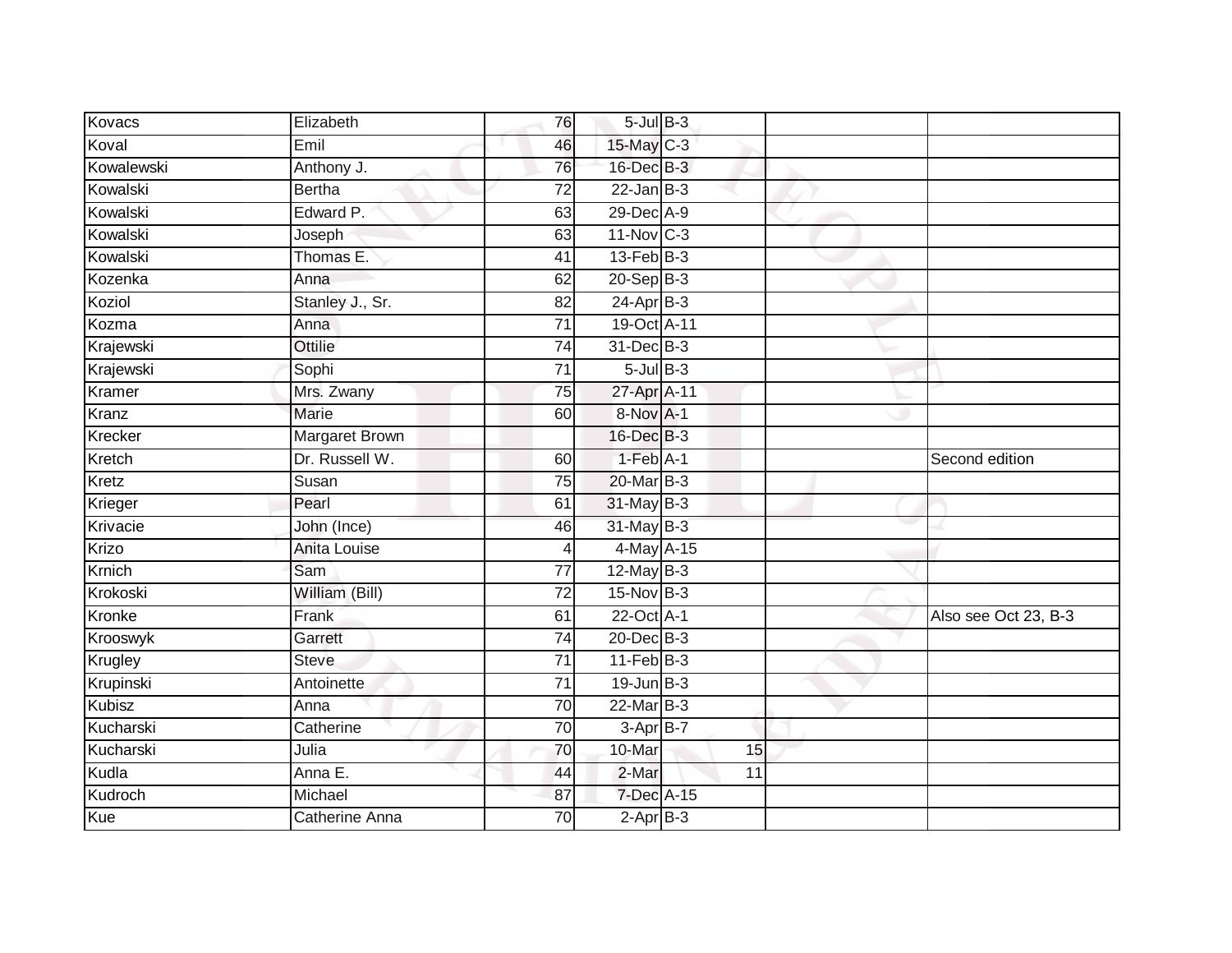| Kuehn        | Gertrud              | 92              | 14-Dec A-15     |                 |  |
|--------------|----------------------|-----------------|-----------------|-----------------|--|
| Kuga         | Fred                 | 63              | $20$ -Feb $B-3$ |                 |  |
| Kugar        | <b>Margaret Mary</b> | Infant          | $17$ -May C-3   |                 |  |
| Kuhlman      | William              | 62              | 5-Nov A-11      |                 |  |
| Kula         | Frank S.             | 58              | 16-Mar          | $\overline{11}$ |  |
| Kulikowski   | Katherine            | 73              | 31-Dec B-3      |                 |  |
| Kunow        | Roy H.               | $\overline{51}$ | $26$ -Jun $B-3$ |                 |  |
| Kuntz        | Robert A.            | 53              | $1$ -Jul $B-3$  |                 |  |
| Kupcha       | John                 | 78              | 5-Jan           | 11              |  |
| Kurek        | Mary                 | 77              | $9$ -Jan $B$ -3 |                 |  |
| Kuric        | John, Sr.            | $\overline{73}$ | 11-Oct B-3      |                 |  |
| <b>Kussy</b> | Joseph B., Sr.       | 85              | $6-Sep$ B-3     |                 |  |
| Kuzma        | Marlene              | 3               | 27-Dec B-3      |                 |  |
| Kuzos        | Raymond R., Jr.      | 5 weeks         | 5-Apr A-6       |                 |  |
| Kwasny       | Julius J.            | 48              | 22-Nov B-3      |                 |  |
| Kyniakos     | Helen                | 64              | 10-Mar          | 15              |  |
| La Fond      | <b>Maxine</b>        | $\overline{42}$ | 1-Dec A-11      |                 |  |
| LaBounty     | David H.             | 67              | 18-May B-3      |                 |  |
| Lacey        | Mrs. Willie          | 76              | $23$ -Jan B-3   |                 |  |
| Laciak       | Julia                |                 | $9$ -Jan $B$ -3 |                 |  |
| Lacinski     | Anastasia            | $\overline{71}$ | 13-Jul A-11     |                 |  |
| Lacinski     | Frank                | $\overline{74}$ | $8$ -May $B-3$  |                 |  |
| Lacko        | Andrew               | 93              | $12$ -Feb $B-3$ |                 |  |
| Ladwig       | Minnie               |                 | $26$ -AugB-3    |                 |  |
| Lager        | <b>Hildur Maria</b>  | 73              | 5-Jan           | 11              |  |
| Lahti        | Alex                 | 64              | $11-Feb$ B-3    |                 |  |
| Lahti        | Ivan (John)          | $\overline{71}$ | 31-Jul B-3      |                 |  |
| Lail         | Robin Diane          | 8 days          | $30 - Mar$      | 11              |  |
| Lake         | Ernest               | 76              | 10-Nov A-11     |                 |  |
| Lakin        | Edward W.            | 82              | 6-Nov B-3       |                 |  |
| LaLonda      | Roy E.               | 61              | 21-Apr A-11     |                 |  |
| LaMantia     | Joseph               | 85              | $9$ -Dec $C$ -3 |                 |  |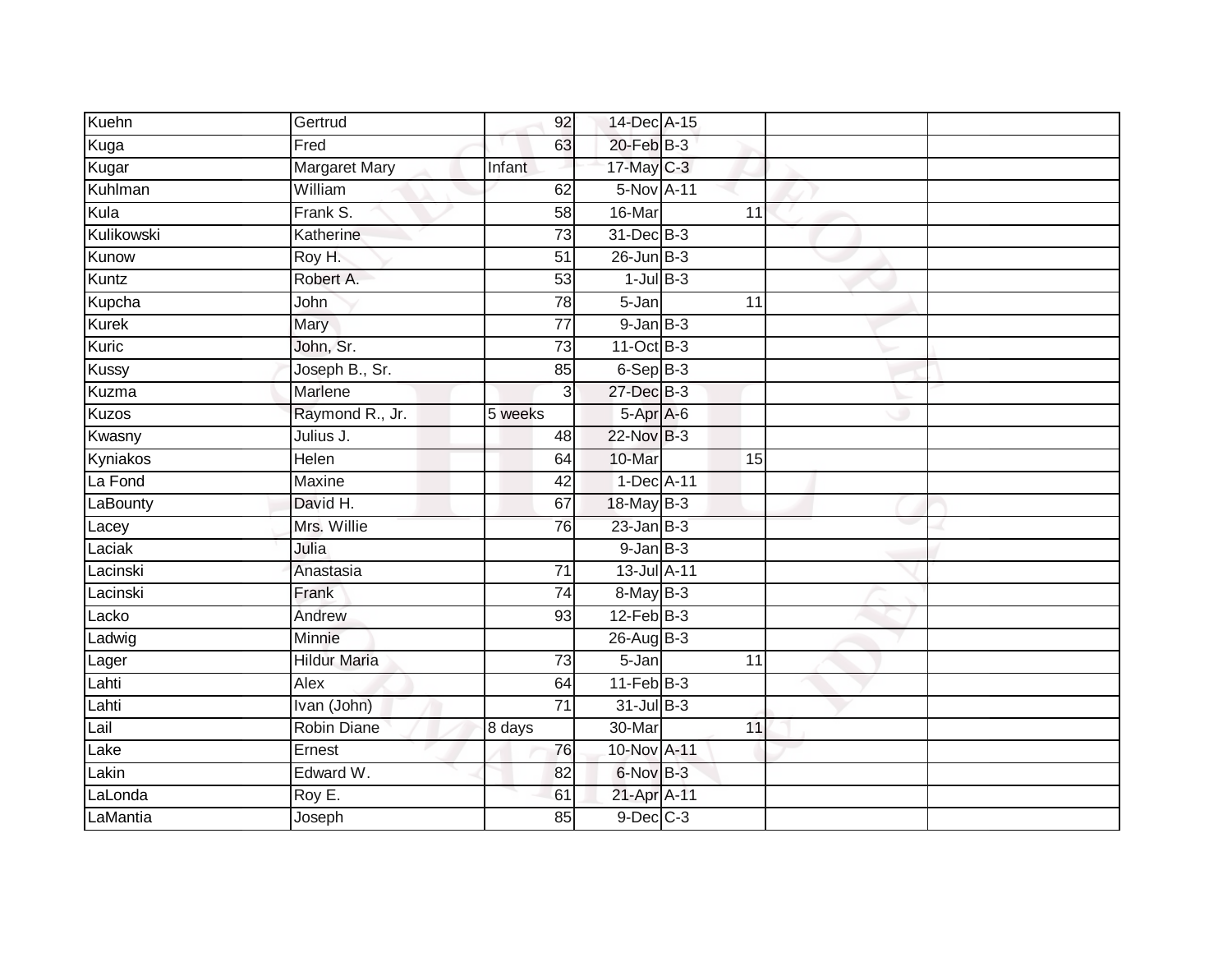| Lamb        | George W.     | 86              | 27-Apr A-1        |    | Picture included |
|-------------|---------------|-----------------|-------------------|----|------------------|
| Lamb        | Reuben M.     | 63              | 13-Dec B-3        |    |                  |
| Lamm        | Everett a.    | 56              | $22$ -Jan B-3     |    |                  |
| Lancaster   | Mauda         | 85              | 17-Mar            | 13 |                  |
| Lancaster   | Pamela Sue    | 6 months        | 27-Oct A-13       |    |                  |
| Lancaster   | William       | 85              | 24-Aug A-11       |    |                  |
| Landon      | Antoinette    | 62              | $23$ -Jan $ B-3 $ |    |                  |
| Lane        | Charles D.    | 77              | $12$ -Feb $B-3$   |    |                  |
| Lane        | Josephine W.  | 53              | 27-Oct A-13       |    |                  |
| Lang        | Lillian       | 41              | 22-Oct A-1        |    |                  |
| Lange       | Edwin         | 44              | 31-Dec B-3        |    |                  |
| Lanting     | Henry         | 84              | 18-May B-3        |    |                  |
| Lappie      | Frank J.      | $\overline{71}$ | $1-MarB-3$        |    |                  |
| Lark        | John T.       | 57              | $2$ -Jun $A-11$   |    |                  |
| Larmon      | Letha O.      | 56              | 28-Sep A-15       |    |                  |
| Larson      | Alvin         | 61              | 29-Sep A-11       |    |                  |
| Larson      | <b>Bessie</b> | $\overline{78}$ | 11-Dec B-3        |    |                  |
| Larson      | Gust          | $\overline{71}$ | $22$ -May B-3     |    |                  |
| Larson      | Louis T.      | $\overline{74}$ | 14-Aug B-3        |    |                  |
| Larson      | Russell D.    | 36              | 20-Oct A-13       |    |                  |
| Lau         | Frank         | 75              | $10$ -Dec $B-3$   |    |                  |
| Lau         | Henrietta     | $\overline{73}$ | 24-Nov A-15       |    |                  |
| Laucis      | Petronella    | 67              | $21-Oct$ B-3      |    |                  |
| Laurinas    | Syklvester    | 63              | $21-Sep$ B-3      |    |                  |
| Lawson      | Ernest B.     | 65              | $7 - Apr$ $B-3$   |    |                  |
| Layman      | Robert, Jr.   | $\overline{22}$ | 18-May A-1        |    |                  |
| Lazzareschi | Paul          | 52              | 29-May A-13       |    |                  |
| Lea         | Lillian A.    | 58              | 10-May C-3        |    |                  |
| Leaverton   | Ann           | 49              | 24-Mar            | 15 |                  |
| Lech        | Walter        | 53              | 10-Feb A-1        |    |                  |
| Lee         | Ernest        | 57              | 6-May B-3         |    |                  |
| Lee         | Leroy E.      | 24              | 10-May A-1        |    | Picture included |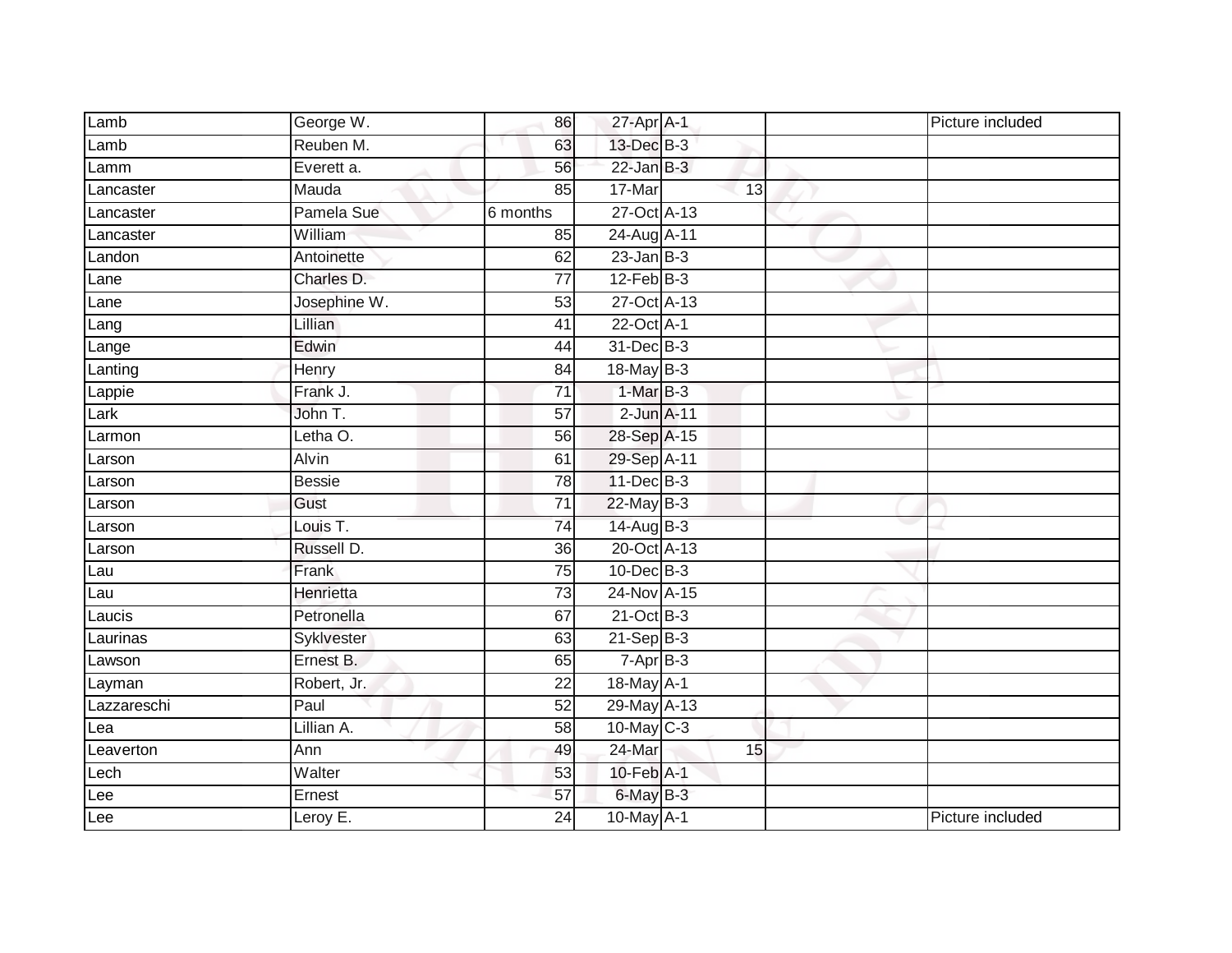| Lee         | Lucy F.                | 64              | 13-Jan             | 19 |  |
|-------------|------------------------|-----------------|--------------------|----|--|
| Leek        | Dale                   | 87              | 27-Mar B-3         |    |  |
| Leeper      | <b>Mary</b>            | 17              | 9-Dec C-3          |    |  |
| Leinen      | William J.             | 68              | $20-Aug$ B-3       |    |  |
| Lelek       | Mary                   | 66              | 8-Jun A-11         |    |  |
| _enzo       | Antonia                | 78              | $2-AugB-3$         |    |  |
| Lenzo       | Antonio                | 78              | $31$ -Jul B-3      |    |  |
| Leskovich   | George                 | 71              | $14$ -May B-3      |    |  |
| Lessentine  | <b>Mary McKinstrey</b> |                 | $5$ -Jul $B$ -3    |    |  |
| Leverenz    | Fred                   | 70              | 5-Apr A-6          |    |  |
| Levin       | Anna                   | $\overline{73}$ | 15-Mar B-3         |    |  |
| Lewis       | Charles R.             | $\overline{37}$ | $20$ -Dec $B-3$    |    |  |
| _ewis       | Judy                   | 12              | 13-Nov B-3         |    |  |
| Lewis       | Leslie E.              | 57              | 29-Mar B-3         |    |  |
| $L$ ewis    | Rev. T. Leonard        |                 | 15-Mar B-3         |    |  |
| Lewis       | Walter T.              | 57              | 30-Mar             | 11 |  |
| Lewis       | William                | 83              | $17 -$ Jul $B - 3$ |    |  |
| Lewsader    | Elma                   | 70              | $23$ -Jan $B-3$    |    |  |
| Lidster     | <b>Francis Dean</b>    | 20              | 6-Apr A-1          |    |  |
| Lindemeyer  | Ingara                 | 69              | $17 - Apr$ B-3     |    |  |
| Lindner     | George B.              | 68              | $27 - Dec$ B-3     |    |  |
| Lindsay     | <b>Donald Lee</b>      | $\overline{23}$ | 26-Aug A-1         |    |  |
| Lindsey     | John H.                | 65              | $22$ -Jan B-3      |    |  |
| Linkzy      | Glenn C.               | 50              | 26-Jan             | 9  |  |
| <b>Linn</b> | James H.               |                 | 29-Oct B-3         |    |  |
| Linvill     | <b>Albert Carl</b>     | 54              | $12-Nov$ B-3       |    |  |
| Lisius      | <b>Frederick</b>       | 64              | 17-May C-3         |    |  |
| Little      | Ted                    | 59              | $4$ -Oct B-3       |    |  |
| Litwin      | Ignacy                 | 59              | 18-Nov B-3         |    |  |
| Livings     | Christina              | 94              | 31-May B-3         |    |  |
| Loar        | Homer A.               | 53              | $5$ -Jul $B$ -3    |    |  |
| Lobodzinski | Anna                   | 64              | 11-Oct B-3         |    |  |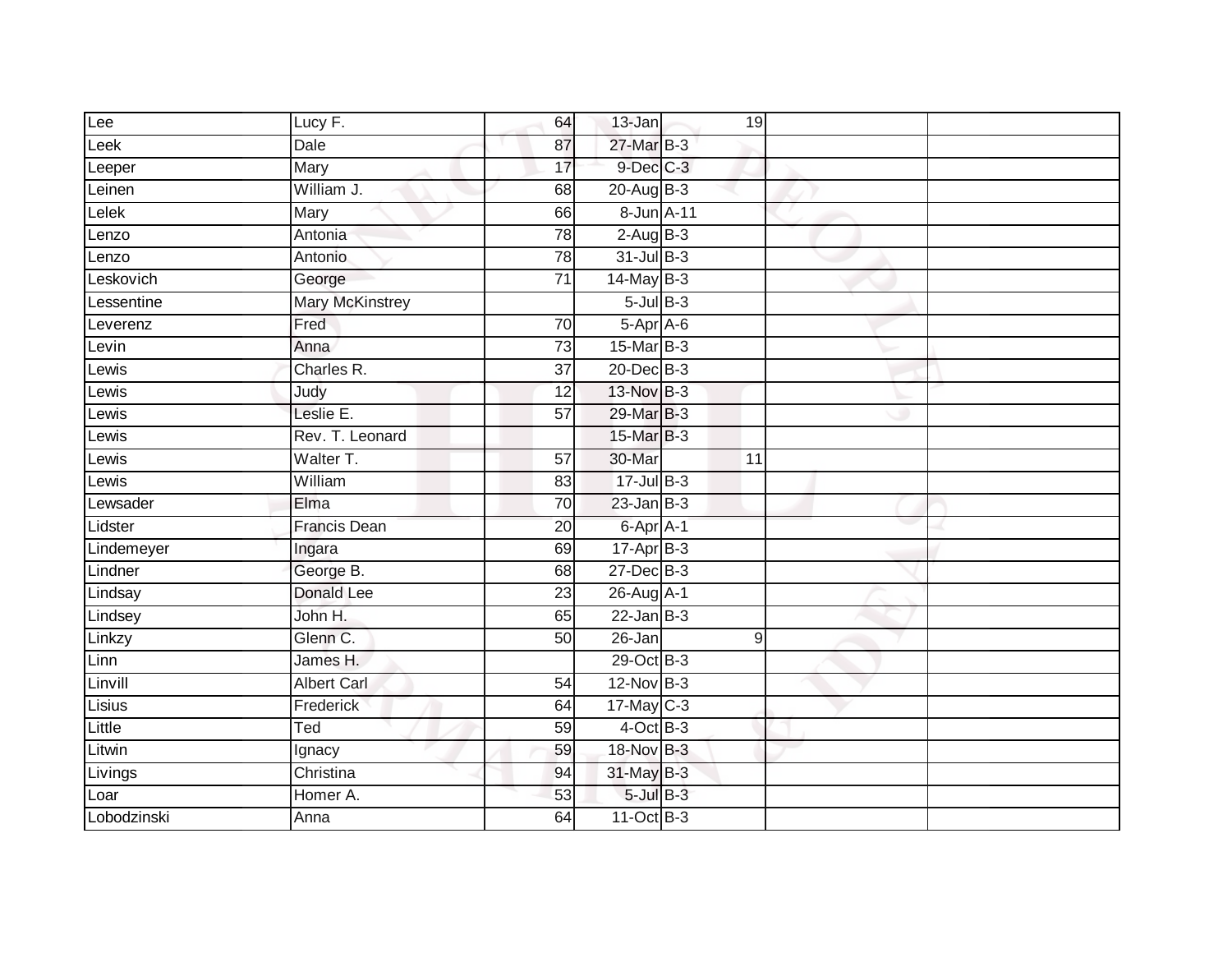| Lobodzinski | Antoiinette           | 80 | 17-Apr B-3       |    |  |  |
|-------------|-----------------------|----|------------------|----|--|--|
| Loebe       | William Edwin         | 71 | 16-Feb           | 11 |  |  |
| Lonchar     | Elizabeth Babair      | 81 | 5-Apr A-6        |    |  |  |
| Long        | Clara L.              | 68 | 8-Apr B-3        |    |  |  |
| Long        | Leona S.              | 53 | $20$ -Feb $B-3$  |    |  |  |
| Long        | Pollie                | 74 | 13-Jul A-11      |    |  |  |
| Lorenz      | <b>Homer Earl</b>     | 69 | 26-Mar A-11      |    |  |  |
| Lorenz      | Wililam               | 72 | 15-May C-3       |    |  |  |
| Lotkowski   | Rose A.               | 55 | $26$ -Aug B-3    |    |  |  |
| Love        | Cecil                 | 48 | $22$ -Mar $B-3$  |    |  |  |
| Love        | <b>William Victor</b> | 45 | 8-Feb B-3        |    |  |  |
| Lowe        | Alta                  | 76 | $11$ -Jan $B-3$  |    |  |  |
| Lowry       | Margaret              | 77 | $25$ -Feb $B$ -3 |    |  |  |
| Luchene     | Ruth V.               | 65 | 6-Jul A-11       |    |  |  |
| Lugo        | Carmen                | 36 | 20-Sep B-3       |    |  |  |
| Lurie       | Jacob                 | 77 | 23-Dec A-11      |    |  |  |
| Luther      | Carl T.               | 74 | $15$ -Feb $B$ -3 |    |  |  |
| Luther      | Julia                 | 77 | 15-Nov B-3       |    |  |  |
| Lynch       | Catherine             | 83 | 17-Aug A-11      |    |  |  |
| Lynch       | <b>Charles Wesley</b> | 86 | $22$ -Dec $B-3$  |    |  |  |
| Lynch       | Mary                  | 80 | 16-Feb           | 11 |  |  |
| Lynch       | Nicholas              | 87 | $8-Oct$ B-3      |    |  |  |
| Lytle       | Thomas                | 48 | 11-Mar A-1       |    |  |  |
|             | PAZITION              |    |                  |    |  |  |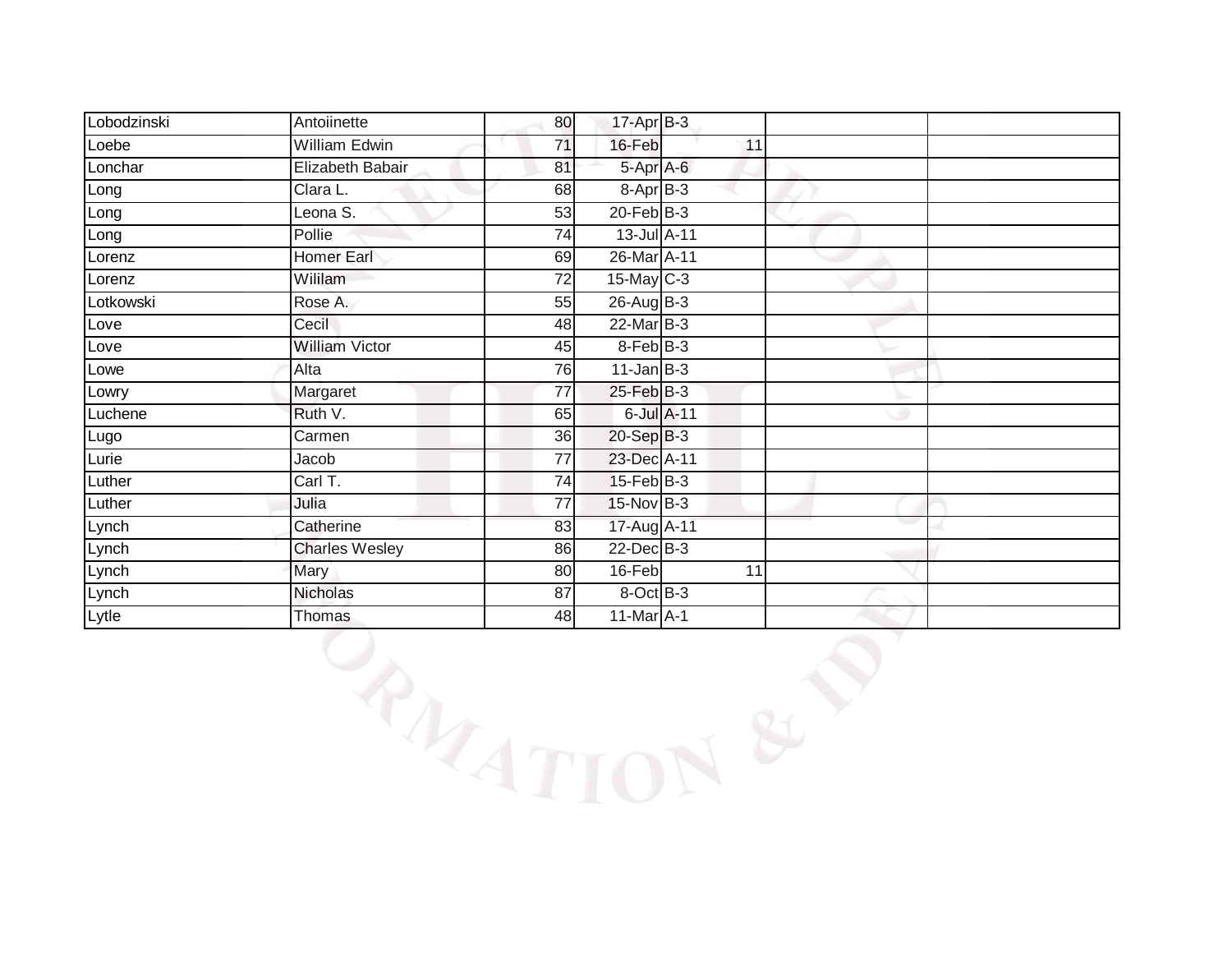| <b>Surname</b>  | <b>Given</b>        | Age                  | <b>Date</b>                 | Page       | <b>Maiden</b> | <b>Note</b> |
|-----------------|---------------------|----------------------|-----------------------------|------------|---------------|-------------|
| Mackey          | Orren               | 87                   | $23$ -Jul $B-3$             |            |               |             |
| Macko           | Michael, Sr.        | $\overline{70}$      | $16$ -Jul B-3               |            |               |             |
| Maclean         | James F.            | 73                   | 14-Dec A-15                 |            |               |             |
| <b>Macris</b>   | George              |                      | $18$ -Jun $B-3$             |            |               |             |
| Madalon         | Louis A.            | $\overline{72}$      | 19-Jan                      | 11         |               |             |
| Madejczyk       | Walter              | 54                   | 23-Mar                      | 11         |               |             |
| <b>Madras</b>   | James               | 55                   | 10-Dec B-3                  |            |               |             |
| Maginot         | George M., Sr.      | 70                   | $1$ -Jun $B-3$              |            |               |             |
| <b>Mahns</b>    | <b>Mark Patrick</b> | $\frac{1}{7}$ months | 15-Jan A-13                 |            |               |             |
| Maier           | Mabel A.            | 86                   | $23-Feb$                    | 11         |               |             |
| Majcherek       | John A.             |                      |                             | 9-Jul A-11 |               |             |
| Major           | Samuel S.           | 51                   | 15-Jan A-1                  |            |               |             |
| Maka            | John A.             | 69                   | 3-Nov A-11                  |            |               |             |
| Maksimovich     | Zarko               | $\overline{42}$      | 27-Feb B-3                  |            |               |             |
| Makson          | Joseph              | 82                   | 24-Aug A-11                 |            |               |             |
| Malatinka       | John                | 51                   | 30-Jun B-3                  |            |               |             |
| Malchow         | August              | 83                   | $13$ -Apr $B-3$             |            |               |             |
| <b>Malek</b>    | Josephine           |                      | 16-Oct B-3                  |            |               |             |
| <b>Mallas</b>   | James               | 71                   | $6$ -Oct $\overline{A}$ -13 |            |               |             |
| <b>Malloy</b>   | <b>Bridget</b>      | 68                   | $3-AprB-3$                  |            |               |             |
| Malsch          | Emil                | $\overline{75}$      | 12-Oct A-11                 |            |               |             |
| Mancos          | John                | 73                   | $1$ -Jun $B-3$              |            |               |             |
| <b>Maness</b>   | Herbert C.          | 76                   | 11-Oct B-3                  |            |               |             |
| Mannion         | Rev. Wilfred P.     | 57                   | 6-Dec B-3                   |            |               |             |
| Mapes           | LaVerne R.          | 73                   | $24$ -Jul B-3               |            |               |             |
| March           | Dona Sue            | Infant               | 28-Apr <sub>B-3</sub>       |            |               |             |
| <b>Marcinek</b> | Elide               | 78                   | 12-Oct A-11                 |            |               |             |
| <b>Marcinek</b> | Louis               | 65                   | 4-Sep B-3                   |            |               |             |
| Marciniak       | John B.             | 54                   | 20-Jul A-11                 |            |               |             |
| Marcus          | Harry               | 62                   | 28-Jul A-11                 |            |               |             |
| <b>Mardos</b>   | <b>Jerry Lewis</b>  | Infant               | $19-Apr$ B-3                |            |               |             |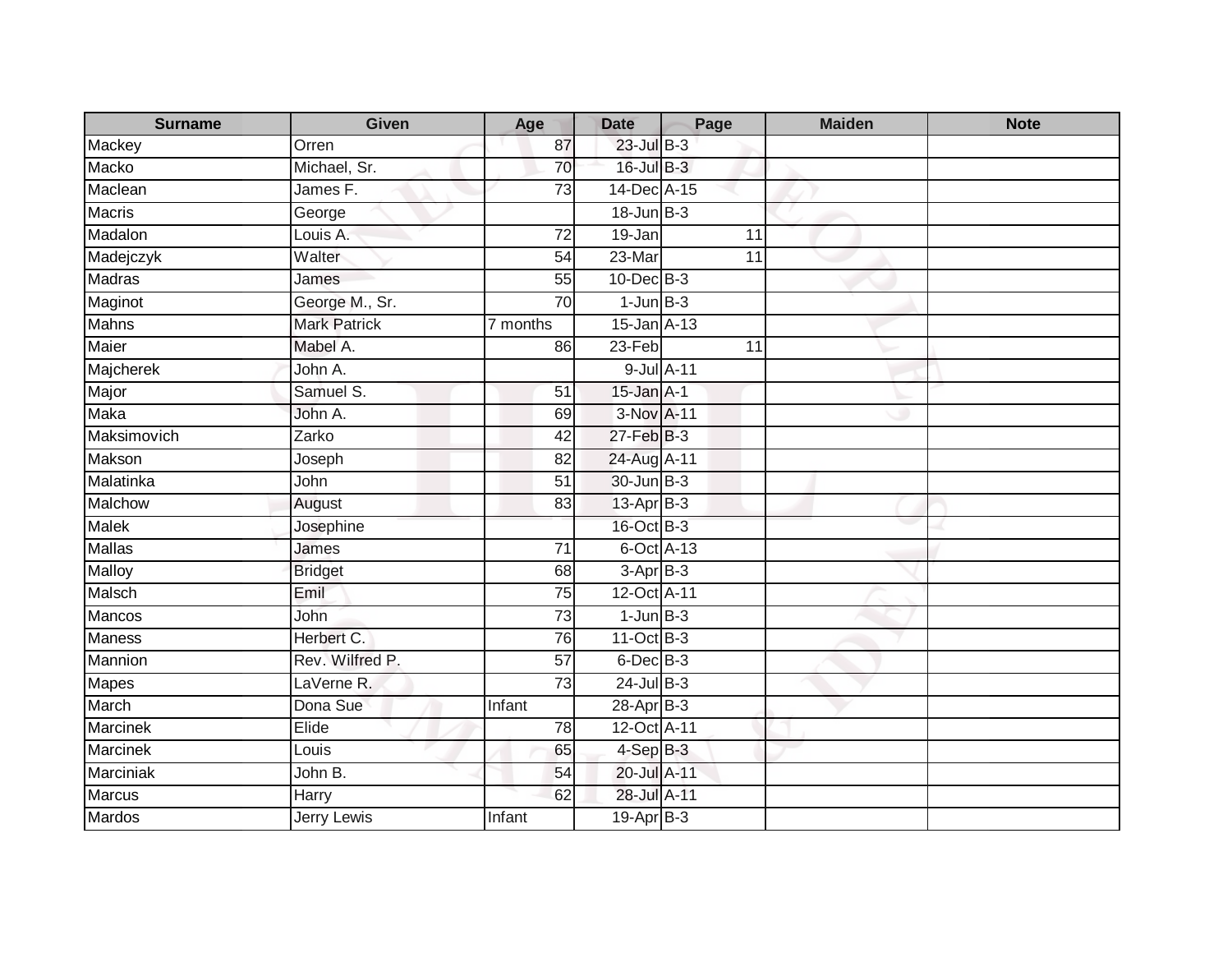| <b>Mares</b>    | Rudolph F.       | 79              | 1-Mar B-3        |    |                      |
|-----------------|------------------|-----------------|------------------|----|----------------------|
| Marin           | Ethel            | 50              | 9-Nov A-15       |    |                      |
| Markiewicz      | Mary             | 67              | 23-Dec A-11      |    |                      |
| Marko           | Paul             | 50              | 31-Aug A-11      |    |                      |
| <b>Marks</b>    | Andrew           | $\overline{13}$ | $12$ -Jul $A-1$  |    |                      |
| <b>Marks</b>    | James W.         | 76              | $2-Feb$          | 11 |                      |
| Markwood        | David B.         | 60              | $21$ -Jan B-3    |    |                      |
| Marlenga        | Walter           | 67              | $29$ -Jul B-3    |    |                      |
| Marquez         | Cirilo R.        | 55              | 14-Sep A-15      |    |                      |
| Marsh           | <b>Bonnetta</b>  | 42              | 26-Aug B-3       |    |                      |
| Martin          | Catherine        | 60              | 16-Sep B-3       |    |                      |
| Martin          | Frank R.         | 79              | 18-Sep A-1       |    | Picture included     |
| <b>Martin</b>   | Fred J. (Pepper) |                 | 27-Nov B-3       |    |                      |
| Martinovich     | Helen            | 54              | $5-FebB-3$       |    |                      |
| Marvin          | Harry J.         | 63              | 12-Aug C-5       |    |                      |
| Maryne          | Mary             | 68              | $1$ -Jun $B-3$   |    |                      |
| Marzec          | Julia (Laciak)   |                 | $11$ -Jan $B-3$  |    |                      |
| Maschenik       | Paul, Sr.        | 77              | $5$ -May $B-3$   |    |                      |
| Massey          | Samuel           | 57              | 11-Aug A-1       |    |                      |
| Mastkowski      | Wladyslaw        | 70              | $5 - Jun$ $B-3$  |    |                      |
| Masura          | Joseph, Sr.      | 76              | $11$ -Jan $B-3$  |    |                      |
| Mateja          | George           | $\overline{74}$ | $10$ -Jul $B-3$  |    |                      |
| Matesa          | Thomas           | 72              | 11-Oct B-3       |    |                      |
| Matkowski       | Joseph F.        | $\overline{74}$ | $6$ -Aug B-3     |    |                      |
| <b>Matthews</b> | Dr. Charles B.   | 86              | $1$ -Jun $B-3$   |    | Picture included     |
| Mattingly       | Sibyl            | 83              | 17-Dec B-3       |    |                      |
| Mattson         | Agnes            | 69              | $8$ -Dec $B-3$   |    |                      |
| Mattson         | Ruth             | 56              | $27$ -Aug $A$ -1 |    | Also see Aug 28, B-3 |
| <b>Matuck</b>   | Joseph K.        | 71              | 24-Mar           | 15 |                      |
| Mau             | Arthur E.        | 67              | 7-Oct B-3        |    |                      |
| Mauch           | Walter           |                 | 13-Jan           | 19 |                      |
| Maxwell         | Harry D.         | $\overline{54}$ | $2-AugB-3$       |    |                      |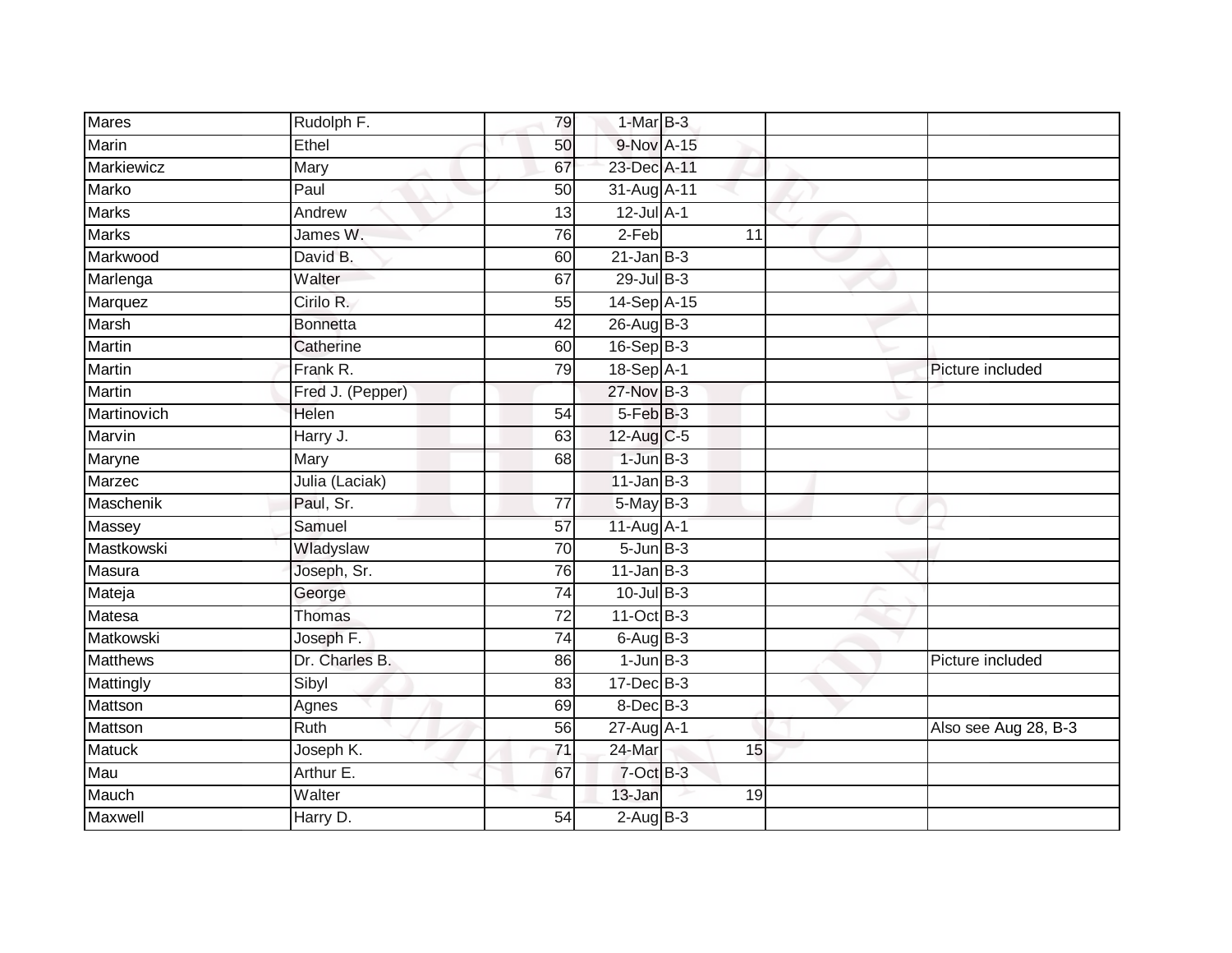| Maxwell         | Sarah Emma    | 70              | 6-Mar B-8       |    |                     |
|-----------------|---------------|-----------------|-----------------|----|---------------------|
| Mays            | Marion P.     | 58              | 22-Feb B-3      |    |                     |
| Mazurkiewicz    | Cecilia F.    | 66              | 6-Mar B-8       |    |                     |
| McAllister      | John W.       | 64              | 10-Nov A-11     |    |                     |
| McCain          | Effie L.      | $\overline{70}$ | 30-Nov A-11     |    |                     |
| McCain          | Lillian B.    | 61              | $5-Apr$ $A-6$   |    |                     |
| McCallister     | Elizabeth     | 69              | $3-May$ B-3     |    |                     |
| <b>McCarthy</b> | Mary (Molly)  | 80              | $8-FebB-3$      |    |                     |
| <b>McCartin</b> | John E.       | 77              | $25-$ Sep $B-3$ |    |                     |
| <b>McCarty</b>  | Harvey A.     | $\overline{74}$ | 5-Feb B-3       |    |                     |
| McCollum        | David Carl    | 74              | $8-$ Sep $B-3$  |    |                     |
| <b>McCord</b>   | Ernest R.     | 44              | $1-MarB-3$      |    |                     |
| McCoy           | Harry         | 57              | 18-Oct B-3      |    |                     |
| McCracken       | Martha        | 53              | $1$ -Oct $B-3$  |    |                     |
| McCracken       | Richard       | $\overline{50}$ | $22-SepB-3$     |    |                     |
| McDonald        | George J.     | 75              | 18-Sep B-3      |    |                     |
| McDonald        | Leslie Burton | 58              | 8-Jan A-9       |    |                     |
| McFall          | Sarah Sabina  |                 | 24-Mar          | 15 |                     |
| <b>McGiff</b>   | John Walter   | 49              | $12$ -Jul B-3   |    |                     |
| <b>McGrath</b>  | Esther A.     | 82              | $5$ -Jul $B$ -3 |    |                     |
| McGregor        | Catherine     | 78              | $19-Apr$ B-3    |    |                     |
| <b>McGuire</b>  | Daniel F.     | $\overline{82}$ | 27-Apr A-11     |    |                     |
| McGuire         | Harold (Mac)  | 54              | 29-Sep A-11     |    |                     |
| <b>McHenry</b>  | Lida          | 69              | $22-Sep$ B-3    |    |                     |
| McKelvey        | Charles D.    | 69              | 7-Dec A-15      |    |                     |
| McKnight        | Thomas L.     | 63              | 26-Oct B-3      |    |                     |
| McLain          | Ford F.       | 74              | $20$ -Nov $B-3$ |    | Picture included    |
| McLaughlin      | Gertrude W.   | 64              | $3-NovA-1$      |    | Also see Nov r, C-3 |
| McLaughlin      | Roy C.        | 74              | $3-Nov$ A-1     |    | Also see Nov 4, C-3 |
| Mclean          | Thomas        | 59              | $3-MayB-3$      |    |                     |
| McLendon        | Grover s.     | $\overline{74}$ | 30-Jan B-3      |    |                     |
| McNeill         | Mary          | $\overline{82}$ | 18-Oct B-3      |    |                     |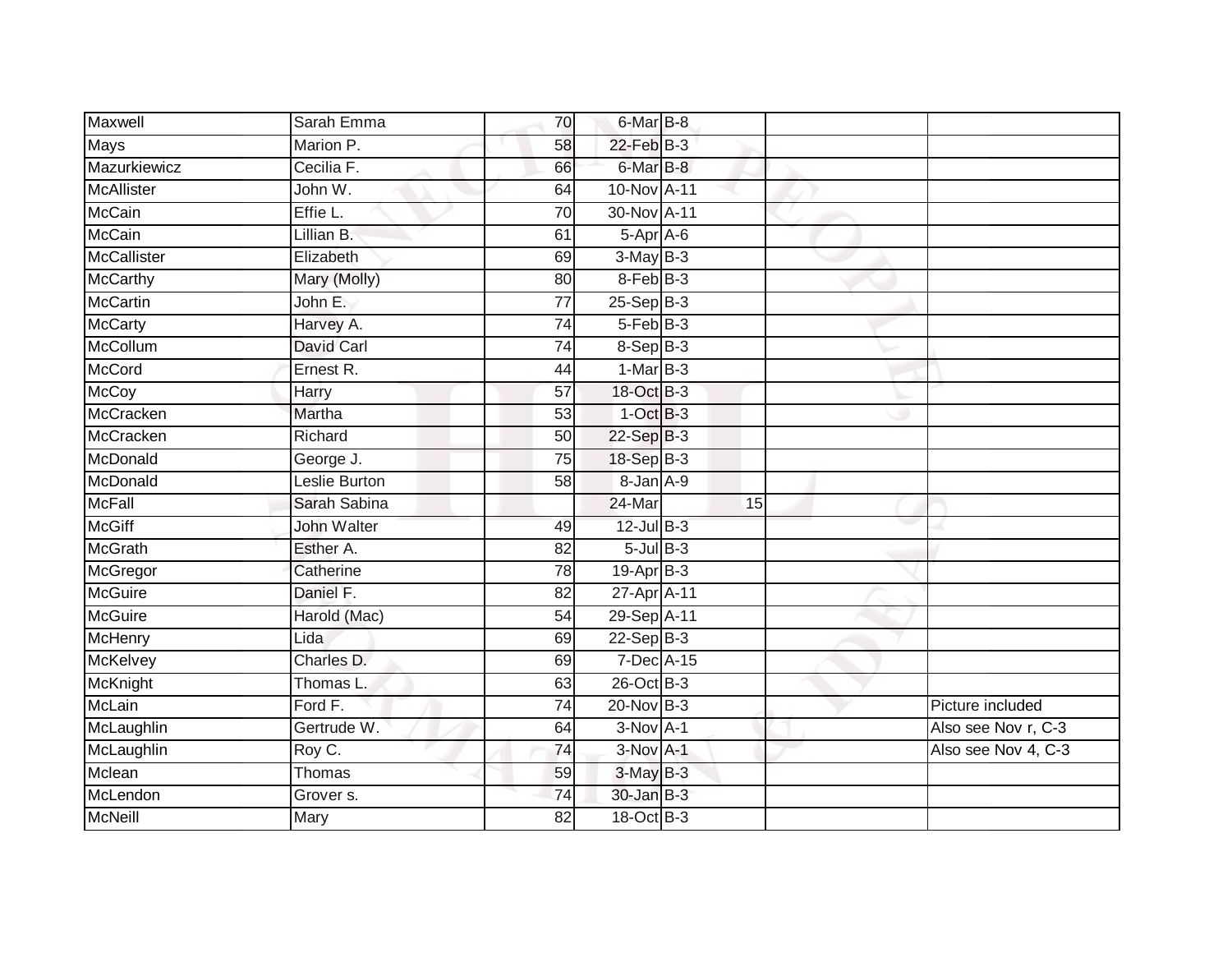| McPherson        | Tommie                | 56              | 31-Aug A-11       |                 |  |
|------------------|-----------------------|-----------------|-------------------|-----------------|--|
| McQuiston        | Fred A.               | 68              | 31-May B-3        |                 |  |
| McQuiston        | Ronald G.             | 19              | 27-May A-1        |                 |  |
| <b>McWhorter</b> | W.W.                  | 47              | 27-Mar A-1        |                 |  |
| Meding           | George                | $\overline{53}$ | 6-Mar B-8         |                 |  |
| Megyesi          | Frank                 | 73              | $1$ -Jul $B-3$    |                 |  |
| Mehigan          | Viola (Vee)           | 61              | $19$ -Jul $B-3$   |                 |  |
| Mehlenbacher     | Dorothy               | $\overline{31}$ | $3$ -Dec $A-1$    |                 |  |
| Mehlenbacher     | Todd                  | 17 months       | $3$ -Dec $A-1$    |                 |  |
| Melat            | Ernest J.             | $\overline{72}$ | $24-Feb$          | $\overline{11}$ |  |
| Melcher          | Florence D.           | 78              | 13-Jul A-11       |                 |  |
| Mellon           | Mrs. George           | 69              | $2$ -Oct $B-3$    |                 |  |
| Melton           | Henry H., Sr.         | 72              | 15-Oct B-3        |                 |  |
| <b>Melton</b>    | Nelda E.              | $\overline{38}$ | $25 - Jun$ $B-3$  |                 |  |
| Memeth           | Anna J.               | 65              | 17-Dec B-3        |                 |  |
| Mercer           | Robert C.             | 59              | 8-May B-3         |                 |  |
| <b>Metrick</b>   | Paraska               | 67              | 9-Jun A-11        |                 |  |
| Meyer            | Alma                  | 67              | $2$ -Jan $B-3$    |                 |  |
| Meyer            | Eugene                |                 | 19-Jul B-3        |                 |  |
| Meyer            | Fred H.               | $\overline{77}$ | 29-Oct B-3        |                 |  |
| Meyer            | James R., Jr.         | $\mathbf{1}$    | $5$ -Jul $B-3$    |                 |  |
| Meyer            | <b>Mark Sheldon</b>   | Infant          | $22$ -Jan $B-3$   |                 |  |
| Meyrer           | John Carl             | 54              | 16-Apr B-3        |                 |  |
| Meyrer           | William J.            | 67              | 30-Nov A-11       |                 |  |
| Mezew            | Alex                  | 79              | $2-Sep$ B-3       |                 |  |
| Miceli           | Joseph                | 86              | $27 - Jan$ $A-11$ |                 |  |
| Michel           | Anna                  | 69              | 7-Dec A-15        |                 |  |
| <b>Michels</b>   | William H.            | $\overline{51}$ | $15$ -Jun $B-3$   |                 |  |
| Migler           | <b>Steven Michael</b> | Infant          | $24$ -Jul $B-3$   |                 |  |
| Mihalich         | Percy                 | Infant          | 23-Jul B-3        |                 |  |
| Mihaltian        | Mary                  | 72              | 6-Mar B-3         |                 |  |
| Mika             | <b>Martin</b>         | $\overline{72}$ | 23-Nov A-11       |                 |  |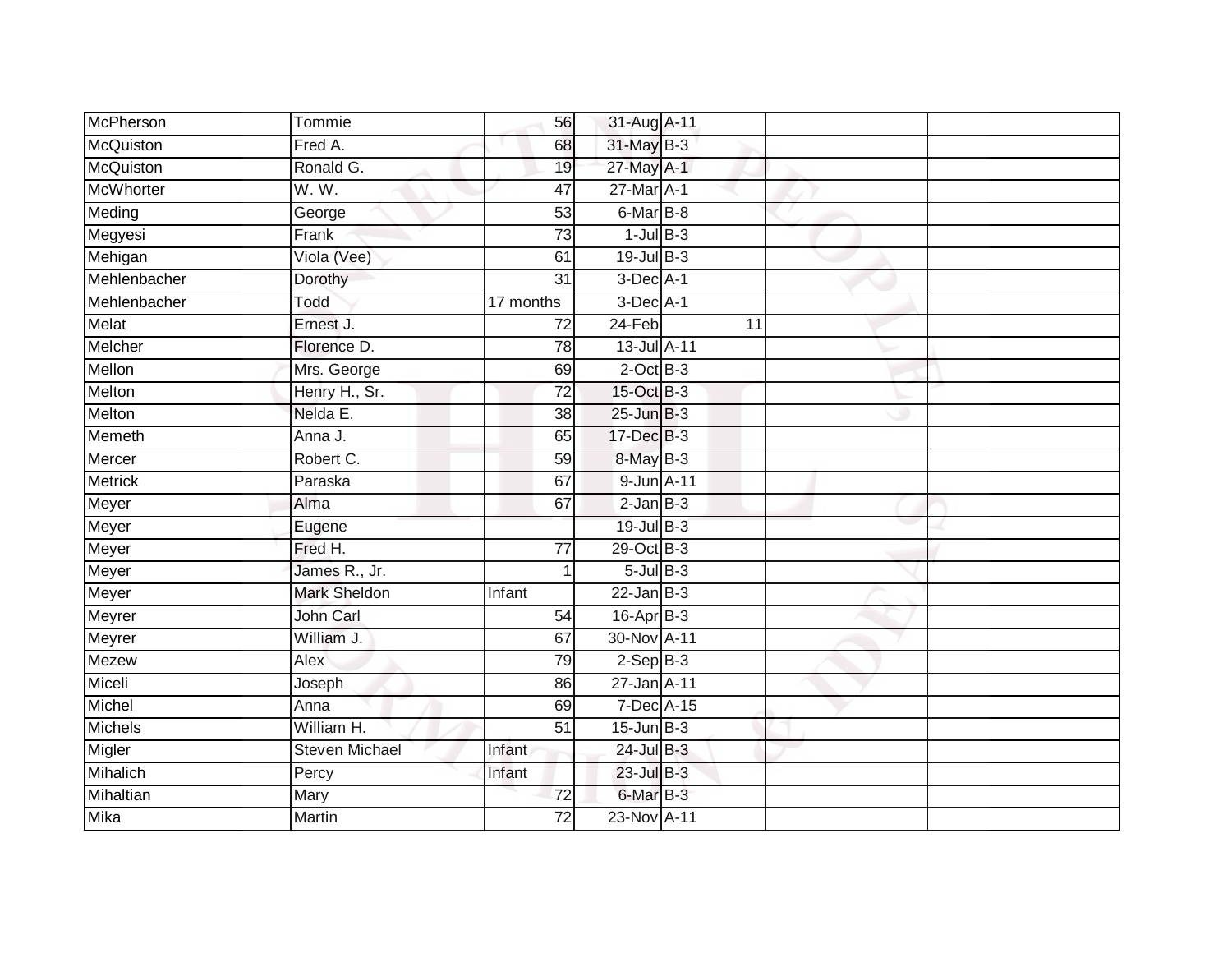| <b>Miklas</b>  | Mary Sandra               | Infant          | 24-Feb           | 11              |                  |
|----------------|---------------------------|-----------------|------------------|-----------------|------------------|
| Mikolajczyk    | <b>Albin</b>              | 43              | 28-Dec A-1       |                 | Picture included |
| Mikusa         | John                      | $\overline{72}$ | $17$ -Jun $B-3$  |                 |                  |
| Mila           | Leo C.                    |                 | $25-Sep$ B-3     |                 |                  |
| <b>Milkos</b>  | Julia                     | 68              | 14-Sep A-15      |                 |                  |
| <b>Miller</b>  | Albert                    | 68              | 19-Jan           | $\overline{11}$ |                  |
| Miller         | <b>Audrey Mae</b>         | 56              | 3-Mar            | 11              |                  |
| <b>Miller</b>  | Charles A.                | 71              | $4$ -Dec $B$ -3  |                 |                  |
| Miller         | Effie G.                  | 63              | 4-May A-15       |                 |                  |
| <b>Miller</b>  | Frances B.                | 63              | $26$ -Jun $B-3$  |                 |                  |
| <b>Miller</b>  | Laurent G.                | 42              | 18-Dec A-14      |                 |                  |
| Miller         | Leslie                    | 71              | $25$ -May A-13   |                 |                  |
| Miller         | Lloyd                     | 30              | $2$ -Aug $A-1$   |                 |                  |
| <b>Miller</b>  | Marta                     | 70              | 7-May A-11       |                 | Picture included |
| <b>Miller</b>  | <b>Nellie</b>             | 65              | 5-Aug B-3        |                 |                  |
| <b>Miller</b>  | Pearl W.                  | 79              | 21-Dec B-3       |                 |                  |
| <b>Mills</b>   | Lewis L.                  | 73              | 14-Jul A-11      |                 |                  |
| <b>Mills</b>   | Mae                       | $\overline{27}$ | 12-Mar B-3       |                 |                  |
| Milne          | Lilly R.                  | 81              | 26-Aug B-3       |                 |                  |
| Milton         | Charles L.                | 58              | 3-Jul A-11       |                 |                  |
| Minnis         | Roy G., Sr.               | 63              | 12-Aug C-5       |                 |                  |
| <b>Minsker</b> | John W., Jr.              | 45              | 29-Apr B-3       |                 |                  |
| Minsker        | Sophia                    | 81              | $19$ -Feb $B-3$  |                 |                  |
| Miotke         | Frank M.                  | 64              | 3-Apr B-7        |                 |                  |
| Mirkov         | <b>Branko</b>             | 69              | 17-Feb           | 11              |                  |
| Mish           | Angeline C.               | 53              | $25$ -Mar $B-3$  |                 |                  |
| Mitchell       | Ann                       | 83              | $15$ -Feb $B$ -3 |                 |                  |
| Mitchell       | <b>Arthur John</b>        | 39              | $12$ -May B-3    |                 |                  |
| Mobley         | Fadrie                    | 38              | 26-Feb B-3       |                 |                  |
| Modjeski       | Richard V. (Modrzejewski) | 62              | 15-May C-3       |                 |                  |
| Modrzejewski   | Anatasia (Modjeski)       | 73              | 30-Jun B-3       |                 |                  |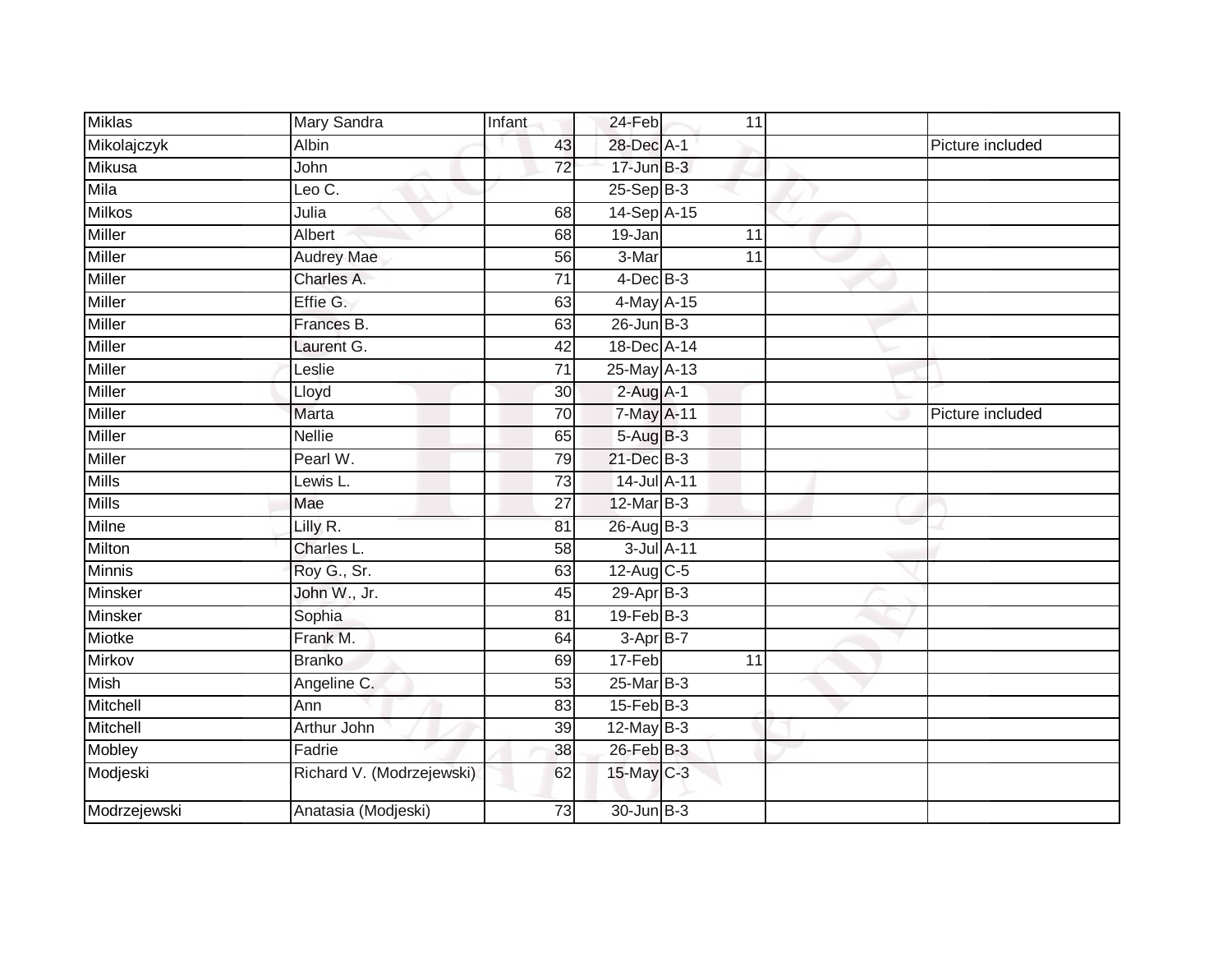| Moeller       | Matila               | 63              | 12-Mar B-3       |    |                  |
|---------------|----------------------|-----------------|------------------|----|------------------|
| <b>Moes</b>   | Henry, Sr.           | 80              | 23-Sep B-3       |    |                  |
| Moffitt       | Forrest L.           | $\overline{23}$ | 27-Nov A-1       |    |                  |
| Mohurter      | Laura                | 88              | $2$ -Oct $B-3$   |    |                  |
| Moldovan      | Roman                | 68              | 13-Dec B-3       |    |                  |
| Molina        | Veronica             | $\overline{7}$  | 19-Jan           | 11 |                  |
| Moll          | Helen A.             | 48              | 28-Jul A-11      |    |                  |
| Moll          | John                 | 58              | 13-Dec B-3       |    |                  |
| Monestere     | Jasper (Gus)         | 49              | 23-Oct B-3       |    |                  |
| <b>Monos</b>  | George               | 69              | 9-Nov A-15       |    |                  |
| Montalvo      | Manuel               | $\overline{47}$ | 9-Mar            | 11 |                  |
| Montegomery   | Wayne D.             | 51              | 28-Jul A-11      |    |                  |
| Mooney        | Earl                 | $\overline{72}$ | 26-May A-15      |    |                  |
| Moor          | Wiley Ben            | 72              | 26-May A-15      |    |                  |
| Moore         | George R.            | $\overline{55}$ | $16$ -Jan $B-3$  |    |                  |
| Moore         | Joseph W.            | $\overline{71}$ | 13-Jul A-11      |    |                  |
| Moore         | Mary                 | 46              | $29$ -Jan B-3    |    |                  |
| Morelli       | John N., Sr.         | 74              | 15-Oct B-3       |    |                  |
| Morgan        | Mary Elizabeth       | 88              | 12-Aug C-5       |    |                  |
| Morgan        | Theron               | 58              | 29-Oct A-1       |    |                  |
| Morquecho     | Isidro (Tom)         | 70              | 8-Sep B-3        |    |                  |
| <b>Morris</b> | Mary Jan             | 90              | 30-Aug B-3       |    |                  |
| <b>Morris</b> | Zena                 | 86              | 7-May A-11       |    |                  |
| Morrisson     | Dr. Lindsey          | 89              | $20$ -Dec $B-3$  |    | Picture included |
| Morrow        | Pamela D.            | 5 months        | 19-Jan           | 11 |                  |
| Morton        | Chester W.           | Infant          | $26$ -Feb $B-3$  |    |                  |
| Mosora        | Stephan, Sr.         | 68              | 18-Aug A-11      |    |                  |
| <b>Moss</b>   | <b>Conrad Carl</b>   | 65              | 27-Apr A-11      |    |                  |
| <b>Mossos</b> | Charles              | $\overline{72}$ | $15$ -Feb $B$ -3 |    |                  |
| Mott          | <b>Charles Henry</b> | 69              | 9-Feb            | 11 |                  |
| Mott          | Robert E.            | 67              | 21-Jul A-11      |    |                  |
| Mottle        | Joseph R.            | $\overline{71}$ | 31-Jul B-3       |    |                  |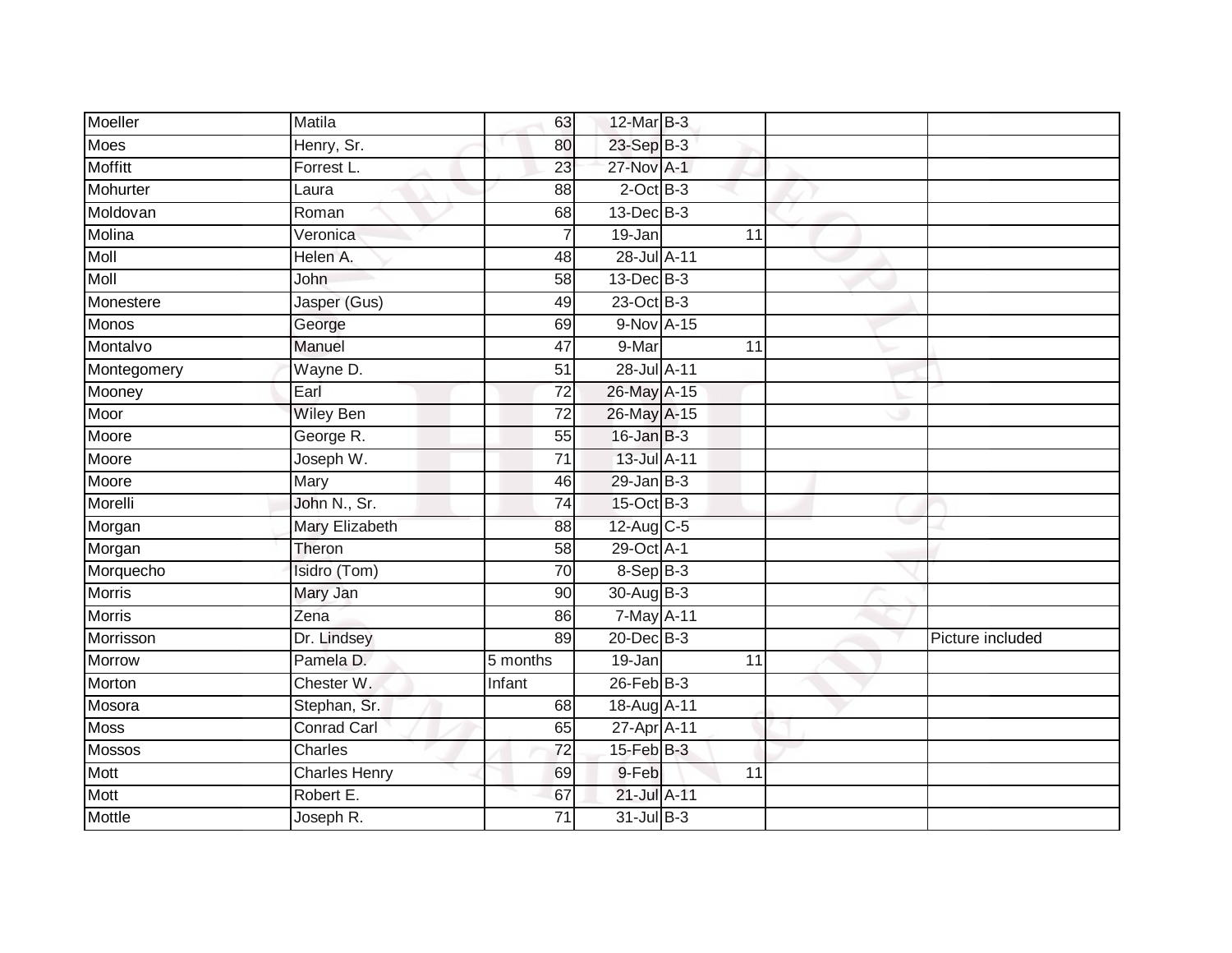| Mounts          | Mary Irene             | 61              | $4$ -Jun $B-3$   |    |                                      |
|-----------------|------------------------|-----------------|------------------|----|--------------------------------------|
| Moyer           | Juell L.               | 73              | 17-Jul B-3       |    |                                      |
| Moyer           | <b>Mary Katherine</b>  | 55              | $4$ -Jun $B-3$   |    |                                      |
| Mroczkowski     | Catherine              | 78              | $10-Sep$ B-3     |    |                                      |
| <b>Mueller</b>  | Claudia S.             | $\overline{81}$ | $24$ -Jul B-3    |    |                                      |
| Muir            | Deborah Lynn           |                 | 29-May A-13      |    |                                      |
| Muir            | <b>Mary Minas</b>      | 91              | $22$ -Mar $B-3$  |    |                                      |
| Mulholland      | Joseph                 | 72              | $4-Sep$ B-3      |    |                                      |
| <b>Mullally</b> | Mary T.                | 46              | $5 - Jun$ $B-3$  |    |                                      |
| Mumford         | Walter F.              |                 | 29-Sep A-11      |    |                                      |
| Muni            | Marianna               | 75              | 13-Oct B-3       |    |                                      |
| <b>Murchek</b>  | Infant Daughter        | Infant          | $12$ -Jun $B-3$  |    |                                      |
| Murgo           | Rafael                 | 56              | $15$ -Feb $B$ -3 |    |                                      |
| <b>Murphy</b>   | Thomas E., Sr.         | 71              | 20-Sep B-3       |    |                                      |
| Murray          | Charles                | 17              | $25$ -Jun $A-1$  |    | Also see Jun 26, picture<br>included |
| Murray          | <b>Daniel Lawrence</b> | 5 months        | 29-Dec A-9       |    |                                      |
| Murray          | John A.                |                 | 7-May A-11       |    |                                      |
| Murray          | Lawrence T. (Larry)    | 51              | 13-Apr B-3       |    |                                      |
| Murray          | Walter C.              | 18              | 24-Sep A-1       |    |                                      |
| Murray          | William J.             | 80              | 24-Dec A-1       |    | Picture included                     |
| Murzyn          | Lawrence T. (Larry)    | 68              | $1$ -Jun $B-3$   |    |                                      |
| Murzyn          | Ted                    | 42              | 9-Jul A-11       |    |                                      |
| Musgraves       | Edward E.              | 39              | $20$ -May $B-3$  |    |                                      |
| <b>Myers</b>    | Ethel M.               | 52              | $4$ -Mar B-3     |    |                                      |
| <b>Nagy</b>     | Elizabeth              | 76              | $7-Oct$ $B-3$    |    |                                      |
| Naïve           | Cloe                   | 42              | $28 - Jun$ B-4   |    |                                      |
| Nance           | clement A.             | 61              | $21-Sep$ B-3     |    |                                      |
| Nance           | Lois                   |                 | 24-Mar           | 15 |                                      |
| <b>Natke</b>    | August R.              | 82              | $2$ -Jan $B-3$   |    |                                      |
| Natonski        | Florence M.            | 45              | $3$ -Jun $B-3$   |    |                                      |
| Nattoli         | Joseph                 | Infant          | $25$ -Jan $C-3$  |    |                                      |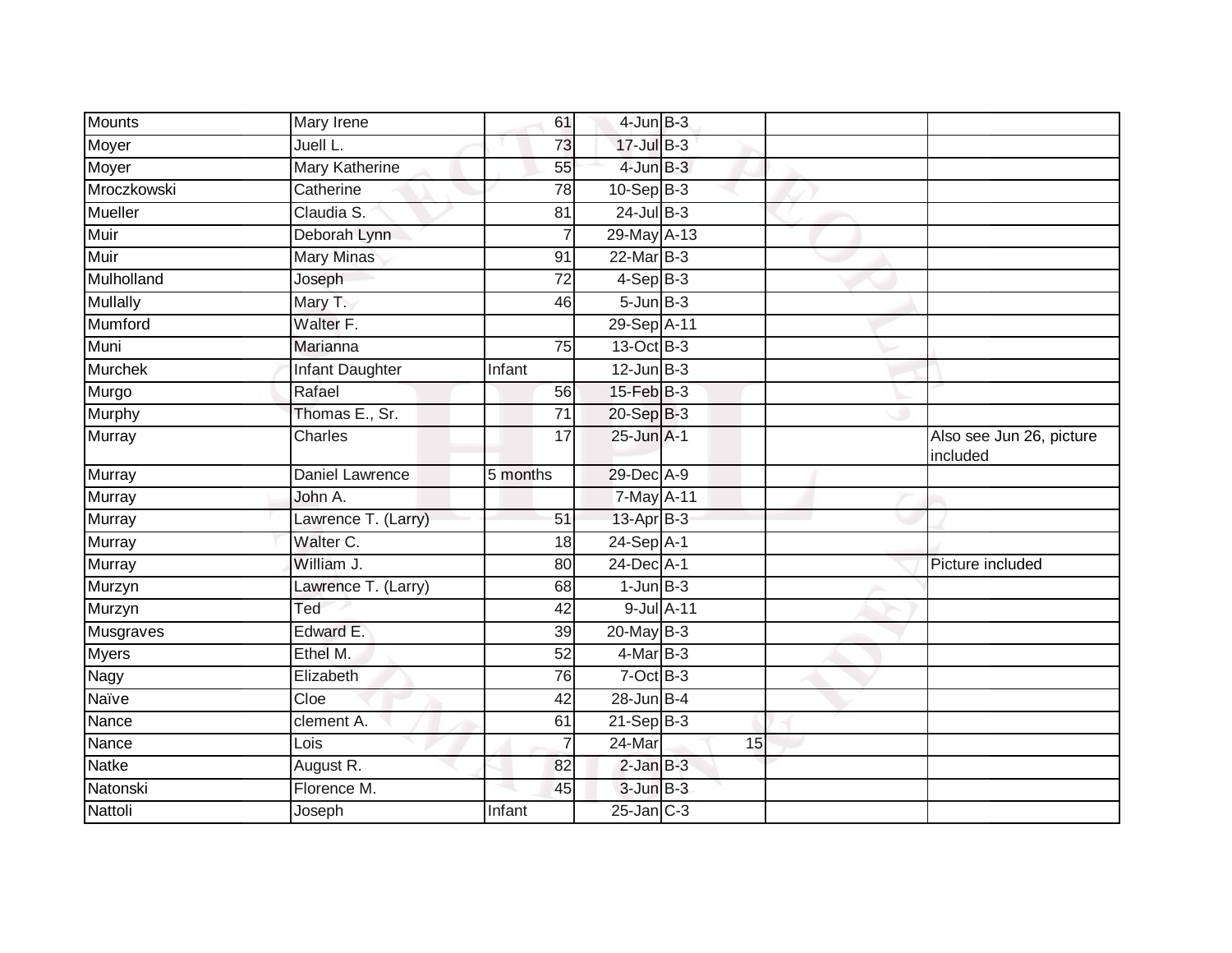| Naugle         | Manson                 | 71              | 18-Mar B-3      |    |                  |
|----------------|------------------------|-----------------|-----------------|----|------------------|
| <b>Naus</b>    | Minnie Hildebrand      | 83              | 19-Feb B-3      |    |                  |
| Nawracaj       | Fran J. (Forman)       | $\overline{77}$ | 6-Jan           | 11 |                  |
| Neeley         | Dan                    | 60              | 17-Aug A-11     |    |                  |
| <b>Neely</b>   | Ernest                 | $\overline{53}$ | $11$ -Dec $B-3$ |    |                  |
| <b>Neely</b>   | Kenneth E.             | 40              | $27 -$ Jul B-3  |    |                  |
| <b>Neff</b>    | <b>Roy Glen</b>        | 59              | 5-Nov A-11      |    |                  |
| <b>Neil</b>    | Gilbert T.             | 64              | $10$ -Dec $B-3$ |    |                  |
| Neiman         | Lionel                 |                 | $9-AprB-3$      |    |                  |
| Nelson         | Augusta Mathilda       | 94              | 8-Feb B-3       |    |                  |
| Nelson         | Mable                  | 70              | 14-Jul A-11     |    |                  |
| Nelson         | Nanna                  | 87              | $20$ -Nov $B-3$ |    |                  |
| Nelson         | Rose                   | 82              | 13-Apr B-3      |    |                  |
| <b>Netos</b>   | Nickolas               | 84              | 21-Oct B-3      |    |                  |
| Neveau         | Carol                  | $\overline{15}$ | 14-May A-1      |    | Picture included |
| Newbold        | Terry Lyne             | Infant          | $11$ -Mar $B-3$ |    |                  |
| Newman         | Elizabeth              | 95              | 20-Jan          | 11 |                  |
| Newquist       | Edwin                  | 66              | 14-Aug B-3      |    |                  |
| Newton         | Harold J.              | 45              | 28-Jul A-11     |    |                  |
| <b>Ney</b>     | John J.                | 65              | $20 - Jan$      | 11 |                  |
| Neyhart        | <b>Timothy Allen</b>   | 3 months        | $12-AprB-3$     |    |                  |
| <b>Nichels</b> | <b>Roy David</b>       | $\overline{34}$ | $18$ -Jan $B-3$ |    |                  |
| <b>Nichols</b> | George F.              | 62              | 28-May A-17     |    |                  |
| <b>Nichols</b> | Lee D.                 | 65              | $9$ -Oct $B$ -3 |    |                  |
| Nicholson      | Mary G.                | 87              | $29$ -Jun $B-3$ |    |                  |
| Nicholson      | William B.             | 50              | $24$ -Mar       | 15 |                  |
| Nicol          | <b>Charles Wheeler</b> | $\overline{71}$ | $3$ -Dec $B-3$  |    |                  |
| Nilsson        | Frieda                 | 69              | $11$ -Feb $B-3$ |    |                  |
| <b>Nitz</b>    | Joseph                 | 74              | 10-Aug $B-3$    |    |                  |
| <b>Nitz</b>    | Paul                   | 41              | 13-Apr B-3      |    |                  |
| <b>Noble</b>   | Kenneth S.             | 45              | 27-May B-3      |    |                  |
| Nolan          | <b>Scott Browning</b>  | Infant          | 20-Oct A-13     |    |                  |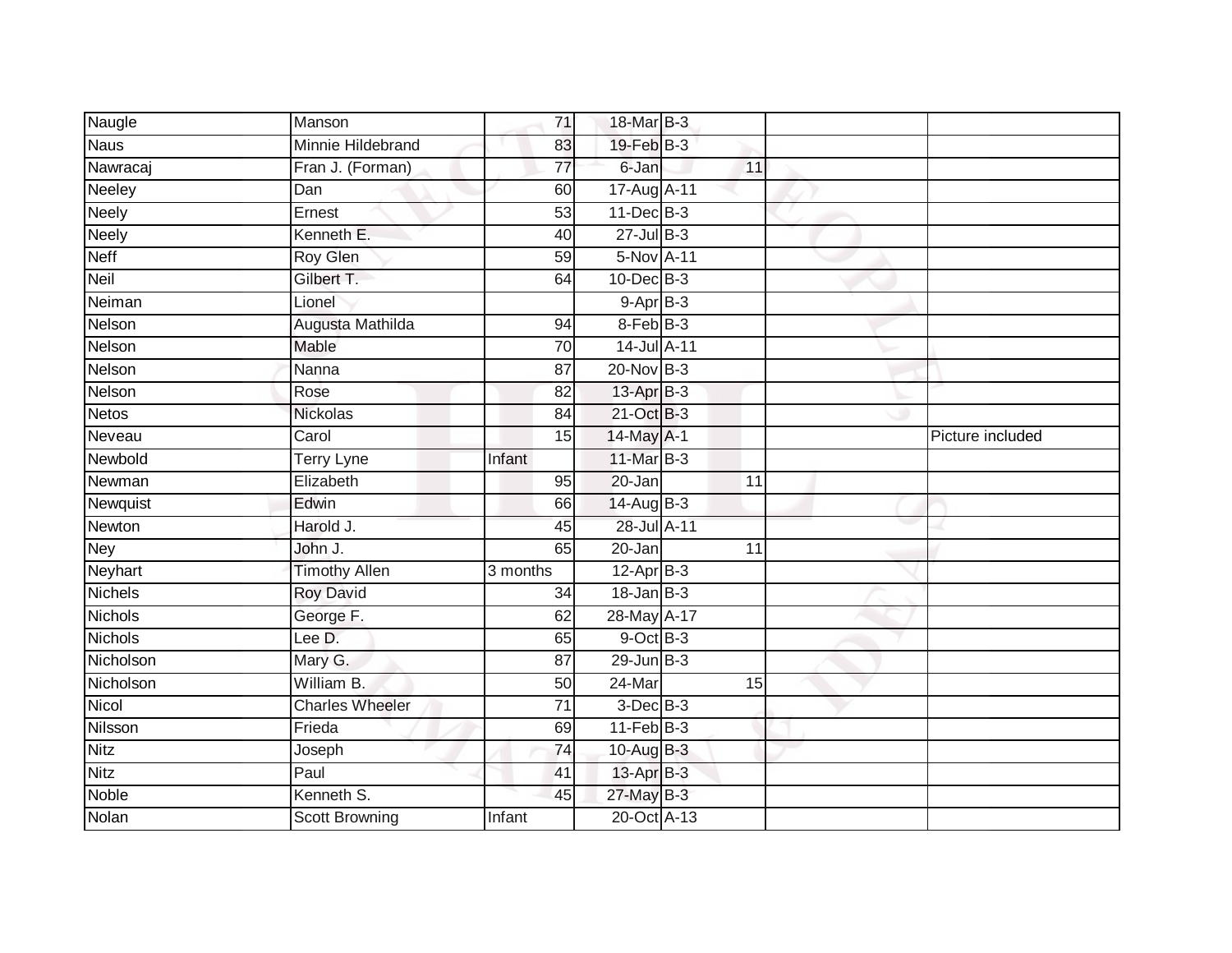| Nolan        | Ted L.             | 52              | 5-Nov A-11        |                 |                  |
|--------------|--------------------|-----------------|-------------------|-----------------|------------------|
| Noll         | Jessie B.          | 68              | 14-Apr A-13       |                 |                  |
| Nomanson     | Anthony (Tony)     | 93              | $16$ -Jan $B-3$   |                 |                  |
| Noonan       | Norma C.           | 53              | 5-Jan             | 11              |                  |
| Nordquist    | Andrew             | $\overline{81}$ | $10-Feb$          | 15              |                  |
| Norman       | <b>Sikke</b>       | 78              | $4$ -Jan $A-15$   |                 |                  |
| Northrup     | John O.            | 64              | 23-Mar            | 11              |                  |
| Northrup     | Olive C.           | 62              | 10-May C-3        |                 |                  |
| Norton       | Edwin A.           | 79              | $29$ -Jan $B-3$   |                 |                  |
| Norton       | Harry E.           | 62              | $14$ -May B-3     |                 |                  |
| Novak        | Emil               | 66              | $23-Feb$          | 11              |                  |
| Novesel      | Katanna (Datie)    | 69              | $11-AugB-3$       |                 |                  |
| Nowacki      | Walter J., Sr.     | 73              | $5 - Jun$ $B - 3$ |                 |                  |
| Nowicki      | Richard L.         | 28              | 7-Dec A-15        |                 |                  |
| Nozka        | Rose               | 48              | 17-Aug A-11       |                 |                  |
| <b>Nytko</b> | John, Sr.          | 70              | 13-Nov A-15       |                 |                  |
| Obelein      | <b>Selves</b>      | 66              | 30-Dec A-15       |                 |                  |
| O'Brien      | Cecelia M.         | 85              | 13-Dec B-3        |                 |                  |
| O'Brien      | Mary Theresa       |                 | 14-Dec A-15       |                 |                  |
| O'Brien      | William J.         |                 | $2-Mar$           | $\overline{11}$ |                  |
| Ocskay       | Andrew, Sr.        | 88              | $22-Apr$ B-3      |                 |                  |
| Ocskay       | <b>Barbara</b>     | 80              | 14-Sep A-15       |                 |                  |
| O'Donnell    | Lester John        | 58              | $18-FebB-3$       |                 |                  |
| O'Donnell    | Thomas J.          | 60              | 13-May B-3        |                 |                  |
| Oeffinger    | <b>Bertha</b>      |                 | $16$ -Aug $B$ -3  |                 |                  |
| Ola          | Louis              | 79              | 8-Jan A-9         |                 |                  |
| Olin         | Mary               | 82              | 21-Jul A-11       |                 |                  |
| Olsen        | Arthur             | 67              | $7 - Aug$ B-3     |                 |                  |
| Olson        | Adolph N.          | 72              | 27-Dec B-3        |                 |                  |
| Olson        | Una P.             | 70              | $21 - SepB-3$     |                 |                  |
| O'Malley     | Patrick J. (Jimmy) | 18              | $21$ -Jun $A-1$   |                 | Picture included |
| Ondrejka     | <b>Steve</b>       |                 | 24-Aug A-11       |                 |                  |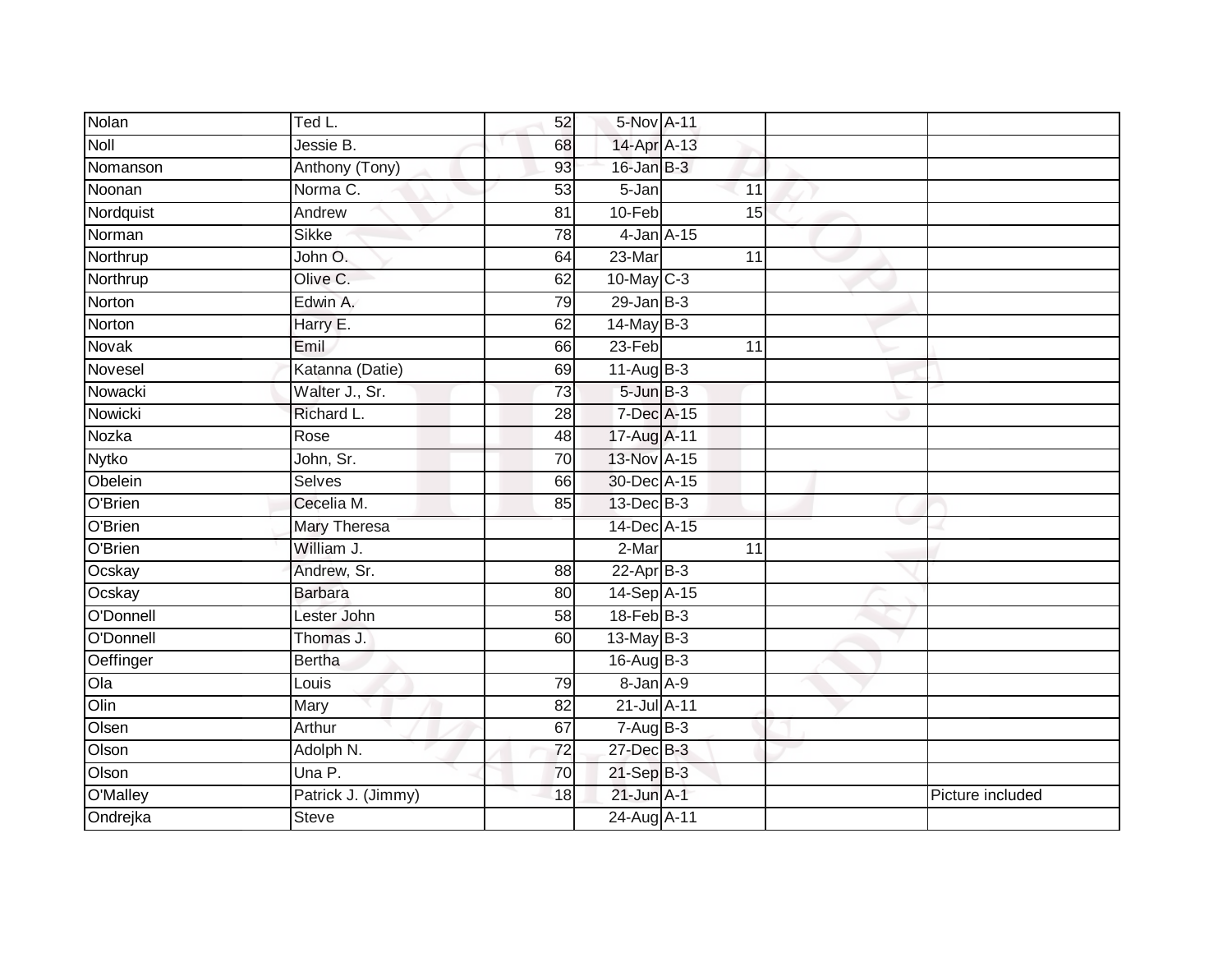| O'Neil     | Dover                  | 56              | $7 - Apr$ B-3   |                 |                  |
|------------|------------------------|-----------------|-----------------|-----------------|------------------|
| Ooms       | Katie                  | 70              | 22-Jun A-11     |                 |                  |
| Opasik     | Mary                   | 48              | 27-Apr A-11     |                 |                  |
| Orich      | <b>Infant Daughter</b> | Infant          | $17$ -May C-3   |                 |                  |
| Orlow      | Damon Lincoln          | 69              | 3-Nov A-11      |                 |                  |
| Ortiz      | Miguel J.              | 63              | $20$ -Feb $B-3$ |                 |                  |
| Ortiz      | Violet                 | 48              | $6$ -Nov $B-3$  |                 |                  |
| Orwom      | Fammu                  | 82              | $19$ -Jul $B-3$ |                 |                  |
| Orzech     | Jacob                  | $\overline{74}$ | $11-Aug$ B-3    |                 |                  |
| Osborn     | Leory E.               | $\overline{31}$ | $23-AprB-3$     |                 |                  |
| Osborn     | Samuel E.              | 74              | 30-Oct B-3      |                 |                  |
| Oster      | <b>Matthew</b>         | 70              | 25-May A-13     |                 |                  |
| O'Sullivan | <b>Patrick Allen</b>   | 69              | 21-Dec B-3      |                 |                  |
| Oswego     | Mable                  | 67              | 15-Feb B-3      |                 |                  |
| O'Toole    | Margaret B.            | 85              | $9-SepB-3$      |                 |                  |
| O'Toole    | Thomas E.              | 65              | 30-Apr B-3      |                 |                  |
| Ottarson   | Fern A.                | 67              | 18-Mar B-3      |                 |                  |
| Overack    | <b>Theresa</b>         | 50              | $3 - Jun$ $B-3$ |                 |                  |
| Overman    | Henry                  | 60              | 4-May A-15      |                 |                  |
| Overman    | William                | 59              | $1$ -Jun $B-3$  |                 | Picture included |
| Ozelie     | Mary S.                | 47              |                 | $4$ -Jan $A-15$ |                  |
| Paarlberg  | Nicholas T.            | 85              | $12$ -Feb $B-3$ |                 |                  |
| Packer     | John H.                | 71              | $7-AugB-3$      |                 |                  |
| Paczkowski | Frank                  | 40              | 24-Aug A-11     |                 |                  |
| Paddock    | Lennie                 | 73              | 8-Jan A-9       |                 |                  |
| Padgett    | Jeffrey Lynn           | 12              | $4$ -Jun $B-3$  |                 |                  |
| Pahara     | George, Sr.            | $\overline{74}$ | $14$ -Jun $B-3$ |                 |                  |
| Pala       | Sophie                 | 49              | $19$ -Jun $B-3$ |                 |                  |
| Palandech  | John R.                | 86              | 16-Sep B-3      |                 |                  |
| Palenik    | Daniel T.              | 16 months       | 28-Dec A-11     |                 |                  |
| Paloney    | Mary                   | 68              | 6-Jan           | 11              |                  |
| Paluch     | John Joseph            |                 | $8-Sep$ B-3     |                 |                  |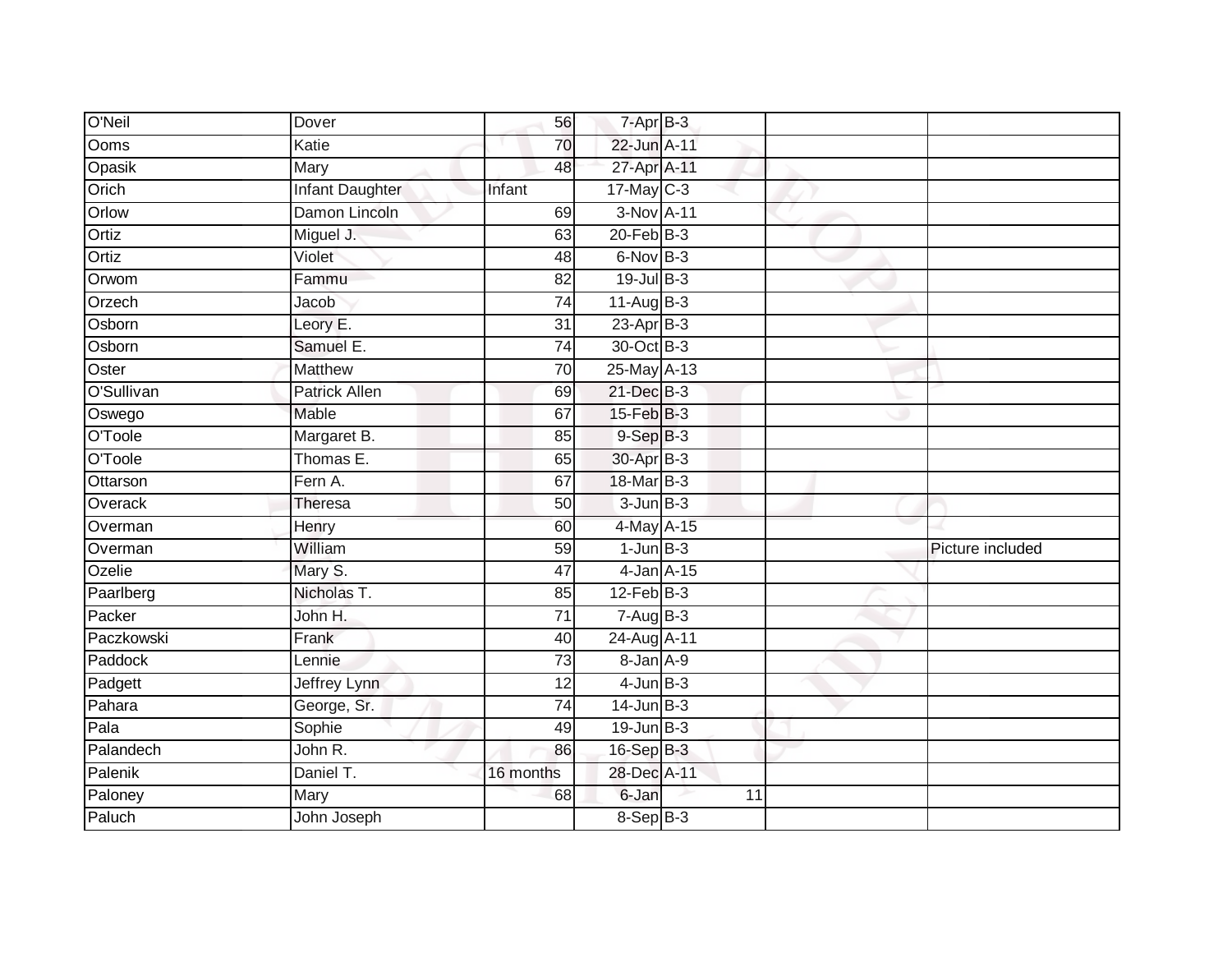| Pamer       | Jacob                    | 87               | 26-Jan             | 9               |  |
|-------------|--------------------------|------------------|--------------------|-----------------|--|
| Panfil      | Hattie                   | 70               | 16-Jun B-3         |                 |  |
| Parish      | Lola M.                  | 77               | 12-Oct A-11        |                 |  |
| Parker      | Flora Ann                |                  | $19-AugB-3$        |                 |  |
| Parker      | Jimmy                    | $\boldsymbol{9}$ | $5 - Jun A - 1$    |                 |  |
| Parker      | Sam P.                   | 26               | 17-Aug A-1         |                 |  |
| Parkis      | Mary                     | 64               | 5-Jan              | 11              |  |
| Parks       | <b>Wilson Luther</b>     | 62               | $16$ -Jan $B-3$    |                 |  |
| Pasevoli    | Mary                     | 63               | 21-Aug B-3         |                 |  |
| Pash        | Charles S.               | $\overline{70}$  | 17-Feb             | 11              |  |
| Pasnick     | <b>Bernice Ostrowski</b> | 67               | 25-Oct B-3         |                 |  |
| Passmore    | Irene                    | 33               | 30-Mar             | $\overline{11}$ |  |
| Passmore    | <b>Ward William</b>      | 26               | 26-Aug A-1         |                 |  |
| Pastorcik   | Sharrie                  | Infant           | 6-Nov B-3          |                 |  |
| Pasyk       | Joseph                   | 69               | 15-Apr B-3         |                 |  |
| Patnode     | Robert                   | $\overline{72}$  | 27-Sep B-3         |                 |  |
| Patterson   | Janet                    | 78               | $1-MayB-3$         |                 |  |
| Patton      | Andy M.                  | 54               | $24$ -Jun $B-3$    |                 |  |
| Patz        | Herman                   | 65               | 12-Jan             | 11              |  |
| Pavlekovich | <b>Nicklas</b>           | 76               | $4-Apr$ A-6        |                 |  |
| Pavlovich   | Michael J.               | 71               | 18-Dec A-14        |                 |  |
| Pazdur      | Irene P.                 | 54               | $28$ -Jun $B-4$    |                 |  |
| Peck        | Ernest E.                | 54               | $11-Aug$ B-3       |                 |  |
| Peck        | <b>Helen May</b>         | 59               | 20-Dec A-1         |                 |  |
| Peifer      | Sophia E.                | $\overline{75}$  | 3-Mar              | 11              |  |
| Peifer      | Walter N.                | 44               | $6 - Apr$ $A - 15$ |                 |  |
| Peil        | Rose                     |                  | 16-Oct B-3         |                 |  |
| Pellerin    | Norman                   | 61               | 23-Sep $ B-3 $     |                 |  |
| Pels        | Maurice P.               | 57               | 1-Nov B-3          |                 |  |
| Pence       | Anna                     | 65               | $5 - Jun$ $B-3$    |                 |  |
| Penk        | Helen                    | 42               | 14-Sep A-15        |                 |  |
| Penkowski   | <b>Stanley</b>           | 79               | $27$ -Nov $B-3$    |                 |  |
|             |                          |                  |                    |                 |  |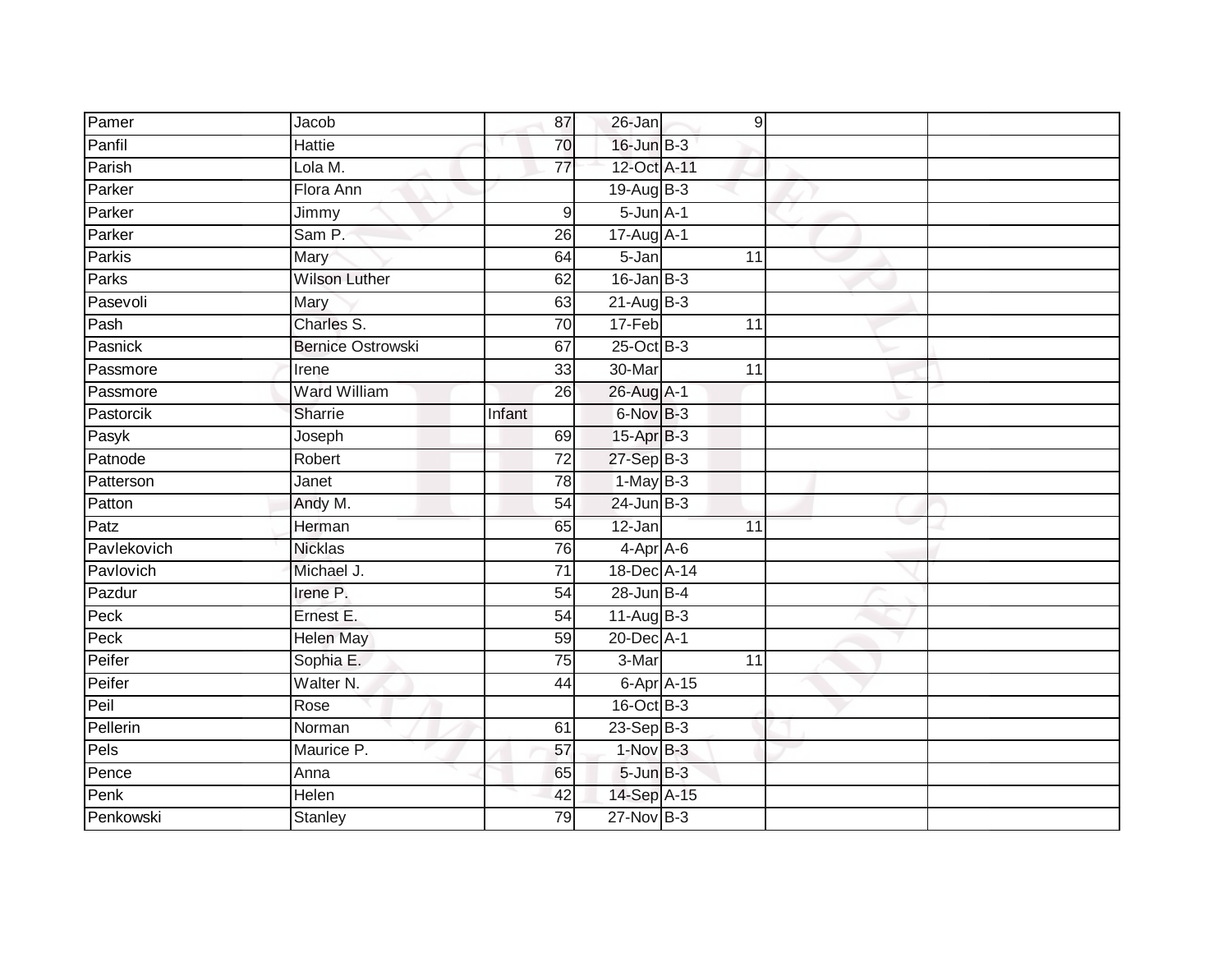| Pennington      | Harry           |                 | 28-Aug B-3                 |    |                                     |
|-----------------|-----------------|-----------------|----------------------------|----|-------------------------------------|
| Pentek          | Terez           | 74              | 6-Apr B-15                 |    |                                     |
| Pepperdine      | John W.         | 84              | 28-Apr B-3                 |    |                                     |
| Percianoff      | Josephine       | 51              | $16$ -Dec $B-3$            |    |                                     |
| Perez           | Henry           | $\overline{51}$ | 19-Nov B-3                 |    |                                     |
| Perry           | Arthur F.       | 68              | 10-Nov A-11                |    |                                     |
| Perry           | Lois I.         | 45              | 26-Jan                     | 9  |                                     |
| Perz            | Joseph S.       | 71              | $2$ -Dec $C-3$             |    |                                     |
| Peterson        | Albert G.       | 85              | 7-May A-11                 |    |                                     |
| Peterson        | Charles L       | 81              | 3-Apr B-7                  |    |                                     |
| Peterson        | Elizabeth       | 58              | $10$ -AugB-3               |    |                                     |
| Peterson        | Eugene (Engvee) | $\overline{77}$ | $6-Sep$ B-3                |    |                                     |
| Peterson        | Mary M.         | 77              | 6-Sep B-3                  |    |                                     |
| Petiak          | Carl J.         | 33              | 10-Mar                     | 15 |                                     |
| Petrowskie      | John            | 68              | 14-Oct B-3                 |    |                                     |
| Pettry          | James Everett   | Infant          | $21$ -May $B-3$            |    |                                     |
| <b>Phillips</b> | George R.       | $\overline{24}$ | 13-Dec A-1                 |    | Picture included                    |
| Phillips        | Howard          | 80              | $6$ -Mar $\overline{B}$ -3 |    |                                     |
| <b>Phillips</b> | John            |                 | $22-Sep$ B-3               |    |                                     |
| Phillips        | Rev. Russell L. | 64              | $23$ -Feb $A-1$            |    | Picture included, second<br>edition |
| Piazza          | Dr. Leonard F.  | 55              | 18-Dec A-1                 |    |                                     |
| Piazza          | Helen           | 52              | $18$ -Dec A-1              |    |                                     |
| Piazza          | Paul R.         | $\overline{52}$ | $22-Sep$ B-3               |    |                                     |
| Pickett         | William F.      | 41              | $23$ -Feb $A-1$            |    | Picture included                    |
| Piekarsz        | Catherine       |                 | $16$ -Aug $B-3$            |    |                                     |
| Pielsticker     | Frank C.        | 77              | $23$ -Apr $B-3$            |    |                                     |
| Pierce          | Thomas          | 65              | 23-Nov A-11                |    |                                     |
| Pietrowiak      | John            | $\overline{72}$ | 20-Sep B-3                 |    |                                     |
| Pigg            | Alphonzo M.     | 65              | 18-Aug A-11                |    |                                     |
| Pike            | Albert W.       | 73              | $24$ -Jun $B-3$            |    |                                     |
| Pilet           | Madeline        | 37              | $22$ -Jun $A-1$            |    |                                     |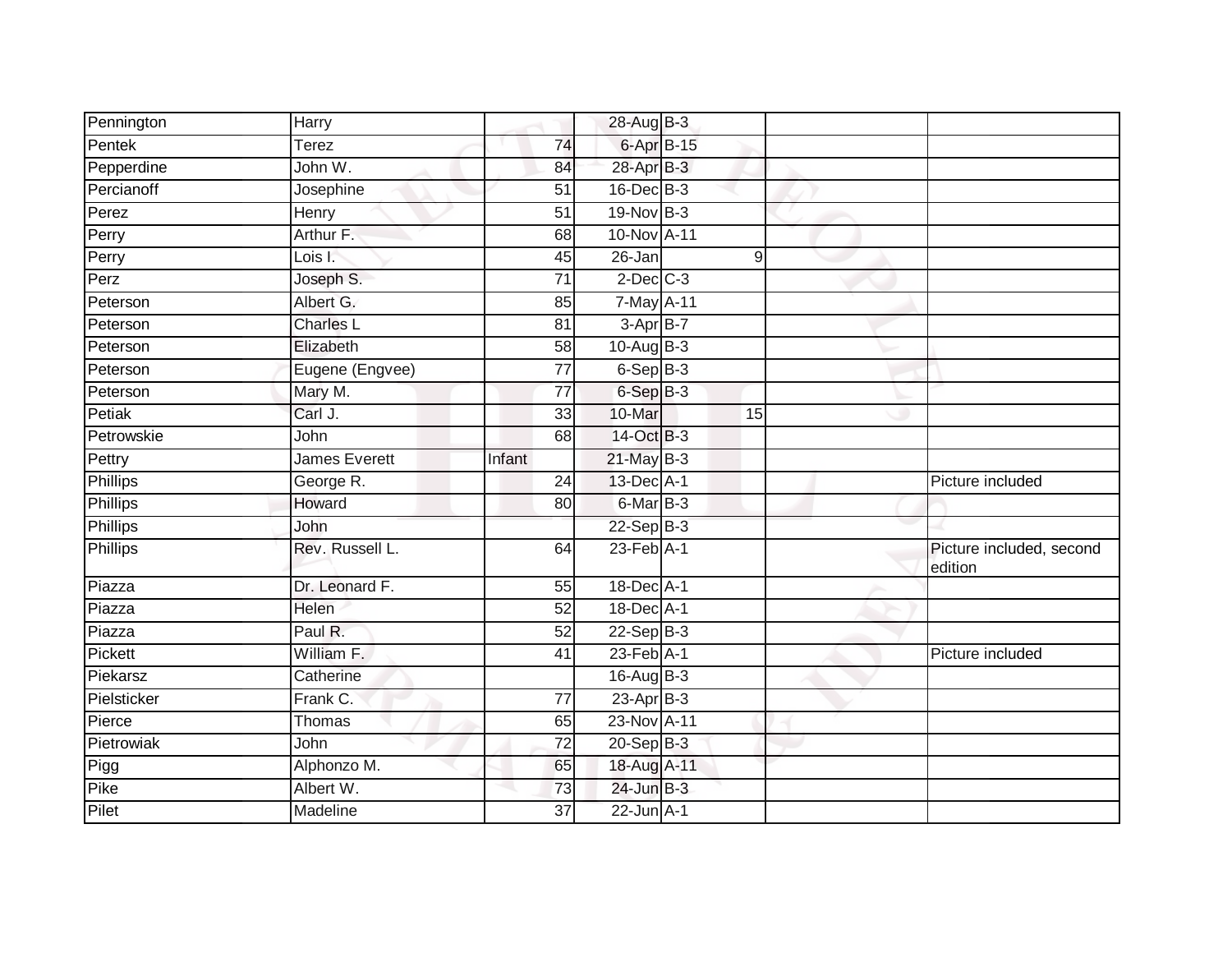| Pinta       | John               | 52              | 3-Feb             |       | 11              |  |
|-------------|--------------------|-----------------|-------------------|-------|-----------------|--|
| Piorkowski  | <b>Stanley</b>     | 46              | $7$ -Jun $B-3$    |       |                 |  |
| Piorkowski  | <b>Stanley</b>     | 68              | 10-Dec B-3        |       |                 |  |
| Pitman      | Carolina           | 5 months        | $20 - Sep$ B-3    |       |                 |  |
| Pivovarnik  | Victor             | $\overline{22}$ | 30-Aug B-3        |       |                 |  |
| Planer      | Sophia A.          | 76              | $4$ -Jun $B-3$    |       |                 |  |
| Platt       | Harry G.           | 64              | $11$ -May B-3     |       |                 |  |
| Plemich     | Mary Helen         | 76              | $25$ -Jan $C-3$   |       |                 |  |
| Plumpowski  | Max Walter         | 62              | $13$ -Feb $B-3$   |       |                 |  |
| Pluta       | Frances            |                 | 40 January<br>161 | $B-3$ |                 |  |
| Podgorny    | Rose               | $\overline{70}$ | 31-May B-3        |       |                 |  |
| Podkul      | Anthony            | 80              | $7 - Jun$ B-3     |       |                 |  |
| Pointer     | Iva                |                 | 54 Aprill 8       | $A-1$ |                 |  |
| Pokrovac    | Matilda            | 63              | 19-Feb B-3        |       |                 |  |
| Poland      | Christine          | $\overline{32}$ | 3-Feb             |       | $\overline{11}$ |  |
| Pollock     | Ben                | 75              | $11$ -Jun $B-3$   |       |                 |  |
| Polock      | John               | 82              | $26$ -Jun $B-3$   |       |                 |  |
| Popovich    | Emilia Katherine   | 41              | 4-Sep B-3         |       |                 |  |
| Popovich    | Nich D.            | $\overline{71}$ | 8-Feb B-3         |       |                 |  |
| Poremba     | <b>Stanley</b>     | 65              | 22-Jun A-11       |       |                 |  |
| Porter      | Alice B.           | 68              | 5-May B-3         |       |                 |  |
| Porter      | Earl C.            | 78              | 14-Jul A-11       |       |                 |  |
| Porter      | Esther             | $\overline{72}$ | 26-Oct B-3        |       |                 |  |
| Porter      | Ethel              | 27              | 31-Aug A-1        |       |                 |  |
| Porter      | Fannie             | 47              | 4-Aug A-11        |       |                 |  |
| Porter      | Frank W.           | 70              | 29-Mar B-3        |       |                 |  |
| Porter      | <b>Helen Klein</b> | $\overline{51}$ | 28-Dec A-11       |       |                 |  |
| Porubyanski | Sandra Jean        | Infant          | 5-Nov A-11        |       |                 |  |
| Porvaznik   | Andrew             | 70              | 22-Nov B-3        |       |                 |  |
| Porvaznik   | Kathleen           | 63              | 21-Dec B-3        |       |                 |  |
| Postma      | Arthur             | 51              | 9-Mar             |       | 11              |  |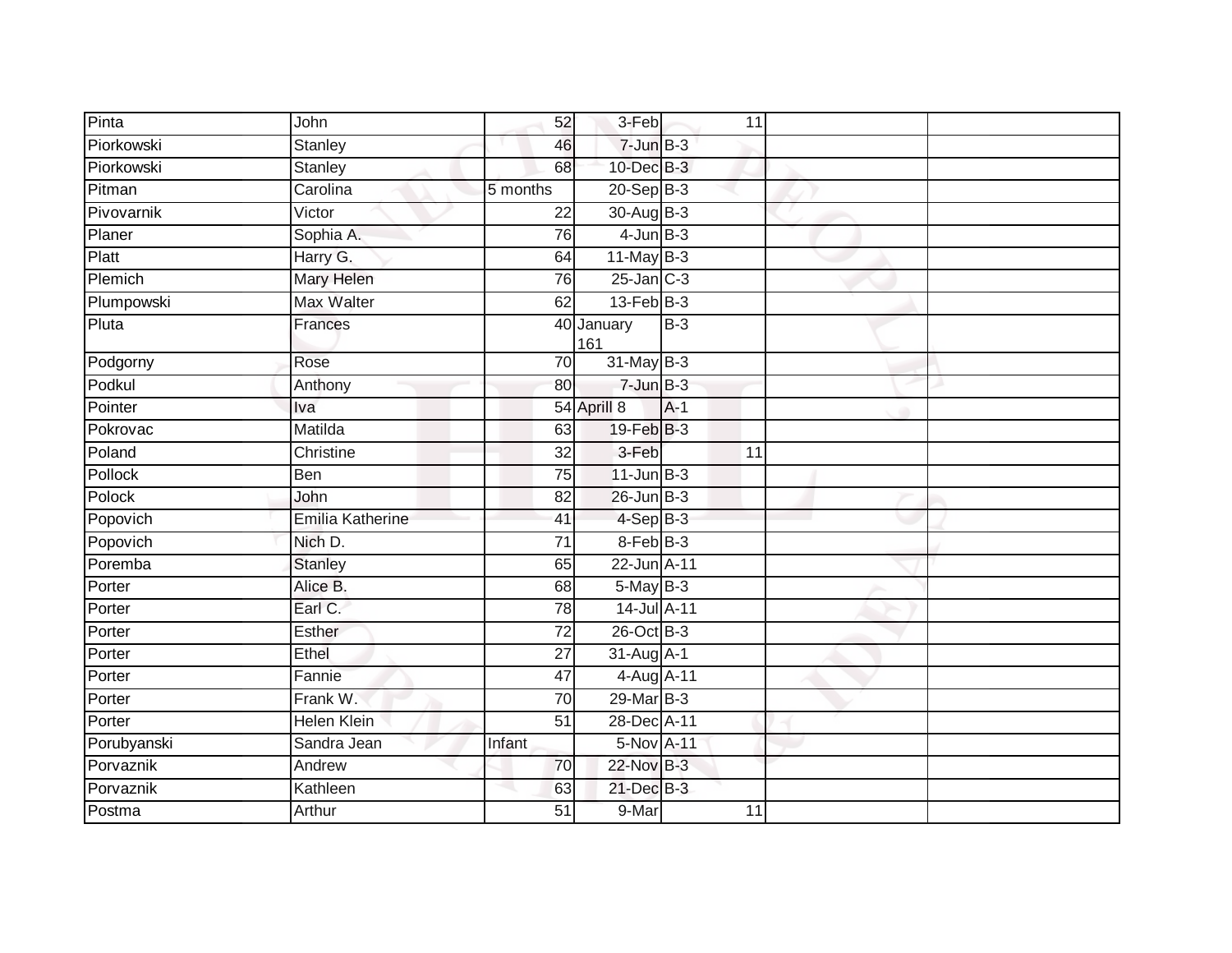| Potesta      | Julius C.        | 55              | 6-Feb B-3        |        |  |
|--------------|------------------|-----------------|------------------|--------|--|
| <b>Potts</b> | Virgil Jude      | 54              | 21-Jul A-11      |        |  |
| Prather      | <b>Cindy Sue</b> | 8 months        | $20$ -May $B-3$  |        |  |
| Prather      | Harry Logan      | 73              | $3$ -Jun $B-3$   |        |  |
| Preston      | Leonard          | Infant          | Juen 8           | $A-11$ |  |
| Price        | John R., Jr.     | 40              | $11-Aug$ B-3     |        |  |
| Price        | Lenora Elizabeth | 91              | 23-Feb           | 11     |  |
| Priest       | Gladys           | 63              | 22-Jun A-11      |        |  |
| Prieto       | <b>Dolores</b>   | 74              | $11$ -May B-3    |        |  |
| Prieto       | Mrs. Soledad G.  | 51              | $27 - Dec$ B-3   |        |  |
| Prior        | Robert T.        | 69              | $2$ -Oct $B-3$   |        |  |
| Proctor      | William L.       | 71              | $17 -$ Jul B-3   |        |  |
| Prodobinski  | Joseph           | 52              | 8-Feb B-3        |        |  |
| Proeschold   | Louis O.         | 73              | 9-Oct B-3        |        |  |
| Prohl        | Henry F.         | 76              | $29$ -Jun $B-3$  |        |  |
| Prsha        | Marko (Mike)     | $\overline{72}$ | 24-Jul B-3       |        |  |
| Prucnal      | John             | 43              | $26$ -Feb $B-3$  |        |  |
| Prusiecki    | Leokadia         | 81              | 2-Mar            | 11     |  |
| Prusinski    | Stanley          | 64              | $8 - Apr$ $B-3$  |        |  |
| Puntillo     | Francesca        |                 | 18-May B-3       |        |  |
| Pursley      | Alex N.          | 80              | $25$ -Feb $B$ -3 |        |  |
| Puskas       | Elita            | 70              | 22-Oct B-3       |        |  |
| Puskas       | Nicholas         | 72              | $22 - SepB-3$    |        |  |
| Quigg        | George E.        | 79              | 22-Oct B-3       |        |  |
| Rabie        | Geraldine K.     | 49              | $13-Aug$ B-3     |        |  |
| Rachwal      | Peter J.         | 78              | $14$ -May B-3    |        |  |
| Racine       | Patty            | 35              | 1-Sep A-11       |        |  |
| Radzinski    | Wanda            | $\overline{57}$ | 28-Sep A-15      |        |  |
| Ragan        | Linda Sue        | 3 months        | 21-Dec B-3       |        |  |
| Rahn         | Mabel K.         | 66              | 21-Dec B-3       |        |  |
| Rakish       | John             | 49              | $20$ -Aug $B-3$  |        |  |
| Ramsey       | John E.          | 58              | $2-Sep$ B-3      |        |  |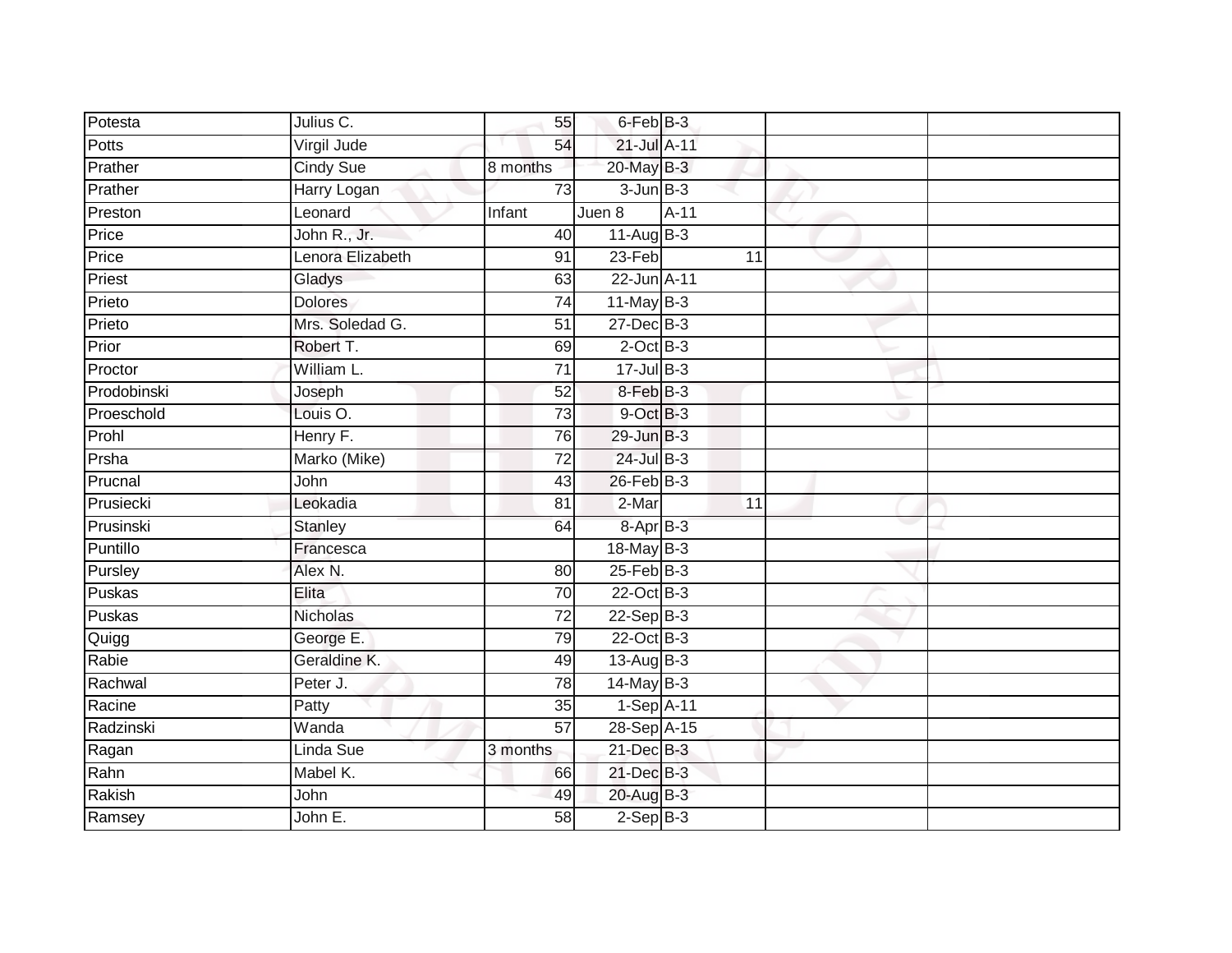| Ramsey     | Loretta Florence    | 70              | 23-Jun A-11      |  |                  |
|------------|---------------------|-----------------|------------------|--|------------------|
| Randhan    | Effie               | 81              | $21$ -May $B-3$  |  |                  |
| Rankin     | Matilda C.          | $\overline{77}$ | 31-Dec B-3       |  |                  |
| Rapach     | Mary                |                 | 27-Apr A-11      |  |                  |
| Ratkay     | Julia (Ljuba)       | $\overline{74}$ | 8-May B-3        |  |                  |
| Rauguth    | Emil J.             | 64              | $6-Sep$ B-3      |  |                  |
| Read       | Earl F.             | 78              | $16$ -Oct B-3    |  |                  |
| Reaugh     | William L.          | 54              | 28-Dec A-11      |  |                  |
| Rebey      | Steve, Sr. (Riebe)  | 70              | 22-Nov B-3       |  |                  |
| Rebollo    | Richard             | $\overline{17}$ | 19-Mar A-1       |  |                  |
| Recke      | Edward              | 39              | $14$ -Jun $B-3$  |  |                  |
| Redar      | Joseph A.           | 47              | 30-Jun B-3       |  |                  |
| Redar      | Orveppa Mae         | 24              | 26-Feb B-3       |  |                  |
| Reddick    | Gale                | 4               | 13-Nov A-1       |  |                  |
| Reddick    | Michael             | 3               | 13-Nov A-1       |  |                  |
| Reddick    | Mira                |                 | 13-Nov A-1       |  |                  |
| Reddick    | Phillip             |                 | 13-Nov A-1       |  |                  |
| Reddick    | Ted                 | 3               | 13-Nov A-1       |  |                  |
| Reed       | Emma Barr           | 85              | 22-Nov B-3       |  |                  |
| Reed       | Robert O.           | 75              | $27$ -Mar $B-3$  |  |                  |
| Rees       | F. Griffith (Griff) | 64              | $21-Sep$ A-1     |  | Picture included |
| Reichert   | Marcella            | $\overline{55}$ | $29$ -Jun $B-3$  |  |                  |
| Reid       | Charles B.          | 47              | 19-Nov B-3       |  |                  |
| Reid       | Robert T.           | $\overline{75}$ | $29$ -Jan B-3    |  |                  |
| Reid       | Walter              | 61              | $10$ -Dec $B-3$  |  |                  |
| Reigert    | Lillian             | 53              | 7-Dec A-15       |  |                  |
| Reinhart   | Alsfald             | $\overline{77}$ | 26-Mar A-11      |  |                  |
| Reiplinger | John A.             | 68              | $11$ -Jun $B-3$  |  |                  |
| Reish      | Ruby P.             | 75              | 27-Apr A-11      |  |                  |
| Remes      | Judy (Markus)       | 33              | $11$ -Feb $B$ -3 |  |                  |
| Render     | Joan Helen          | 38              | 17-Aug A-11      |  |                  |
| Rettig     | John G.             | 96              | 8-Jun A-11       |  |                  |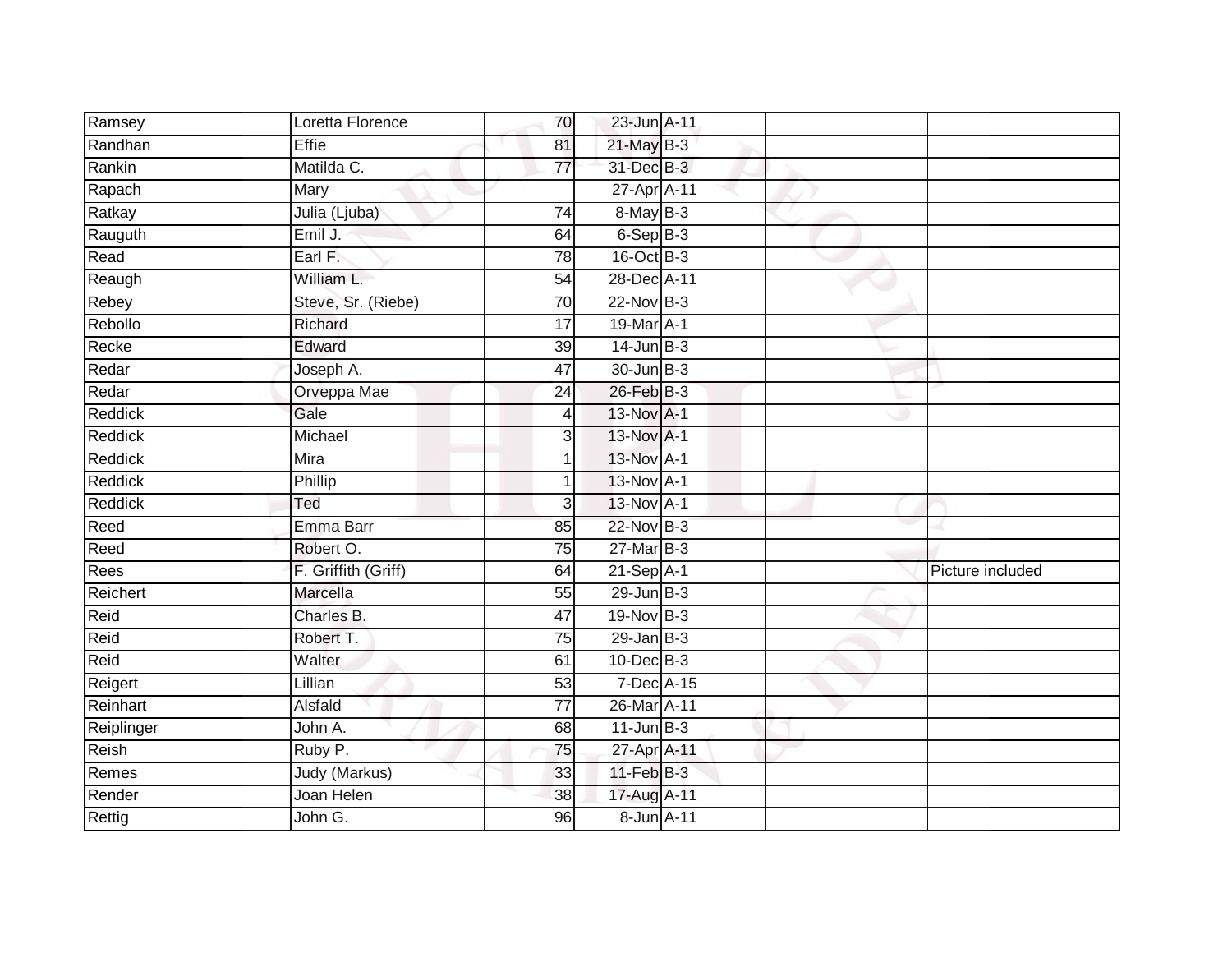| Reynolds   | Matilda M.           | 53              | 30-Sep B-3      |    |                          |
|------------|----------------------|-----------------|-----------------|----|--------------------------|
| Rhyne      | David A.             | 79              | 16-Apr B-3      |    |                          |
| Rich       | <b>Ben Cornelius</b> | 85              | $9$ -Dec $C$ -3 |    |                          |
| Rich       | Harold S.            | 33              | 19-Mar B-3      |    |                          |
| Richardson | Clayton H.           | $\overline{51}$ | 31-Mar B-3      |    |                          |
| Richey     | Russell              | 57              | 28-May A-17     |    |                          |
| Richter    | John A.              | 40              | 28-Dec A-11     |    |                          |
| Richwine   | James                | 19              | $21$ -May B-3   |    | Picture included, May 22 |
| Richwine   | Rowena Margaret      | 46              | 29-Dec A-9      |    |                          |
| Ridge      | Charles M.           | 45              | 10-Aug B-3      |    |                          |
| Ridgley    | Sarah E.             | 78              | $19$ -May B-3   |    |                          |
| Rietmann   | Elizabeth            | 83              | 18-Mar B-3      |    |                          |
| Riggle     | Minda M.             | 85              | 13-Oct B-3      |    |                          |
| Rimkus     | Wilhelmina           | 53              | 13-Oct B-3      |    |                          |
| Ringger    | Clara                | $\overline{71}$ | $11$ -May B-3   |    |                          |
| Risher     | Mable                | 88              | 6-Apr A-15      |    |                          |
| Roach      | Percy                | 58              | $1$ -Jul $B-3$  |    |                          |
| Robbins    | John                 | $\overline{57}$ | 19-May B-3      |    |                          |
| Roberts    | Edith R.             | 79              | $15$ -Jul B-3   |    |                          |
| Roberts    | <b>Maude Lewis</b>   | 71              | $2$ -Dec $C-3$  |    |                          |
| Roberts    | Mortimer V.          | 81              | 23-Jun A-11     |    |                          |
| Robertson  | Benjamin H.          | $\overline{70}$ | 19-Mar B-3      |    |                          |
| Robinson   | Paul Claire          | 20              | 13-Mar A-1      |    |                          |
| Roche      | Josephine            | 81              | $10$ -Jun $C-3$ |    |                          |
| Rodell     | Frank G.             | 89              | $27$ -May B-3   |    |                          |
| Roderick   | Margaret             | 64              | $1-MayB-3$      |    |                          |
| Rodriguez  | Ramon                | 59              | 22-Jun A-11     |    |                          |
| Roe        | Walter S.            | 85              | 30-Oct B-3      |    |                          |
| Roehrdanz  | William M.           | 71              | 24-Apr B-3      |    |                          |
| Rogers     | Charles F.           | 82              | 12-Jan          | 11 |                          |
| Rogers     | Oscar                | 61              | 8-Jun A-11      |    |                          |
| Rogers     | William              | $\overline{75}$ | 20-Apr A-15     |    |                          |
|            |                      |                 |                 |    |                          |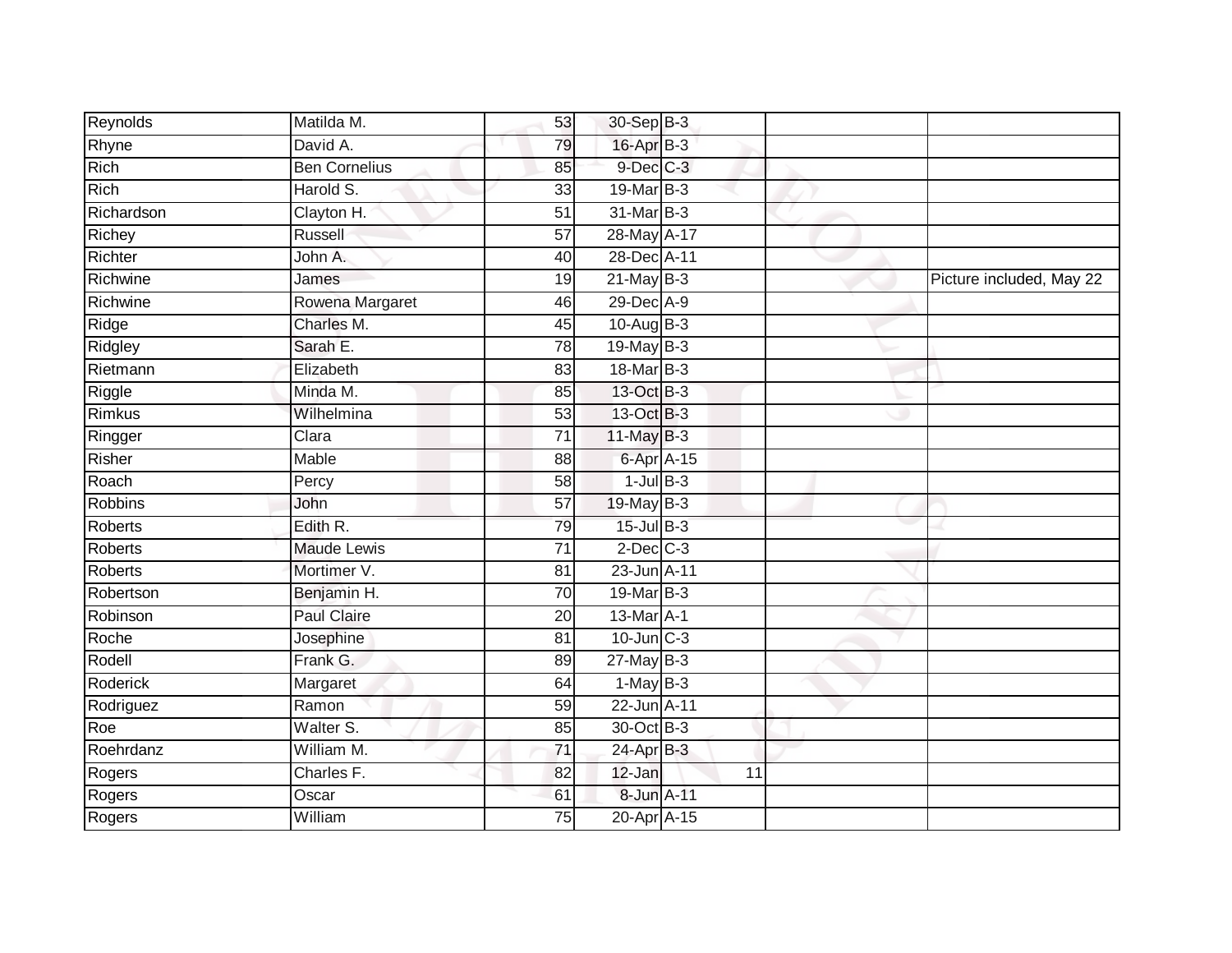| Rose       | Fred                  | 64              | 19-Oct A-1                 |    | Picture included |
|------------|-----------------------|-----------------|----------------------------|----|------------------|
| Rose       | Paul T.               | 36              | 29-Nov B-3                 |    |                  |
| Rosellini  | Louis J.              | 81              | 7-Dec A-15                 |    |                  |
| Rosen      | Abe                   | 70              | $24$ -May B-3              |    |                  |
| Rosen      | Michael D.            | 8 months        | 25-May A-13                |    |                  |
| Rosenbaum  | Ewalt R.              | 71              | 8-May B-3                  |    |                  |
| Rosene     | Victoria I.           | 73              | $22$ -Jan B-3              |    |                  |
| Rosinko    | John A.               | 50              | 27-Dec B-3                 |    |                  |
| Roszkowski | Zonia                 | 52              | $11$ -May B-3              |    |                  |
| Roth       | Pearl                 | 79              | $22$ -Oct $\overline{B-3}$ |    |                  |
| Rothschild | Adele I.              | 78              | $7 - Jun$ B-3              |    |                  |
| Rousch     | Mrs. Fred             | 36              | 14-Sep A-15                |    |                  |
| Rowe       | Hal E.                | $\overline{71}$ | $28$ -Jan B-3              |    |                  |
| Roy        | Edna                  | 58              | $21$ -Jan $B-3$            |    |                  |
| Royster    | Howard G.             | 67              | 12-Aug C-5                 |    |                  |
| Rozin      | Joseph P.             | 40              | 3-Mar                      | 11 |                  |
| Rubert     | William J.            | 61              | $31$ -Jul B-3              |    |                  |
| Ruble      | Byron B.              | 88              | 28-Apr B-3                 |    |                  |
| Rudi       | Andrew John           | 76              | 11-May $B-3$               |    |                  |
| Rudnicki   | John                  | 76              | $2$ -Jan $B-3$             |    |                  |
| Ruff       | Rose                  | 72              | $25-Sep$ B-3               |    |                  |
| Ruller     | Alice M.              | 67              | $11-Feb$ B-3               |    |                  |
| Runge      | August H.             | 65              | $2$ -Jan $B-3$             |    |                  |
| Rusher     | Williar               | 34              | $3$ -Jul $A$ -11           |    |                  |
| Russell    | Diana A.              | $\overline{27}$ | $22$ -Jul B-3              |    |                  |
| Russell    | Herbert               | 46              | 30-Jul A-1                 |    |                  |
| Russell    | John                  | 76              | $9$ -Jan $A-1$             |    |                  |
| Russett    | Agnes M.              | 88              | 22-Jun A-11                |    |                  |
| Russman    | <b>Bertha Gergely</b> | 49              | 19-Mar B-3                 |    |                  |
| Rutkowski  | Mary                  | 68              | 20-Sep B-3                 |    |                  |
| Ryan       | Minnie H.             | $\overline{71}$ | $27$ -Feb $B-3$            |    |                  |
| Rydlewski  | Margaret              | 24              | 8-Dec B-3                  |    |                  |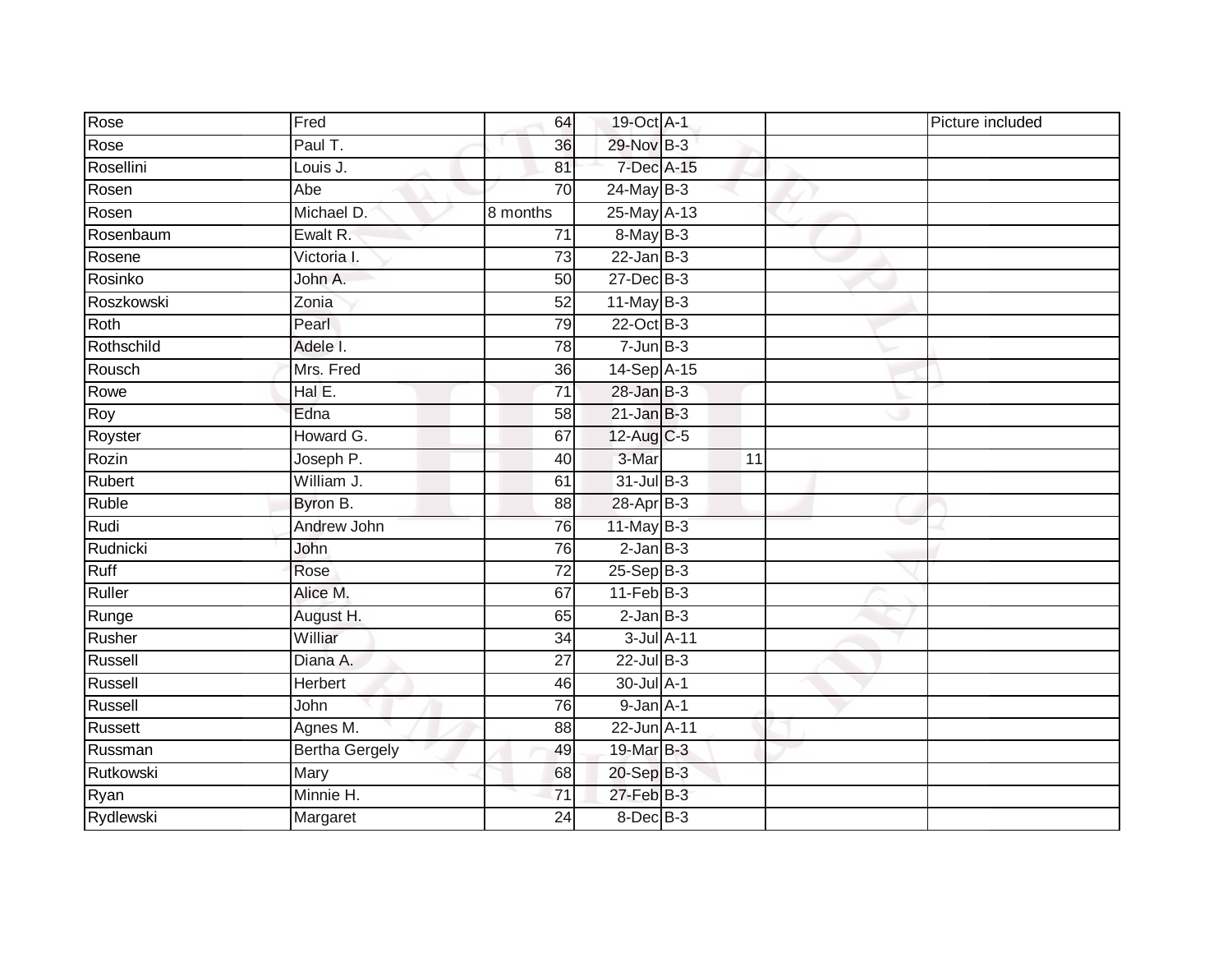| Ryfa         | Anthony             | 67              | 18-Oct B-3      |  |                  |
|--------------|---------------------|-----------------|-----------------|--|------------------|
| Ryskamp      | Henry               | 81              | 30-Sep B-3      |  |                  |
| Rzepczynski  | Mary A.             | 71              | $23$ -Jan $B-3$ |  |                  |
| Saager       | Carl J.             | 58              | 4-May A-15      |  |                  |
| Sabo         | Frank               | 66              | $3$ -Dec $B-3$  |  |                  |
| Sabo         | George              | 82              | $8-$ Sep $B-3$  |  |                  |
| Sabo         | John P.             | 77              | $17 -$ Jul B-3  |  |                  |
| Sabocik      | John                | 62              | $26$ -Aug $B-3$ |  |                  |
| Sackelford   | John v.             | 41              | 8-Dec B-3       |  |                  |
| Saczawa      | <b>Stanley</b>      | 69              | $11$ -May B-3   |  |                  |
| Saddler      | John E.             | 77              | $27 -$ Jul B-3  |  |                  |
| Sadowski     | Michaeline          | 74              | 28-Dec A-11     |  |                  |
| Saesan       | Gafia               | 68              | 20-Jul A-11     |  |                  |
| Saho         | Julia               | 69              | 31-May B-3      |  |                  |
| Sako         | John, Sr.           | $\overline{77}$ | 31-Mar B-3      |  |                  |
| <b>Sales</b> | Jennie              | 73              | 17-Nov A-13     |  |                  |
| Salkauskis   | Zygmund             | 77              | $27$ -Nov $B-3$ |  |                  |
| Salyer       | Joseph H.           | 63              | $5$ -Mar $B-3$  |  |                  |
| Sambor       | Martin              | 66              | 30-Dec A-15     |  |                  |
| Sambrooks    | <b>Thomas Henry</b> | 85              | $30-Aug$ B-3    |  |                  |
| Sampanis     | peter               | 73              | $2-Sep$ B-3     |  | Picture included |
| Sample       | Ruth                |                 | 3-Jul A-11      |  |                  |
| Samuels      | <b>Davis</b>        | $\overline{76}$ | 19-Nov B-3      |  |                  |
| Samusiewicz  | Andrew (Samus)      | 67              | 4-May A-15      |  |                  |
| Sanchez      | Antonio             | 9               | $4$ -Mar $B-3$  |  |                  |
| Sanchez      | Mrs. Refugio        | 66              | 8-Oct B-3       |  |                  |
| Sancoloss    | Peter               | 74              | $13-Nov$ B-3    |  |                  |
| Sandoe       | George Bert         | 85              | $24-Apr$ B-3    |  |                  |
| Santare      | <b>Rose Marie</b>   | 64              | 21-Sep B-3      |  |                  |
| Sarina       | Paul, Sr.           | 76              | $7$ -Jun $B-3$  |  |                  |
| Sarog        | John                | 65              | 15-May C-3      |  |                  |
| <b>Sass</b>  | Elizabeth           | 76              | 20-Mar B-3      |  |                  |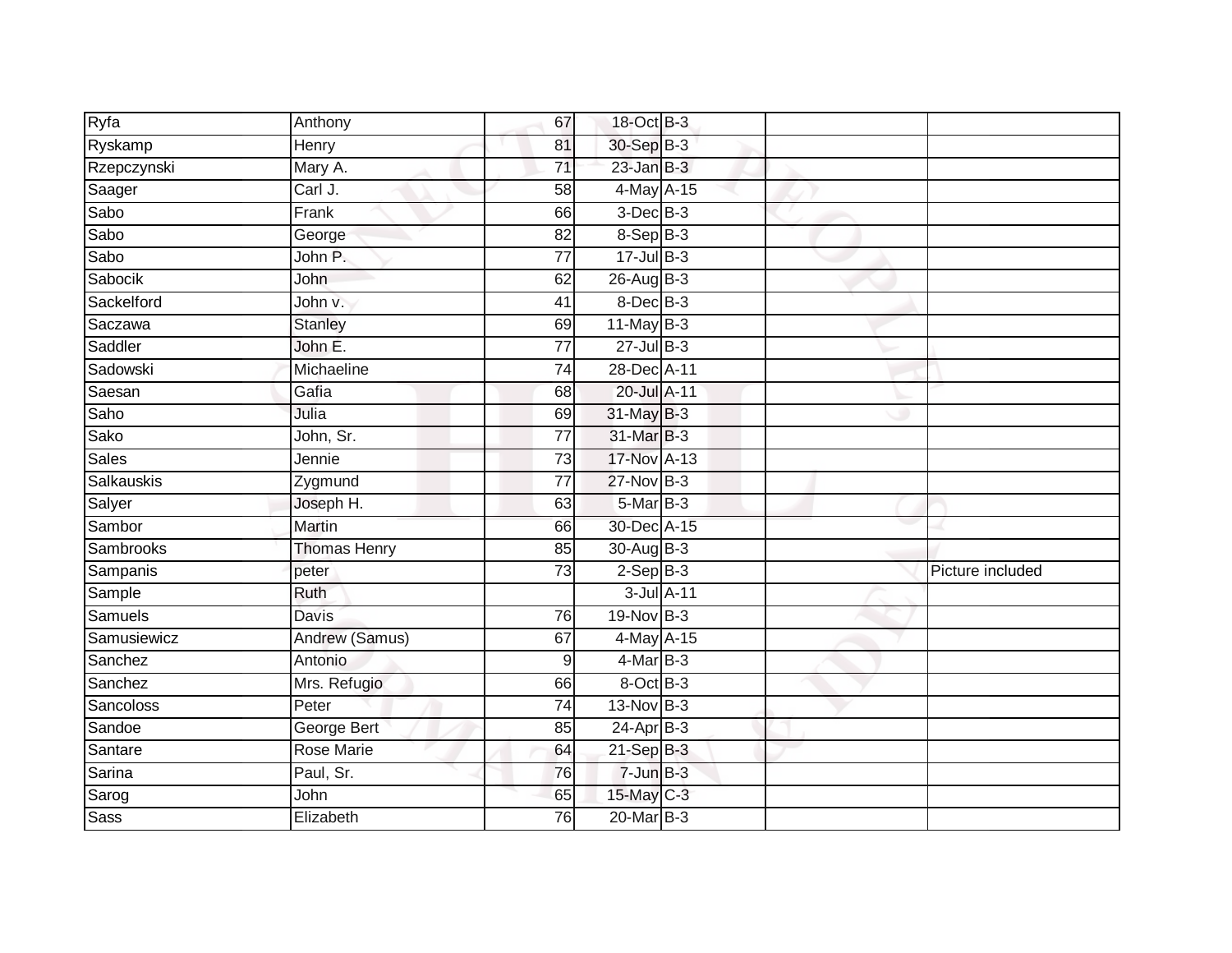| <b>Sass</b>    | Herman G. F.          | 88              | $5$ -Jul $B$ -3 |                 |                  |
|----------------|-----------------------|-----------------|-----------------|-----------------|------------------|
| Saulesbury     | Ralph W.              | 63              | 6-Nov B-3       |                 |                  |
| <b>Savitis</b> | Sam                   | 63              | 8-Apr B-3       |                 |                  |
| Savko          | Paul, Sr.             | 85              | $20$ -May B-3   |                 |                  |
| Sawuer         | James D.              | 60              | $23-Sep$ B-3    |                 |                  |
| Saylers        | Roger                 | 20              | $10$ -May $A-1$ |                 | Picture included |
| Saylor         | Grace                 | 70              | $7$ -Jul $B-3$  |                 |                  |
| Scammerhorn    | <b>Bessie</b>         | 56              | 1-Dec A-11      |                 |                  |
| Schaelder      | Madge                 | 56              | Mar-56 B-3      |                 |                  |
| Schaible       | Josephine Wheeler     | 69              | $3-May$ B-3     |                 |                  |
| Scheeringa     | Hotse                 | 87              | 2-Mar           | 11              |                  |
| Schick         | Claire Jean Rasel     |                 | 27-Jan A-11     |                 |                  |
| <b>Schick</b>  | Lillian               | 54              | $1$ -Jul $B-3$  |                 |                  |
| Schilling      | Richard L.            | $\overline{2}$  | 18-Dec A-14     |                 |                  |
| Schleicher     | Edward                | 85              | 6-Jan           | 11              |                  |
| Schlichtig     | Marie                 | 63              | 9-Jul A-11      |                 |                  |
| Schlieker      | Grant                 | 62              | 28-Aug B-3      |                 |                  |
| Schlosser      | Glenn E.              | 59              | 10-Mar          | $\overline{15}$ |                  |
| Schlossman     | <b>Della</b>          | $\overline{74}$ | 16-Sep B-3      |                 |                  |
| Schmal         | <b>Heidi Marie</b>    | Infant          | $9$ -Jan $B$ -3 |                 |                  |
| Schmidt        | Carl                  | 66              | 3-Nov A-11      |                 |                  |
| Schmidt        | <b>Catherine Anna</b> | 81              | 8-Mar A-15      |                 |                  |
| Schmidt        | Dorothea              | 86              | 5-Jan           | 11              |                  |
| Schmidt        | Edward (Pat)          | 63              | 29-Dec A-9      |                 |                  |
| Schmidt        | Edward C.             | 63              | 29-Dec A-9      |                 |                  |
| Schmidt        | Mary M.               | 71              | $25$ -Feb $B-3$ |                 |                  |
| Schneider      | Kuno A.               | 79              | $23-Feb$        | 11              |                  |
| Schneider      | Mary                  | 73              | 28-Oct B-3      |                 |                  |
| Schnoor        | Helen                 | 63              | $1-Nov$ B-3     |                 |                  |
| Schoenberg     | Zlota                 | 94              | 16-Nov A-11     |                 |                  |
| Scholl         | Caroline              | 81              | $6$ -Dec $B-3$  |                 |                  |
| Scholtzhauer   | <b>Justus Edward</b>  | $\overline{57}$ | 29-Dec A-9      |                 |                  |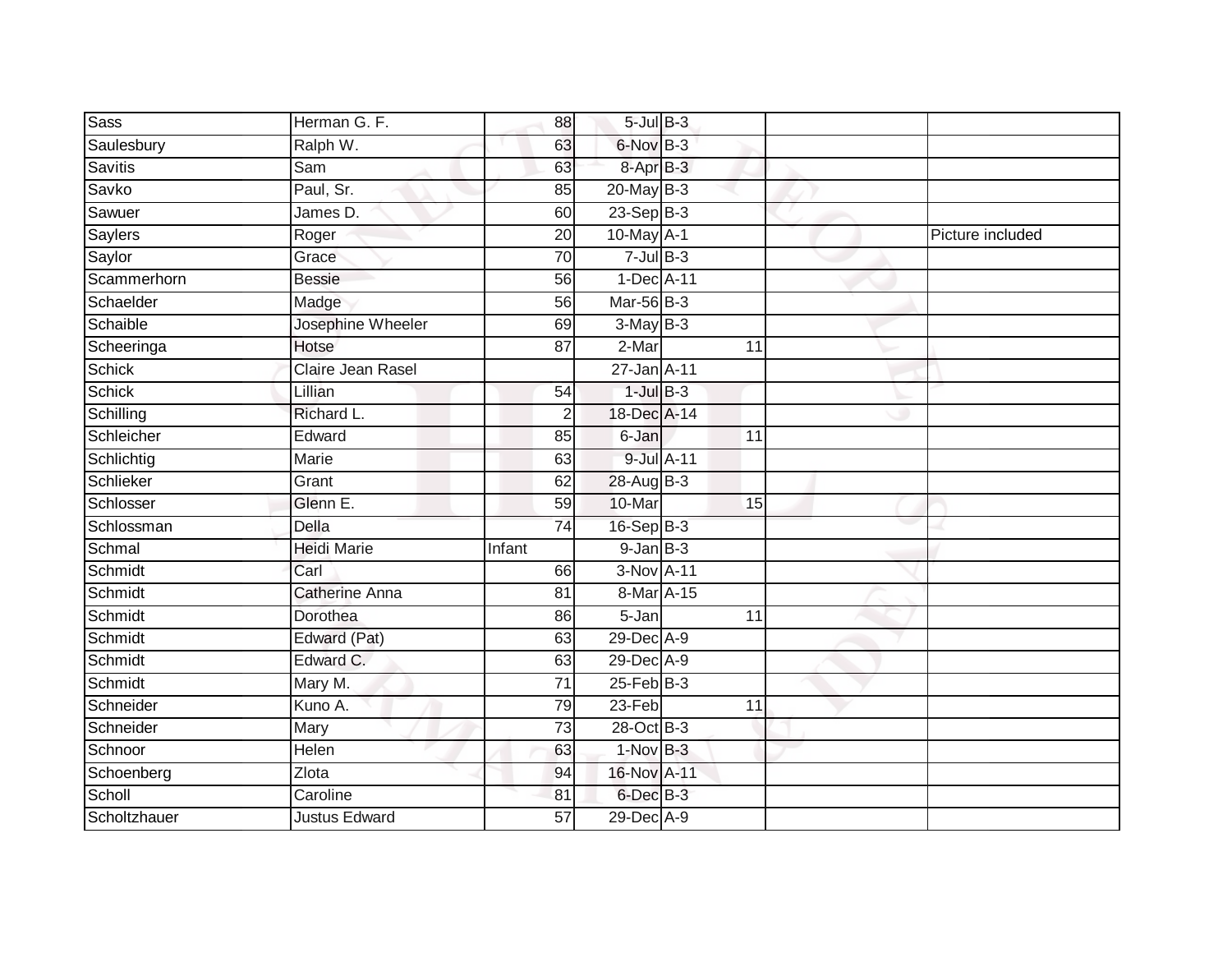| Schreiber  | William F.             | 77              | 28-Dec A-11     |                 |  |
|------------|------------------------|-----------------|-----------------|-----------------|--|
| Schroeder  | Florence               | 82              | 6-Jan           | 11              |  |
| Schroeder  | William (Bill) Carl O. | 57              | $1$ -Oct $B-3$  |                 |  |
| Schuelke   | Fred J.                | 54              | 21-Apr A-11     |                 |  |
| Schultz    | Dominick T. (Curley)   | $\overline{72}$ | $5 - Jan$       | $\overline{11}$ |  |
| Schultz    | Nick M.                | 68              | 4-Mar B-3       |                 |  |
| Schultz    | Sophia                 | 87              | 29-Nov B-3      |                 |  |
| Schutz     | Ann                    | 67              | $2-AprB-3$      |                 |  |
| Schutz     | Arthur                 | 77              | $17-Apr$ B-3    |                 |  |
| Schutz     | Edward A.              | 69              | $22$ -Jan B-3   |                 |  |
| Schwandt   | Clarence L.            | 42              | 26-Jan          | 9               |  |
| Schweitzer | Peter                  | 94              | 14-Dec A-15     |                 |  |
| Schwieger  | John C.                | 80              | $21$ -Jan B-3   |                 |  |
| Scjaar     | Bernhard C.            | 83              | 1-Dec A-11      |                 |  |
| Scott      | James R.               | 50              | 19-Apr B-3      |                 |  |
| Scott      | Rena                   | 58              | 14-May B-3      |                 |  |
| Scurfield  | Herman                 | 66              | 23-Nov A-11     |                 |  |
| Seay       | William R.             | 61              | 6-Jul A-11      |                 |  |
| Sebastian  | Sam                    | 70              | 24-Mar          | 15              |  |
| Seberger   | Michale                | 87              | $22-Sep$ B-3    |                 |  |
| Seder      | William                | 80              | 22-Nov B-3      |                 |  |
| Sedvert    | Jessie A.              | 76              | $21-Aug$ B-3    |                 |  |
| Seehausen  | Thomas H.              | 4 months        | 8-Sep B-3       |                 |  |
| Segvich    | Joseph                 | 70              | $2$ -Jan $B-3$  |                 |  |
| Seitzick   | Rebecca E.             | 77              | 28-Jul A-11     |                 |  |
| Seles      | Mike                   | 50              | 16-Feb          | 11              |  |
| Sell       | Fred J.                | 69              | $10$ -Jul $B-3$ |                 |  |
| Sellers    | Willis C.              | 67              | 20-Dec B-3      |                 |  |
| Seman      | Emma                   |                 | 12-Oct A-11     |                 |  |
| Semchuck   | Charles                | 38              | 26-May A-17     |                 |  |
| Seme       | Pearl Marie            | 54              | 24-Dec B-3      |                 |  |
| Sengelaub  | Dorothy                | 29              | 31-Aug A-1      |                 |  |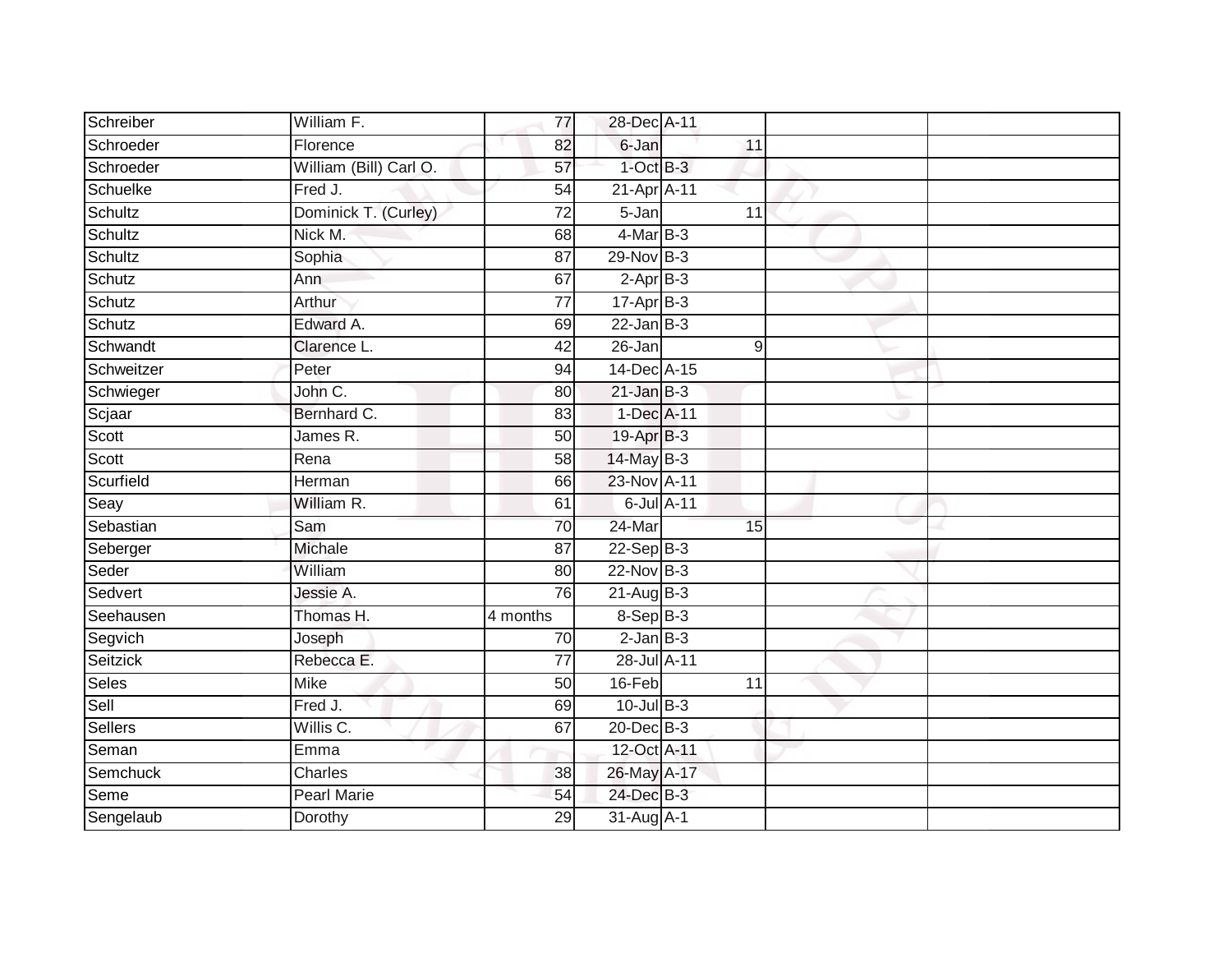| Sengelaub  | John, Jr.        | 34              | 31-Aug A-1       |                 |                  |
|------------|------------------|-----------------|------------------|-----------------|------------------|
| Senizaiz   | Tiburcio (Sonny) | 68              | 12-Jan           | 11              |                  |
| Senne      | Rev. Henry H.    | 61              | 15-Oct B-3       |                 |                  |
| Senour     | A. C.            | 67              | 8-Mar A-1        |                 | Picture included |
| Serafini   | <b>Nello</b>     | 59              | $28 - Jan$ $B-3$ |                 |                  |
| Serdel     | Ann Verna        | 66              | $16$ -Jan B-3    |                 |                  |
| Sester     | John             | 64              | $3-Apr$ B-7      |                 |                  |
| Sewell     | Alice E.         | 63              | 30-Oct B-3       |                 |                  |
| Shaffer    | Susan            | 80              | $25-Sep$ $B-3$   |                 |                  |
| Shapovalov | Phillip          | 61              | $1-MarB-3$       |                 |                  |
| Sharp      | <b>Kay Ellen</b> | 3 months        | $13$ -May B-3    |                 |                  |
| Sharshall  | Anna D.          | 80              | 24-Aug A-11      |                 |                  |
| Shary      | William          | 66              | 7-Dec A-15       |                 |                  |
| Shaw       | Frank            | 73              | 10-Dec B-3       |                 |                  |
| Shaw       | Frank B.         | 85              | 27-Dec B-3       |                 |                  |
| Shaw       | Wilbur W.        | 51              | 27-Nov B-3       |                 |                  |
| Shay       | Cornelius M.     | $\overline{70}$ | $2-Mar$          | $\overline{11}$ |                  |
| Shepherd   | Ernest H.        | 75              | $6$ -Aug $B$ -3  |                 |                  |
| Sherburne  | Raymond R.       | 73              | 23-Sep B-3       |                 |                  |
| Shields    | H. Timan         |                 | $29$ -Jul B-3    |                 |                  |
| Shilling   | Ralph H.         | $\overline{71}$ | 1-Oct A-11       |                 |                  |
| Shobe      | Daniel (Dan)     | 83              | 22-Jun A-11      |                 |                  |
| Shockey    | Lola E.          | 80              | 16-Feb           | 11              |                  |
| Shrage     | Lois E.          | 76              | $27 - Aug$ B-3   |                 |                  |
| Shupe      | Josh R.          | 68              | $21$ -Jan $B-3$  |                 |                  |
| Shy        | Cline B.         | 82              | $14$ -Jan B-3    |                 |                  |
| Sickles    | Roy c.           | 54              | $18 - Jan$ $B-3$ |                 |                  |
| Sidote     | Mrs. Giovana     | $\overline{78}$ | 28-Jul A-11      |                 |                  |
| Siegel     | Rpbert R., Jr.   | Infant          | $3-MayB-3$       |                 |                  |
| Siegfried  | Harry            | 64              | 27-Dec A-1       |                 | Picture included |
| Sielaff    | Frank H.         | 60              | $21$ -Jan B-3    |                 |                  |
| Sielaff    | William H.       | $\overline{70}$ | 16-Oct B-3       |                 |                  |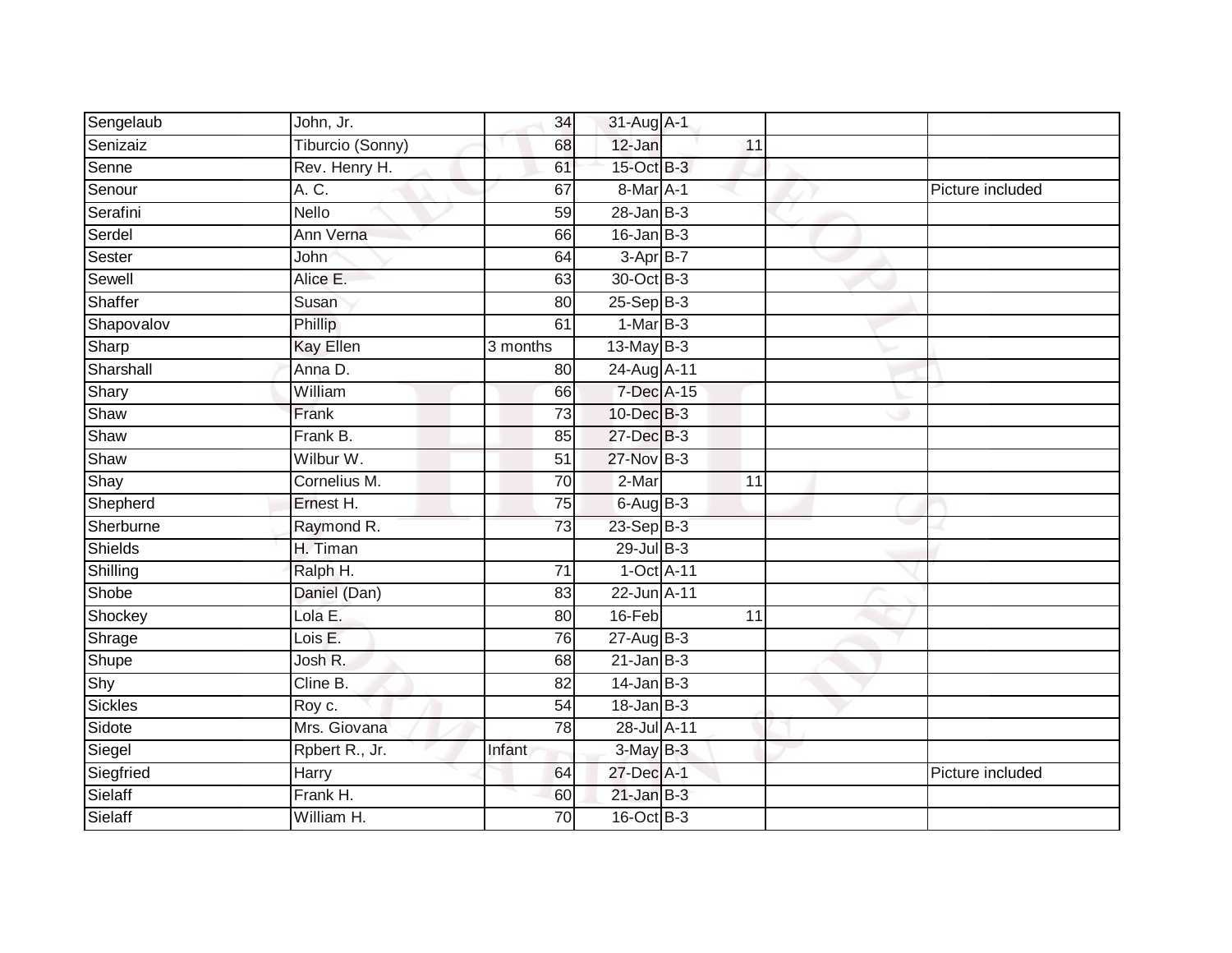| Sielich          | Susan             | 69              | 21-Dec B-3              |    |                  |
|------------------|-------------------|-----------------|-------------------------|----|------------------|
| Siiawrys         | Michael C.        | 80              | 24-May B-3              |    |                  |
| Sikora           | Jacob, Jr.        | 49              | 30-Nov A-11             |    |                  |
| Silaghi          | Emil E.           | 44              | 29-Sep A-11             |    |                  |
| Silagi           | Okla Jean         | 49              | 28-Aug B-3              |    |                  |
| Sills            | Joseph D.         | 35              | $27$ -Dec $B-3$         |    |                  |
| Silva            | Julia             | 59              | 11-Oct B-3              |    |                  |
| Silvasi          | Michael           | 57              | $13$ -Feb $B-3$         |    |                  |
| <b>Simkins</b>   | Lorene            | 42              | $18$ -Jun $B-3$         |    |                  |
| Sinios           | Peter             | 64              | $27 - Dec$ B-3          |    |                  |
| Sirlin           | Dr. Anthony W.    | 59              | 9-Jun A-11              |    |                  |
| Sisk             | Linda             | 23              | 8-Feb A-1               |    | Picture included |
| Sismour          | Beatrice E.       |                 | $24$ -Jul B-3           |    |                  |
| Sittig           | Wanda             | 90              | $17 - Jun$ $B-3$        |    |                  |
| Skebo            | Michael           | 84              | 12-Jan                  | 11 |                  |
| Skoczylas        | Julianna          | $\overline{77}$ | 20-Dec B-3              |    |                  |
| <b>Skok</b>      | Mary              | $\overline{72}$ | 14-Apr A-13             |    |                  |
| Skopelja         | Eli               | $\overline{73}$ | 5-Oct A-15              |    |                  |
| Skozen           | Joseph            | 76              | 2-Nov A-19              |    |                  |
| <b>Skufaloss</b> | Steve D.          | 65              | $26$ -Apr $B-3$         |    |                  |
| Slack            | Josephine Barbara | 78              | $2$ -Oct $B-3$          |    |                  |
| Slade            | Aulderson H.      | 48              | $11$ -May B-3           |    |                  |
| <b>Slick</b>     | Thomas W.         | 90              | 4-Jan A-15              |    |                  |
| Slinger          | Adelbert J.       | $\overline{71}$ | $1-MarB-3$              |    |                  |
| Slinsky          | Joseph            | 60              | $11-Nov$ <sub>C-3</sub> |    |                  |
| Slivka           | Mary              | 66              | $28 - Jan$ $B-4$        |    |                  |
| Slouf            | Martha            | 50              | $26$ -Apr $B-3$         |    |                  |
| Slupski          | Filomena          | 71              | $21$ -May B-3           |    |                  |
| Slyachta         | William           | 85              | 6-Nov B-3               |    |                  |
| Smaga            | <b>Bruno</b>      | 65              | 3-Feb                   | 11 |                  |
| Smiddy           | Dorothy           | 55              | 8-Oct B-3               |    |                  |
| <b>Smith</b>     | Harry             | $\overline{80}$ | $5$ -Jul $B-3$          |    |                  |
|                  |                   |                 |                         |    |                  |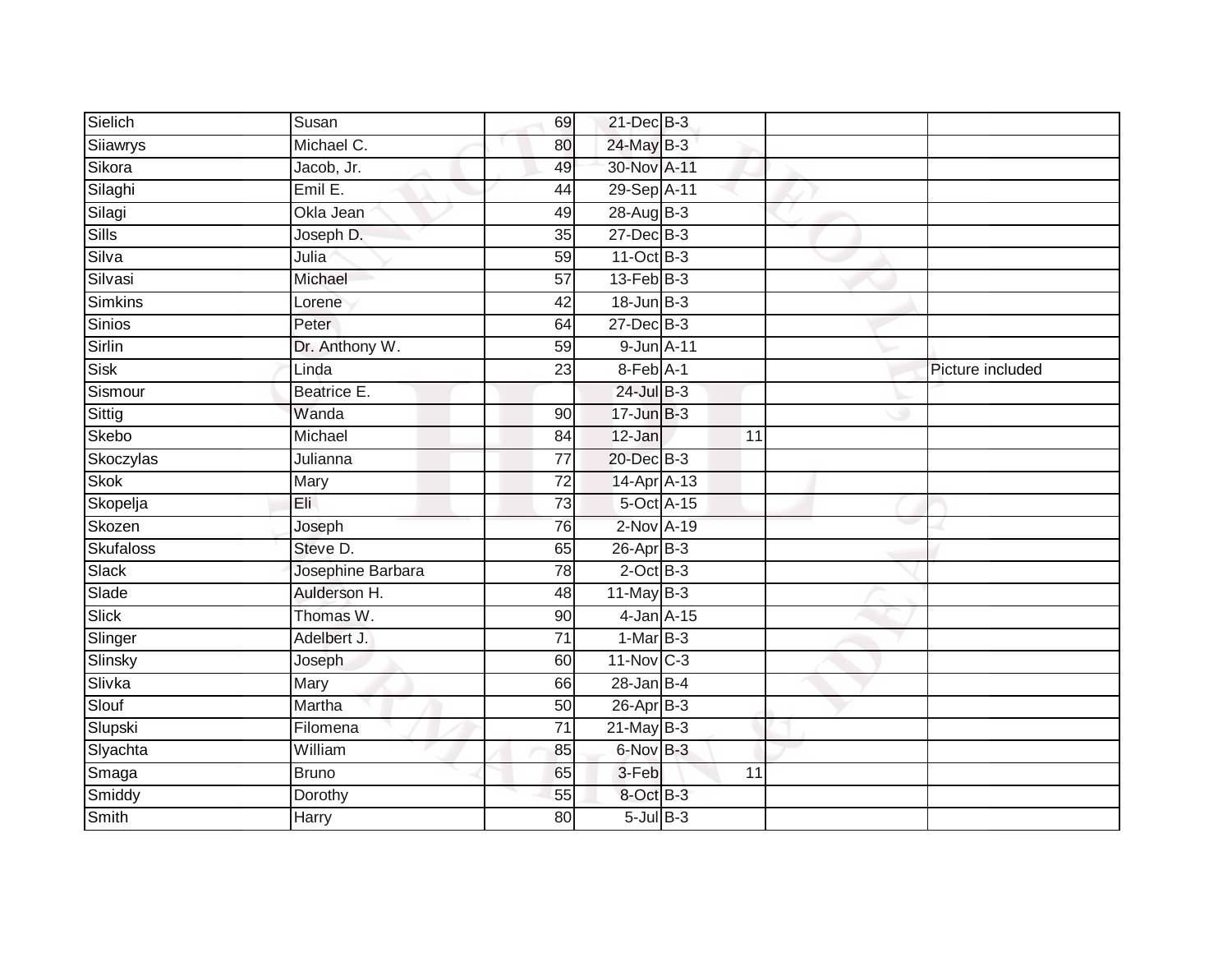| Smith         | Ivan C.                  | 49              | 28-Sep A-15      |                 |                      |
|---------------|--------------------------|-----------------|------------------|-----------------|----------------------|
| Smith         | John William             | 30              | 8-Sep B-3        |                 |                      |
| Smith         | <b>John William</b>      | 79              | $15$ -Dec $B-3$  |                 |                      |
| Smith         | Martin J.                | 80              | $19$ -Jul $A-1$  |                 |                      |
| Smith         | Mildred                  | 38              | $21-AugB-3$      |                 | Also see Aug 23, C-7 |
| Smith         | Randal Eugene            | 13 months       | $27-Sep$ B-3     |                 |                      |
| Smith         | Scott                    | 86              | 16-Dec B-3       |                 |                      |
| Smith         | <b>Stewart</b>           | 58              | 19-Mar B-3       |                 |                      |
| Smith         | Virginia (Troyan)        | $\overline{32}$ | 29-Apr B-3       |                 |                      |
| Smith         | William E.               | $\overline{21}$ | 18-May A-1       |                 |                      |
| Smithpeters   | Benjamin H.              |                 | $4-FebB-3$       |                 |                      |
| Smogor        | Paul                     | 8 <sup>1</sup>  | $3$ -Jul $A-1$   |                 |                      |
| Smolar        | Benedict J.              | 46              | 20-Sep B-3       |                 |                      |
| Smolen        | Joh                      | 58              | $4$ -Oct B-3     |                 |                      |
| Smolen        | Katherine                | 85              | 15-Apr B-3       |                 |                      |
| Snell         | Celia                    | 80              | 4-May A-15       |                 |                      |
| Snowden       | <b>Williard Stanford</b> | $\overline{51}$ | 16-Feb           | $\overline{11}$ |                      |
| Snyder        | Emma                     | 81              | $9$ -Jan $B$ -3  |                 |                      |
| Snyder        | Jack, Jr.                | 11              | $2-AprB-3$       |                 |                      |
| Snyder        | Joseph                   | $\overline{74}$ | $7 - Jan A - 15$ |                 |                      |
| Sobierajski   | Stanley                  | 68              | $20-Sep$ B-3     |                 |                      |
| Sokal         | Louis                    | 48              | 29-Sep A-11      |                 |                      |
| Sokol         | Jim                      | 85              | $19$ -Jul $B-3$  |                 |                      |
| <b>Soltis</b> | George E., Sr.           | 42              | 8-Jun A-11       |                 |                      |
| Soltis        | Michael                  | 73              | $9$ -Jan $B$ -3  |                 |                      |
| <b>Somers</b> | Dr. Charles J.           | 66              | $25$ -Jun $B-3$  |                 |                      |
| Sommer        | George                   | 62              | $24$ -Dec $B-3$  |                 |                      |
| Sonaty        | lantha (Ann)             | 36              | $22$ -Feb $B-3$  |                 |                      |
| Soneri        | Stefan                   | 78              | 13-Apr B-3       |                 |                      |
| Sorrells      | Clara                    | 41              | 26-Jun A-1       |                 |                      |
| Sorrells      | Roy H.                   | 43              | 26-Jun A-1       |                 |                      |
| Sota          | Guadalupe A.             | 85              | 18-Oct B-3       |                 |                      |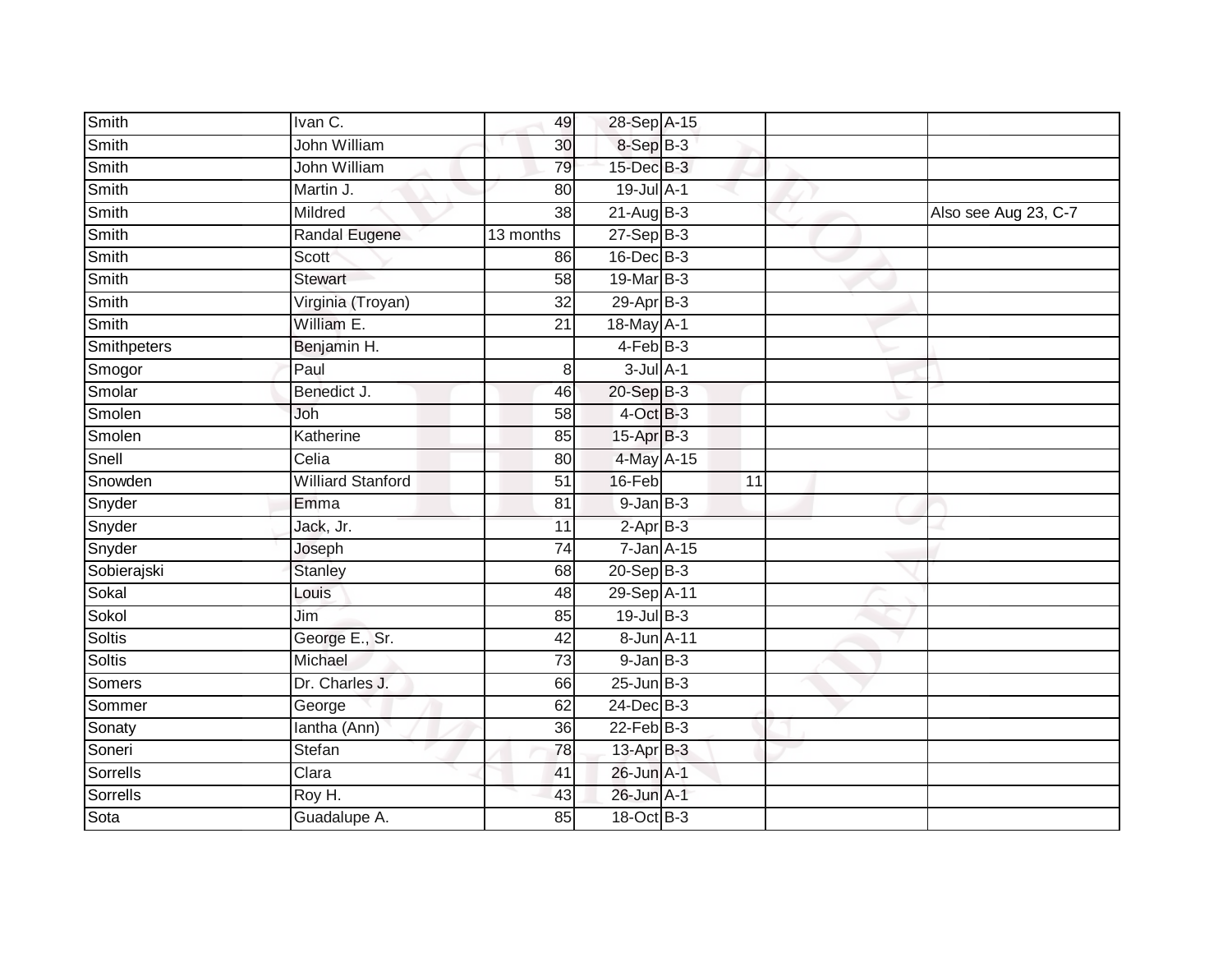| South         | Clarence, Sr.     | 70              | 6-Apr A-15       |    |                  |
|---------------|-------------------|-----------------|------------------|----|------------------|
| Southward     | Willie B.         | 68              | $1-MayB-3$       |    |                  |
| Sowinski      | Mary              | 79              | 25-Aug A-11      |    |                  |
| Spain         | Arthur James      | 6               | $21$ -Oct B-3    |    |                  |
| Spangler      | <b>Bessie</b>     | 69              | $18-Sep$ B-3     |    |                  |
| Spence        | Cora L.           | 81              | 20-Oct A-13      |    |                  |
| Spencer       | Flora             | $\overline{77}$ | $30 - Jan$ $B-3$ |    |                  |
| Spidel        | Pfc. Kenneth Dale | 20              | $7 - Aug$ A-1    |    | Picture included |
| Spisak        | Henry             | 55              | $21$ -Jun $B-3$  |    |                  |
| Spokas        | Eduardas          | 80              | 20-Sep B-3       |    |                  |
| Sporinsky     | Anna              | 63              | 27-Dec B-3       |    |                  |
| Sprague       | Joseph            | 62              | $11$ -Jan B-3    |    |                  |
| Springer      | Jessie May        | 77              | $12$ -Mar $B-3$  |    |                  |
| Spudic        | Dora M.           | 65              | 6-Apr A-15       |    |                  |
| Spurrier      | Donald P.         | 63              | 10-Nov A-11      |    | Picture included |
| Spychalski    | <b>Stella</b>     | 74              | 7-Jun B-3        |    |                  |
| Sredzinski    | <b>Helen</b>      | $\overline{77}$ | 10-Jun C-3       |    |                  |
| Sroka         | Jan               | 57              | 16-Oct B-3       |    |                  |
| St. Clair     | Wayne             | 64              | $25$ -Jan $C-3$  |    |                  |
| Staicu        | John              | 65              | $28-Apr$ B-3     |    |                  |
| <b>Staley</b> | Sophie            | 43              | 31-Jul B-3       |    |                  |
| Stanczak      | Wanda             | 55              | 27-Dec B-3       |    |                  |
| Stark         | Otto              | 60              | 14-Sep A-15      |    |                  |
| Staroscsak    | Stefanie          | 59              | 27-Apr A-11      |    |                  |
| Stasko        | Joseph            | 38              | 3-Mar            | 11 |                  |
| Stavitzke     | Ernestine         | 72              | 30-Sep B-3       |    |                  |
| Stavros       | George S.         | 67              | $29$ -Jan $B-3$  |    |                  |
| Stawitcke     | Inabelle          | 33              | 14-Jul A-11      |    |                  |
| <b>Steeb</b>  | William           | 80              | $20$ -Feb $B-3$  |    |                  |
| Steffan       | Sadie             |                 | $3-AprB-7$       |    |                  |
| Steger        | George Frederick  | 80              | $11$ -Jan B-3    |    |                  |
| Steilling     | <b>Herbert</b>    | 62              | 14-May B-3       |    |                  |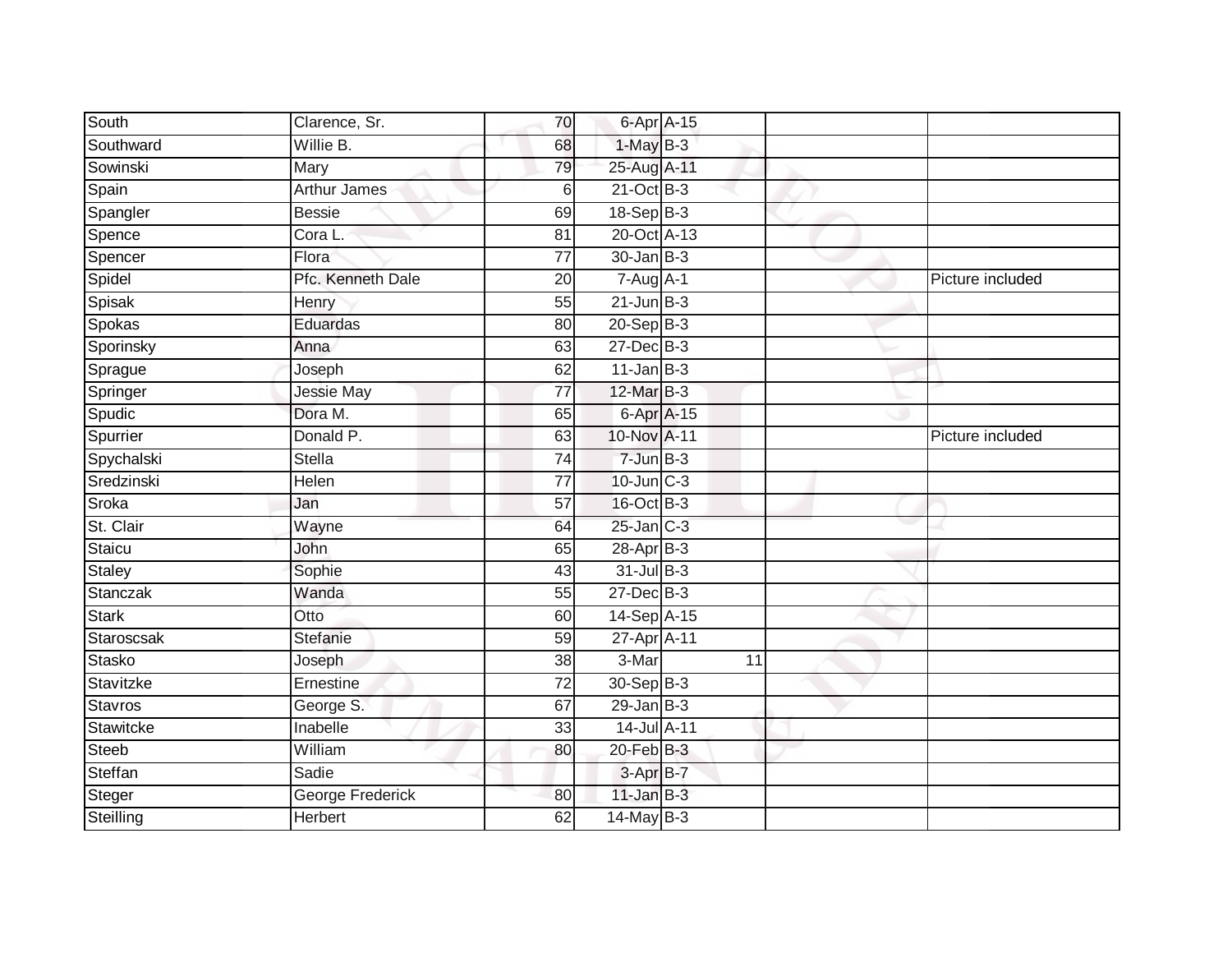| Steinkraus    | Augusta            | 87              | 4-Aug A-11        |    |  |
|---------------|--------------------|-----------------|-------------------|----|--|
| Stelle        | Catherine          | 27              | 10-Dec B-3        |    |  |
| Stengemann    | Charles W.         | 39              | 13-May A-1        |    |  |
| Sterling      | William M.         | 86              | $23-Sep$ B-3      |    |  |
| Steuer        | Helena             | 87              | $10-Aug$ B-3      |    |  |
| Stevens       | Marion             | 90              | $30 -$ Jul B-3    |    |  |
| Stevenson     | Leola May          |                 | 38 Ocotber 16 B-3 |    |  |
| Stewart       | Clyde L., Sr.      | 59              | $25$ -Feb $B$ -3  |    |  |
| Stewart       | Lillie             | 71              | 20-Jan            | 11 |  |
| Stiltz        | mary R.            | $\overline{77}$ | $17 -$ Jul B-3    |    |  |
| Stirchak      | Anna               | 62              | $7$ -Jan $A-15$   |    |  |
| Stocki        | Mary               | 79              | $10$ -May $C-3$   |    |  |
| <b>Stolte</b> | William E.         | 44              | $16$ -Apr $B-3$   |    |  |
| Stomp         | Elizabeth          | 76              | 16-Feb            | 11 |  |
| Stone         | Gertrude B.        | 76              | 16-Apr B-3        |    |  |
| Stonebraker   | Mary               | 69              | 14-Sep A-15       |    |  |
| Stookey       | Barbara Jean       | $\overline{20}$ | $9-AugB-3$        |    |  |
| Stout         | Clara M.           | 64              | $17 - Jun$ $B-3$  |    |  |
| Stout         | Lorali Lorene      | Infant          | 16-Feb            | 11 |  |
| Stovall       | Willie Lee (Happy) | 57              | $29$ -Jun $B-3$   |    |  |
| Strabavy      | Peter              |                 | 3-Feb             | 11 |  |
| Strabel       | Thelma             |                 | 29-May A-13       |    |  |
| <b>Street</b> | William F.         | 81              | 14-May B-3        |    |  |
| Streeter      | <b>Alfred Lee</b>  | 47              | 30-Aug B-3        |    |  |
| Strezo        | Peter S., Sr.      | 58              | $16$ -Jul $B-3$   |    |  |
| Strickland    | Anne M.            | 65              | $17$ -May C-3     |    |  |
| Strickler     | Maude E.           | $\overline{77}$ | $21-Aug$ B-3      |    |  |
| Struck        | Karl H.            | 66              | 4-Feb B-3         |    |  |
| <b>Struck</b> | Margaret B.        | 37              | 30-Sep B-3        |    |  |
| Strzyzykowski | Joseph             | 73              | 19-Jan            | 11 |  |
| Studer        | Gustav E.          | 84              | 12-Nov B-3        |    |  |
| Stur          | Louis, Sr.         | 68              | 29-Sep A-11       |    |  |
|               |                    |                 |                   |    |  |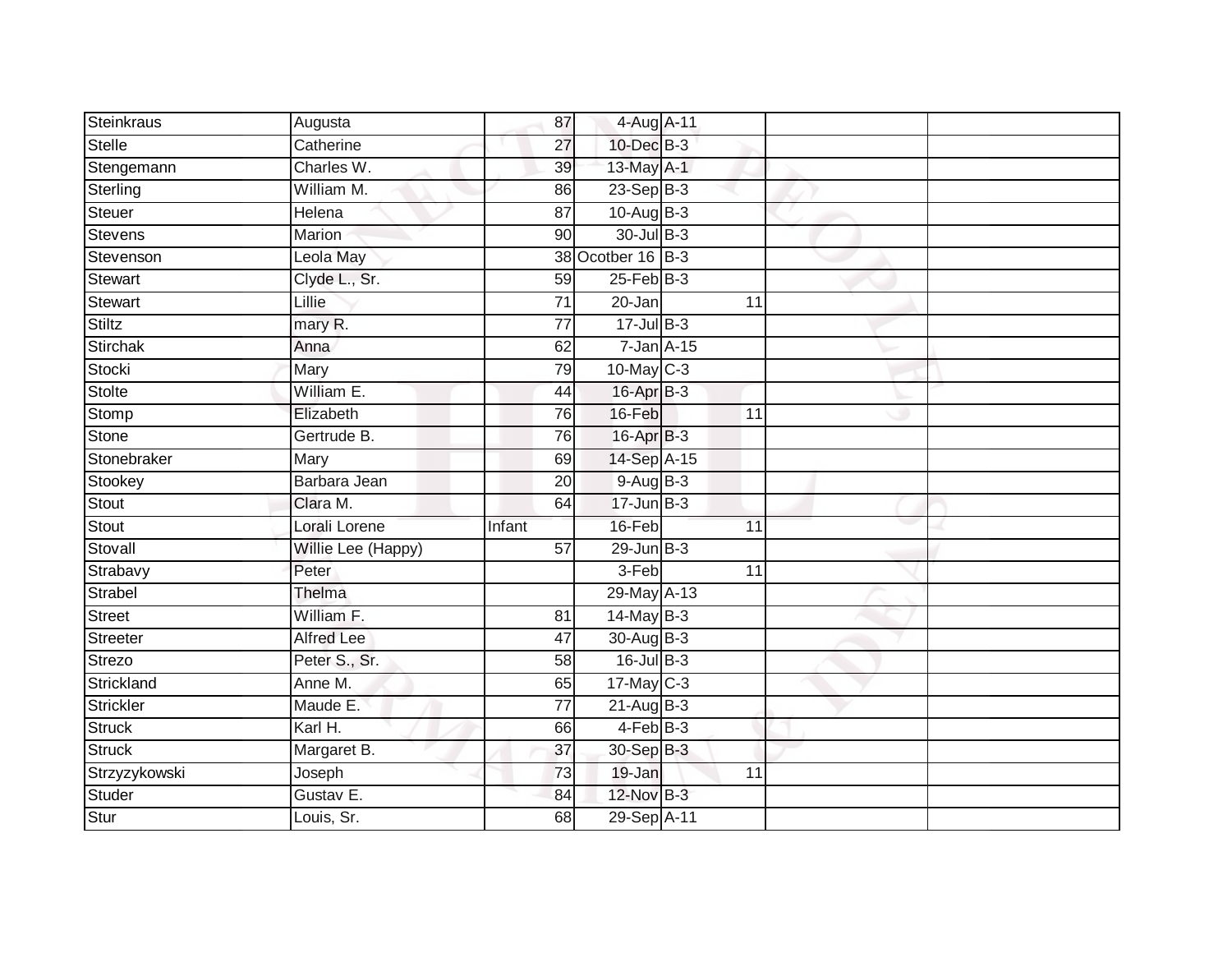| Sucharski    | Eva                    | 58              | 7-May A-11           |                 |                  |
|--------------|------------------------|-----------------|----------------------|-----------------|------------------|
| Sucilla      | Justina                | 94              | 28-Aug B-3           |                 |                  |
| Sulliman     | Mary                   | 81              | $1-OctB-3$           |                 |                  |
| Sullivan     | Edward J.              | 74              | $13$ -Apr $B-3$      |                 |                  |
| <b>Sumas</b> | <b>Mike</b>            | $\overline{70}$ | $2-Mar$              | $\overline{11}$ |                  |
| Summers      | Hanley J.              | 52              | $29-Apr$ B-3         |                 |                  |
| Surdzial     | Anna                   | $\overline{77}$ | $27-$ Sep $B-3$      |                 |                  |
| Surovek      | Cecelia                | 76              | 17-Feb               | 11              |                  |
| Surprise     | Charles L.             | 74              | $2-Jan A-1$          |                 |                  |
| Surprise     | <b>Ernest Albert</b>   | 83              | $27-Sep$ $B-3$       |                 |                  |
| Surufka      | Agatha                 | 66              | 23-Nov A-11          |                 |                  |
| Sutek        | Mary                   | 72              | 13-Apr B-3           |                 |                  |
| Sutila       | Anna                   | $\overline{72}$ | 30-Mar               | 11              |                  |
| Suto         | Rose                   |                 | 6-Feb <sup>B-3</sup> |                 |                  |
| Svircuba     | Lucille L.             | $\overline{31}$ | $4-SepB-3$           |                 |                  |
| Swan         | June                   | 2               | 4-May A-15           |                 |                  |
| Swank        | <b>Monroe Garrison</b> | 58              | $15$ -Nov $B-3$      |                 |                  |
| Swanson      | Jalmer E.              | 68              | 17-Nov A-13          |                 | Picture included |
| Sweeney      | Earl W.                | 64              | 23-Nov A-11          |                 |                  |
| Swiatkowski  | Anna                   | 72              | $23-Feb$             | 11              |                  |
| Syvertsen    | irene                  | 59              | $28 - Jan$ $B-3$     |                 |                  |
| Szabo        | John P.                | $\overline{77}$ | $19$ -Jul $B-3$      |                 |                  |
| Szabo        | Joseph                 | 84              | 22-Nov B-3           |                 |                  |
| Szabo        | Louis S.               | 44              | 8-Sep B-3            |                 |                  |
| Szczepanski  | Anthony                | 77              | $31$ -Jul B-3        |                 |                  |
| Szczepkowski | Feliksa                | 75              | $11$ -Feb $B-3$      |                 |                  |
| Szedzinski   | Helen (Sredin)         | $\overline{77}$ | $11$ -Jun $B-3$      |                 |                  |
| <b>Szita</b> | George                 | 73              | 29-Oct B-3           |                 |                  |
| Szopa        | Elizabeth              | 75              | 23-Oct B-3           |                 |                  |
| Szymanski    | Louis                  | $\overline{71}$ | 18-Oct B-3           |                 |                  |
| Szymczak     | Magdaline              | 86              | 31-Aug A-11          |                 |                  |
| Szyndrowski  | Joseph                 | 45              | 20-Mar B-3           |                 |                  |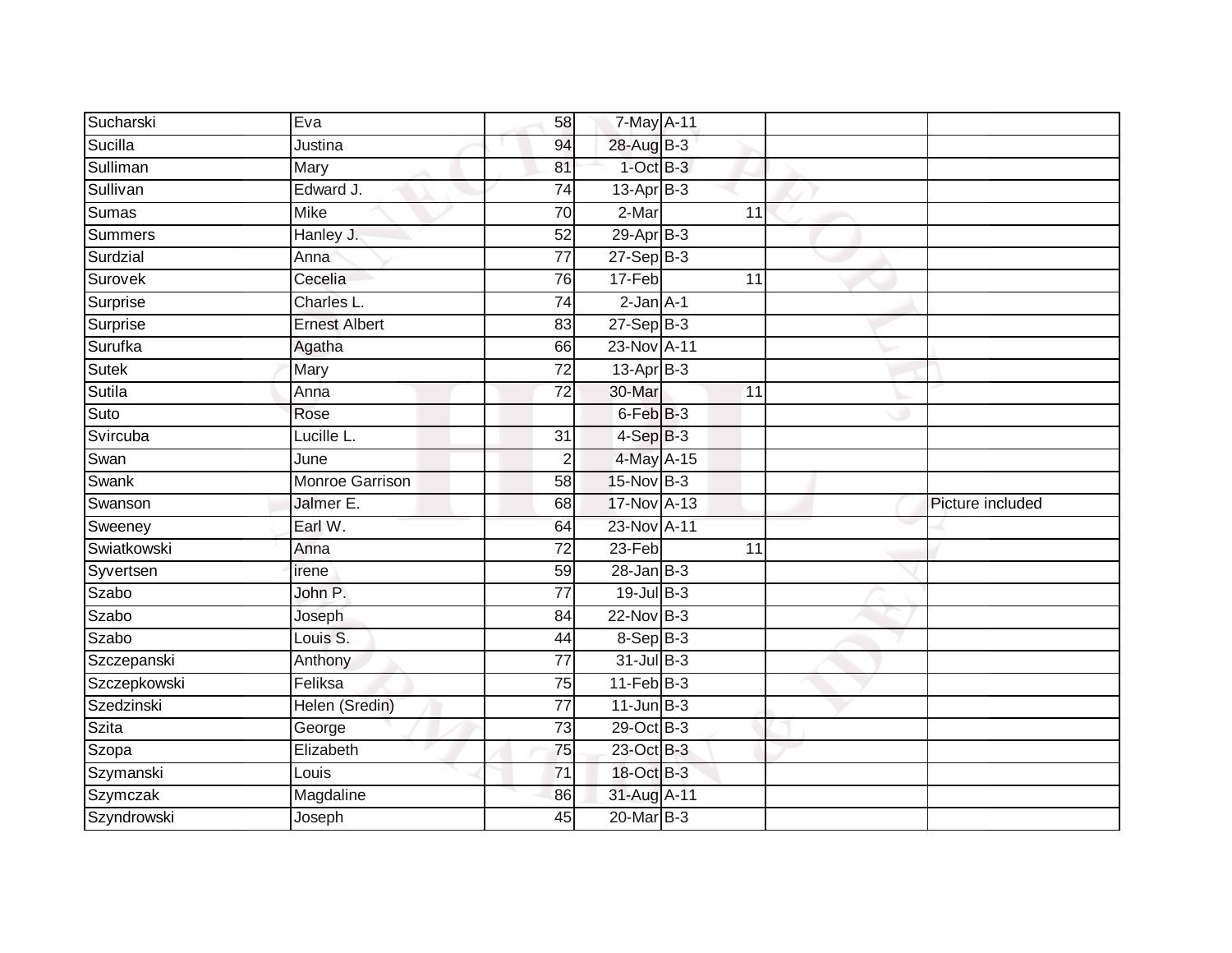| Taggart         | Mathilda C.                |        | 78              | 6-Sep B-3       |    |  |                  |
|-----------------|----------------------------|--------|-----------------|-----------------|----|--|------------------|
| Tamayo          | Ignacio                    |        | 61              | 10-Jul B-3      |    |  |                  |
| <b>Taminski</b> | <b>Mary</b>                |        | $\overline{72}$ | 18-May B-3      |    |  |                  |
| Tangerman       | Kathryn Margaret           |        | 29              | 10-Mar          | 15 |  |                  |
| <b>Tarasut</b>  | John                       |        | $\overline{72}$ | 3-Nov A-11      |    |  |                  |
| <b>Tatarek</b>  | Frank J., Sr.              |        | 50              | 20-Apr A-15     |    |  | Picture included |
| Tate            | Gertrude W.                |        | 70              | $20$ -Aug B-3   |    |  |                  |
| Tauber          | <b>Stella</b>              |        | 66              | 7-Dec A-15      |    |  |                  |
| Taylor          | C. Arthur                  |        | 57              | $13$ -Dec $B-3$ |    |  |                  |
| Taylor          | Elton H.                   |        | 42              | $24-Feb$        | 11 |  |                  |
| Taylor          | Grant                      |        | 57              | $3$ -Dec $B-3$  |    |  |                  |
| Taylor          | Robert Lee                 |        | 18              | 18-Nov B-3      |    |  |                  |
| Telegdy         | Victoria K.                |        | 77              | $24$ -Mar       | 15 |  |                  |
| Telford         | Dr. A.T.                   |        | 86              | $7-AprB-3$      |    |  |                  |
| Tempellman      | Richard                    |        | 56              | 26-Feb B-3      |    |  |                  |
| Terney          | <b>Mike</b>                |        | 72              | 22-Nov B-3      |    |  |                  |
| Terpstra        | Henry                      |        | $\overline{39}$ | 29-Dec A-9      |    |  |                  |
| Terry           | James G.                   |        | 44              | $15$ -Jul B-3   |    |  |                  |
| Thielen         | <b>Edward Michael</b>      | Infant |                 | $11$ -Jun $B-3$ |    |  |                  |
| Thielman        | Elmer A.                   |        | 58              | $11$ -Jun $B-3$ |    |  |                  |
| Thomas          | Andrew (Lefty)             |        | 43              | $23$ -Jan B-3   |    |  |                  |
| Thomas          | Anna                       |        | 66              | $3-MayB-3$      |    |  |                  |
| Thomas          | George                     |        | 43              | 23-Oct B-3      |    |  |                  |
| Thomas          | John (Toma)                |        | 54              | $17 -$ Jul B-3  |    |  |                  |
| Thomas          | John White                 |        | 62              | 7-May A-11      |    |  |                  |
| Thomas          | Mary H.                    |        |                 | $28$ -Jun $B-3$ |    |  |                  |
| Thomas          | Michaelll (Mile Tomasevic) |        | 74              | 12-May B-3      |    |  |                  |
| Thomas          | Richard                    |        | 69              | $23-Sep$ B-3    |    |  |                  |
| Thomas          | <b>Walter Thomaszewski</b> |        | 73              | 14-Dec A-15     |    |  |                  |
| Thompson        | Alfred L.                  |        | 48              | $26$ -Jun $B-3$ |    |  |                  |
| Thompson        | Alfred L.                  |        | 48              | $25$ -Jun $B-3$ |    |  |                  |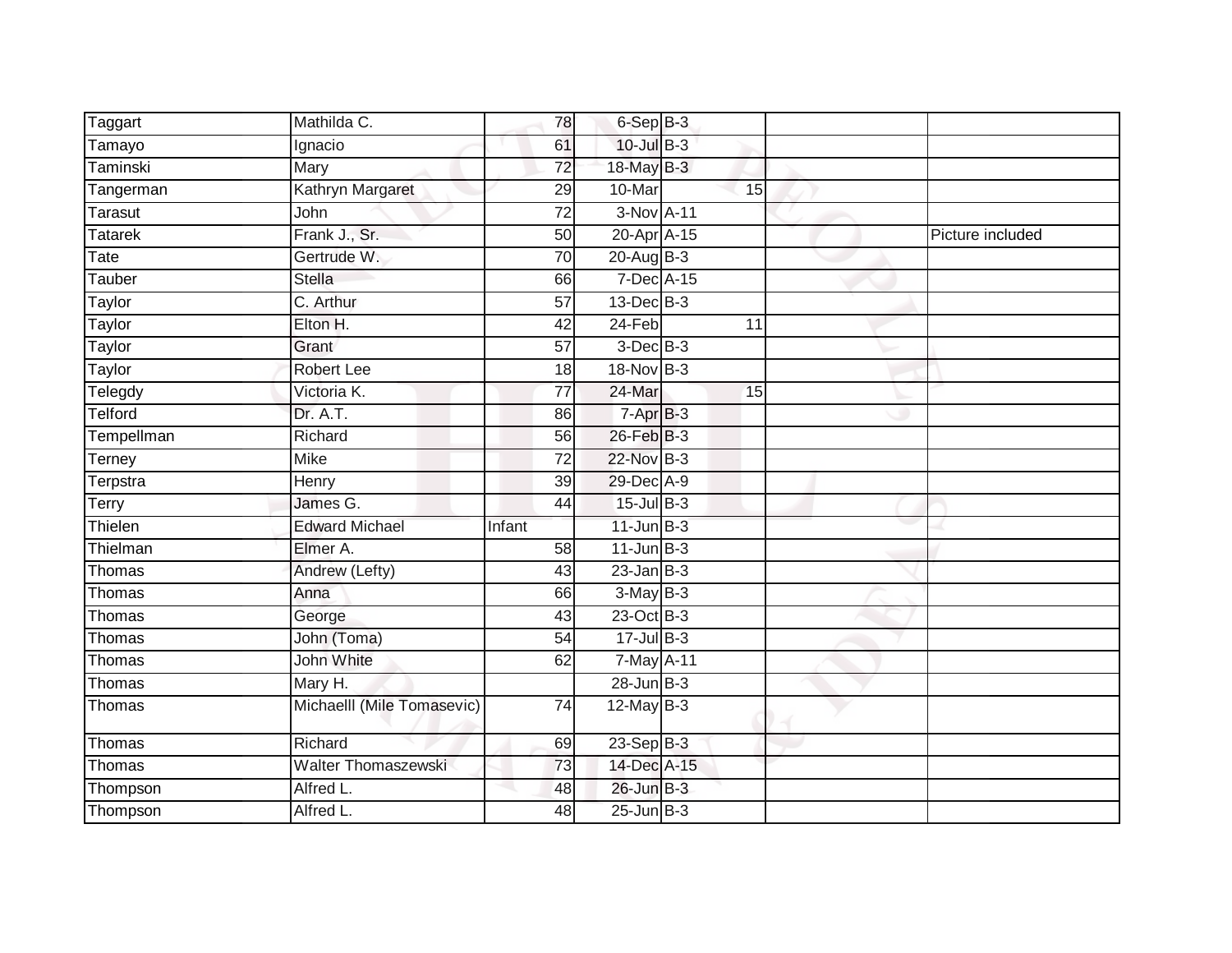| Thompson       | Elsie                |                 | 7-Dec A-15        |                 |           |                  |
|----------------|----------------------|-----------------|-------------------|-----------------|-----------|------------------|
| Thompson       | Theresa              | 2 months        | $5 - Jun$ $B - 3$ |                 |           |                  |
| Thorne         | Mary                 | 84              | 8-Apr B-3         |                 |           |                  |
| Thornton       | Leo A.               |                 | 25-Nov B-3        |                 |           |                  |
| Thornton       | Melvin J.            | $\overline{82}$ | $27 -$ Jul B-3    |                 |           |                  |
| Tilvikas       | Gust                 | $\overline{75}$ | $26$ -Jun $B-3$   |                 |           |                  |
| Timko          | Mary                 | 67              | 9-Jul A-11        |                 |           |                  |
| Tinnessy       | Louis                | 56              | $2$ -Jan $B-3$    |                 |           |                  |
| <b>Tiplic</b>  | George, Sr.          | 65              | $31$ -Jul B-3     |                 |           |                  |
| Tirpak         | John J. (Jack)       | $\overline{39}$ | 13-Nov A-1        |                 |           |                  |
| <b>Tiyusos</b> | Joseph (Tijusas)     | 74              | 21-Dec B-3        |                 |           |                  |
| Todojyevic     | Gaja                 | 48              | 19-Oct A-1        |                 |           |                  |
| Tokarz         | Anna                 |                 | 23-Feb            | 11              |           |                  |
| Tolpa          | Walter               | $\overline{76}$ | $8$ -Jul $B$ -3   |                 |           |                  |
| Tomera         | Anna                 | $\overline{73}$ | 3-Jul A-11        |                 |           |                  |
| Tomich         | <b>Steve</b>         | 78              | 10-Mar            | 15              |           |                  |
| Tomilitz       | Annie                | 51              | 16-Mar            | $\overline{11}$ |           |                  |
| Tomkutonis     | George               | 80              | $3$ -Dec $B-3$    |                 |           |                  |
| Tomkutonis     | Mary                 |                 | 12-Mar B-3        |                 | Stafanski |                  |
| Tomsic         | Mary                 | $\overline{73}$ | 17-Aug A-11       |                 |           |                  |
| Toncheff       | Krist J.             | 74              | $10-Apr$ B-3      |                 |           |                  |
| Tongerson      | Ida B.               | 64              | $6$ -Dec $B$ -3   |                 |           |                  |
| Toops          | Glynn H.             | 49              | $3-AprB-7$        |                 |           |                  |
| Toren          | John B.              | 50              | 27-Mar A-1        |                 |           | Picture included |
| <b>Torres</b>  | Juan                 | 69              | $15$ -Apr $B$ -3  |                 |           |                  |
| Toth           | Dr. John J.          | 50              | 8-Dec B-3         |                 |           |                  |
| Toth           | Frank                | 18              | $4-Feb$ A-1       |                 |           |                  |
| Toth           | Helen                | $\overline{71}$ | $16-Sep B-3$      |                 |           |                  |
| Toth           | John                 | 67              | $12-Apr$ B-3      |                 |           |                  |
| Toth           | Steve                | 73              | $7 - Apr$ $B-3$   |                 |           |                  |
| Tracy          | Earl J.              | 57              | 10-Aug B-3        |                 |           |                  |
| Traylor        | <b>Thurston John</b> | 60              | $17-Feb$          | 11              |           |                  |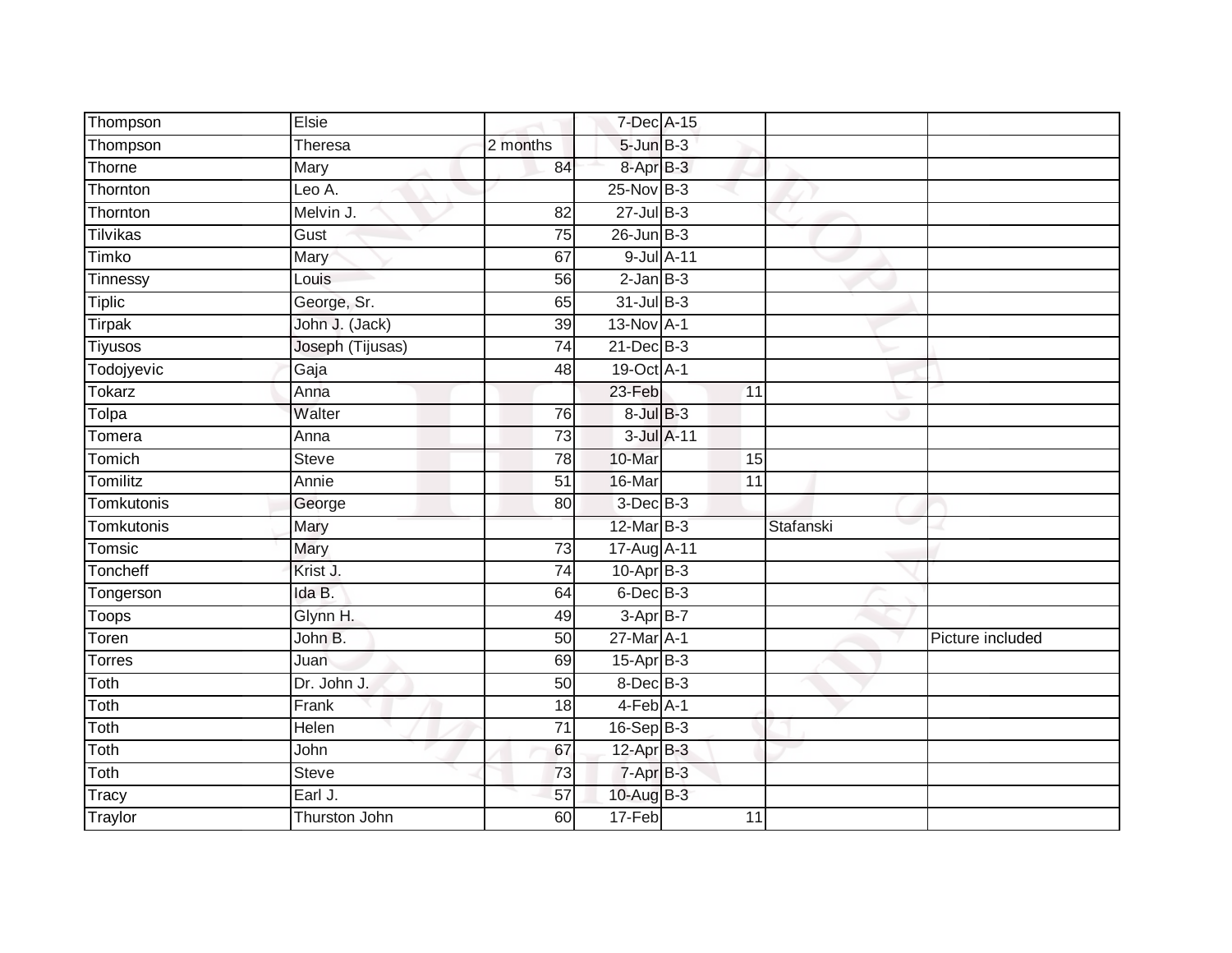| Treaber          | Betty M.             | 74              | 17-Nov A-13            |                 |  |
|------------------|----------------------|-----------------|------------------------|-----------------|--|
| Treichel         | Elizabeth            | 54              | 29-Dec A-9             |                 |  |
| Trinkle          | Joseph F.            | 54              | 15-Oct B-3             |                 |  |
| Trinowski        | Clara                | 57              | $30 - \text{Mar}$      | 11              |  |
| Trochim          | Mary                 | 85              | $2-Mar$                | $\overline{11}$ |  |
| Troehler         | Kay                  | 23              | $19$ -Jul B-3          |                 |  |
| <b>Trowe</b>     | Henry C., Sr.        | 73              | 20-Mar                 | 11              |  |
| Trtan            | Marko (Trtanj)       | 46              | $8-SepB-3$             |                 |  |
| Truby            | Lula                 | 71              | 25-Aug A-11            |                 |  |
| Truman           | <b>Infant Son</b>    | Infant          | $10-Apr\overline{B-3}$ |                 |  |
| Tungate          | <b>Lillian Fern</b>  | 48              | $27$ -May B-3          |                 |  |
| Turich           | Nicholas, Sr.        | $\overline{72}$ | $3-MayB-3$             |                 |  |
| Turner           | Grover C.            | 70              | $3-May$ $B-3$          |                 |  |
| Turner           | L.C.                 | 32              | 17-Dec A-1             |                 |  |
| Turner           | Raymond              | 55              | 8-Jun A-11             |                 |  |
| Turpin           | William D.           | 86              | $15$ -Feb $B$ -3       |                 |  |
| Tuska            | <b>Peter Patras</b>  | $\overline{78}$ | 14-Dec A-15            |                 |  |
| Twardy           | <b>Theresa</b>       | 83              | $7 -$ Jul $B - 3$      |                 |  |
| Tyden            | <b>Alfbild Celia</b> | 79              | $1-MarB-3$             |                 |  |
| Tyrrell          | Robert               | 10              | 9-Jul A-11             |                 |  |
| <b>Tzitz</b>     | Elizabeth            | 57              | 29-Sep A-11            |                 |  |
| <b>Udak</b>      | Mary H.              | 76              | 27-Dec B-3             |                 |  |
| Ullrich          | Mary                 | 73              | $1-OctB-3$             |                 |  |
| Underwood        | Florence             | 46              | $19$ -Feb $B-3$        |                 |  |
| <b>Urbelis</b>   | Gertrude W.          | $\overline{77}$ | $2-Nov$ A-19           |                 |  |
| <b>Uzdonwski</b> | <b>Stella</b>        | 68              | $29$ -Jun $B-3$        |                 |  |
| Valentine        | Wanda June           | 28              | $9$ -Jun $A-1$         |                 |  |
| Valentovich      | Gregory              |                 | 16-Nov A-11            |                 |  |
| Valovein         | Anna                 | 74              | $17-Feb$               | 11              |  |
| Van Bruggen      | Joe                  | 72              | 6-Apr A-15             |                 |  |
| Van Dyke         | David W.             | 71              | 4-Feb B-3              |                 |  |
| Van Horn         | Gus H.               | $\overline{82}$ | $19$ -Jul $B-3$        |                 |  |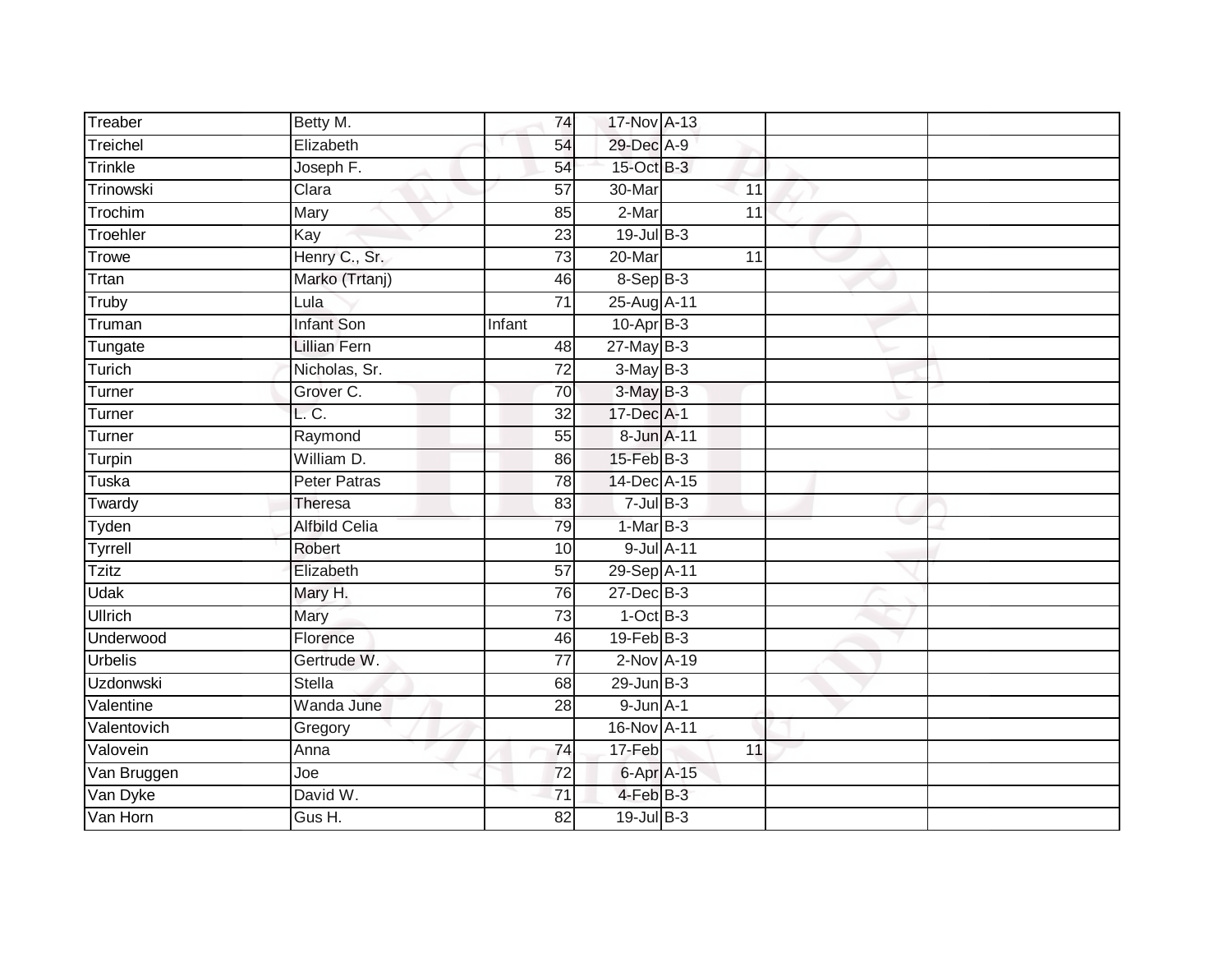| Van Kley      | Cornelius J.         | 88              | 16-Aug B-3        |    |                      |
|---------------|----------------------|-----------------|-------------------|----|----------------------|
| Van Weelden   | Mae                  | 79              | 21-Aug B-3        |    |                      |
| Vancas        | Michael              | 77              | 4-Oct B-3         |    |                      |
| Vanco         | <b>Steve</b>         | $\overline{72}$ | 13-Dec B-3        |    |                      |
| Vander Heyden | Anthony              | 46              | $1-OctB-3$        |    |                      |
| Vander Vliet  | Henry                | 45              | $17 - Apr$ B-3    |    |                      |
| Vander Zwaag  | Rev. Marinus         | 51              | 27-Dec B-3        |    | Picture included     |
| Vandercar     | John V.              | 73              | 6-Jan             | 11 |                      |
| VanDyke       | Flora                | 69              | $20$ -Dec $B-3$   |    |                      |
| Vanegas       | Maaria A. Luis       | 56              | 11-Oct B-3        |    |                      |
| Vann          | Ramona R.            | 77              | $20 - Sep$ B-3    |    |                      |
| VanRamshort   | John, Sr.            | 81              | $18 - Jan$ $B-3$  |    |                      |
| VanTil        | Clara                | 47              | 30-Sep B-3        |    |                      |
| VanWieren     | <b>Bertha</b>        | 81              | 15-Jan A-13       |    |                      |
| Varga         | Frances              | $\overline{77}$ | 14-Aug B-3        |    |                      |
| Vaughan       | Mae Skellenger       | 66              | 25-Jan C-3        |    |                      |
| Vaughan       | Walter L.            | $\overline{41}$ | $2-NovA-1$        |    | Picture included     |
| Vaughn        | Fate                 | 81              | 20-Jul A-11       |    |                      |
| Vavrek        | Michael, Sr.         | 75              | 29-Oct B-3        |    |                      |
| Veg           | Sophie               | $\overline{70}$ | 15-Dec B-3        |    |                      |
| Veld          | Dr. Edward           | 71              | 19-Nov B-3        |    |                      |
| Vereecke      | Cyril L.             | $\overline{73}$ | $7-Oct$ B-3       |    |                      |
| Vergin        | Ella E.              | 67              | $5$ -May $B-3$    |    |                      |
| Vermejan      | Anna                 | 64              | 19-Aug B-3        |    |                      |
| Vidakovich    | <b>Steve</b>         | 82              | $13$ -Mar $ B-3 $ |    |                      |
| Vieckus       | Martha               | 63              | 3-Feb             | 11 |                      |
| Vines         | <b>Robert Edward</b> | 4               | $7 - Jun$ B-3     |    | Picture included     |
| Vinnedge      | <b>Blanche</b>       | 78              | $1-Mar$ B-3       |    |                      |
| Vinovich      | Anna                 | 76              | 9-Dec C-3         |    |                      |
| Vinson        | Laura                | 66              | $9-Sep$ $B-3$     |    |                      |
| Vis           | Henry                | 89              | $19$ -Feb $B - 3$ |    |                      |
| <b>Visak</b>  | John M.              | 56              | $22$ -Jul $A-1$   |    | Alos see Jul 23, B-3 |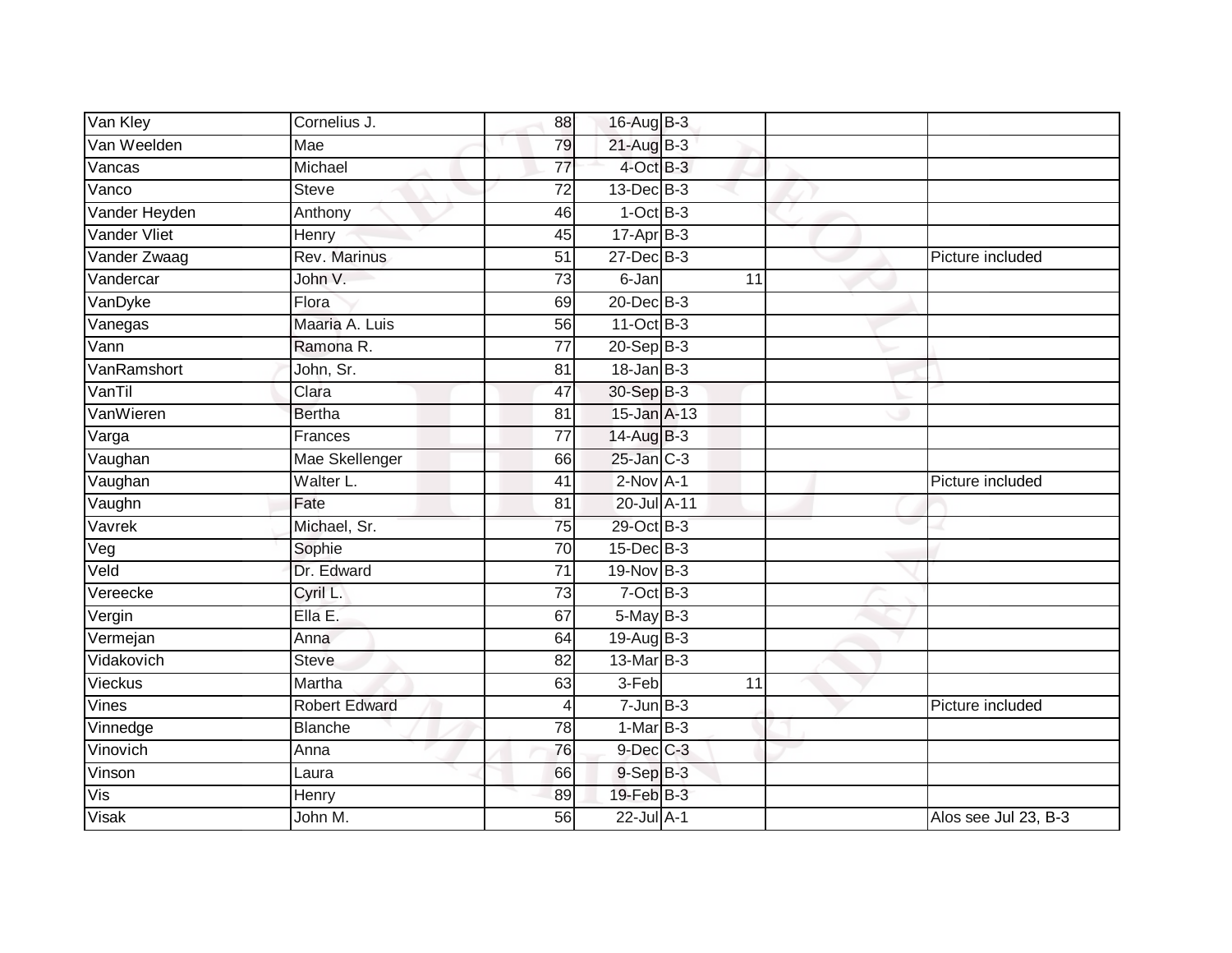| Vladetich  | <b>Steve</b>             | 64              | 18-Nov B-3            |                 |      |  |
|------------|--------------------------|-----------------|-----------------------|-----------------|------|--|
| Vlaicevich | George P.                | 62              | $7$ -Jul $B-3$        |                 |      |  |
| Voica      | Dan                      | $\overline{71}$ | $13$ -Aug B-3         |                 |      |  |
| Voicey     | Dorothy                  | 60              | 26-Aug B-3            |                 |      |  |
| Voight     | William E.               | 75              | 29-Jul B-3            |                 |      |  |
| Volbrecht  | Clara                    | 56              | $11$ -May B-3         |                 |      |  |
| Volkman    | Anna M.                  | 83              | 29-May A-13           |                 |      |  |
| Vostinari  | Michael, Sr.             | 72              | 7-Dec A-15            |                 |      |  |
| Vrabely    | <b>Steve</b>             | 84              | 5-Nov A-11            |                 |      |  |
| Vrane      | Andrew                   | 78              | $10-SepB-3$           |                 |      |  |
| Wachewicz  | Margaret B. (Sczepanski) | $\overline{71}$ | 30-Aug B-3            |                 |      |  |
| Wadington  | Robert R.                | 62              | 27-Nov B-3            |                 |      |  |
| Waganek    | Julius                   | 61              | 28-Jul A-11           |                 |      |  |
| Waggoner   | Rev. Earl                | 42              | 31-Dec B-3            |                 |      |  |
| Wagner     | <b>Lillian Holtz</b>     | $\overline{52}$ | $15$ -Jun $B-3$       |                 |      |  |
| Wagner     | Loretta Brown            | 69              | $1$ -Oct $B-3$        |                 |      |  |
| Wagner     | Rita                     | 65              | 29-Apr <sub>B-3</sub> |                 |      |  |
| Walczak    | Katherine                | 70              | 30-Aug B-3            |                 |      |  |
| Walker     | Ada Novella (Pickett)    | 78              |                       | $2$ -Jul $A-15$ |      |  |
| Walker     | <b>Elizabeth Szakacs</b> | 38              | 29-Nov B-3            |                 |      |  |
| Walker     | <b>Frances Yetz</b>      | 36              | 21-Jul A-11           |                 |      |  |
| Walker     | Samuel                   | 79              | 28-Jul A-11           |                 |      |  |
| Wallace    | Cecelia                  |                 | 8-Jun A-11            |                 | Hill |  |
| Wallack    | <b>Gertrude Marcus</b>   | 45              | $19$ -May B-3         |                 |      |  |
| Waller     | Pauline                  | 77              | $7$ -Jan $A$ -15      |                 |      |  |
| Walsh      | Bernard                  | 60              | $5$ -May $B-3$        |                 |      |  |
| Walsh      | Jerome J.                | 61              | 9-Jun A-11            |                 |      |  |
| Walsh      | Susan                    | 67              | $19-Aug$ B-3          |                 |      |  |
| Walters    | Minerva                  | $\overline{77}$ | 2-Mar                 | 11              |      |  |
| Wandrey    | Grace A.                 | 58              | 9-Jul A-11            |                 |      |  |
| Wanio      | George                   | 68              | $22$ -Feb $B-3$       |                 |      |  |
| Ward       | Henry B.                 | 47              | $13$ -Feb $ B-3 $     |                 |      |  |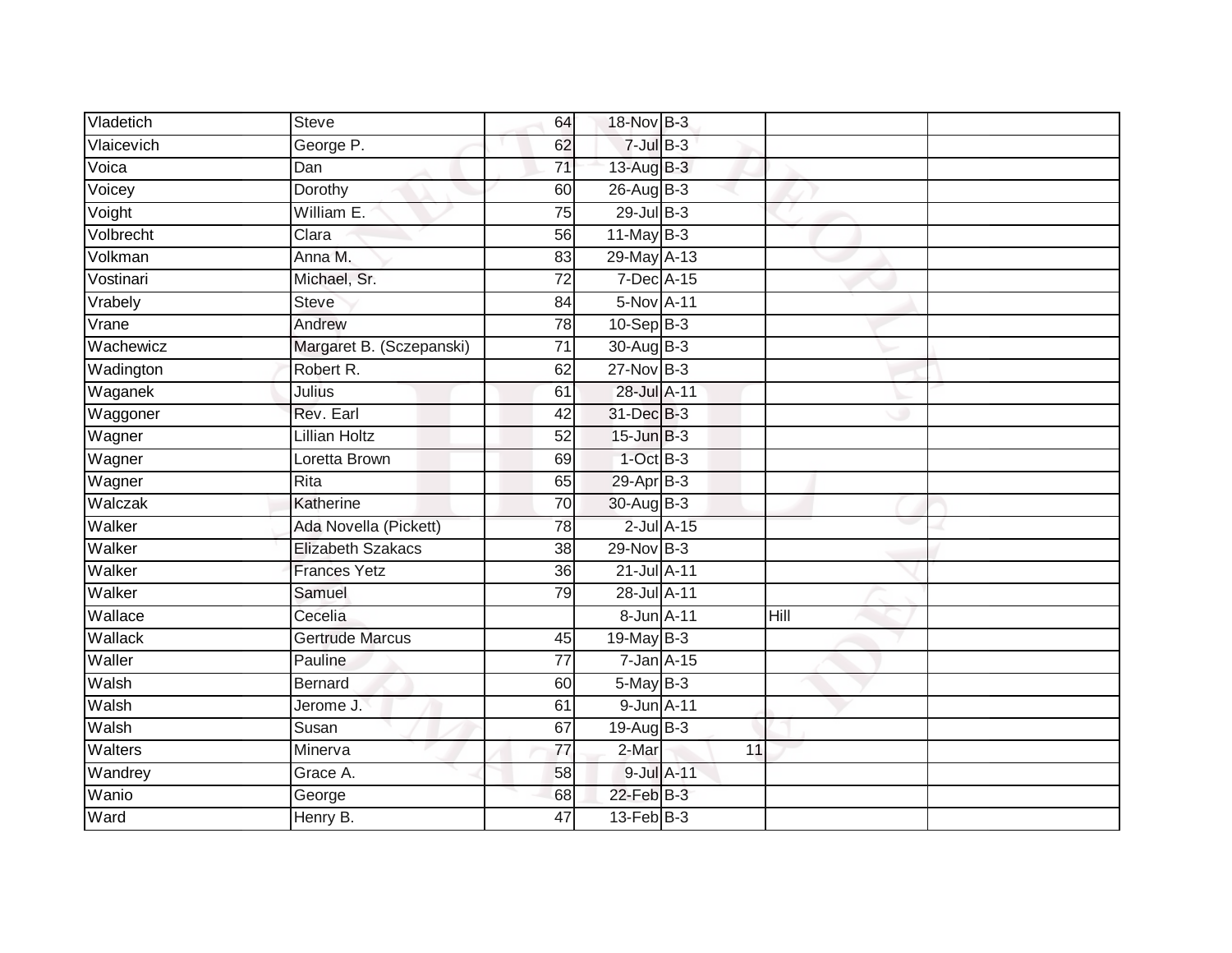| Ward        | John, Sr.            | 78              | $1-MarB-3$      |    |  |
|-------------|----------------------|-----------------|-----------------|----|--|
| Warden      | Rev. William R.      | 59              | 8-Apr B-3       |    |  |
| Warnageris  | William              | 78              | 30-Jan B-3      |    |  |
| Warrillow   | William              | 68              | 9-Feb           | 11 |  |
| Warriner    | Linden A.            | $\overline{54}$ | $6-SepB-3$      |    |  |
| Waterbury   | Carrie M.            | 85              | $11$ -Mar $B-3$ |    |  |
| Watson      | <b>Stephen Elmer</b> | 62              | $20$ -Feb $B-3$ |    |  |
| Watson      | <b>Steven Berry</b>  | Infant          | $7-AugB-3$      |    |  |
| Watts       | Laura E.             | 62              | 18-Nov B-3      |    |  |
| Wawrzyniak  | Frances              | $\overline{38}$ | $20$ -Mar $B-3$ |    |  |
| Way         | John A.              | 85              | 26-Mar A-11     |    |  |
| Weathersley | Anthony              | 2 months        | $25$ -Jan $C-3$ |    |  |
| Weaver      | <b>Blanche</b>       | 68              | 11-Dec B-3      |    |  |
| Weaver      | Veronica M.          | 66              | 21-Sep B-3      |    |  |
| Webb        | <b>Hattie Lou</b>    | $\overline{52}$ | 19-Apr B-3      |    |  |
| Weber       | Artin R.             | 48              | 31-May B-3      |    |  |
| Wedding     | <b>Albert Dean</b>   | 23              | 29-Nov A-1      |    |  |
| Wedgwood    | Edwin F.             | 61              | 9-Jun A-11      |    |  |
| Weimer      | George E.            | 68              | 29-Oct B-3      |    |  |
| Weinand     | Nicholas G.          | 77              | 6-Dec B-3       |    |  |
| Weir        | W. Victor            | 57              | 20-Nov A-1      |    |  |
| Weis        | Elizabeth C.         | 85              | $5-AugB-3$      |    |  |
| Weisman     | Louise               | $\overline{75}$ | $12$ -May B-3   |    |  |
| Weiss       | Frank                | 82              | 23-Jun A-11     |    |  |
| Wellburn    | Arthur               | 74              | $29$ -Mar $B-3$ |    |  |
| Wellman     | Mary A.              | 78              | $1-MarB-3$      |    |  |
| Wells       | Donald K.            |                 | $20 - Jan$      | 11 |  |
| Wells       | <b>Hiram McClure</b> | 73              | 3-Nov A-11      |    |  |
| Wells       | Loretta Brown        | 34              | 16-Jul B-3      |    |  |
| Welsh       | John B.              |                 | 27-Dec B-3      |    |  |
| Werner      | Irene C.             | 52              | 9-Nov A-15      |    |  |
| Westfall    | Clair M.             |                 | 29-Jul B-3      |    |  |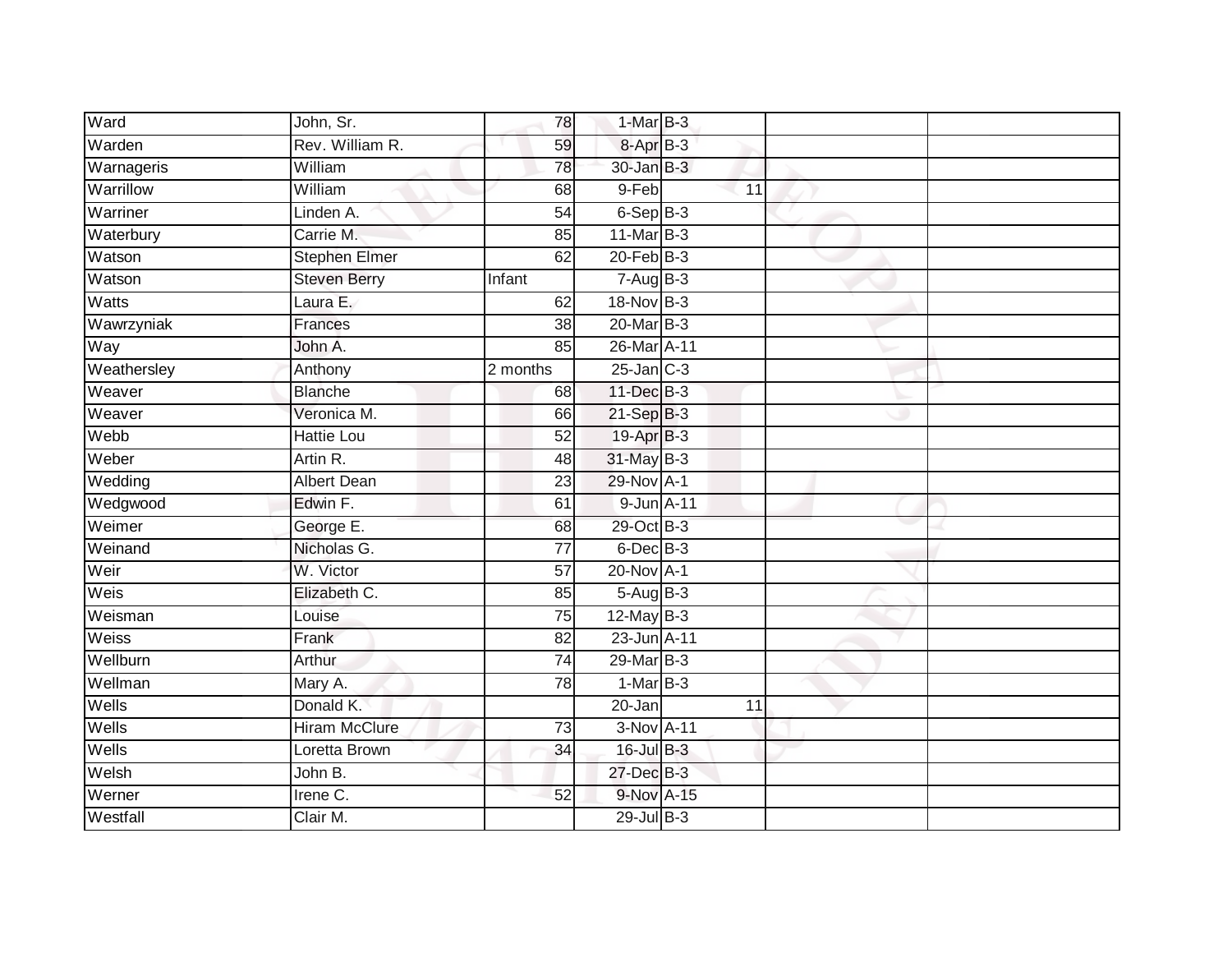| Weyhe       | Bertha M.            | 83              | 20-Oct A-13     |                 |  |
|-------------|----------------------|-----------------|-----------------|-----------------|--|
| Wheeler     | Maude A.             | 79              | 31-May B-3      |                 |  |
| Whelan      | Hallet M.            | 67              | 13-Apr B-3      |                 |  |
| Whitaker    | Evelyn               |                 | 16-Sep B-3      |                 |  |
| White       | <b>Carlos Paul</b>   | 28              | $4-Aug$ A-1     |                 |  |
| White       | Charles              | 61              | $20 - Sep$ B-3  |                 |  |
| White       | Cora A.              | 68              | 25-Oct B-3      |                 |  |
| White       | Corley W.            | 61              | 18-Oct A-1      |                 |  |
| White       | Kathryn              | 43              | $22$ -Mar $B-3$ |                 |  |
| White       | <b>Mildred Ora</b>   | $\overline{82}$ | 28-Jul A-11     |                 |  |
| White       | Stephen J.           | $\overline{56}$ | 30-Oct B-3      |                 |  |
| Whitlock    | Ervin P.             | 50              | 29-Dec A-9      |                 |  |
| Whitmann    | Louis                | 60              | $2$ -Jan $B-3$  |                 |  |
| <b>Wick</b> | Lydia B.             | 72              | 29-Apr B-3      |                 |  |
| Wickhorst   | Ida                  | $\overline{82}$ | 17-May C-3      |                 |  |
| Widdel      | Hedwig               | 80              | 19-Aug B-3      |                 |  |
| Wiech       | Michael              | 80              | $25$ -Jun $B-3$ |                 |  |
| Wiersma     | Max                  | 63              | 9-Nov A-15      |                 |  |
| Wiersma     | <b>Nillie</b>        | 83              | 30-Jul B-3      |                 |  |
| Wiewiora    | <b>John</b>          | 86              | 22-Oct B-3      |                 |  |
| Wiewiora    | Vincent              | 76              | $19-Nov$ B-3    |                 |  |
| Wiggins     | Mary E.              | 73              | $20 - Jan$      | $\overline{11}$ |  |
| Wihite      | Gary L.              | 23              | 9-Mar A-1       |                 |  |
| Wilcockson  | John T.              | 84              | $2-AprB-3$      |                 |  |
| Wilcox      | Estelle              | 45              | $1-Nov$ B-3     |                 |  |
| Wilgus      | <b>Hobart</b>        | 61              | $4-FebB-3$      |                 |  |
| Wilhelm     | <b>Agnes Kate</b>    | 70              | 10-Nov A-11     |                 |  |
| Wilhelm     | Arthur F.            | 46              | $7 - Jun$ B-3   |                 |  |
| Wilkin      | Lester A.            | 73              | 26-Jul B-3      |                 |  |
| Wille       | Arthur W.            |                 | 23-Mar          | 11              |  |
| Willer      | Max T.               | 70              | 3-Nov A-11      |                 |  |
| Williams    | Benjamin Hardin, Jr. | 34              | $9$ -Dec $C-3$  |                 |  |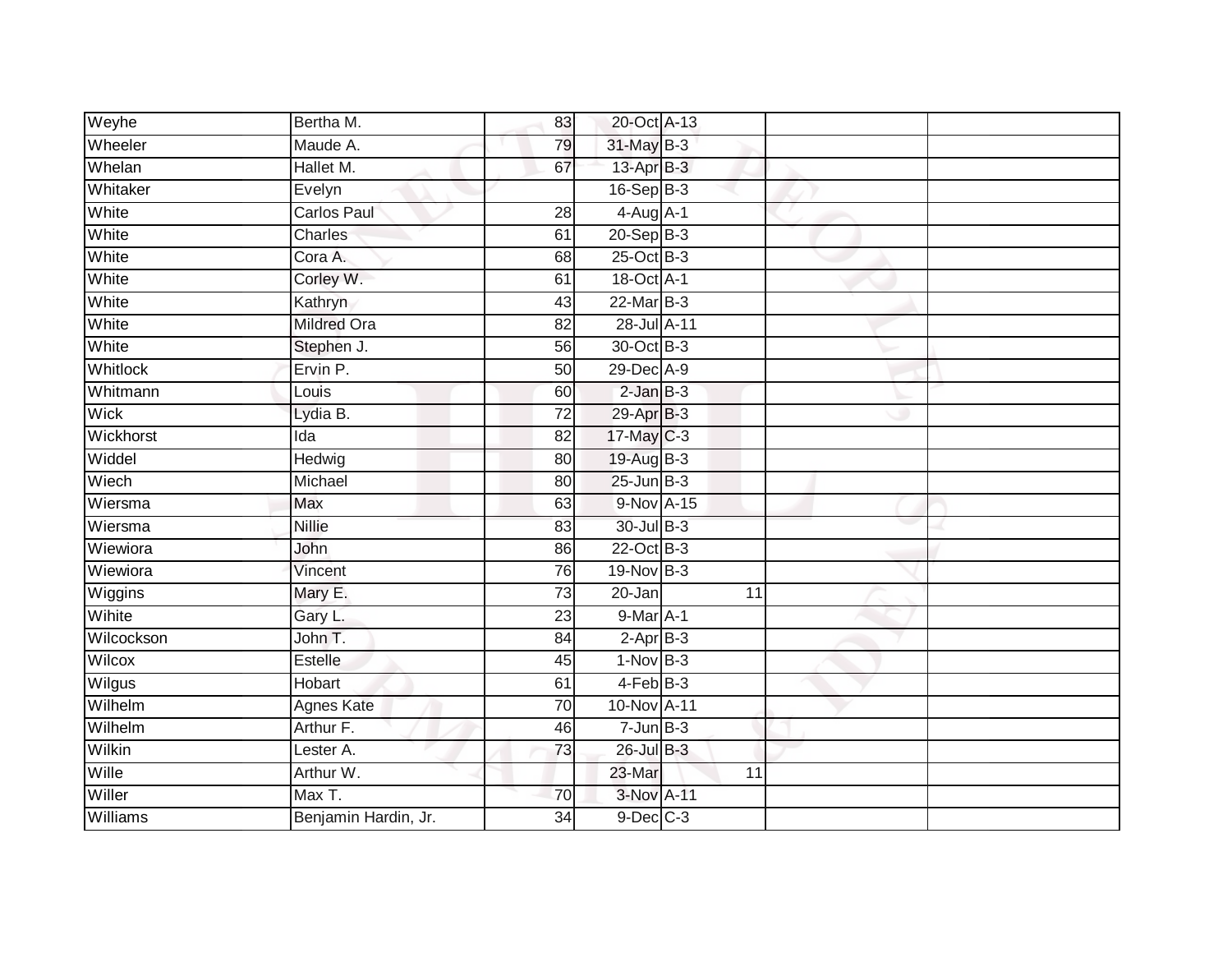| Williams     | Clarence L.         | 28              | 20-Dec B-3      |    |                  |
|--------------|---------------------|-----------------|-----------------|----|------------------|
| Williams     | Cora                |                 | 22-Dec B-3      |    |                  |
| Williams     | David Walter        | 69              | 28-Dec A-11     |    |                  |
| Williams     | Elsie               | 73              | 24-Feb          | 11 |                  |
| Williams     | Everett L. (Bob)    | 46              | 20-Dec B-3      |    |                  |
| Williams     | James E.            | 24              | 24-Aug A-1      |    |                  |
| Williams     | John R.             | 51              | 18-Dec A-1      |    |                  |
| Williams     | L. Irene            | 79              | 8-Jun A-11      |    |                  |
| Williams     | <b>Mattie</b>       | 66              | $19$ -Jul $B-3$ |    |                  |
| Williams     | Thomas B.           | 76              | $13$ -Dec $B-3$ |    |                  |
| Williamson   | <b>Julia Bell</b>   | 34              | $12$ -Jun $B-3$ |    |                  |
| Willing      | Albert B.           | 57              | 8-Sep B-3       |    |                  |
| Willing      | Henry George        | 60              | 27-Jan A-11     |    |                  |
| Willman      | Frank R.            | 63              | 27-May B-3      |    |                  |
| Wills        | Mae                 | $\overline{27}$ | 11-Mar B-3      |    |                  |
| Wilmore      | Robert              | 54              | 8-Dec B-3       |    |                  |
| Wilson       | Danny               | $\overline{35}$ | $26$ -Apr $B-3$ |    |                  |
| Wilson       | Esther A.           | 84              | $9-Sep$ B-3     |    |                  |
| Wilson       | Mary                | 88              | 24-Sep B-3      |    |                  |
| Wilson       | Mary L.             | $\overline{57}$ | $5 - Jun A - 1$ |    |                  |
| Wilson       | Mrs. Beryl          | 70              | $5-Apr$ A-6     |    |                  |
| Wiltzius     | Raymond J.          | 68              | $7 - Jun$ B-3   |    |                  |
| Windish      | Mary                | 88              | 25-Oct B-3      |    |                  |
| Winebrenner  | Lillian             | 40              | 22-Nov B-3      |    |                  |
| Winkler      | George P.           | 66              | 10-Dec B-3      |    |                  |
| Wirkus       | Frank               | 59              | $7 - Aug$ B-3   |    |                  |
| Wirt         | George C.           | 67              | $27-Sep$ B-3    |    |                  |
| Wirtz        | Wiliam H.           | 81              | $29$ -Jan B-3   |    |                  |
| Wittig       | Walter F.           | 56              | 12-Mar B-3      |    | Picture included |
| Wittlieb     | <b>Anna Dorothy</b> | 81              | 20-Oct A-13     |    |                  |
| <b>Wlock</b> | Joseph              | 69              | 8-May B-3       |    |                  |
| Wojcicki     | <b>Francis Dean</b> | $\overline{84}$ | $3-May$ B-3     |    |                  |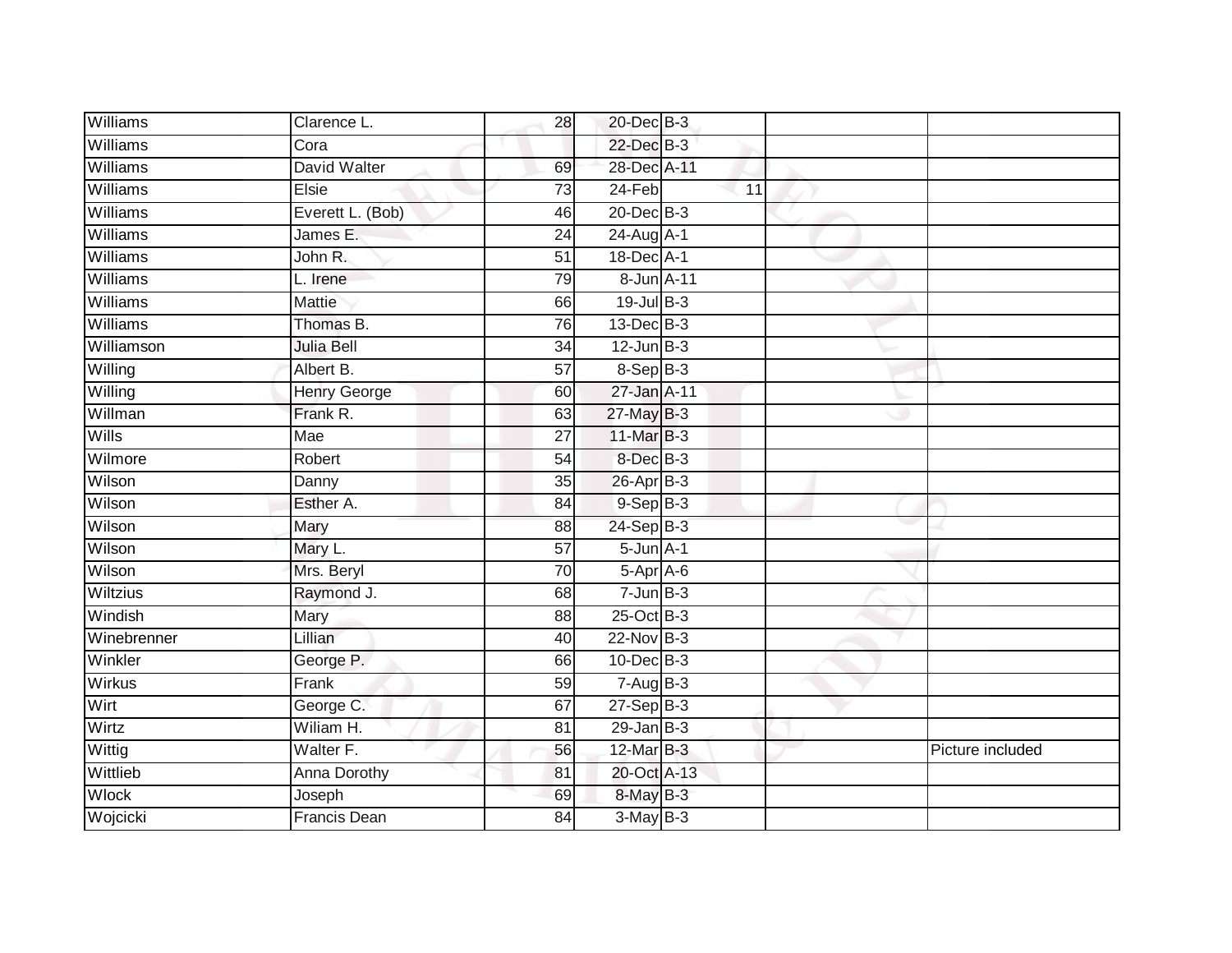| Wojcik      | Helen               | 45              | 14-May B-3         |    |  |
|-------------|---------------------|-----------------|--------------------|----|--|
| Wojdyla     | Tillie              |                 | 30-Jun B-3         |    |  |
| Wojtak      | Anthony             | $\overline{77}$ | 8-May B-3          |    |  |
| Wojtalik    | Andrew              | 70              | $7 - Jun$ B-3      |    |  |
| Wojtowicz   | Jacob               | 64              | 17-Mar             | 13 |  |
| Wolan       | John                | 67              | 30-Oct B-3         |    |  |
| Wolfe       | T. J. (Fred)        | 60              | $9$ -Dec $C$ -3    |    |  |
| Wolfram     | Frederick J.        | 63              | $16$ -Dec $B-3$    |    |  |
| Wolters     | John H.             | 60              | 5-Feb B-3          |    |  |
| Wontorski   | Emma                | $\overline{55}$ | $22$ -May B-3      |    |  |
| Wood        | Anna M.             | 56              | 22-Jun A-11        |    |  |
| Woods       | Lynn                | 16 months       | 1-Dec A-11         |    |  |
| Woodward    | Mary                | 67              | 27-Nov B-3         |    |  |
| Wooley      | Andrew A.           | 61              | 23-Apr B-3         |    |  |
| Worthington | Wayne               | $\overline{23}$ | 28-Oct B-3         |    |  |
| Wozniak     | anna                | 82              | 28-Apr B-3         |    |  |
| Wozniczka   | Antoinette          | 83              | $1$ -Jun $B-3$     |    |  |
| Wretman     | Miltin              | 56              | 9-Mar              | 11 |  |
| Wright      | Clifford L.         | 43              | 8-Jan A-9          |    |  |
| Wright      | Electra B.          | 58              | $11$ -Dec $B-3$    |    |  |
| Wright      | Joseph L            | 54              | 29-Apr B-3         |    |  |
| Wrzesien    | <b>Thomas</b>       | $\overline{78}$ | $16$ -Dec $B-3$    |    |  |
| Wuestenfeld | Clara               | $\overline{53}$ | $16$ -Jan B-3      |    |  |
| Wylie       | Elizabeth           | 89              | 23-Jun A-11        |    |  |
| Wynn        | Raymond L.          | 31              | 19-Nov B-3         |    |  |
| Yakish      | Joseph              | 95              | $6 - Apr$ $A - 15$ |    |  |
| Yarbrough   | Josephine           | 70              | $4$ -Jan $A-15$    |    |  |
| Yates       | Harry               | 85              | $3$ -Jun $B-3$     |    |  |
| Yeager      | Charles, Sr.        | 71              | 16-Aug B-3         |    |  |
| Yedvab      | Bernard C. (Barney) | 62              | 10-May C-3         |    |  |
| Yenn        | Ida May             | 81              | 10-Nov A-11        |    |  |
| Yingling    | Charles H.          | $\overline{91}$ | $21$ -Oct B-3      |    |  |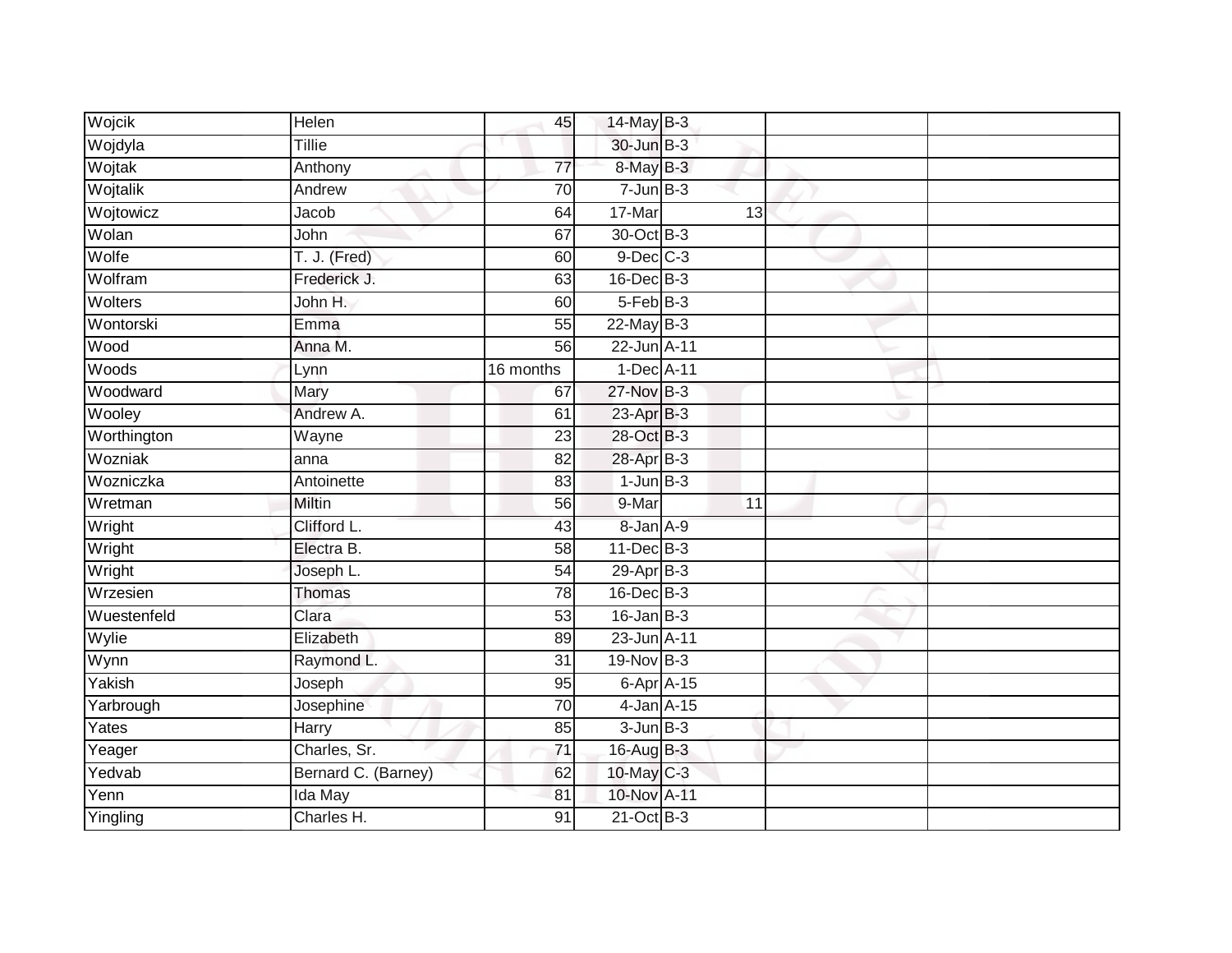| Yonover     | Sam (Murphy)          | 75              | 20-Dec B-3                |        |
|-------------|-----------------------|-----------------|---------------------------|--------|
| York        | Joseph                | 78              | 24-Mar<br>15              |        |
| Young       | Caroline              | $\overline{77}$ | 8-Apr B-3                 |        |
| Young       | Jess O.               | 64              | $20$ -Feb $B-3$           |        |
| Young       | Pauline L.            | $\overline{74}$ | 30-Sep B-3                |        |
| Young       | $\overline{R}$ oy     | 54              | 19-Aug B-3                |        |
| Yuck        | Mary                  | 64              | 5-Oct A-15                |        |
| Yuen        | Patrick               | $6\phantom{1}6$ | 28-Dec A-1                |        |
| Yuhasz      | Mary                  | 58              | $19$ -Jun $B-3$           | Thomas |
| Yurgutis    | Paul (Jurgis)         | $\overline{78}$ | 14-Sep A-15               |        |
| Zabzder     | John                  | 40              | 24-Aug A-11               |        |
| Zack        | Mary a.               | $\overline{56}$ | $20-Sep$ B-3              |        |
| Zaczkiewicz | Andrew                | 76              | $21$ -Jun $B-3$           |        |
| Zagrovich   | Ivan                  | 80              | 27-Apr A-11               |        |
| Zambo       | <b>Elizabeth Rose</b> | 53              | 9-Jul A-11                |        |
| Zamborsky   | John                  | 69              | 14-Aug B-3                |        |
| Zarna       | Manuel N.             | $\overline{55}$ | $10$ -Jul $B-3$           |        |
| Zasada      | Walter F. (Murphy)    | 54              | $22$ -Jul $B-3$           |        |
| Zawislak    | John                  | 73              | 16-Aug B-3                |        |
| Zeilstra    | <b>Dick</b>           | $\overline{75}$ | $26$ -Jun $B-3$           |        |
| Zeitlin     | Sara B.               | 48              | 20-Jul A-11               |        |
| Zelinko     | <b>Thomas</b>         | 61              | 16-Mar<br>$\overline{11}$ |        |
| Zeller      | Anna                  | 94              | 13-Dec B-3                |        |
| Zeller      | Lottie                | 48              | $17 -$ Jul B-3            |        |
| Zembrzuski  | Viola                 | 56              | $31$ -Dec $B-3$           |        |
| Zic         | Joseph, Sr.           | 72              | 6-Feb B-3                 |        |
| Ziemkowski  | Roman J. (Romeo)      | 65              | 16-Mar<br>11              |        |
| Zimmerman   | Herman                | 82              | $27$ -May B-3             |        |
| Zimmerman   | John E.               | 57              | $25$ -Jan C-3             |        |
| Zinn        | Harley R.             | 62              | 18-Oct B-3                |        |
| Zorich      | Eli                   | 79              | 21-May B-3                |        |
| Zubrycki    | Catherine             | $\overline{73}$ | 8-Dec B-3                 |        |